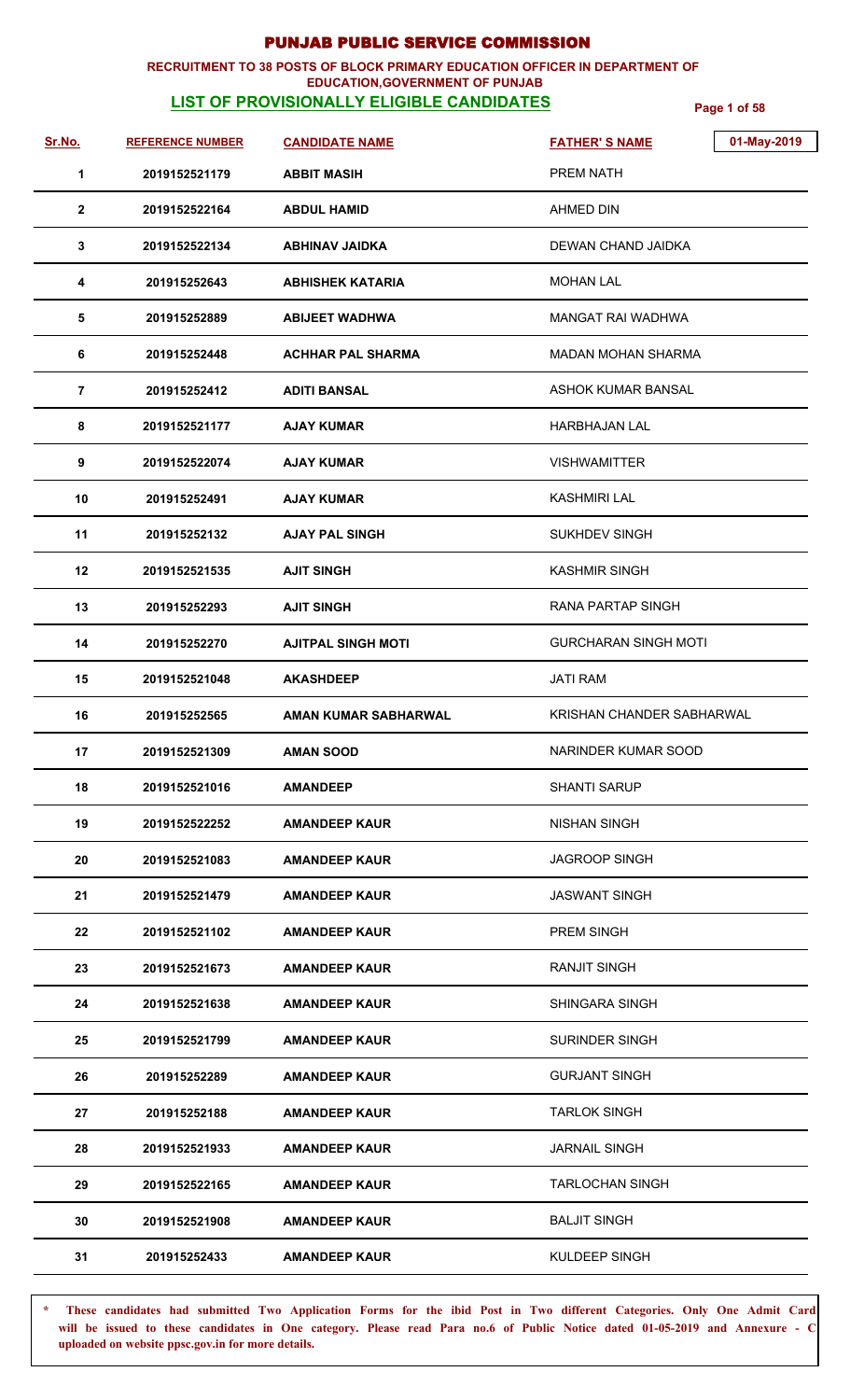### **RECRUITMENT TO 38 POSTS OF BLOCK PRIMARY EDUCATION OFFICER IN DEPARTMENT OF EDUCATION,GOVERNMENT OF PUNJAB**

# **LIST OF PROVISIONALLY ELIGIBLE CANDIDATES Page 2 of 58**

| Sr.No. | <b>REFERENCE NUMBER</b> | <b>CANDIDATE NAME</b>              | <b>FATHER'S NAME</b>   | 01-May-2019 |
|--------|-------------------------|------------------------------------|------------------------|-------------|
| 32     | 201915252669            | <b>AMANDEEP KAUR</b>               | <b>AJAIB SINGH</b>     |             |
| 33     | 201915252276            | <b>AMANDEEP KAUR</b>               | <b>BALVIR SINGH</b>    |             |
| 34     | 201915252398            | <b>AMANDEEP SINGH</b>              | <b>BEANT SINGH</b>     |             |
| 35     | 2019152521649           | <b>AMANDEEP SINGH</b>              | <b>NETAR SINGH</b>     |             |
| 36     | 2019152521645           | <b>AMANDEEP SINGH</b>              | <b>MANJEET SINGH</b>   |             |
| 37     | 201915252351            | <b>AMANDEEP SINGH</b>              | <b>KARAM SINGH</b>     |             |
| 38     | 201915252848            | <b>AMANDEEP SINGH</b>              | <b>HARTEJ SINGH</b>    |             |
| 39     | 2019152521708           | <b>AMANDEEP SINGH</b>              | <b>BALVEER SINGH</b>   |             |
| 40     | 2019152521028           | <b>AMANDEEP SINGH</b>              | <b>BALDEV SINGH</b>    |             |
| 41     | 201915252255            | <b>AMANDEEP SINGH</b>              | <b>ATMA SINGH</b>      |             |
| 42     | 201915252357            | <b>AMANDEEP SINGH</b>              | ANOOP SINGH            |             |
| 43     | 201915252531            | <b>AMANDEEP SINGH</b>              | <b>JAGJIT SINGH</b>    |             |
| 44     | 201915252290            | <b>AMANJEET KAUR</b>               | <b>GOHLA KHAN</b>      |             |
| 45     | 2019152522264           | <b>AMANJEET KAUR</b>               | <b>BAKHSHIS SINGH</b>  |             |
| 46     | 2019152521665           | <b>AMANPREET</b>                   | KULDEEP CHANDER SHARMA |             |
| 47     | 201915252997            | <b>AMANPREET KAUR</b>              | <b>KAHLA SINGH</b>     |             |
| 48     | 201915252365            | <b>AMANPREET KAUR</b>              | <b>KASHMIR SINGH</b>   |             |
| 49     | 2019152521126           | <b>AMANPREET KAUR</b>              | <b>KASHMIR SINGH</b>   |             |
| 50     | 2019152521970           | <b>AMANPREET KAUR</b>              | <b>PARGAT SINGH</b>    |             |
| 51     | 201915252555            | <b>AMANPREET KAUR</b>              | <b>SARDARA SINGH</b>   |             |
| 52     | 2019152521132           | <b>AMANPREET KAUR</b>              | <b>SURJIT SINGH</b>    |             |
| 53     | 201915252519            | <b>AMANPREET KAUR</b>              | <b>JAGIR SINGH</b>     |             |
| 54     | 20191525249             | <b>AMANPREET KAUR</b>              | <b>JARNAIL SINGH</b>   |             |
| 55     | 2019152521226           | <b>AMAR KATARIA</b>                | <b>OM PARKASH</b>      |             |
| 56     | 201915252582            | <b>AMARDEEP SINGH</b>              | <b>GURNAM SINGH</b>    |             |
| 57     | 2019152521243           | <b>AMARDEEP SINGH</b>              | <b>SATNAM SINGH</b>    |             |
| 58     | 201915252695            | <b>AMARINDER PAL SINGH DHILLON</b> | SATNAM SINGH DHILLON   |             |
| 59     | 2019152521664           | <b>AMARINDER SINGH</b>             | <b>MANJEET SINGH</b>   |             |
| 60     | 2019152521922           | <b>AMARJEET</b>                    | <b>TARLOK CHAND</b>    |             |
| 61     | 2019152521311           | <b>AMARJEET KAUR</b>               | <b>GURDEEP SINGH</b>   |             |
| 62     | 2019152521426           | <b>AMARJEET KAUR</b>               | <b>GURNEM SINGH</b>    |             |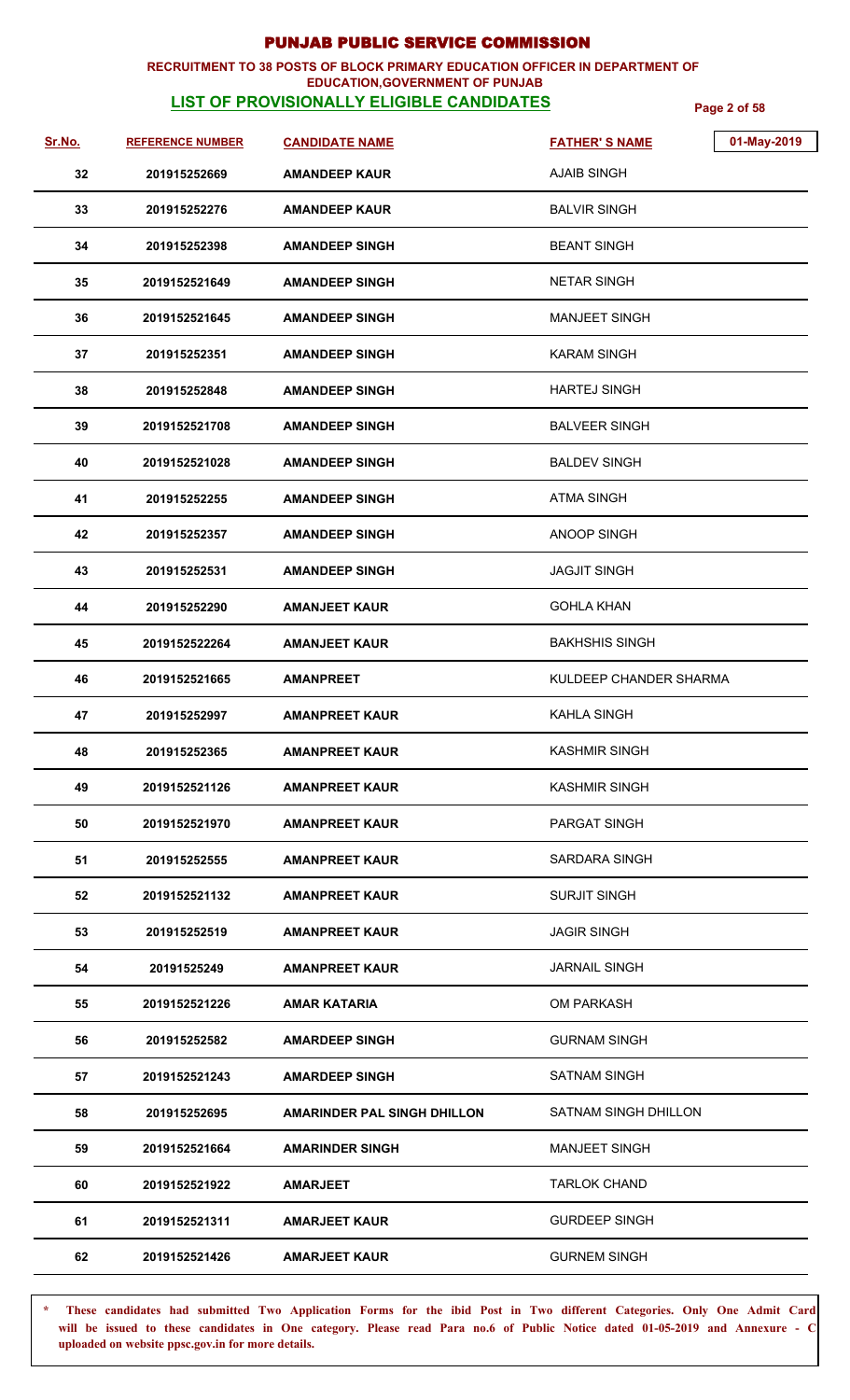### **RECRUITMENT TO 38 POSTS OF BLOCK PRIMARY EDUCATION OFFICER IN DEPARTMENT OF EDUCATION,GOVERNMENT OF PUNJAB**

# **LIST OF PROVISIONALLY ELIGIBLE CANDIDATES Page 3 of 58**

| Sr.No. | <b>REFERENCE NUMBER</b> | <b>CANDIDATE NAME</b>     | 01-May-2019<br><b>FATHER'S NAME</b> |
|--------|-------------------------|---------------------------|-------------------------------------|
| 63     | 2019152521229           | <b>AMARJEET KAUR</b>      | <b>MUKHTIAR SINGH</b>               |
| 64     | 2019152521641           | <b>AMARJEET SINGH</b>     | <b>CHANAN SINGH</b>                 |
| 65     | 2019152522294           | <b>AMARJIT</b>            | <b>GURAN DITTA</b>                  |
| 66     | 2019152522212           | <b>AMARJIT KAUR</b>       | <b>PIARA SINGH</b>                  |
| 67     | 201915252660            | <b>AMARJIT SINGH</b>      | <b>AJAIB SINGH</b>                  |
| 68     | 2019152522329           | <b>AMARJIT SINGH</b>      | <b>BALWINDER SINGH</b>              |
| 69     | 2019152521260           | <b>AMARJIT SINGH</b>      | <b>PARKASH SINGH</b>                |
| 70     | 2019152521387           | <b>AMARPREET KAUR</b>     | <b>DILBAGH SINGH</b>                |
| 71     | 2019152521874           | <b>AMIT BATRA</b>         | <b>SURINDER KUMAR</b>               |
| 72     | 2019152521316           | <b>AMIT CHOPRA</b>        | <b>RAM MURTI</b>                    |
| 73     | 2019152521180           | <b>AMIT KUMAR</b>         | <b>MADAN LAL</b>                    |
| 74     | 201915252617            | <b>AMPY</b>               | <b>BABU SINGH</b>                   |
| 75     | 2019152521844           | <b>AMRIK SINGH</b>        | <b>BALWIR SINGH</b>                 |
| 76     | 201915252194            | <b>AMRINDER SINGH</b>     | <b>SATWINDER SINGH</b>              |
| 77     | 2019152522167           | <b>AMRIT KAUR</b>         | <b>JOGINDER SINGH</b>               |
| 78     | 201915252261            | <b>AMRIT PAL</b>          | <b>MADAN LAL</b>                    |
| 79     | 201915252900            | <b>AMRITA</b>             | <b>BHAJAN DAS</b>                   |
| 80     | 201915252826            | <b>AMRITPAL SINGH</b>     | <b>TEJA SINGH</b>                   |
| 81     | 2019152521905           | <b>AMRITPAL SINGH</b>     | <b>BAHADAR SINGH</b>                |
| 82     | 2019152521622           | <b>AMRITPAL SINGH</b>     | <b>GURMAIL SINGH</b>                |
| 83     | 201915252623            | <b>AMRITPAL SINGH</b>     | <b>SUCHA SINGH</b>                  |
| 84     | 201915252852            | <b>ANANDPREET KAUR</b>    | HARJEET SINGH ACHINT                |
| 85     | 201915252513            | <b>ANANT PABBI</b>        | ROSHAN LAL PABBI                    |
| 86     | 2019152521808           | <b>ANEESH KUMAR</b>       | <b>BALDEV RAJ</b>                   |
| 87     | 201915252119            | <b>ANIL KUMAR</b>         | <b>VIJAY BANSAL</b>                 |
| 88     | 2019152521368           | <b>ANITA KAMBOJ</b>       | <b>KHUSHAL CHAND</b>                |
| 89     | 2019152522057           | <b>ANITA KUMARI</b>       | <b>SARWAN CHAND</b>                 |
| 90     | 201915252567            | <b>ANITA KUMARI MEHTA</b> | TIRATH RAM MEHTA                    |
| 91     | 201915252222            | <b>ANITA RANI</b>         | <b>MADAN LAL</b>                    |
| 92     | 2019152521525           | <b>ANJANA</b>             | <b>MADHU KESHLA</b>                 |
| 93     | 2019152522363           | <b>ANJANA KUMARI</b>      | <b>BACHAN LAL</b>                   |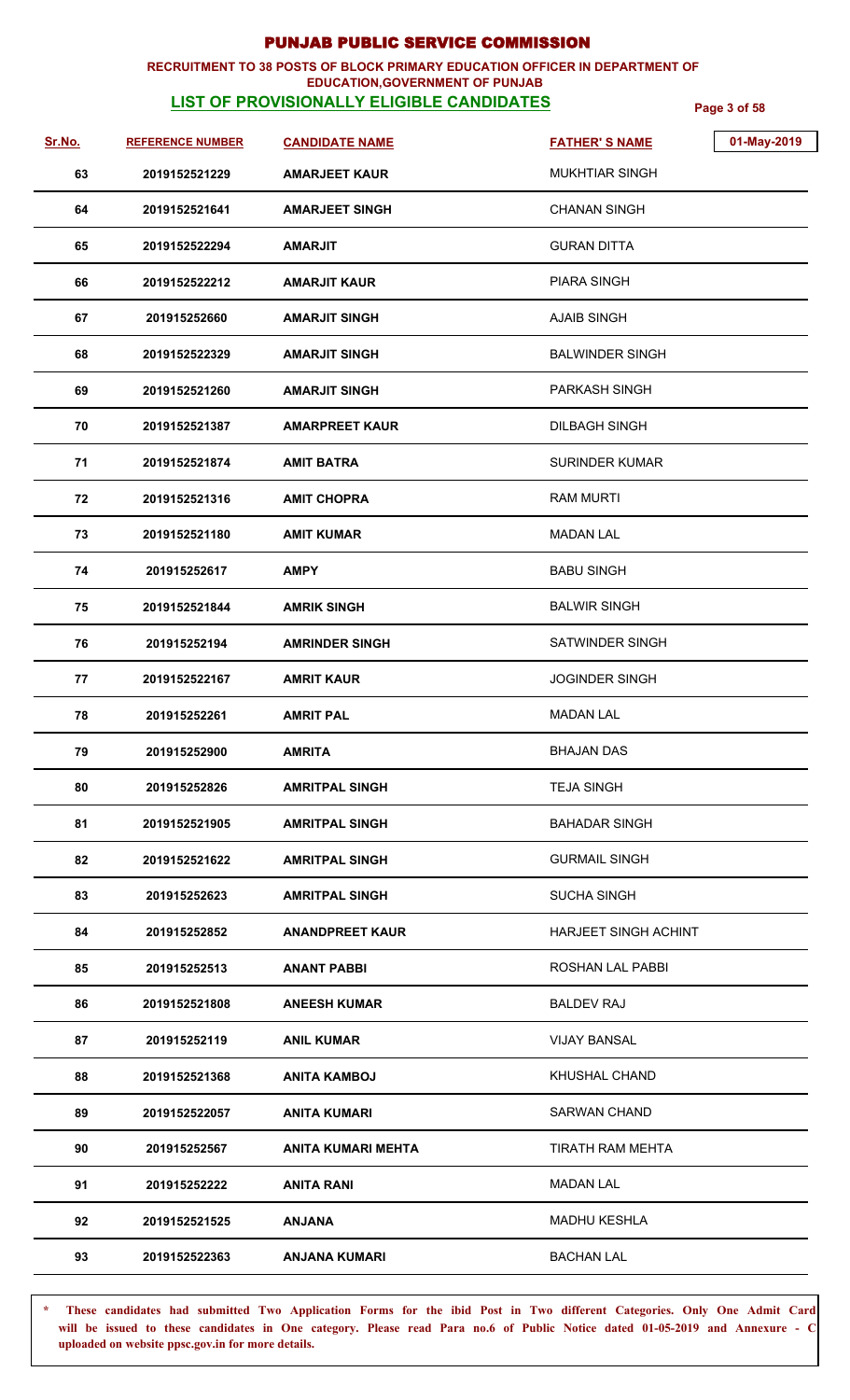### **RECRUITMENT TO 38 POSTS OF BLOCK PRIMARY EDUCATION OFFICER IN DEPARTMENT OF EDUCATION,GOVERNMENT OF PUNJAB**

# **LIST OF PROVISIONALLY ELIGIBLE CANDIDATES Page 4 of 58**

| Sr.No. | <b>REFERENCE NUMBER</b> | <b>CANDIDATE NAME</b>   | 01-May-2019<br><b>FATHER'S NAME</b> |
|--------|-------------------------|-------------------------|-------------------------------------|
| 94     | 201915252117            | <b>ANJANA MITTAL</b>    | PARSHOTAM SINGH MITTAL              |
| 95     | 201915252375            | <b>ANJU BALA</b>        | <b>SUKHJIWAN SINGH</b>              |
| 96     | 2019152522066           | <b>ANJU BALA</b>        | <b>SAT PAL</b>                      |
| 97     | 201915252271            | <b>ANTARPAL SINGH</b>   | <b>HARNEK SINGH</b>                 |
| 98     | 2019152521223           | <b>ANU BALA</b>         | PREETAM CHAND                       |
| 99     | 2019152521447           | <b>ANU BALA</b>         | SHAM LAL BANSAL                     |
| 100    | 2019152521317           | <b>ANUMEET KAUR</b>     | <b>GURDIP SINGH</b>                 |
| 101    | 2019152522156           | <b>ANUPAMA</b>          | SUBHASH CHANDER TALWAR              |
| 102    | 2019152521442           | <b>ANURADHA</b>         | PARKASH CHAND                       |
| 103    | 2019152521632           | <b>ANURADHA BALI</b>    | K B KUMAR                           |
| 104    | 2019152522219           | <b>ARASHDEEP</b>        | <b>SHAM LAL</b>                     |
| 105    | 2019152521123           | <b>ARCHANA SETHI</b>    | <b>RAJINDER KUMAR</b>               |
| 106    | 201915252384            | <b>ARJAN SINGH</b>      | <b>RAM ASRA</b>                     |
| 107    | 2019152522286           | <b>ARJINDER SINGH</b>   | <b>GURMUKH SINGH</b>                |
| 108    | 2019152521577           | <b>ARMINDER KAUR</b>    | <b>GURDEV SINGH</b>                 |
| 109    | 2019152522271           | <b>ARSHDEEP KAUR</b>    | <b>TOTA SINGH</b>                   |
| 110    | 2019152521923           | <b>ARTI</b>             | RAJINDER PAL                        |
| 111    | 2019152522018           | <b>ARUN KUMAR RIKHI</b> | PARKASH CHAND RIKHI                 |
| 112    | 201915252664            | <b>ARVINDER KAUR</b>    | <b>MUKHTIAR SINGH</b>               |
| 113    | 2019152521981           | <b>ARVINDER SINGH</b>   | SANTOKH SINGH                       |
| 114    | 201915252388            | <b>ARVINDERPAL KAUR</b> | <b>SURJIT SINGH</b>                 |
| 115    | 2019152521017           | <b>ASHA</b>             | ROOP LAL                            |
| 116    | 20191525296             | <b>ASHA RANI</b>        | <b>SARWAN</b>                       |
| 117    | 201915252560            | <b>ASHOK KUMAR</b>      | <b>LACHHMAN DASS</b>                |
| 118    | 2019152521948           | <b>ASHOK KUMAR</b>      | RACHHPAL SINGH                      |
| 119    | 201915252454            | <b>ASHOK KUMAR</b>      | <b>KARAM CHAND</b>                  |
| 120    | 201915252917            | <b>ASHOK KUMAR</b>      | <b>JAGDISH RAI</b>                  |
| 121    | 2019152521194           | <b>ASHOK KUMAR</b>      | <b>FALAK SINGH</b>                  |
| 122    | 2019152521193           | <b>ASHOK KUMAR</b>      | <b>FALAK SINGH</b>                  |
| 123    | 2019152521636           | <b>ASHOK KUMAR</b>      | <b>DES RAJ</b>                      |
| 124    | 2019152521011           | <b>ASHOK KUMAR</b>      | <b>CHARANJEET SINGH</b>             |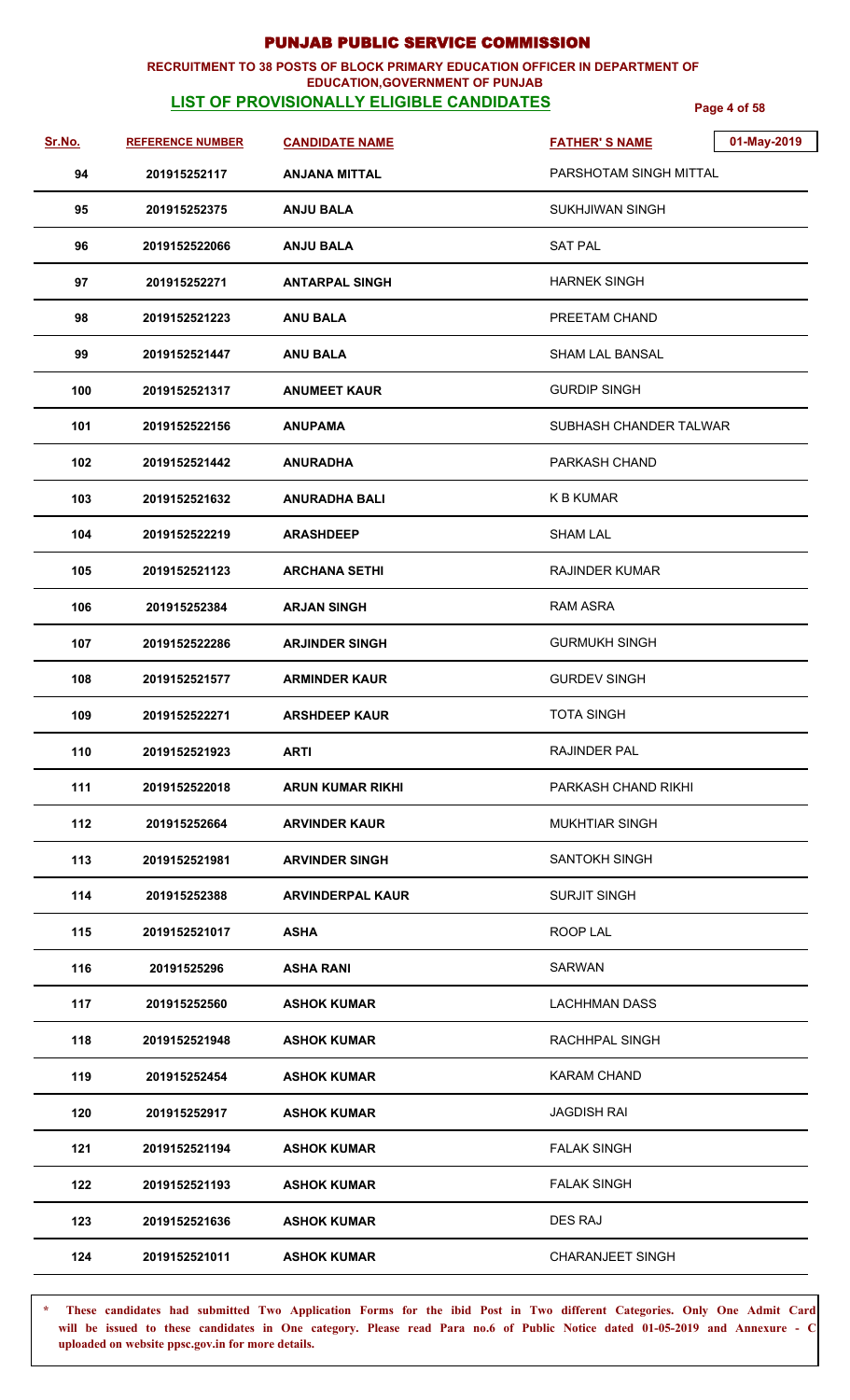### **RECRUITMENT TO 38 POSTS OF BLOCK PRIMARY EDUCATION OFFICER IN DEPARTMENT OF EDUCATION,GOVERNMENT OF PUNJAB**

## **LIST OF PROVISIONALLY ELIGIBLE CANDIDATES Page 5 of 58**

| Sr.No. | <b>REFERENCE NUMBER</b> | <b>CANDIDATE NAME</b>         | <b>FATHER'S NAME</b>   | 01-May-2019 |
|--------|-------------------------|-------------------------------|------------------------|-------------|
| 125    | 201915252363            | <b>ASHOK KUMAR</b>            | <b>CHUHAR RAM</b>      |             |
| 126    | 2019152521795           | <b>ASHOK KUMAR RAJPUT</b>     | MADAN LAL              |             |
| 127    | 201915252404            | <b>ASHU RANI</b>              | <b>KEWAL KRISHAN</b>   |             |
| 128    | 2019152521882           | <b>ASHUTOSH</b>               | <b>TARA SINGH</b>      |             |
| 129    | 201915252214            | <b>ASHWANI KUMAR</b>          | RAM ASRA               |             |
| 130    | 201915252681            | <b>ASHWANI KUMAR</b>          | <b>SAIN DASS</b>       |             |
| 131    | 201915252914            | <b>ASHWANI KUMAR</b>          | VASDEV                 |             |
| 132    | 2019152522090           | ASHWANI MAKKAR                | <b>SUBHASH CHANDER</b> |             |
| 133    | 2019152522154           | <b>ASHWINDER KAUR</b>         | <b>NATHA SINGH</b>     |             |
| 134    | 2019152522011           | AVINASH KUMAR                 | <b>RAM RATTAN</b>      |             |
| 135    | 2019152522005           | <b>AVNINDER SINGH</b>         | <b>PARKASH SINGH</b>   |             |
| 136    | 201915252181            | <b>AVTAR CHAND</b>            | <b>GURMEJ LAL</b>      |             |
| 137    | 20191525219             | <b>AVTAR KAUR</b>             | <b>DARSHAN SINGH</b>   |             |
| 138    | 2019152521817           | <b>AVTAR LAL</b>              | SWARAN SINGH           |             |
| 139    | 2019152521025           | <b>AVTAR SINGH</b>            | <b>GURMAIL SINGH</b>   |             |
| 140    | 201915252746            | <b>AVTAR SINGH</b>            | <b>DIAL SINGH</b>      |             |
| 141    | 20191525235             | <b>AVTAR SINGH</b>            | <b>BALWANT SINGH</b>   |             |
| 142    | 201915252460            | <b>AVTAR SINGH</b>            | <b>BALDEV SINGH</b>    |             |
| 143    | 2019152522413           | <b>AVTAR SINGH</b>            | <b>SURJIT SINGH</b>    |             |
| 144    | 2019152521020           | <b>AVTAR SINGH</b>            | <b>PRITAM SINGH</b>    |             |
| 145    | 2019152521656           | <b>AVTAR SINGH</b>            | <b>JOGINDER SINGH</b>  |             |
| 146    | 201915252422            | <b>AVTAR SINGH</b>            | <b>SWARAN SINGH</b>    |             |
| 147    | 2019152521486           | <b>AVTAR SINGH</b>            | <b>MOHINDER SINGH</b>  |             |
| 148    | 2019152521367           | <b>BACHAN SINGH</b>           | <b>DALIP SINGH</b>     |             |
| 149    | 20191525227             | <b>BACHITAR SINGH</b>         | <b>KASHMIR SINGH</b>   |             |
| 150    | 201915252402            | <b>BACHITTER SINGH</b>        | <b>BOGHA SINGH</b>     |             |
| 151    | 2019152521425           | <b>BACHITTER SINGH</b>        | SADHU SINGH            |             |
| 152    | 201915252451            | <b>BAHADUR SINGH</b>          | <b>DIWAN CHAND</b>     |             |
| 153    | 201915252320            | <b>BAHADUR SINGH</b>          | <b>DARSHAN SINGH</b>   |             |
| 154    | 2019152521379           | <b>BAKHSHISH SINGH JOSSAN</b> | SHINGARA SINGH JOSSAN  |             |
| 155    | 201915252341            | <b>BALBIR KUMAR</b>           | <b>GIAN CHAND</b>      |             |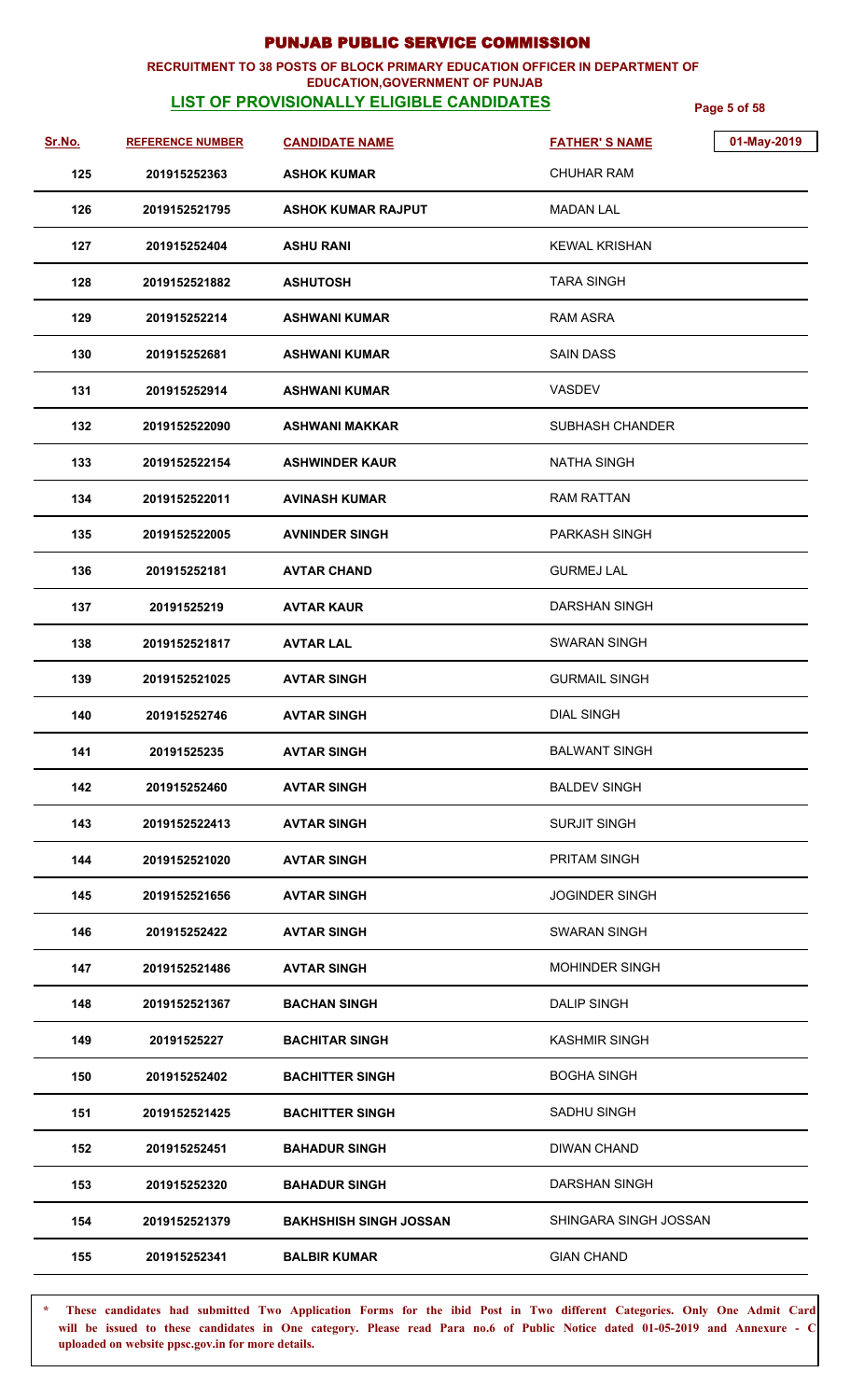### **RECRUITMENT TO 38 POSTS OF BLOCK PRIMARY EDUCATION OFFICER IN DEPARTMENT OF EDUCATION,GOVERNMENT OF PUNJAB**

# **LIST OF PROVISIONALLY ELIGIBLE CANDIDATES Page 6 of 58**

| <u>Sr.No.</u> | <b>REFERENCE NUMBER</b> | <b>CANDIDATE NAME</b>        | <b>FATHER'S NAME</b>       | 01-May-2019 |
|---------------|-------------------------|------------------------------|----------------------------|-------------|
| 156           | 201915252499            | <b>BALDEEP KAUR</b>          | <b>BALBIR SINGH</b>        |             |
| 157           | 201915252193            | <b>BALDEEP KAUR</b>          | <b>HARJEET SINGH</b>       |             |
| 158           | 2019152521612           | <b>BALDEV KRISHAN</b>        | <b>BIHARI LAL</b>          |             |
| 159           | 2019152521813           | <b>BALDEV SINGH</b>          | <b>KASHMIR SINGH</b>       |             |
| 160           | 2019152521197           | <b>BALDEV SINGH</b>          | <b>HARJINDER SINGH</b>     |             |
| 161           | 2019152522204           | <b>BALJEET KAUR</b>          | <b>SURJIT SINGH</b>        |             |
| 162           | 2019152521590           | <b>BALJEET KAUR</b>          | <b>GURNAM SINGH</b>        |             |
| 163           | 201915252750            | <b>BALJEET KAUR</b>          | <b>BANTA SINGH</b>         |             |
| 164           | 2019152521073           | <b>BALJEET SINGH</b>         | <b>PAL SINGH</b>           |             |
| 165           | 201915252954            | <b>BALJINDER KAUR</b>        | <b>TARSEM LAL</b>          |             |
| 166           | 2019152522189           | <b>BALJINDER KAUR</b>        | <b>RAM KISHAN</b>          |             |
| 167           | 2019152521806           | <b>BALJINDER KAUR</b>        | <b>JAGDEV SINGH</b>        |             |
| 168           | 201915252670            | <b>BALJINDER KAUR</b>        | <b>NACHHATTAR SINGH</b>    |             |
| 169           | 201915252880            | <b>BALJINDER KAUR</b>        | <b>GURCHARAN SINGH</b>     |             |
| 170           | 2019152521669           | <b>BALJINDER KAUR</b>        | <b>ISHER SINGH</b>         |             |
| 171           | 201915252702            | <b>BALJINDER KAUR SANDHU</b> | <b>JAGTAR SINGH SANDHU</b> |             |
| 172           | 2019152521416           | <b>BALJINDER KUMAR</b>       | RAMESH CHANDER             |             |
| 173           | 201915252361            | <b>BALJINDER PAL</b>         | <b>HARWAIL SINGH</b>       |             |
| 174           | 201915252938            | <b>BALJINDER SINGH</b>       | <b>GURDIAL SINGH</b>       |             |
| 175           | 201915252766            | <b>BALJINDER SINGH</b>       | <b>GURBAKHSH SINGH</b>     |             |
| 176           | 201915252324            | <b>BALJINDER SINGH</b>       | <b>AJIT SINGH</b>          |             |
| 177           | 2019152521458           | <b>BALJINDER SINGH</b>       | <b>JARNAIL SINGH</b>       |             |
| 178           | 2019152521158           | <b>BALJIT KAUR</b>           | <b>HAKAM SINGH</b>         |             |
| 179           | 201915252153            | <b>BALJIT KAUR</b>           | <b>GURMAIL SINGH</b>       |             |
| 180           | 2019152521134           | <b>BALJIT KAUR</b>           | <b>KARTAR SINGH</b>        |             |
| 181           | 2019152521078           | <b>BALJIT KAUR</b>           | <b>HARDIP SINGH</b>        |             |
| 182           | 201915252613            | <b>BALJIT RAJ</b>            | <b>DHIAN CHAND</b>         |             |
| 183           | 201915252443            | <b>BALJIT SINGH</b>          | <b>BALDEV SINGH</b>        |             |
| 184           | 201915252401            | <b>BALJIT SINGH</b>          | <b>GURNAM SINGH</b>        |             |
| 185           | 201915252977            | <b>BALJIT SINGH</b>          | <b>MOHINDER SINGH</b>      |             |
| 186           | 2019152522169           | <b>BALJIT SINGH</b>          | SHIVRAJ SINGH              |             |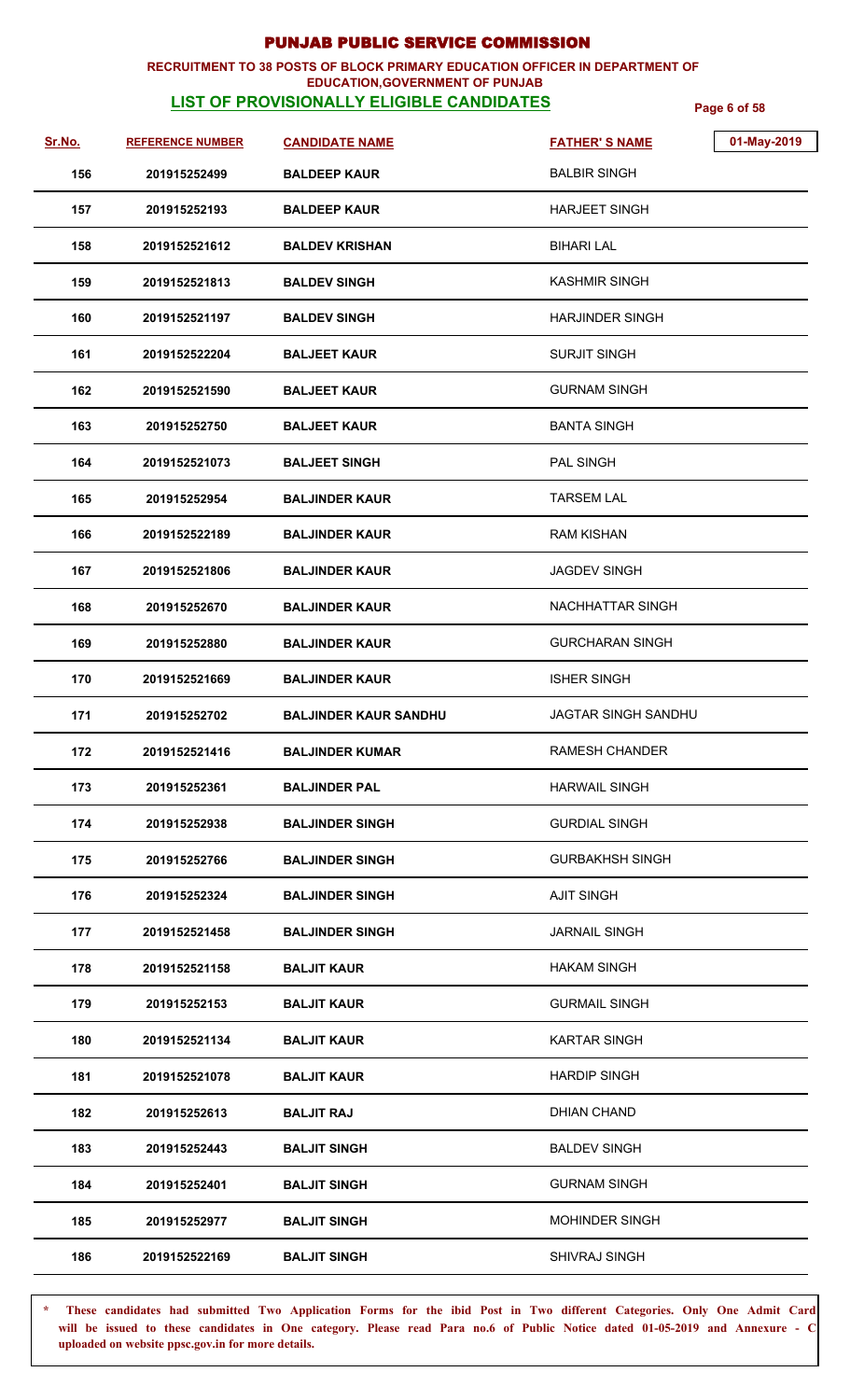### **RECRUITMENT TO 38 POSTS OF BLOCK PRIMARY EDUCATION OFFICER IN DEPARTMENT OF EDUCATION,GOVERNMENT OF PUNJAB**

# **LIST OF PROVISIONALLY ELIGIBLE CANDIDATES Page 7 of 58**

| Sr.No. | <b>REFERENCE NUMBER</b> | <b>CANDIDATE NAME</b>       | 01-May-2019<br><b>FATHER'S NAME</b> |
|--------|-------------------------|-----------------------------|-------------------------------------|
| 187    | 2019152521163           | <b>BALKAR CHAND</b>         | PARKASH CHAND                       |
| 188    | 2019152521129           | <b>BALKAR CHAND</b>         | <b>LACHHAN DASS</b>                 |
| 189    | 201915252475            | <b>BALKAR RAM</b>           | <b>MAJOR RAM</b>                    |
| 190    | 201915252213            | <b>BALRAJ SINGH</b>         | <b>CHARAN SINGH</b>                 |
| 191    | 2019152521866           | <b>BALROOP KAUR</b>         | <b>DEVINDER SINGH</b>               |
| 192    | 20191525244             | <b>BALVINDER SINGH</b>      | <b>HARBANS SINGH</b>                |
| 193    | 2019152521160           | <b>BALVINDER SINGH</b>      | SINGARA SINGH                       |
| 194    | 201915252771            | <b>BALVIR CHAND</b>         | <b>JOGINDER MAL</b>                 |
| 195    | 201915252424            | <b>BALVIR SINGH</b>         | <b>RAM LAL</b>                      |
| 196    | 2019152522259           | <b>BALWANT RAI</b>          | <b>MOHINDER PAL</b>                 |
| 197    | 201915252218            | <b>BALWINDER JIT SINGH</b>  | <b>RAGHBIR SINGH</b>                |
| 198    | 2019152521596           | <b>BALWINDER KAUR</b>       | <b>BALDEV SINGH</b>                 |
| 199    | 2019152521034           | <b>BALWINDER KAUR</b>       | <b>HARBANS SINGH</b>                |
| 200    | 201915252344            | <b>BALWINDER KAUR</b>       | <b>LACHHMAN DASS</b>                |
| 201    | 201915252949            | <b>BALWINDER KUMAR</b>      | CHHABILA RAM                        |
| 202    | 2019152521687           | <b>BALWINDER KUMAR</b>      | <b>NIRANJAN DASS</b>                |
| 203    | 2019152522334           | <b>BALWINDER SINGH</b>      | <b>BALBIR SINGH</b>                 |
| 204    | 201915252747            | <b>BALWINDER SINGH</b>      | <b>BUKAN RAM</b>                    |
| 205    | 2019152522039           | <b>BANTI LAL</b>            | <b>MAHASHU RAM</b>                  |
| 206    | 2019152522017           | <b>BASANT SINGH</b>         | <b>DARSHAN SINGH</b>                |
| 207    | 2019152522213           | <b>BEANT KAUR</b>           | <b>HARDEEP SINGH</b>                |
| 208    | 2019152522203           | <b>BEANT SINGH</b>          | <b>AMARJIT SINGH</b>                |
| 209    | 201915252250            | <b>BEANT SINGH</b>          | <b>SAJJAN SINGH</b>                 |
| 210    | 20191525295             | <b>BHAGWANT SINGH</b>       | <b>GULZAR SINGH</b>                 |
| 211    | 201915252758            | <b>BHALA RAM</b>            | <b>SOHAN LAL</b>                    |
| 212    | 201915252390            | <b>BHARAT BHUSHAN</b>       | <b>SHAM SUNDER</b>                  |
| 213    | 201915252705            | <b>BHARAT BHUSHAN GOYAL</b> | <b>SATISH KUMAR</b>                 |
| 214    | 2019152522372           | <b>BHARAT KUMAR</b>         | <b>TANSUKH DASS</b>                 |
| 215    | 20191525264             | <b>BHARAT SHARMA</b>        | RAM PUKAR SHARMA                    |
| 216    | 201915252211            | <b>BHARTI SHARMA</b>        | <b>DARSHAN KUMAR</b>                |
| 217    | 201915252316            | <b>BHIM SAIN</b>            | <b>BRIJ LAL</b>                     |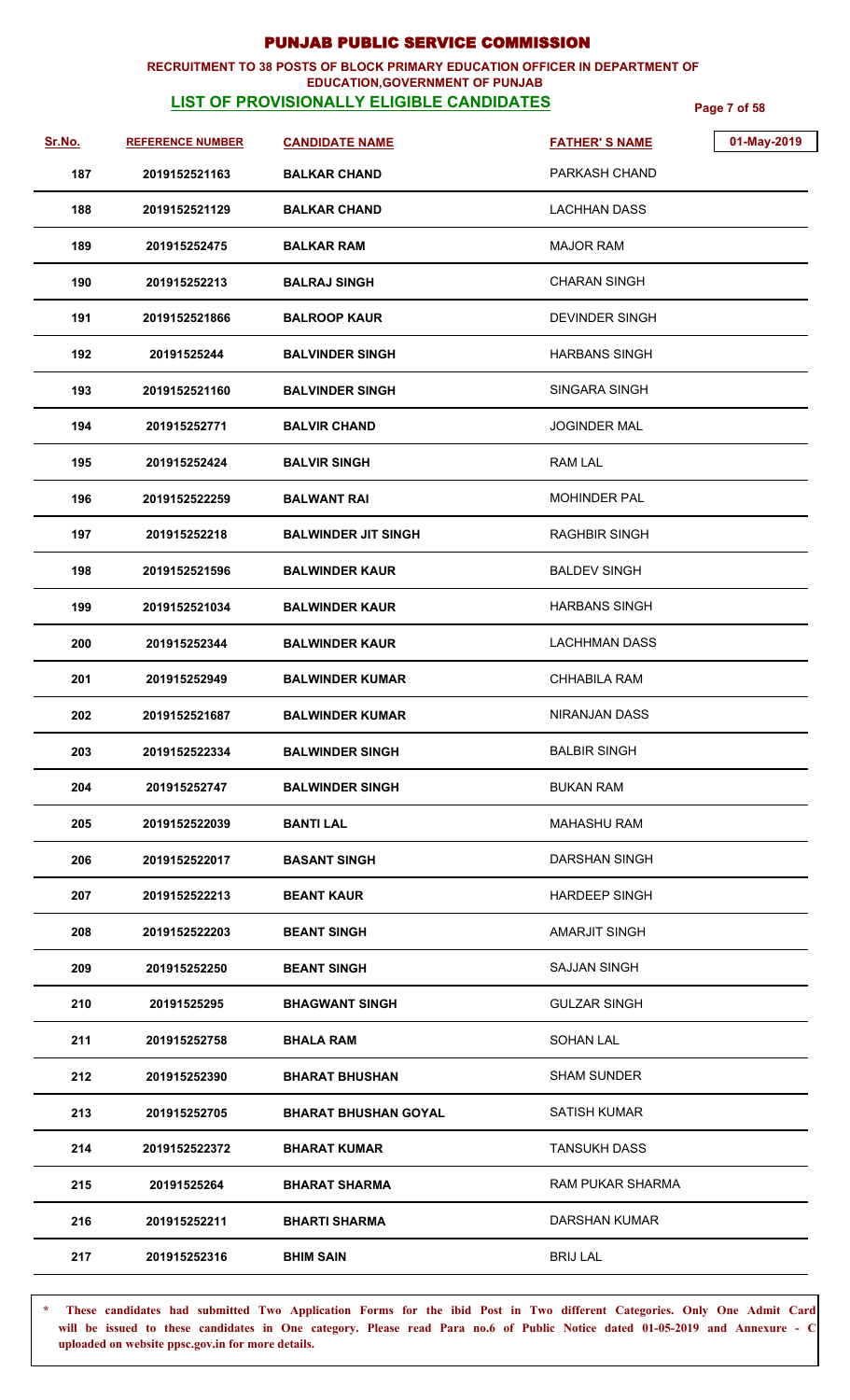### **RECRUITMENT TO 38 POSTS OF BLOCK PRIMARY EDUCATION OFFICER IN DEPARTMENT OF EDUCATION,GOVERNMENT OF PUNJAB**

# **LIST OF PROVISIONALLY ELIGIBLE CANDIDATES Page 8 of 58**

| Sr.No. | <b>REFERENCE NUMBER</b> | <b>CANDIDATE NAME</b>   | 01-May-2019<br><b>FATHER'S NAME</b> |
|--------|-------------------------|-------------------------|-------------------------------------|
| 218    | 2019152521518           | <b>BHOLA SINGH</b>      | <b>DARSHAN SINGH</b>                |
| 219    | 2019152521800           | <b>BHUPINDER LAL</b>    | <b>HARBHAJAN LAL</b>                |
| 220    | 2019152521244           | <b>BHUPINDER SINGH</b>  | <b>SWINDER SINGH</b>                |
| 221    | 2019152521300           | <b>BHUPINDER SINGH</b>  | <b>SHAMSHER SINGH</b>               |
| 222    | 2019152521723           | <b>BHUPINDER SINGH</b>  | <b>AJAIB SINGH</b>                  |
| 223    | 2019152521921           | <b>BHUPINDER SINGH</b>  | <b>SURJIT SINGH</b>                 |
| 224    | 201915252668            | <b>BIBEKA NAND</b>      | <b>SUBA SINGH</b>                   |
| 225    | 2019152521938           | <b>BIKRAMJEET SINGH</b> | <b>MOHINDER SINGH</b>               |
| 226    | 201915252932            | <b>BIMLA</b>            | MUNSHI RAM                          |
| 227    | 201915252140            | <b>BIMLA DEVI</b>       | <b>DHANI RAM</b>                    |
| 228    | 201915252325            | <b>BINDU BALA</b>       | <b>KEWAL KRISHAN</b>                |
| 229    | 2019152521770           | <b>BUTA SINGH</b>       | <b>MITHU SINGH</b>                  |
| 230    | 2019152521332           | <b>CAPTAIN SINGH</b>    | <b>DESA SINGH</b>                   |
| 231    | 2019152521654           | <b>CHAMKAUR SINGH</b>   | <b>MALKIT SINGH</b>                 |
| 232    | 201915252849            | <b>CHANCHAL KUMARI</b>  | <b>KAUSHAL KUMAR</b>                |
| 233    | 2019152521631           | <b>CHANDER KIRAN</b>    | <b>INDER PAL CHOPRA</b>             |
| 234    | 201915252239            | <b>CHANDER SHEKHAR</b>  | <b>MANOHAR LAL</b>                  |
| 235    | 2019152521954           | <b>CHARANJEET SINGH</b> | <b>DARSHAN SINGH</b>                |
| 236    | 2019152521258           | <b>CHARANJEET SINGH</b> | <b>MOHINDER SINGH</b>               |
| 237    | 2019152522022           | <b>CHARANJIT KAUR</b>   | <b>LABH SINGH</b>                   |
| 238    | 201915252816            | <b>CHARANJIT SINGH</b>  | RACHPAL SINGH                       |
| 239    | 2019152522056           | <b>CHETNA</b>           | <b>TARSEM LAL</b>                   |
| 240    | 201915252430            | <b>CHHINDER PAL</b>     | <b>HANS RAJ</b>                     |
| 241    | 2019152521736           | <b>DALBIR SINGH</b>     | <b>GURCHARAN SINGH</b>              |
| 242    | 2019152521085           | <b>DALJEET KAUR</b>     | <b>KARAM SINGH</b>                  |
| 243    | 201915252203            | <b>DALJEET SINGH</b>    | SUKHDEV SINGH                       |
| 244    | 2019152521602           | <b>DALJIT KAUR</b>      | <b>GURMIT SINGH</b>                 |
| 245    | 201915252974            | <b>DALJIT KAUR</b>      | <b>HARBANS LAL</b>                  |
| 246    | 2019152522012           | <b>DALJIT KAUR</b>      | <b>KEWAL SINGH</b>                  |
| 247    | 201915252756            | <b>DALJIT SINGH</b>     | DARBARA SINGH                       |
| 248    | 2019152521971           | <b>DALJIT SINGH</b>     | <b>KARNAIL SINGH</b>                |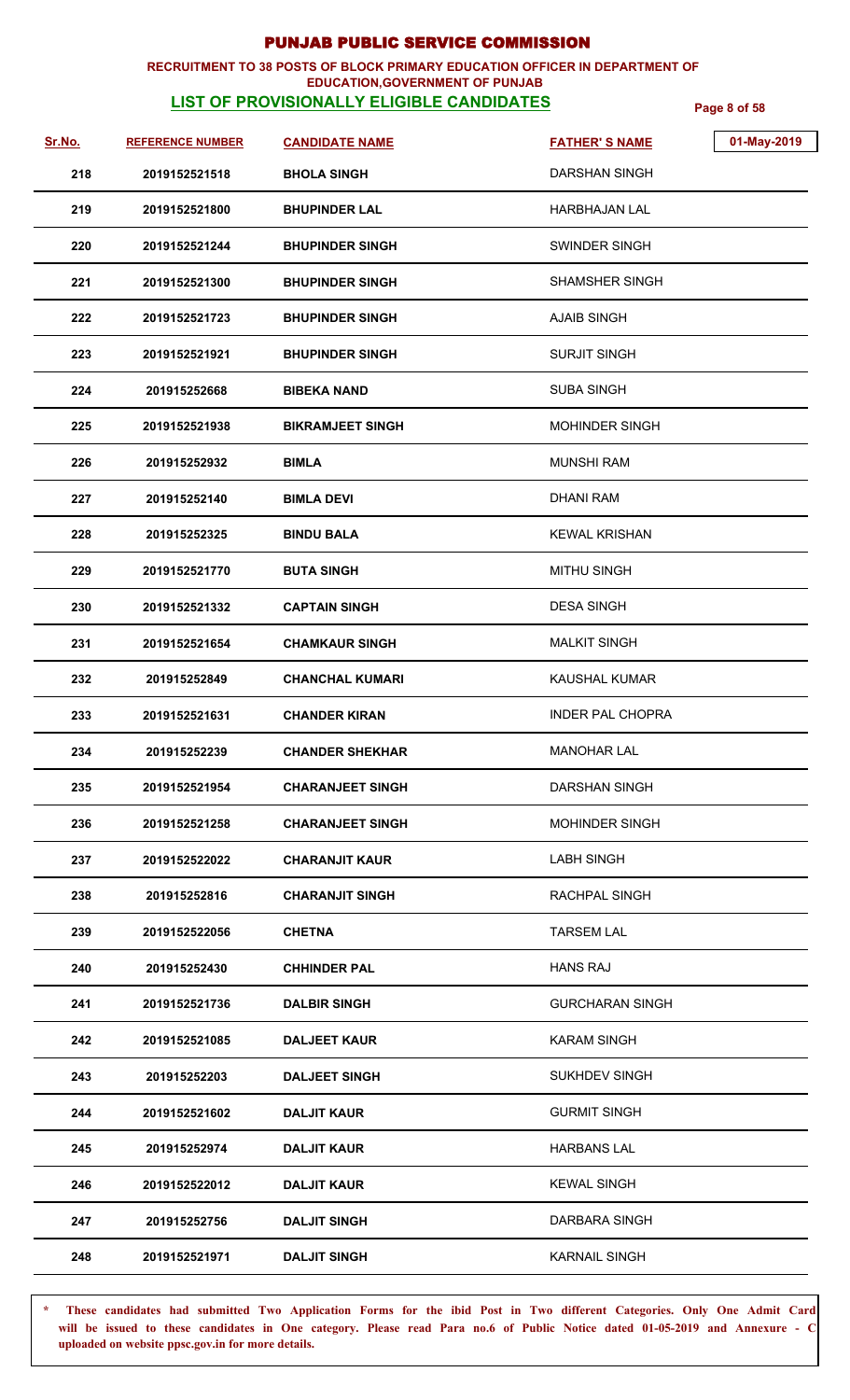### **RECRUITMENT TO 38 POSTS OF BLOCK PRIMARY EDUCATION OFFICER IN DEPARTMENT OF EDUCATION,GOVERNMENT OF PUNJAB**

# **LIST OF PROVISIONALLY ELIGIBLE CANDIDATES Page 9 of 58**

| <u>Sr.No.</u> | <b>REFERENCE NUMBER</b> | <b>CANDIDATE NAME</b>     | 01-May-2019<br><b>FATHER'S NAME</b> |
|---------------|-------------------------|---------------------------|-------------------------------------|
| 249           | 201915252511            | <b>DALWINDER PAL</b>      | <b>BALDEV KRISHAN</b>               |
| 250           | 201915252486            | <b>DARSHAN SINGH</b>      | <b>SUCHA SINGH</b>                  |
| 251           | 2019152522136           | DARSHAN SINGH             | <b>BAGICHA SINGH</b>                |
| 252           | 2019152521334           | <b>DARSHAN SINGH</b>      | <b>JAGJIT SINGH</b>                 |
| 253           | 2019152522347           | <b>DARSHAN SINGH</b>      | NIRANJAN SINGH                      |
| 254           | 201915252274            | <b>DAULAT SINGH</b>       | <b>GEJA SINGH</b>                   |
| 255           | 2019152522316           | <b>DAVINDER KAUR</b>      | <b>HARI SINGH</b>                   |
| 256           | 2019152522089           | <b>DAVINDER KAUR</b>      | <b>SUKHDEV SINGH</b>                |
| 257           | 2019152522016           | <b>DAVINDER KAUR</b>      | <b>SUKHDEV SINGH</b>                |
| 258           | 2019152521805           | <b>DAVINDER KAUR</b>      | PURAN SINGH                         |
| 259           | 201915252552            | <b>DAVINDER KUMAR</b>     | <b>NARESH KUMAR</b>                 |
| 260           | 2019152521625           | <b>DAVINDER KUMAR</b>     | <b>MANGAT RAM</b>                   |
| 261           | 201915252965            | <b>DAVINDER SINGH</b>     | <b>DARSHAN SINGH</b>                |
| 262           | 2019152521573           | <b>DAVINDER SINGH</b>     | <b>BANT SINGH</b>                   |
| 263           | 201915252450            | <b>DAVINDER SINGH</b>     | <b>BALBIR SINGH</b>                 |
| 264           | 201915252855            | <b>DAVINDERJIT SINGH</b>  | <b>GURMEET SINGH</b>                |
| 265           | 2019152522049           | <b>DAWINDER SINGH</b>     | <b>GURCHARAN SINGH</b>              |
| 266           | 201915252994            | <b>DEEPAK</b>             | RAJINDER PARSHAD                    |
| 267           | 2019152521165           | <b>DEEPAK BANSAL</b>      | <b>AMRIT PAL</b>                    |
| 268           | 2019152521741           | <b>DEEPAK KUMAR</b>       | <b>RAJVIR SINGH</b>                 |
| 269           | 201915252953            | <b>DEEPAK KUMAR</b>       | <b>ASHOK KUMAR</b>                  |
| 270           | 2019152521157           | <b>DEEPAK KUMAR</b>       | DES RAJ                             |
| 271           | 2019152521114           | <b>DEEPAK KUMAR</b>       | DEV RAJ                             |
| 272           | 2019152522356           | <b>DEEPAK KUMAR</b>       | KARAM CHAND                         |
| 273           | 201915252463            | <b>DEEPAK KUMAR</b>       | <b>HARDYAL CHAND</b>                |
| 274           | 2019152521887           | <b>DEEPAK LAL KAUSHAL</b> | MOHINDER LAL KAUSHAL                |
| 275           | 2019152521524           | <b>DEEPAK PURI</b>        | <b>TARSEM LAL PURI</b>              |
| 276           | 2019152521198           | <b>DEEPAK SHARMA</b>      | <b>CHAMAN LAL</b>                   |
| 277           | 201915252371            | <b>DEEPAK SINGH</b>       | RAJINDER SINGH                      |
| 278           | 2019152521543           | <b>DEEPIKA SHARMA</b>     | <b>HANS LAL SHARMA</b>              |
| 279           | 2019152521858           | <b>DEEPSHIKHA</b>         | <b>RAMESH KUMAR</b>                 |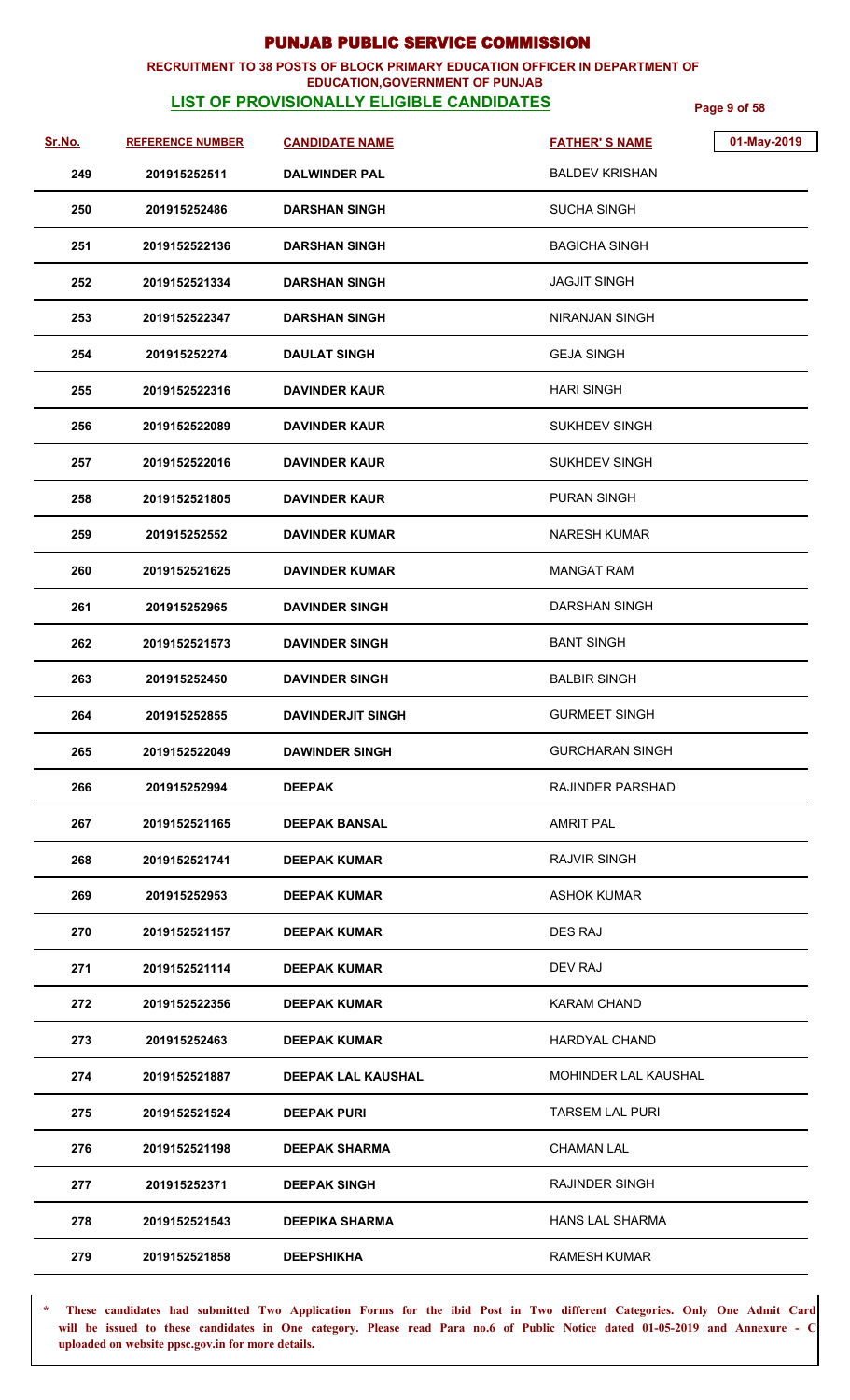### **RECRUITMENT TO 38 POSTS OF BLOCK PRIMARY EDUCATION OFFICER IN DEPARTMENT OF EDUCATION,GOVERNMENT OF PUNJAB**

# **LIST OF PROVISIONALLY ELIGIBLE CANDIDATES Page 10 of 58**

| Sr.No. | <b>REFERENCE NUMBER</b> | <b>CANDIDATE NAME</b>     | 01-May-2019<br><b>FATHER'S NAME</b> |  |
|--------|-------------------------|---------------------------|-------------------------------------|--|
| 280    | 201915252819            | <b>DESA SINGH</b>         | <b>KALA SINGH</b>                   |  |
| 281    | 2019152521392           | <b>DESH BANDHU</b>        | SH PANNA LAL                        |  |
| 282    | 2019152522190           | <b>DEV KRISHAN</b>        | <b>SOM NATH</b>                     |  |
| 283    | 2019152521111           | <b>DEVI DAYAL</b>         | <b>MOHINDER SINGH</b>               |  |
| 284    | 201915252187            | <b>DEVINDER KAUR</b>      | <b>KARNAIL SINGH</b>                |  |
| 285    | 2019152521428           | <b>DEVINDER PAL SINGH</b> | <b>BALBIR SINGH</b>                 |  |
| 286    | 2019152521545           | <b>DEVINDER SINGH</b>     | JANAK RAJ                           |  |
| 287    | 2019152521929           | <b>DEZI BALA</b>          | <b>DES RAJ</b>                      |  |
| 288    | 2019152521366           | <b>DHARAM PAL</b>         | <b>BIRBAL RAM</b>                   |  |
| 289    | 201915252934            | <b>DHARM PAL</b>          | PRAKASH CHAND                       |  |
| 290    | 2019152521466           | <b>DHARMINDER SINGH</b>   | <b>KULDIP SINGH</b>                 |  |
| 291    | 2019152521150           | <b>DIDARA SINGH</b>       | <b>HIRA SINGH</b>                   |  |
| 292    | 2019152521417           | <b>DILAWAR SINGH</b>      | <b>HARBHAJAN SINGH</b>              |  |
| 293    | 2019152521516           | <b>DILBAGH SINGH</b>      | <b>GURNAM SINGH</b>                 |  |
| 294    | 2019152521851           | DILJIT KAUR               | <b>MOHINDER SINGH</b>               |  |
| 295    | 2019152521962           | <b>DILPREET KAUR</b>      | <b>AMARJEET SINGH</b>               |  |
| 296    | 201915252751            | <b>DILPREET KAUR</b>      | <b>BALBIR SINGH</b>                 |  |
| 297    | 2019152521042           | <b>DIMPI CHAWLA</b>       | <b>BAKASH RAJ</b>                   |  |
| 298    | 20191525215             | <b>DIMPLE</b>             | <b>JOGINDER PAUL</b>                |  |
| 299    | 201915252993            | <b>DINESH KUMAR</b>       | <b>JINDER PAL</b>                   |  |
| 300    | 2019152521909           | <b>DINKY</b>              | <b>INDERJEET</b>                    |  |
| 301    | 2019152522396           | <b>DIPINDER SINGH</b>     | <b>HARI KRISHAN</b>                 |  |
| 302    | 2019152521446           | <b>DISHA</b>              | <b>ASHOK KUMAR</b>                  |  |
| 303    | 2019152521852           | DYA RAM                   | <b>DHARAM PAL</b>                   |  |
| 304    | 201915252606            | <b>GAGAN ATWAL</b>        | <b>SOM PARKASH</b>                  |  |
| 305    | 201915252302            | <b>GAGAN LATA</b>         | DEVI DAYAL                          |  |
| 306    | 2019152521979           | <b>GAGANDEEP</b>          | <b>BRAHM DASS</b>                   |  |
| 307    | 2019152521019           | <b>GAGANDEEP KAUR</b>     | <b>AVTAR SINGH</b>                  |  |
| 308    | 2019152522209           | <b>GAGANDEEP KAUR</b>     | <b>BALKAR SINGH</b>                 |  |
| 309    | 201915252737            | <b>GAGANDEEP KAUR</b>     | <b>BANTA SINGH</b>                  |  |
| 310    | 2019152521090           | <b>GAGANDEEP KAUR</b>     | <b>DARSHAN SINGH</b>                |  |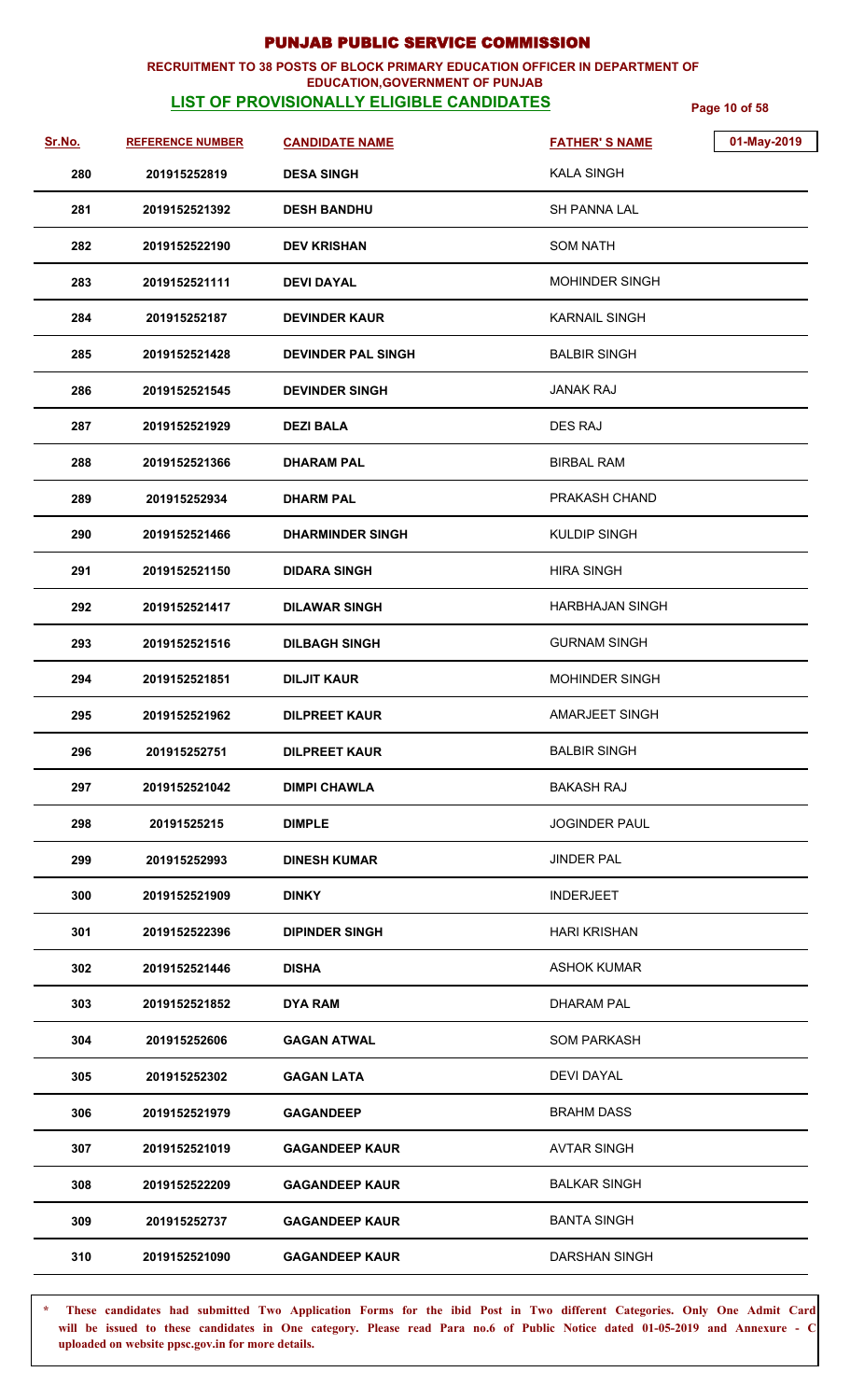### **RECRUITMENT TO 38 POSTS OF BLOCK PRIMARY EDUCATION OFFICER IN DEPARTMENT OF EDUCATION,GOVERNMENT OF PUNJAB**

## **LIST OF PROVISIONALLY ELIGIBLE CANDIDATES Page 11 of 58**

| Sr.No. | <b>REFERENCE NUMBER</b> | <b>CANDIDATE NAME</b>      | 01-May-2019<br><b>FATHER'S NAME</b> |
|--------|-------------------------|----------------------------|-------------------------------------|
| 311    | 2019152521739           | <b>GAGANDEEP KAUR</b>      | <b>HARCHAND SINGH</b>               |
| 312    | 2019152521186           | <b>GAGANDEEP MALWA</b>     | <b>RATTAN PAUL</b>                  |
| 313    | 2019152521096           | <b>GAGANDEEP MONGA</b>     | RAVINDER KUMAR                      |
| 314    | 201915252406            | <b>GAGANDEEP SHARMA</b>    | <b>TARA CHAND</b>                   |
| 315    | 201915252374            | <b>GAGANDEEP SINGH</b>     | <b>SUKHMANDER SINGH</b>             |
| 316    | 2019152521075           | <b>GAGANDEEP SINGH</b>     | <b>HARBANS SINGH</b>                |
| 317    | 2019152521616           | <b>GAGANDEEP SINGH</b>     | <b>NANAK SINGH</b>                  |
| 318    | 201915252898            | <b>GAGANDEEP SINGH</b>     | <b>RAJA SINGH</b>                   |
| 319    | 201915252742            | <b>GAGANDEEP SINGH</b>     | <b>SHIVDEV SINGH</b>                |
| 320    | 201915252376            | <b>GAGANJEET SINGH</b>     | <b>CHAMBAIL SINGH</b>               |
| 321    | 2019152521592           | <b>GAGANPREET KAUR</b>     | <b>GURMEET SINGH</b>                |
| 322    | 20191525289             | <b>GAGANPREET KAUR</b>     | <b>MOHINDER PAL SINGH</b>           |
| 323    | 2019152521407           | <b>GAURAV SHARMA</b>       | RAMA NAND SHARMA                    |
| 324    | 201915252268            | <b>GAURAVJIT SINGH</b>     | PRITAM SINGH                        |
| 325    | 2019152522279           | <b>GAYATRI</b>             | DAYA RAM                            |
| 326    | 2019152521382           | <b>GEETA</b>               | <b>SANT RAM</b>                     |
| 327    | 2019152521263           | <b>GEETA DEVI</b>          | <b>DHAN SINGH</b>                   |
| 328    | 2019152521995           | <b>GEETA DEVI</b>          | <b>GURMIL DASS</b>                  |
| 329    | 2019152521576           | <b>GEETA RANI</b>          | <b>DYAL SINGH</b>                   |
| 330    | 201915252474            | <b>GEETA RANI</b>          | RAGHBIR CHAND                       |
| 331    | 2019152522325           | <b>GEETA RANI</b>          | <b>SHAM SINGH</b>                   |
| 332    | 201915252227            | <b>GHANSHAM</b>            | <b>HAZARI LAL</b>                   |
| 333    | 201915252635            | <b>GHANSHAM KUMAR</b>      | <b>OM PARKASH</b>                   |
| 334    | 2019152521006           | <b>GIRISH KUMAR BHARTI</b> | RAMESH RAJ                          |
| 335    | 201915252864            | <b>GOBIND RAM</b>          | SH BAHADAR RAM                      |
| 336    | 2019152521847           | <b>GODAVRI</b>             | <b>ASSA RAM</b>                     |
| 337    | 2019152521633           | <b>GOLDY</b>               | <b>HARBANS SINGH</b>                |
| 338    | 201915252265            | <b>GOPAL KRISHAN</b>       | <b>LUXMI CHANDER</b>                |
| 339    | 2019152522099           | <b>GOPI CHAND</b>          | <b>JAGGA NATH</b>                   |
| 340    | 201915252678            | <b>GOURAV KUMAR</b>        | <b>SURINDER PAUL</b>                |
| 341    | 201915252350            | <b>GULAB SINGH BRAHAM</b>  | SUKHWINDER SINGH BRAHAM             |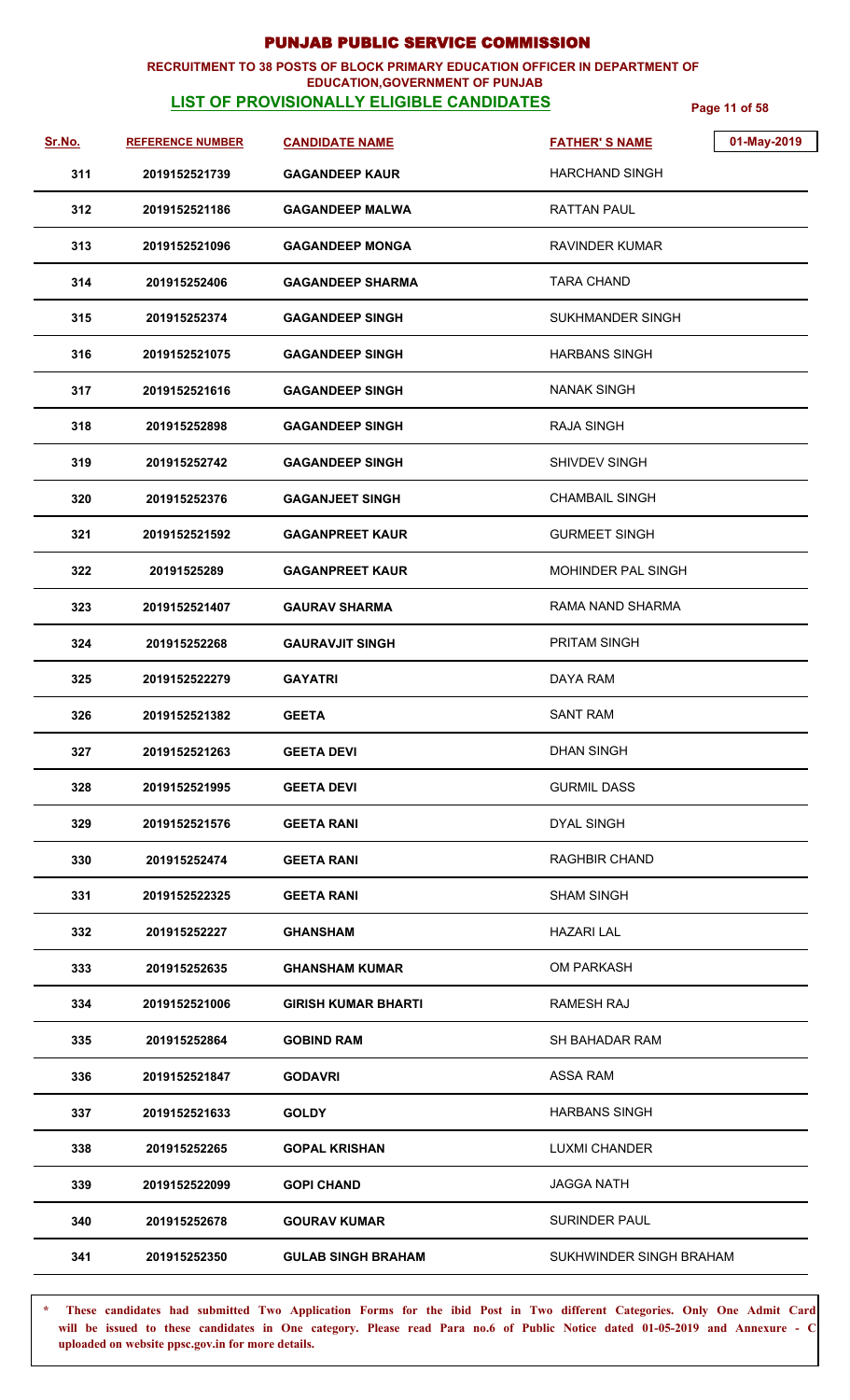### **RECRUITMENT TO 38 POSTS OF BLOCK PRIMARY EDUCATION OFFICER IN DEPARTMENT OF EDUCATION,GOVERNMENT OF PUNJAB**

# **LIST OF PROVISIONALLY ELIGIBLE CANDIDATES Page 12 of 58**

| <u>Sr.No.</u> | <b>REFERENCE NUMBER</b> | <b>CANDIDATE NAME</b>       | 01-May-2019<br><b>FATHER'S NAME</b> |
|---------------|-------------------------|-----------------------------|-------------------------------------|
| 342           | 20191525283             | <b>GUNJEET KAUR</b>         | S DAVINDER PAL SINGH                |
| 343           | 2019152522322           | <b>GURBACHAN SINGH</b>      | <b>GURNAM SINGH</b>                 |
| 344           | 2019152522299           | <b>GURBHAJ SINGH</b>        | <b>GURBAKSH SINGH</b>               |
| 345           | 2019152521822           | <b>GURBHEJ SINGH</b>        | <b>KHAZAN SINGH</b>                 |
| 346           | 2019152522300           | <b>GURBHEJ SINGH</b>        | <b>GURBAX SINGH</b>                 |
| 347           | 2019152521917           | <b>GURBINDER KAUR</b>       | <b>BALBIR SINGH</b>                 |
| 348           | 2019152522073           | <b>GURBINDER KAUR</b>       | <b>JAGDISH SINGH</b>                |
| 349           | 201915252779            | <b>GURBINDERJIT SINGH</b>   | <b>GURDIAL SINGH</b>                |
| 350           | 2019152521088           | <b>GURBRINDER SINGH</b>     | <b>KULWANT SINGH</b>                |
| 351           | 2019152521402           | <b>GURBRINDERJIT KAUR</b>   | <b>GURVAIL SINGH</b>                |
| 352           | 2019152522327           | <b>GURCHARAN SINGH</b>      | <b>INDERJEET SINGH</b>              |
| 353           | 2019152521890           | <b>GURCHARAN SINGH</b>      | <b>SUCHA SINGH</b>                  |
| 354           | 2019152522004           | <b>GURDARSHAN SINGH</b>     | <b>CHHOTA SINGH</b>                 |
| 355           | 2019152521957           | <b>GURDEEP KAUR</b>         | <b>GURNAM SINGH</b>                 |
| 356           | 2019152522199           | <b>GURDEEP KUMAR</b>        | <b>KASHMIRI LAL</b>                 |
| 357           | 2019152521282           | <b>GURDEEP SINGH</b>        | <b>BANTA SINGH</b>                  |
| 358           | 2019152521836           | <b>GURDEEP SINGH</b>        | <b>CHIMAN SINGH</b>                 |
| 359           | 2019152521662           | <b>GURDEEP SINGH</b>        | <b>HAKAM SINGH</b>                  |
| 360           | 2019152521325           | <b>GURDEEP SINGH</b>        | <b>HARBHAJAN SINGH</b>              |
| 361           | 2019152521431           | <b>GURDEEP SINGH</b>        | <b>PURAN SINGH</b>                  |
| 362           | 201915252544            | <b>GURDEEP SINGH</b>        | <b>BACHITTAR SINGH</b>              |
| 363           | 201915252538            | <b>GURDEEP SINGH MANGAT</b> | <b>MOHINDER SINGH</b>               |
| 364           | 2019152522298           | <b>GURDEV SINGH</b>         | <b>JAGDISH SINGH</b>                |
| 365           | 2019152522352           | <b>GURDEV SINGH</b>         | <b>KAIL SINGH</b>                   |
| 366           | 2019152521264           | <b>GURDIP KUMAR</b>         | <b>KEHAR SINGH</b>                  |
| 367           | 2019152521650           | <b>GURDIP SINGH</b>         | <b>RESHAM SINGH</b>                 |
| 368           | 2019152521814           | <b>GURDIT SINGH</b>         | <b>AVTAR SINGH</b>                  |
| 369           | 2019152521969           | <b>GURGEET SINGH</b>        | <b>AJAIB SINGH</b>                  |
| 370           | 2019152521978           | <b>GURINDER KUMAR</b>       | RATTAN CHAND                        |
| 371           | 2019152522349           | <b>GURJANT SINGH</b>        | <b>SITA SINGH</b>                   |
| 372           | 201915252434            | <b>GURJANT SINGH</b>        | <b>RULDU SINGH</b>                  |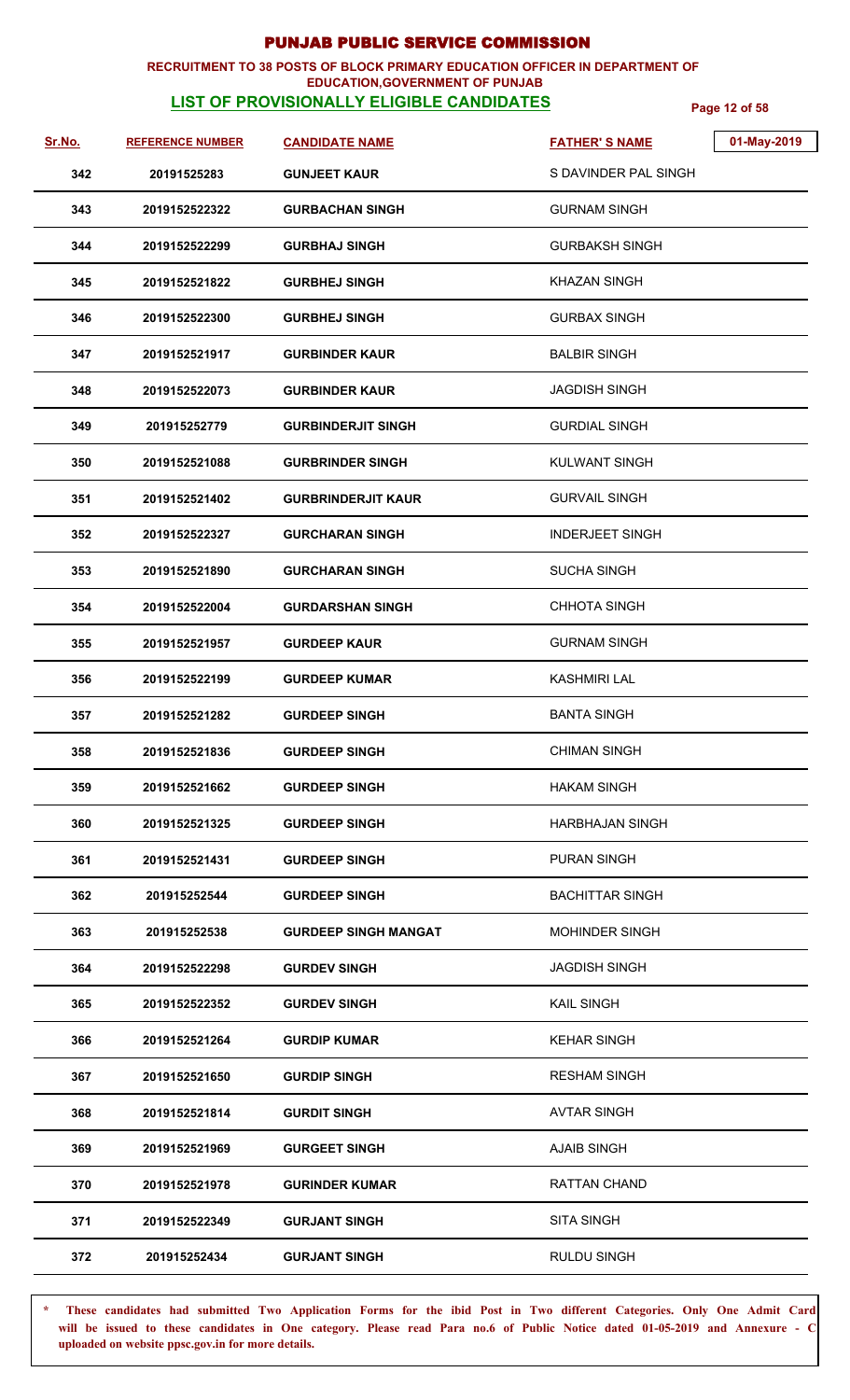### **RECRUITMENT TO 38 POSTS OF BLOCK PRIMARY EDUCATION OFFICER IN DEPARTMENT OF EDUCATION,GOVERNMENT OF PUNJAB**

# **LIST OF PROVISIONALLY ELIGIBLE CANDIDATES Page 13 of 58**

| Sr.No. | <b>REFERENCE NUMBER</b> | <b>CANDIDATE NAME</b>     | 01-May-2019<br><b>FATHER'S NAME</b> |  |
|--------|-------------------------|---------------------------|-------------------------------------|--|
| 373    | 201915252238            | <b>GURJEET SINGH</b>      | SHUBEG SINGH                        |  |
| 374    | 2019152521567           | <b>GURJEET SINGH</b>      | <b>HARBANS SINGH</b>                |  |
| 375    | 2019152521248           | <b>GURJEET SINGH</b>      | AMRIK SINGH                         |  |
| 376    | 201915252703            | <b>GURJINDER KAUR</b>     | <b>HARMINDER SINGH</b>              |  |
| 377    | 201915252462            | <b>GURJINDER KUMAR</b>    | <b>KRISHAN KUMAR</b>                |  |
| 378    | 201915252738            | <b>GURJIT KAUR</b>        | <b>SEWA SINGH</b>                   |  |
| 379    | 201915252231            | <b>GURJIT SINGH</b>       | <b>NIRMAL SINGH</b>                 |  |
| 380    | 2019152522348           | <b>GURJIT SINGH</b>       | <b>JEON JAG SINGH</b>               |  |
| 381    | 201915252105            | <b>GURJIT SINGH</b>       | <b>GURDEV SINGH</b>                 |  |
| 382    | 2019152521099           | <b>GURKAMALDEEP SINGH</b> | <b>GURDEEP SINGH</b>                |  |
| 383    | 2019152521299           | <b>GURKIRAT PAL KAUR</b>  | <b>GURDIAL SINGH</b>                |  |
| 384    | 2019152522006           | <b>GURKIRPAL SINGH</b>    | <b>BIKKAR SINGH</b>                 |  |
| 385    | 2019152522408           | <b>GURKIRPAL SINGH</b>    | <b>AJAIB SINGH</b>                  |  |
| 386    | 201915252724            | <b>GURMAIL SINGH</b>      | <b>SH JAGIR SINGH</b>               |  |
| 387    | 2019152521743           | <b>GURMEET CHAUHAN</b>    | <b>PARAMJIT SINGH</b>               |  |
| 388    | 201915252861            | <b>GURMEET KAUR</b>       | <b>AJAIB SINGH</b>                  |  |
| 389    | 201915252651            | <b>GURMEET KAUR</b>       | <b>RAGHUBIR SINGH</b>               |  |
| 390    | 2019152521700           | <b>GURMEET KAUR</b>       | <b>JAI SINGH</b>                    |  |
| 391    | 2019152521579           | <b>GURMEET KAUR</b>       | <b>BALBIR SNGH VIRK</b>             |  |
| 392    | 2019152522258           | <b>GURMEET KAUR</b>       | <b>BALVIR SINGH</b>                 |  |
| 393    | 201915252297            | <b>GURMEET SINGH</b>      | <b>DARA SINGH</b>                   |  |
| 394    | 201915252340            | <b>GURMEET SINGH</b>      | <b>MUKHTAR SINGH</b>                |  |
| 395    | 2019152522380           | <b>GURMEET SINGH</b>      | <b>MANJIT SINGH</b>                 |  |
| 396    | 2019152522151           | <b>GURMEET SINGH</b>      | <b>KAUR SINGH</b>                   |  |
| 397    | 2019152521651           | <b>GURMEET SINGH</b>      | <b>KASHMIR SINGH</b>                |  |
| 398    | 201915252929            | <b>GURMEET SINGH</b>      | <b>GURBACHAN SINGH</b>              |  |
| 399    | 2019152522226           | <b>GURMEET SINGH</b>      | <b>JOGINDER SINGH</b>               |  |
| 400    | 2019152521828           | <b>GURMEL SINGH</b>       | <b>SUWARN SINGH</b>                 |  |
| 401    | 201915252783            | <b>GURMIT SINGH</b>       | <b>GORA SINGH</b>                   |  |
| 402    | 20191525259             | <b>GURMIT SINGH</b>       | <b>GURNAM SINGH</b>                 |  |
| 403    | 2019152521643           | <b>GURMUKH SINGH</b>      | <b>AJIT SINGH</b>                   |  |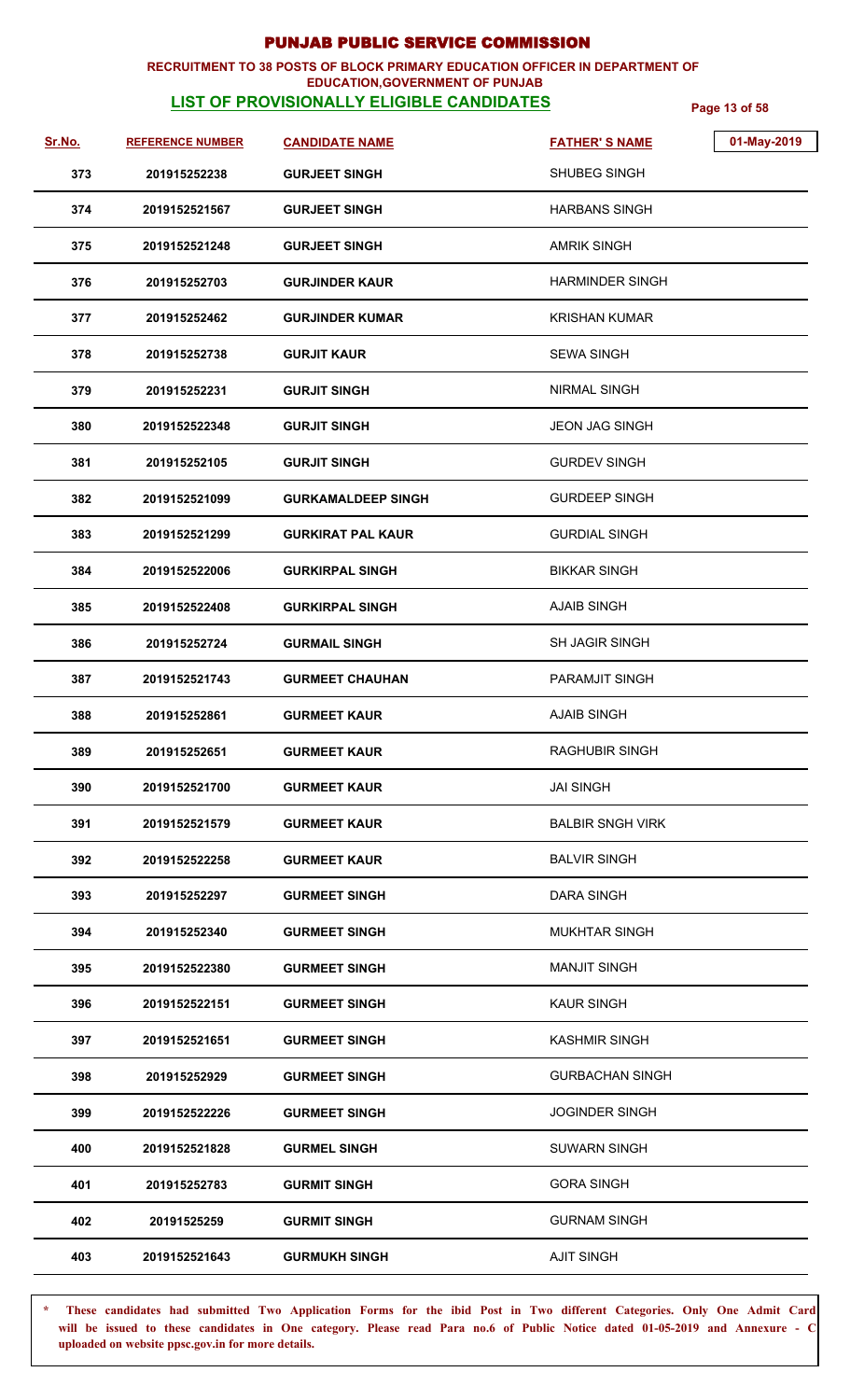### **RECRUITMENT TO 38 POSTS OF BLOCK PRIMARY EDUCATION OFFICER IN DEPARTMENT OF EDUCATION,GOVERNMENT OF PUNJAB**

## **LIST OF PROVISIONALLY ELIGIBLE CANDIDATES Page 14 of 58**

| <u>Sr.No.</u> | <b>REFERENCE NUMBER</b> | <b>CANDIDATE NAME</b>      | 01-May-2019<br><b>FATHER'S NAME</b> |
|---------------|-------------------------|----------------------------|-------------------------------------|
| 404           | 201915252512            | <b>GURNAM RAM</b>          | <b>KIRPAL CHAND</b>                 |
| 405           | 2019152521200           | <b>GURPAL SINGH</b>        | <b>DESRAJ SINGH</b>                 |
| 406           | 2019152521199           | <b>GURPAL SINGH</b>        | <b>DESRAJ SINGH</b>                 |
| 407           | 201915252109            | <b>GURPAL SINGH BRAR</b>   | <b>BALWANT SINGH</b>                |
| 408           | 201915252267            | <b>GURPIAR SINGH</b>       | <b>INDERJIT SINGH</b>               |
| 409           | 2019152521477           | <b>GURPREET KAUR</b>       | <b>HARI SINGH</b>                   |
| 410           | 2019152521262           | <b>GURPREET KAUR</b>       | <b>KULWANT SINGH</b>                |
| 411           | 201915252353            | <b>GURPREET KAUR</b>       | RATTAN SINGH                        |
| 412           | 2019152521587           | <b>GURPREET KAUR</b>       | S AMARJEET SINGH                    |
| 413           | 2019152521390           | <b>GURPREET KAUR</b>       | <b>SUKHJINDER SINGH</b>             |
| 414           | 2019152521626           | <b>GURPREET KAUR</b>       | <b>BALWINDER SINGH</b>              |
| 415           | 2019152521702           | <b>GURPREET SINGH</b>      | <b>TARSEM SINGH</b>                 |
| 416           | 201915252215            | <b>GURPREET SINGH</b>      | <b>BALDEV SINGH</b>                 |
| 417           | 201915252256            | <b>GURPREET SINGH</b>      | <b>BHAG SINGH</b>                   |
| 418           | 2019152521418           | <b>GURPREET SINGH</b>      | <b>BIKKAR SINGH</b>                 |
| 419           | 201915252506            | <b>GURPREET SINGH</b>      | <b>CHAGHAR SINGH</b>                |
| 420           | 2019152521141           | <b>GURPREET SINGH</b>      | <b>DARSHAN SINGH</b>                |
| 421           | 2019152522405           | <b>GURPREET SINGH</b>      | <b>GURDEEP SINGH</b>                |
| 422           | 201915252820            | <b>GURPREET SINGH</b>      | <b>NARINDER SINGH</b>               |
| 423           | 201915252869            | <b>GURPREET SINGH</b>      | <b>DEEWAN CHAND</b>                 |
| 424           | 2019152521266           | <b>GURPREET SINGH</b>      | <b>GURMUKH SINGH</b>                |
| 425           | 2019152521354           | <b>GURPREET SINGH</b>      | <b>MANDER SINGH</b>                 |
| 426           | 2019152521791           | <b>GURPREET SINGH</b>      | <b>GULZAR SINGH</b>                 |
| 427           | 201915252859            | <b>GURPREET SINGH</b>      | <b>SARWAN SINGH</b>                 |
| 428           | 2019152521335           | <b>GURPREET SINGH</b>      | KHUSHAL SINGH                       |
| 429           | 201915252957            | <b>GURPREET SINGH</b>      | <b>MOHINDER SINGH</b>               |
| 430           | 201915252866            | <b>GURPREET SINGH</b>      | PREM SINGH                          |
| 431           | 201915252990            | <b>GURPREET SINGH</b>      | <b>GURNAM SINGH</b>                 |
| 432           | 2019152521464           | <b>GURPREET SINGH</b>      | <b>KIRPAL SINGH</b>                 |
| 433           | 201915252700            | <b>GURPREET SINGH</b>      | <b>SURJIT SINGH</b>                 |
| 434           | 2019152521512           | <b>GURPREET SINGH BRAR</b> | <b>DARSHAN SINGH</b>                |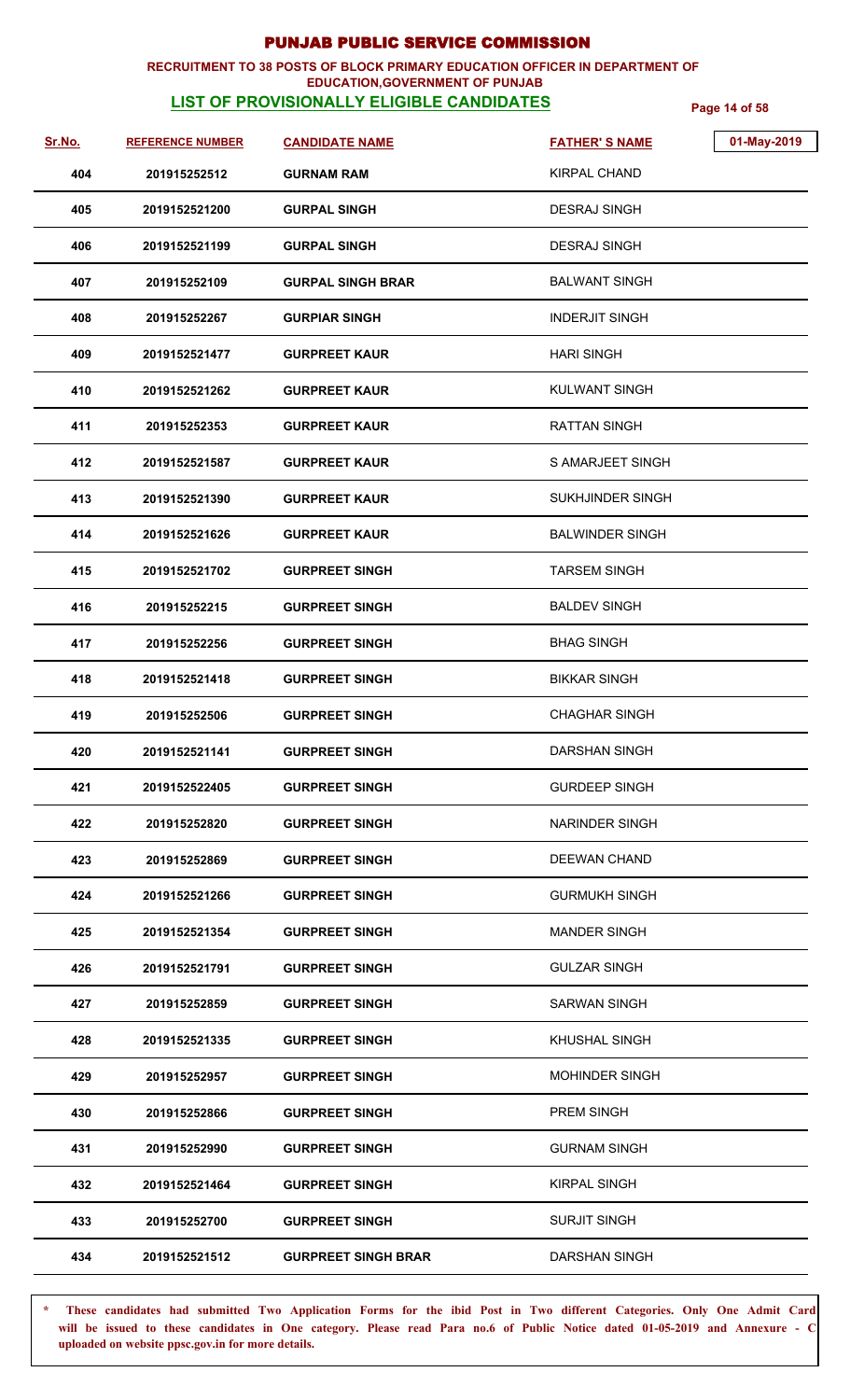### **RECRUITMENT TO 38 POSTS OF BLOCK PRIMARY EDUCATION OFFICER IN DEPARTMENT OF EDUCATION,GOVERNMENT OF PUNJAB**

# **LIST OF PROVISIONALLY ELIGIBLE CANDIDATES Page 15 of 58**

| Sr.No. | <b>REFERENCE NUMBER</b> | <b>CANDIDATE NAME</b>       | 01-May-2019<br><b>FATHER'S NAME</b> |
|--------|-------------------------|-----------------------------|-------------------------------------|
| 435    | 2019152521786           | <b>GURPREET SINGH SIDHU</b> | <b>JARNAIL SINGH</b>                |
| 436    | 201915252523            | <b>GURSHARAN KAUR</b>       | <b>SUKHCHAIN SINGH</b>              |
| 437    | 2019152522410           | <b>GURSHARAN KAUR</b>       | RAJINDER SINGH                      |
| 438    | 2019152521139           | <b>GURSHWINDER KAUR</b>     | <b>HARDEV SINGH</b>                 |
| 439    | 2019152521053           | <b>GURTEJ SINGH</b>         | <b>SANTA SINGH</b>                  |
| 440    | 2019152522245           | <b>GURVINDER SINGH</b>      | NARINDER SINGH                      |
| 441    | 201915252445            | <b>GURVIR KAUR</b>          | <b>JAI INDER SINGH</b>              |
| 442    | 2019152521155           | <b>GURWINDER KAUR</b>       | <b>HARCHAND SINGH</b>               |
| 443    | 2019152522076           | <b>GURWINDER SINGH</b>      | <b>GURNAM SINGH</b>                 |
| 444    | 2019152521932           | <b>GURWINDER SINGH</b>      | <b>KASHMIR SINGH</b>                |
| 445    | 201915252605            | <b>HAKAM RAM</b>            | <b>PURAN RAM</b>                    |
| 446    | 2019152521502           | <b>HANS RAJ</b>             | SANSAR CHAND                        |
| 447    | 2019152521838           | <b>HARBANS SINGH</b>        | <b>SUKHDEV SINGH</b>                |
| 448    | 2019152521489           | <b>HARBANS SINGH</b>        | <b>S GURDEV SINGH</b>               |
| 449    | 201915252369            | <b>HARBHAJAN SINGH</b>      | KASHMIRI LAL                        |
| 450    | 2019152521542           | <b>HARBHAJAN SINGH</b>      | <b>BACHAN SINGH</b>                 |
| 451    | 2019152521145           | <b>HARDEEP KUMAR</b>        | <b>JASPAL SINGH</b>                 |
| 452    | 2019152522052           | <b>HARDEEP SINGH</b>        | <b>AJIT SINGH</b>                   |
| 453    | 2019152521754           | <b>HARDEEP SINGH</b>        | <b>GURNAM SINGH</b>                 |
| 454    | 201915252875            | <b>HARDEEP SINGH</b>        | PARSHOTAM SINGH                     |
| 455    | 2019152522288           | <b>HARDEEP SINGH</b>        | <b>TARSEM SINGH</b>                 |
| 456    | 2019152522027           | <b>HARDEEP SINGH</b>        | <b>VASAVA SINGH</b>                 |
| 457    | 201915252799            | <b>HARINDER KAUR</b>        | <b>BALBIR SINGH</b>                 |
| 458    | 201915252950            | <b>HARINDER KAUR</b>        | SH RAJBAHADUR SINGH                 |
| 459    | 2019152521445           | <b>HARINDER SINGH</b>       | SAKATTAR SINGH                      |
| 460    | 201915252711            | <b>HARINDER SINGH</b>       | <b>BHUPINDER SINGH</b>              |
| 461    | 201915252969            | <b>HARJATINDER SINGH</b>    | <b>HARMEET SINGH</b>                |
| 462    | 2019152521001           | <b>HARJEET KAUR</b>         | ANUP SINGH LONGIA                   |
| 463    | 2019152521142           | <b>HARJEET KAUR</b>         | <b>NAGINDER SINGH</b>               |
| 464    | 201915252834            | <b>HARJEET SINGH</b>        | <b>JUGRAJ SINGH</b>                 |
| 465    | 2019152522131           | <b>HARJINDER KAUR</b>       | <b>AVTAR SINGH</b>                  |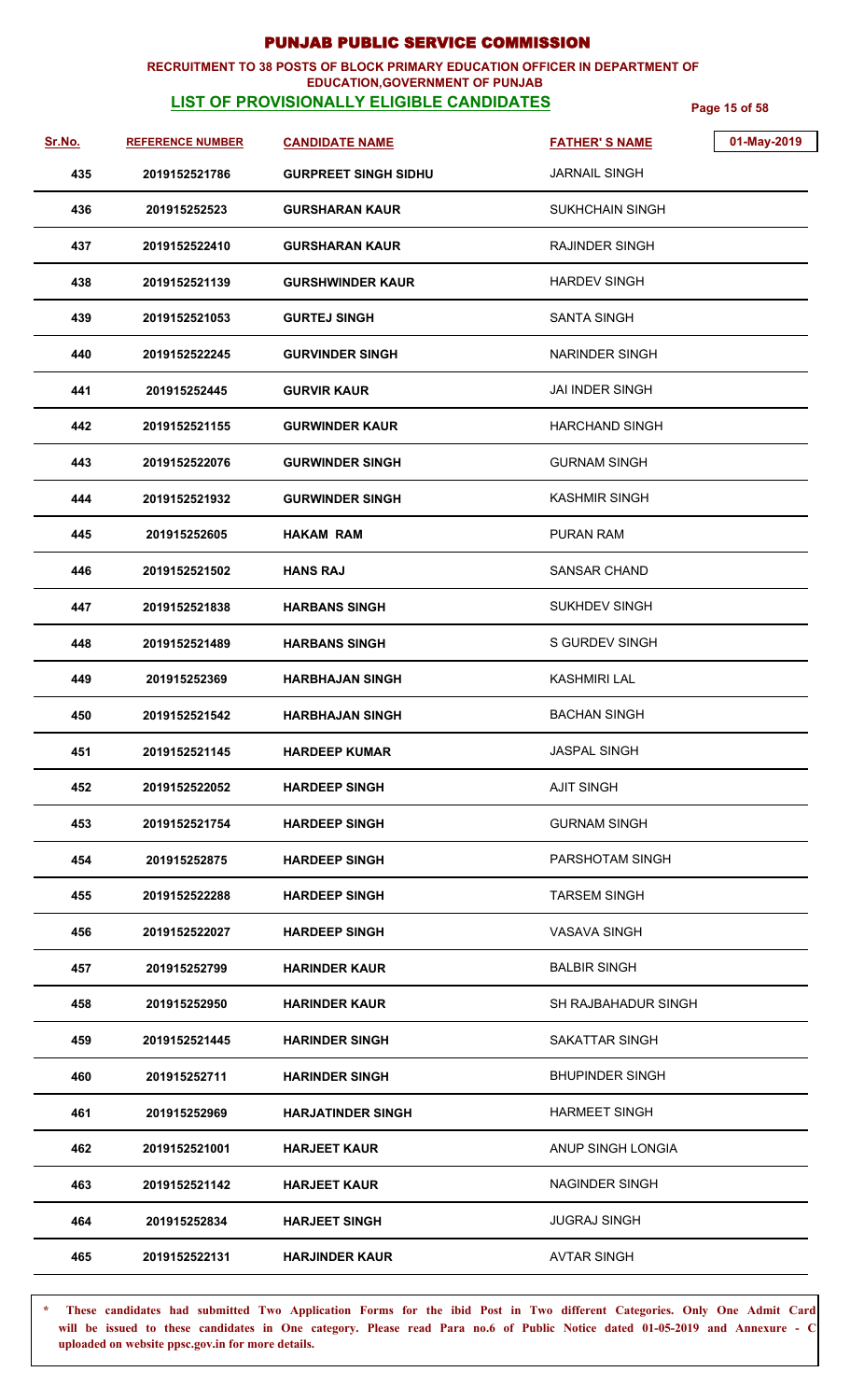### **RECRUITMENT TO 38 POSTS OF BLOCK PRIMARY EDUCATION OFFICER IN DEPARTMENT OF EDUCATION,GOVERNMENT OF PUNJAB**

# **LIST OF PROVISIONALLY ELIGIBLE CANDIDATES Page 16 of 58**

| Sr.No. | <b>REFERENCE NUMBER</b> | <b>CANDIDATE NAME</b>        | <b>FATHER'S NAME</b>   | 01-May-2019 |
|--------|-------------------------|------------------------------|------------------------|-------------|
| 466    | 201915252812            | <b>HARJINDER KAUR</b>        | SULAKHAN RAM           |             |
| 467    | 2019152522179           | HARJINDER KUMAR              | SARWAN LAL             |             |
| 468    | 2019152521910           | <b>HARJINDER SINGH</b>       | <b>GURCHARAN SINGH</b> |             |
| 469    | 2019152521974           | <b>HARJINDER SINGH</b>       | <b>BHOLA SINGH</b>     |             |
| 470    | 2019152521008           | <b>HARJINDER SINGH</b>       | <b>CHARANJIT SINGH</b> |             |
| 471    | 2019152521225           | <b>HARJINDER SINGH</b>       | DARSHAN SINGH          |             |
| 472    | 2019152521759           | <b>HARJINDER SINGH</b>       | <b>DIWAN SINGH</b>     |             |
| 473    | 2019152521207           | <b>HARJINDER SINGH</b>       | <b>HARCHET SINGH</b>   |             |
| 474    | 201915252653            | <b>HARJINDER SINGH</b>       | <b>KULDIP SINGH</b>    |             |
| 475    | 201915252615            | <b>HARJIT KAUR</b>           | <b>SUKHDEV SINGH</b>   |             |
| 476    | 201915252803            | <b>HARJIT SINGH</b>          | PRITAM SINGH           |             |
| 477    | 2019152521476           | <b>HARJIT SINGH</b>          | <b>KULDIP SINGH</b>    |             |
| 478    | 2019152521457           | <b>HARJOT KAUR</b>           | <b>BALWINDER SINGH</b> |             |
| 479    | 20191525246             | <b>HARJOT KAUR</b>           | <b>AJAIB SINGH</b>     |             |
| 480    | 201915252575            | <b>HARKIRAT KAUR</b>         | <b>SURJIT SINGH</b>    |             |
| 481    | 2019152521026           | <b>HARMAIL SINGH</b>         | <b>PARMDISH SINGH</b>  |             |
| 482    | 2019152521544           | <b>HARMAIL SINGH</b>         | <b>BALVIR SINGH</b>    |             |
| 483    | 201915252349            | <b>HARMANDEEP SINGH</b>      | <b>AJIT SINGH</b>      |             |
| 484    | 201915252141            | HARMANDER SINGH              | <b>TAAR SINGH</b>      |             |
| 485    | 2019152521411           | <b>HARMANJIT SINGH</b>       | <b>GURDEV SINGH</b>    |             |
| 486    | 2019152522250           | <b>HARMESH LAL</b>           | <b>TIRATH RAM</b>      |             |
| 487    | 201915252487            | <b>HARMINDER SINGH</b>       | SARDUL SINGH           |             |
| 488    | 2019152521239           | <b>HARMINDER SINGH JOSAN</b> | <b>KEWAL SINGH</b>     |             |
| 489    | 2019152521104           | <b>HARNEK SINGH</b>          | PALWINDER SINGH        |             |
| 490    | 2019152522309           | <b>HARPAL SINGH</b>          | <b>KRISHAN SINGH</b>   |             |
| 491    | 2019152522153           | <b>HARPAL SINGH</b>          | <b>DALJIT SINGH</b>    |             |
| 492    | 2019152521338           | <b>HARPHOOL SINGH</b>        | <b>LEKHU SINGH</b>     |             |
| 493    | 2019152521644           | <b>HARPHOOL SINGH</b>        | <b>BALDEV SINGH</b>    |             |
| 494    | 2019152521541           | <b>HARPINDER PAL SINGH</b>   | <b>TEJA SINGH</b>      |             |
| 495    | 201915252535            | <b>HARPREEET SINGH</b>       | <b>RESHAM SINGH</b>    |             |
| 496    | 201915252690            | <b>HARPREET DHARNI</b>       | <b>GOPAL KRISHAN</b>   |             |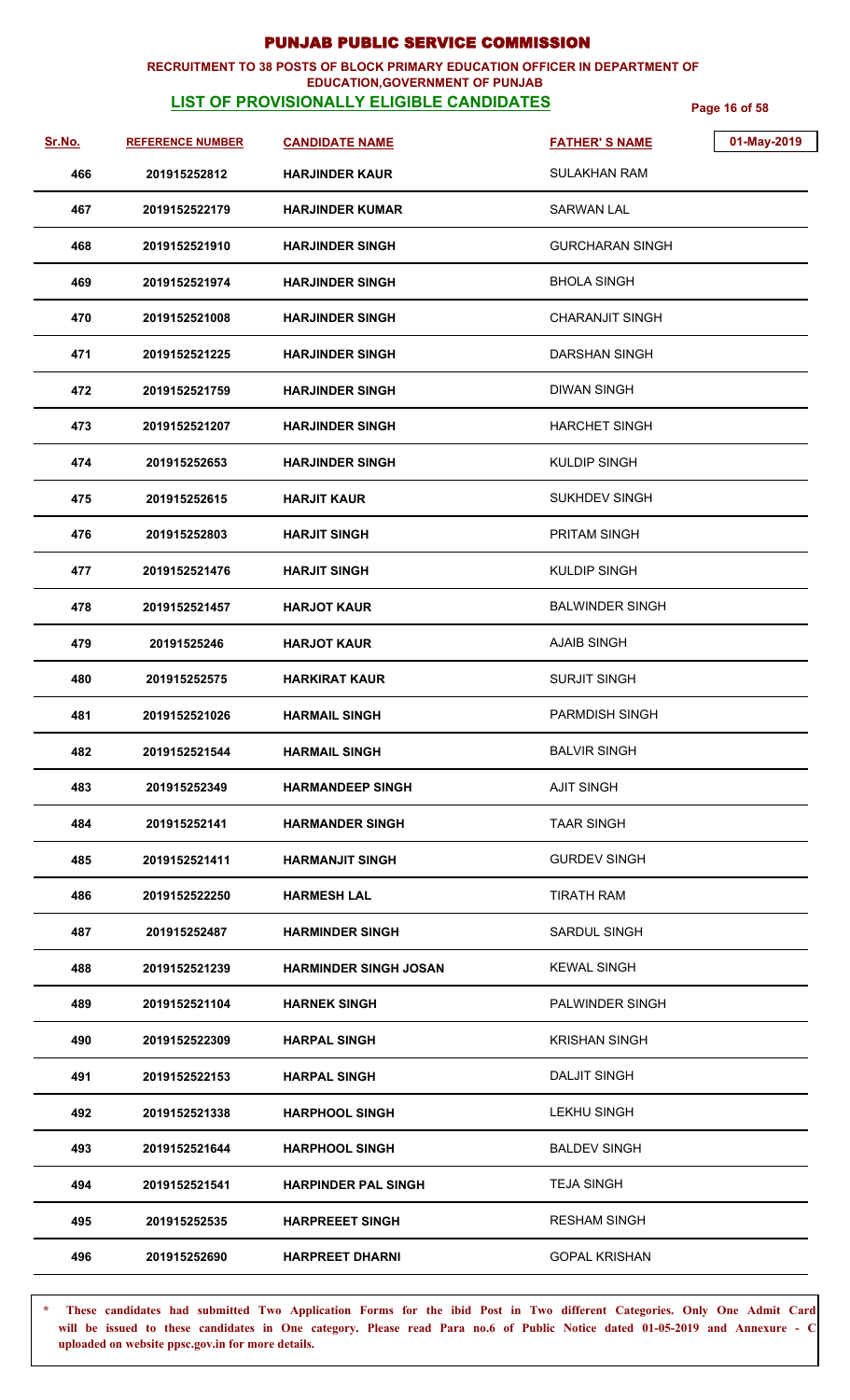### **RECRUITMENT TO 38 POSTS OF BLOCK PRIMARY EDUCATION OFFICER IN DEPARTMENT OF EDUCATION,GOVERNMENT OF PUNJAB**

# **LIST OF PROVISIONALLY ELIGIBLE CANDIDATES Page 17 of 58**

| <u>Sr.No.</u> | <b>REFERENCE NUMBER</b> | <b>CANDIDATE NAME</b>       | 01-May-2019<br><b>FATHER'S NAME</b> |
|---------------|-------------------------|-----------------------------|-------------------------------------|
| 497           | 2019152521538           | <b>HARPREET KAUR</b>        | <b>DALIP SINGH</b>                  |
| 498           | 201915252551            | <b>HARPREET KAUR</b>        | <b>WAZIR SINGH</b>                  |
| 499           | 2019152521138           | <b>HARPREET KAUR</b>        | SURINDER SINGH                      |
| 500           | 201915252156            | <b>HARPREET KAUR</b>        | SHINGARA SINGH                      |
|               |                         |                             |                                     |
| 501           | 2019152522087           | <b>HARPREET KAUR</b>        | S JOGINDER SINGH                    |
| 502           | 201915252836            | <b>HARPREET KAUR</b>        | RAJINDER SINGH                      |
| 503           | 2019152522232           | <b>HARPREET KAUR</b>        | <b>KARNAIL SINGH</b>                |
| 504           | 201915252166            | <b>HARPREET KAUR</b>        | <b>JOGINDER SINGH</b>               |
| 505           | 2019152521752           | <b>HARPREET KAUR</b>        | <b>HARPAL SINGH</b>                 |
| 506           | 2019152521835           | <b>HARPREET KAUR</b>        | <b>BALDEV SINGH</b>                 |
| 507           | 201915252143            | <b>HARPREET KAUR</b>        | <b>DARBARA SINGH</b>                |
| 508           | 2019152521915           | <b>HARPREET KAUR</b>        | <b>CHANAN SINGH</b>                 |
| 509           | 201915252583            | <b>HARPREET KAUR</b>        | <b>BABU RAM</b>                     |
| 510           | 2019152521853           | <b>HARPREET KAUR</b>        | <b>GURMIT SINGH</b>                 |
| 511           | 201915252303            | <b>HARPREET KAUR CHEEMA</b> | <b>BHAGWAN SINGH</b>                |
| 512           | 201915252467            | <b>HARPREET KUMARI</b>      | <b>SAT PAL</b>                      |
| 513           | 2019152522093           | <b>HARPREET SINGH</b>       | <b>HARBANS SINGH</b>                |
| 514           | 2019152521519           | <b>HARPREET SINGH</b>       | <b>GURDIP SINGH</b>                 |
| 515           | 2019152521033           | <b>HARPREET SINGH</b>       | <b>CHARAN SINGH</b>                 |
| 516           | 2019152521031           | <b>HARPREET SINGH</b>       | <b>GURBAX SINGH</b>                 |
| 517           | 2019152521680           | <b>HARPREET SINGH</b>       | <b>ALLA SINGH</b>                   |
| 518           | 201915252824            | <b>HARPREET SINGH</b>       | <b>HARBANS SINGH</b>                |
| 519           | 2019152521539           | <b>HARPREET SINGH</b>       | <b>JASWANT SINGH</b>                |
| 520           | 201915252633            | <b>HARPREET SINGH</b>       | <b>PARKASH SINGH</b>                |
| 521           | 2019152521785           | <b>HARPREET SINGH</b>       | <b>RAJENDER SINGH</b>               |
| 522           | 201915252624            | <b>HARPREET SINGH</b>       | RAM CHAND                           |
| 523           | 2019152522119           | <b>HARPREET SINGH</b>       | <b>RANJIT SINGH</b>                 |
| 524           | 2019152521694           | <b>HARSH KUMAR</b>          | <b>RAM PARSHAD</b>                  |
| 525           | 2019152521277           | <b>HARSHARAN KAUR</b>       | <b>GULZAR SINGH</b>                 |
| 526           | 2019152521733           | <b>HARSIMRAN KAUR</b>       | <b>GURMINDER SINGH</b>              |
| 527           | 2019152521403           | <b>HARSIMRANJIT SINGH</b>   | <b>CHARAN SINGH</b>                 |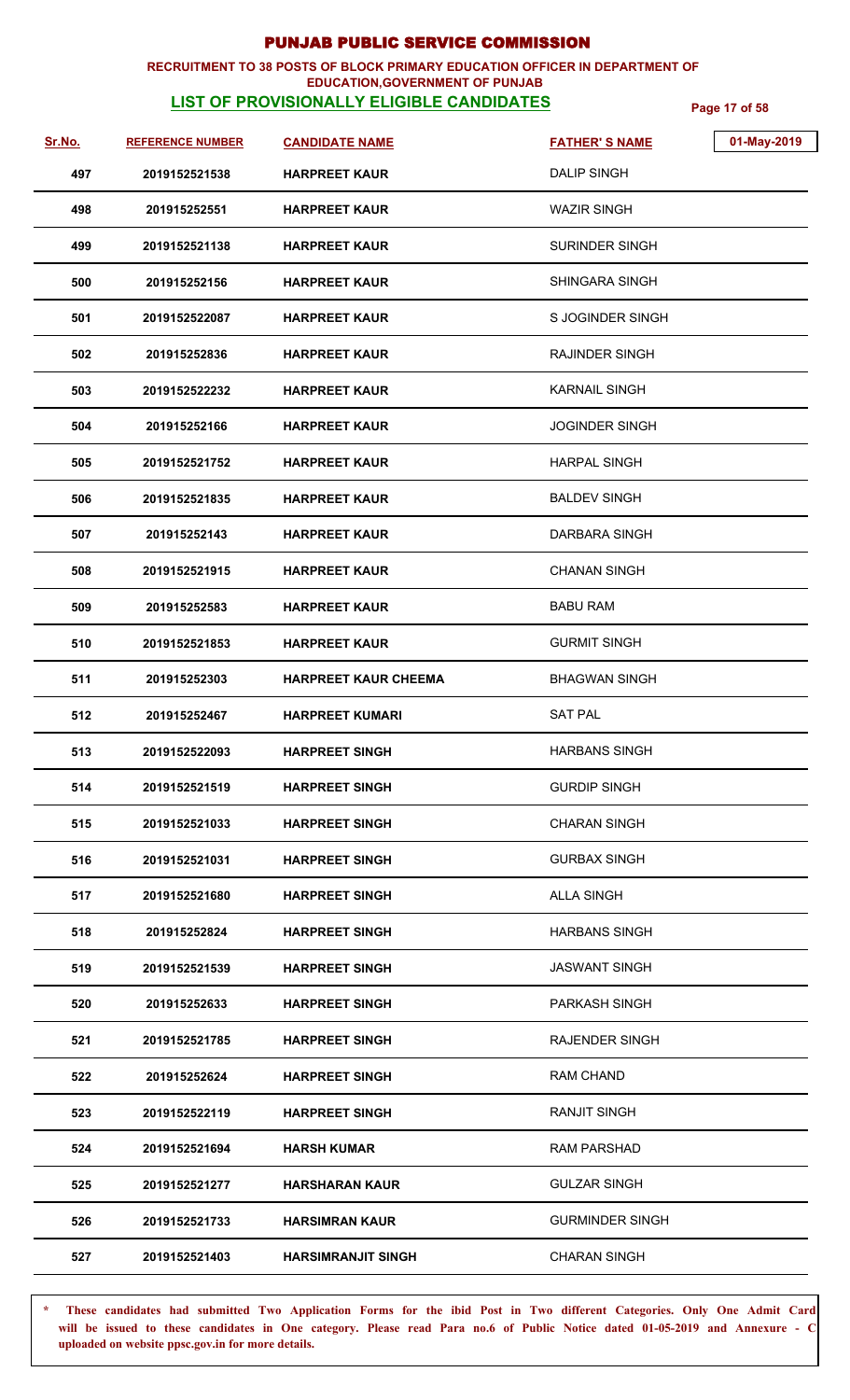### **RECRUITMENT TO 38 POSTS OF BLOCK PRIMARY EDUCATION OFFICER IN DEPARTMENT OF EDUCATION,GOVERNMENT OF PUNJAB**

# **LIST OF PROVISIONALLY ELIGIBLE CANDIDATES Page 18 of 58**

| <u>Sr.No.</u> | <b>REFERENCE NUMBER</b> | <b>CANDIDATE NAME</b>    | 01-May-2019<br><b>FATHER'S NAME</b> |
|---------------|-------------------------|--------------------------|-------------------------------------|
| 528           | 201915252807            | <b>HARTEJ SINGH</b>      | <b>JEET SINGH</b>                   |
| 529           | 201915252332            | <b>HARTEJ SINGH</b>      | <b>JAGAR SINGH</b>                  |
| 530           | 20191525254             | <b>HARVINDER KAUR</b>    | <b>BAWA SINGH</b>                   |
| 531           | 2019152521454           | <b>HARVINDER KUMAR</b>   | <b>BABU RAM</b>                     |
| 532           | 2019152521149           | <b>HARVINDER PARSHAD</b> | PARKASH CHAND                       |
| 533           | 201915252587            | <b>HARWINDER KAUR</b>    | <b>GURDEEP SINGH</b>                |
| 534           | 201915252291            | <b>HARWINDER KAUR</b>    | <b>KASHMIR SINGH</b>                |
| 535           | 201915252922            | <b>HARWINDER SINGH</b>   | NARANJAN SINGH                      |
| 536           | 20191525297             | <b>HARWINDER SINGH</b>   | PARGAT SINGH                        |
| 537           | 2019152521726           | <b>HARWINDER SINGH</b>   | <b>TARLOCHAN SINGH</b>              |
| 538           | 2019152521118           | <b>HARWINDER SINGH</b>   | <b>GURMAIL SINGH</b>                |
| 539           | 2019152522197           | <b>HEMANT PURI</b>       | <b>RAVINDER KUMAR</b>               |
| 540           | 201915252224            | HIMANI KANSAL            | RAJ PAUL KANSAL                     |
| 541           | 2019152521586           | <b>HIMMAT</b>            | <b>RAM KISHAN</b>                   |
| 542           | 2019152522216           | <b>HIRA LAL</b>          | <b>KARAM CHAND</b>                  |
| 543           | 201915252469            | <b>HITESH THAPER</b>     | <b>MAHESH KUMAR THAPER</b>          |
| 544           | 2019152522015           | <b>INDERDEEP SINGH</b>   | <b>JASBIR SINGH</b>                 |
| 545           | 201915252150            | <b>INDERJEET</b>         | <b>GANPAT RAI</b>                   |
| 546           | 201915252246            | <b>INDERJEET KAUR</b>    | <b>BHAGWANT SINGH</b>               |
| 547           | 2019152521975           | <b>INDERJEET SINGH</b>   | <b>BAJ SINGH</b>                    |
| 548           | 2019152521865           | <b>INDERJIT KAUR</b>     | <b>MAKHAN SINGH</b>                 |
| 549<br>*      | 2019152521481           | <b>INDERJIT KAUR</b>     | S JASWANT SINGH                     |
| 550<br>*      | 20191525240             | <b>INDERJIT KAUR</b>     | S JASWANT SINGH                     |
| 551           | 201915252674            | <b>INDERJIT SINGH</b>    | RAM RAKKHA SINGH                    |
| 552           | 2019152521272           | <b>INDERJIT SINGH</b>    | SUKHDEV SINGH                       |
| 553           | 2019152521472           | <b>INDERJIT SINGH</b>    | <b>MOHINDER SINGH</b>               |
| 554           | 2019152521826           | <b>INDERPAL KAUR</b>     | <b>TARLOK SINGH</b>                 |
| 555           | 20191525230             | <b>INDERPAL SINGH</b>    | <b>DALJIT SINGH</b>                 |
| 556           | 2019152522198           | <b>INDERPREET KAUR</b>   | RAVINDER SINGH                      |
| 557           | 2019152521483           | <b>INDERPREET SINGH</b>  | KANWALJEET SINGH                    |
| 558           | 2019152521074           | <b>INDU BALA</b>         | <b>SHAKUN LAL</b>                   |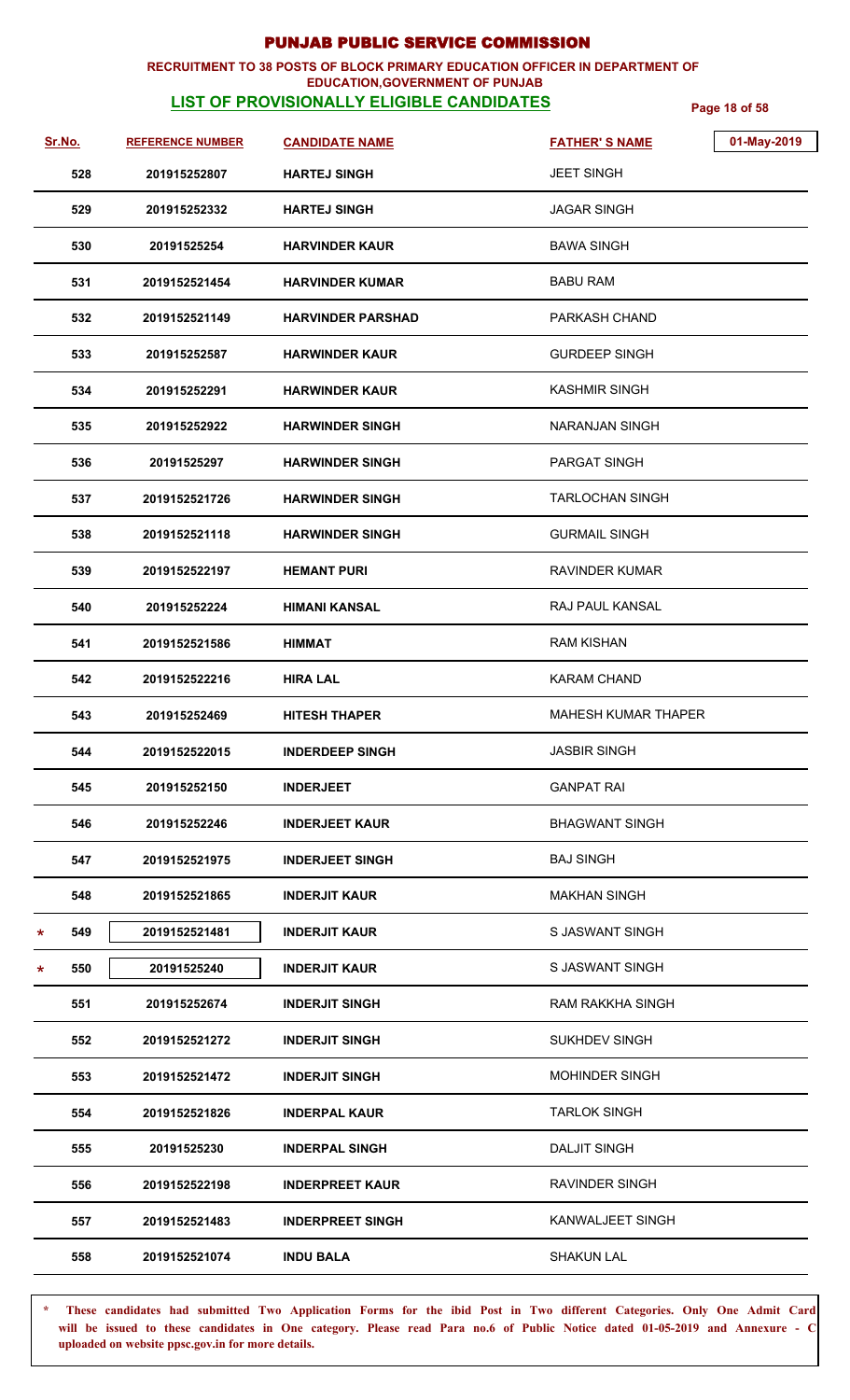### **RECRUITMENT TO 38 POSTS OF BLOCK PRIMARY EDUCATION OFFICER IN DEPARTMENT OF EDUCATION,GOVERNMENT OF PUNJAB**

# **LIST OF PROVISIONALLY ELIGIBLE CANDIDATES Page 19 of 58**

| Sr.No. | <b>REFERENCE NUMBER</b> | <b>CANDIDATE NAME</b>    | <b>FATHER'S NAME</b>   | 01-May-2019 |
|--------|-------------------------|--------------------------|------------------------|-------------|
| 559    | 2019152521783           | <b>IQBAL CHAND</b>       | <b>NARAIN DASS</b>     |             |
| 560    | 201915252294            | <b>IQBAL SINGH</b>       | <b>BILLU SINGH</b>     |             |
| 561    | 2019152522026           | <b>IQBAL SINGH</b>       | <b>DALIP SINGH</b>     |             |
| 562    | 2019152521154           | <b>JAGDEEP KAUR</b>      | BALKAR SINGH           |             |
| 563    | 201915252868            | <b>JAGDEEP SINGH</b>     | <b>TEJINDER SINGH</b>  |             |
| 564    | 2019152521809           | <b>JAGDEEP SINGH</b>     | <b>TARLOK SINGH</b>    |             |
| 565    | 2019152521686           | <b>JAGDEEP SINGH</b>     | <b>TARLOK SINGH</b>    |             |
| 566    | 201915252459            | <b>JAGDEEP SINGH</b>     | <b>GURMEJ SIGNH</b>    |             |
| 567    | 2019152521520           | <b>JAGDEV SINGH</b>      | <b>GURMUKH SINGH</b>   |             |
| 568    | 2019152522303           | <b>JAGDISH KUMAR</b>     | <b>NAND LAL</b>        |             |
| 569    | 2019152521308           | <b>JAGDISH RAJ</b>       | <b>RATTAN CHAND</b>    |             |
| 570    | 2019152521254           | <b>JAGDISH RAJ BAINS</b> | <b>SEWA RAM</b>        |             |
| 571    | 2019152521829           | <b>JAGDISH SINGH</b>     | <b>GURCHARAN SINGH</b> |             |
| 572    | 2019152522218           | <b>JAGGU SINGH</b>       | <b>GURDEV SINGH</b>    |             |
| 573    | 201915252798            | <b>JAGJIT SINGH</b>      | <b>JEON SINGH</b>      |             |
| 574    | 2019152521704           | <b>JAGJIT SINGH</b>      | <b>SULAKHAN SINGH</b>  |             |
| 575    | 2019152521000           | <b>JAGJIT SINGH</b>      | PRITAM CHAND           |             |
| 576    | 2019152521287           | <b>JAGJIT SINGH</b>      | <b>KUNDAN SINGH</b>    |             |
| 577    | 201915252958            | <b>JAGJIT SINGH</b>      | <b>GURJANT SINGH</b>   |             |
| 578    | 201915252425            | <b>JAGJIWAN SINGH</b>    | <b>SUKHDEV SINGH</b>   |             |
| 579    | 2019152521181           | <b>JAGMEET SINGH</b>     | <b>DEV SINGH</b>       |             |
| 580    | 2019152522139           | <b>JAGMEET SINGH</b>     | <b>FAUJA SINGH</b>     |             |
| 581    | 201915252744            | <b>JAGMEET SINGH</b>     | <b>BOOTA SINGH</b>     |             |
| 582    | 2019152522033           | <b>JAGMOHAN SINGH</b>    | <b>NANAK SINGH</b>     |             |
| 583    | 201915252720            | <b>JAGNANDAN SINGH</b>   | <b>SH INDER SINGH</b>  |             |
| 584    | 201915252160            | <b>JAGPREET SINGH</b>    | <b>MOHAN SINGH</b>     |             |
| 585    | 2019152522235           | <b>JAGRAJ SINGH</b>      | <b>HARDEV SINGH</b>    |             |
| 586    | 201915252713            | <b>JAGROOP SINGH</b>     | <b>KABAL SINGH</b>     |             |
| 587    | 2019152522272           | <b>JAGRUP SINGH</b>      | <b>AJAIB SINGH</b>     |             |
| 588    | 201915252601            | <b>JAGSEER KUMAR</b>     | TILAK RAJ              |             |
| 589    | 201915252694            | <b>JAGSIR SINGH</b>      | PIARA SINGH            |             |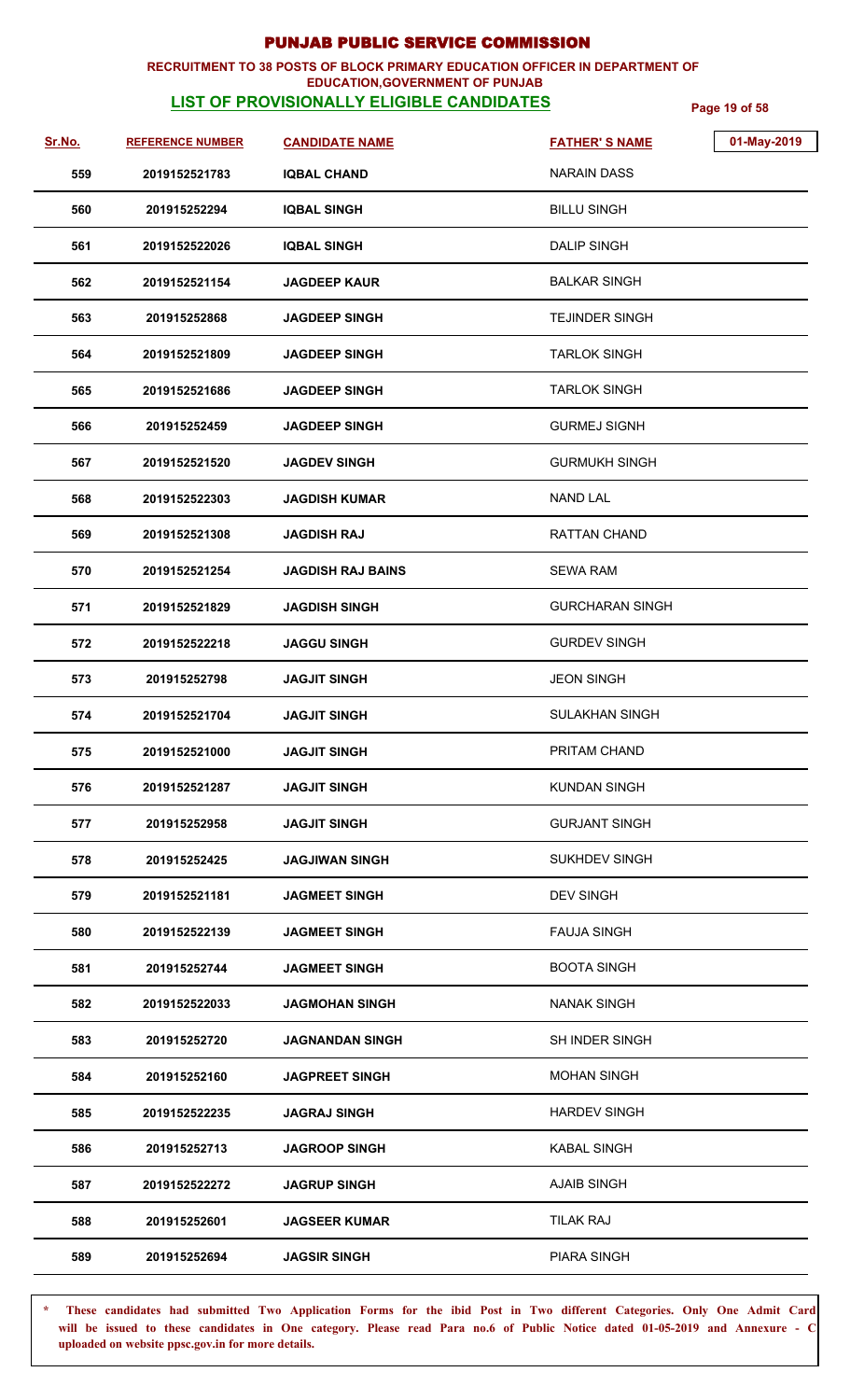### **RECRUITMENT TO 38 POSTS OF BLOCK PRIMARY EDUCATION OFFICER IN DEPARTMENT OF EDUCATION,GOVERNMENT OF PUNJAB**

# **LIST OF PROVISIONALLY ELIGIBLE CANDIDATES Page 20 of 58**

| Sr.No. | <b>REFERENCE NUMBER</b> | <b>CANDIDATE NAME</b>      | <b>FATHER'S NAME</b>  | 01-May-2019 |
|--------|-------------------------|----------------------------|-----------------------|-------------|
| 590    | 2019152521389           | <b>JAGSIR SINGH</b>        | <b>SHAMSHER SINGH</b> |             |
| 591    | 2019152521161           | <b>JAGTAR</b>              | <b>DHARM PAL</b>      |             |
| 592    | 2019152521973           | <b>JAGTAR SINGH</b>        | <b>BHAJAN SINGH</b>   |             |
| 593    | 201915252440            | <b>JAGTAR SINGH</b>        | <b>LACHHMAN SINGH</b> |             |
| 594    | 2019152522013           | <b>JAGTAR SINGH</b>        | <b>JAGGA SINGH</b>    |             |
| 595    | 2019152522002           | <b>JAGTAR SINGH</b>        | <b>DHANTAR SINGH</b>  |             |
| 596    | 201915252202            | <b>JAGTAR SINGH</b>        | RATTAN RAM            |             |
| 597    | 2019152521727           | <b>JAGVIR SINGH</b>        | <b>GULZAR SINGH</b>   |             |
| 598    | 2019152521405           | <b>JAGWINDER SINGH</b>     | SITAL SINGH           |             |
| 599    | 2019152521601           | <b>JAIDEEP</b>             | JATINDER NATH MANRO   |             |
| 600    | 201915252456            | <b>JANAK RAJ</b>           | RAM RAJ               |             |
| 601    | 201915252204            | <b>JANNAK RAJ</b>          | <b>MADAN LAL</b>      |             |
| 602    | 201915252627            | <b>JARNAIL SINGH</b>       | <b>PRITAM SINGH</b>   |             |
| 603    | 2019152521395           | <b>JASBIR KAUR</b>         | <b>SURINDER SINGH</b> |             |
| 604    | 2019152521359           | JASBIR KAUR                | <b>DEEP SINGH</b>     |             |
| 605    | 201915252146            | <b>JASBIR KAUR</b>         | <b>GURNAM SINGH</b>   |             |
| 606    | 201915252395            | <b>JASBIR SINGH</b>        | <b>HARJEET SINGH</b>  |             |
| 607    | 201915252452            | <b>JASHANJEET SINGH</b>    | <b>AMRIK SINGH</b>    |             |
| 608    | 201915252453            | <b>JASHANJIT KAUR</b>      | <b>AMRIK SINGH</b>    |             |
| 609    | 2019152521211           | <b>JASKARANPREET SINGH</b> | <b>NIRMAL SINGH</b>   |             |
| 610    | 2019152521068           | JASKARN SINGH              | <b>GURNEK SINGH</b>   |             |
| 611    | 2019152521679           | JASMEEN KAUR               | SATWANT SINGH         |             |
| 612    | 2019152521750           | <b>JASMEET KAUR</b>        | <b>GURDIP SINGH</b>   |             |
| 613    | 2019152521195           | <b>JASMINDER SINGH</b>     | <b>FAUJA SINGH</b>    |             |
| 614    | 2019152521744           | <b>JASMIT PAL SINGH</b>    | <b>JAGTAR SINGH</b>   |             |
| 615    | 2019152522188           | <b>JASPAL KAUR</b>         | <b>MUKHTIAR SINGH</b> |             |
| 616    | 201915252725            | <b>JASPAL SINGH</b>        | <b>SH HARBHAGWAN</b>  |             |
| 617    | 201915252573            | <b>JASPAL SINGH</b>        | <b>LAL SINGH</b>      |             |
| 618    | 2019152521661           | <b>JASPAL SINGH</b>        | <b>MEWA RAM</b>       |             |
| 619    | 2019152521943           | <b>JASPAL SINGH</b>        | <b>MOHINDER SINGH</b> |             |
| 620    | 201915252638            | <b>JASPAL SINGH</b>        | <b>MUNSHI RAM</b>     |             |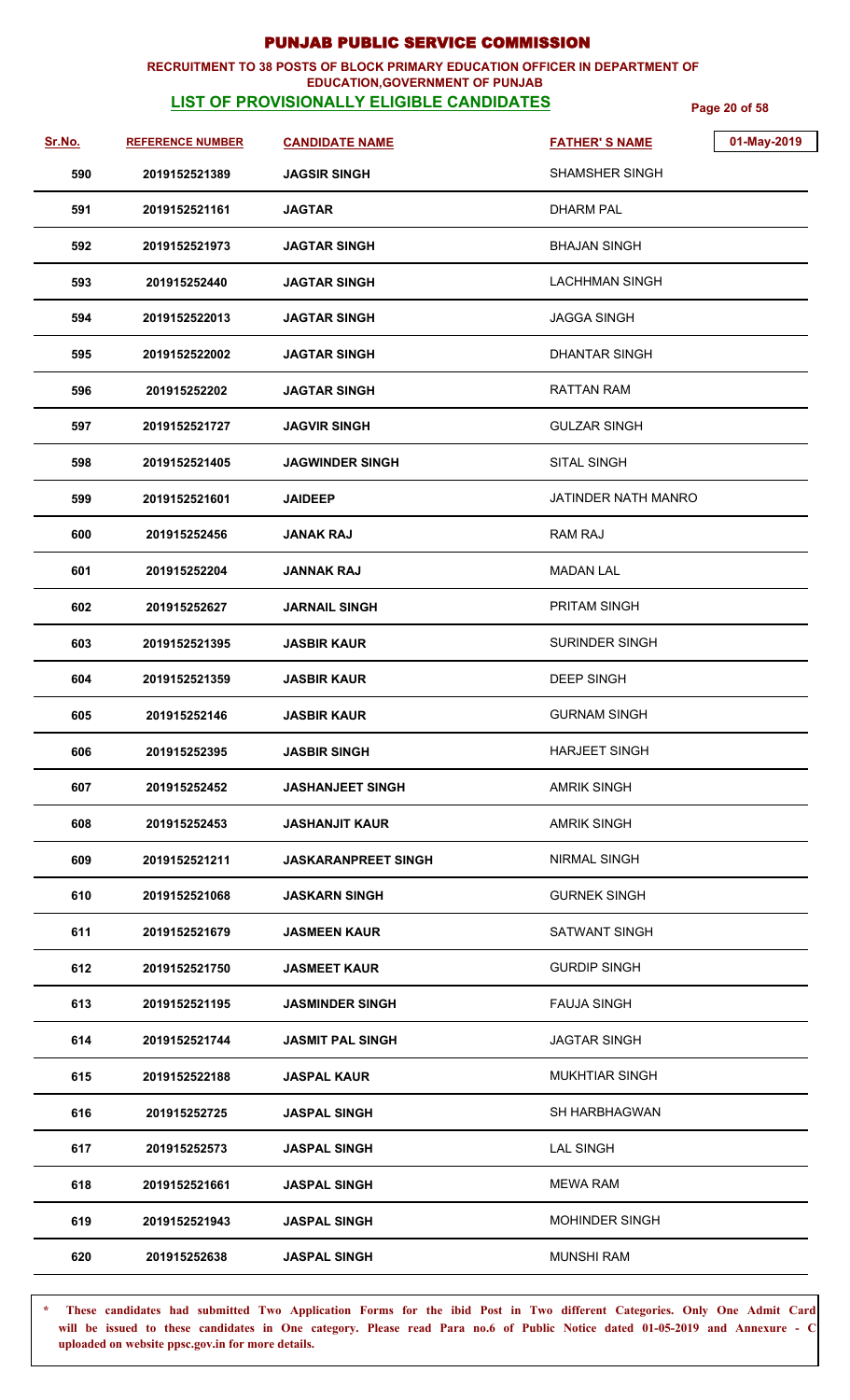### **RECRUITMENT TO 38 POSTS OF BLOCK PRIMARY EDUCATION OFFICER IN DEPARTMENT OF EDUCATION,GOVERNMENT OF PUNJAB**

## **LIST OF PROVISIONALLY ELIGIBLE CANDIDATES Page 21 of 58**

| Sr.No. | <b>REFERENCE NUMBER</b> | <b>CANDIDATE NAME</b>      | <b>FATHER'S NAME</b>    | 01-May-2019 |
|--------|-------------------------|----------------------------|-------------------------|-------------|
| 621    | 201915252722            | JASPAL SINGH               | SH GURDEEP SINGH        |             |
| 622    | 20191525271             | JASPAL SINGH               | <b>LAL CHAND</b>        |             |
| 623    | 2019152522335           | <b>JASPREET KAUR</b>       | <b>AMARJEET SINGH</b>   |             |
| 624    | 2019152522036           | <b>JASPREET KAUR</b>       | <b>JAGJEET SINGH</b>    |             |
| 625    | 201915252832            | JASPREET KAUR              | <b>JUGRAJ SINGH</b>     |             |
| 626    | 2019152522207           | <b>JASPREET KAUR</b>       | <b>SUKHDEV SINGH</b>    |             |
| 627    | 201915252393            | <b>JASPREET KAUR</b>       | <b>GURPAL SINGH</b>     |             |
| 628    | 201915252801            | <b>JASVEER KAUR</b>        | <b>SAMPURAN SINGH</b>   |             |
| 629    | 2019152522409           | <b>JASVEER SINGH</b>       | <b>GIAN SINGH</b>       |             |
| 630    | 2019152521092           | <b>JASVINDER KAUR</b>      | <b>BALVIR SINGH</b>     |             |
| 631    | 201915252151            | <b>JASVINDER KUMAR</b>     | <b>BHIM CHAND</b>       |             |
| 632    | 2019152521086           | <b>JASVINDER SINGH</b>     | <b>NACHHATTAR SINGH</b> |             |
| 633    | 201915252235            | <b>JASVIR KAUR</b>         | <b>RAM SARAN</b>        |             |
| 634    | 20191525258             | JASVIR KAUR                | <b>CHANAN SINGH</b>     |             |
| 635    | 2019152521404           | <b>JASVIR KAUR</b>         | <b>HARDEV SINGH</b>     |             |
| 636    | 201915252537            | <b>JASVIR SINGH</b>        | <b>KARAMJIT SINGH</b>   |             |
| 637    | 20191525299             | <b>JASVIR SINGH</b>        | SHER SINGH              |             |
| 638    | 2019152521936           | <b>JASVIR SINGH</b>        | <b>KARTAR SINGH</b>     |             |
| 639    | 2019152521164           | <b>JASVIR SINGH</b>        | <b>JIT RAM</b>          |             |
| 640    | 20191525214             | JASVIR SINGH               | <b>JAGDISH CHANDER</b>  |             |
| 641    | 2019152522291           | <b>JASVIR SINGH</b>        | <b>HARJIT SINGH</b>     |             |
| 642    | 2019152521549           | <b>JASVIR SINGH</b>        | <b>MOHINDER SINGH</b>   |             |
| 643    | 2019152521839           | <b>JASWANT SINGH</b>       | <b>PIARA SINGH</b>      |             |
| 644    | 201915252379            | <b>JASWANT SINGH</b>       | <b>RAM PARKASH</b>      |             |
| 645    | 2019152522398           | JASWANT SINGH              | <b>MANGAL SINGH</b>     |             |
| 646    | 2019152521077           | JASWANT SINGH              | <b>KUNDAN SINGH</b>     |             |
| 647    | 2019152522028           | <b>JASWANT SINGH</b>       | <b>DALIP SINGH</b>      |             |
| 648    | 201915252177            | <b>JASWINDER KAUR</b>      | <b>PURAN SINGH</b>      |             |
| 649    | 201915252741            | <b>JASWINDER PAL SINGH</b> | <b>SOHAN SINGH</b>      |             |
| 650    | 201915252380            | <b>JASWINDER SINGH</b>     | <b>TARSEM SINGH</b>     |             |
| 651    | 201915252753            | <b>JASWINDER SINGH</b>     | SARDOOL SINGH           |             |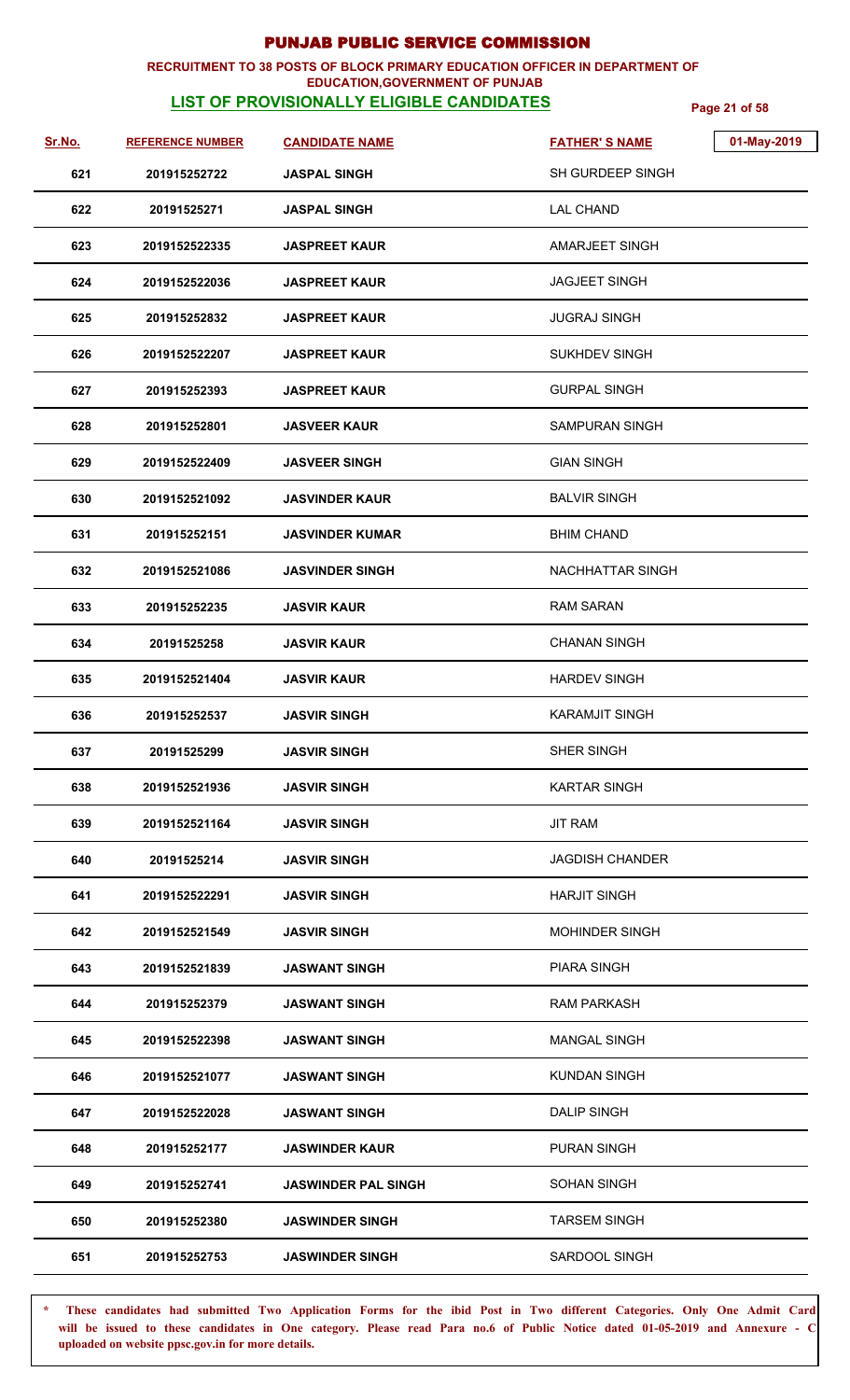### **RECRUITMENT TO 38 POSTS OF BLOCK PRIMARY EDUCATION OFFICER IN DEPARTMENT OF EDUCATION,GOVERNMENT OF PUNJAB**

# **LIST OF PROVISIONALLY ELIGIBLE CANDIDATES Page 22 of 58**

| Sr.No. | <b>REFERENCE NUMBER</b> | <b>CANDIDATE NAME</b>      | 01-May-2019<br><b>FATHER'S NAME</b> |
|--------|-------------------------|----------------------------|-------------------------------------|
| 652    | 201915252470            | <b>JASWINDER SINGH</b>     | <b>RESHAM SINGH</b>                 |
| 653    | 2019152522237           | <b>JASWINDER SINGH</b>     | <b>RAJINDER SINGH</b>               |
| 654    | 201915252386            | <b>JASWINDER SINGH</b>     | <b>MIT SINGH</b>                    |
| 655    | 2019152521877           | <b>JASWINDER SINGH</b>     | <b>JANGIR SINGH</b>                 |
| 656    | 2019152521834           | <b>JASWINDER SINGH</b>     | <b>BALWANT SINGH</b>                |
| 657    | 2019152522234           | <b>JASWINDER SINGH</b>     | <b>BACHITTAR SINGH</b>              |
| 658    | 2019152521735           | <b>JASWINDER SINGH</b>     | <b>AJAIB SINGH</b>                  |
| 659    | 201915252973            | <b>JASWINDER SINGH</b>     | <b>AMAR SINGH</b>                   |
| 660    | 2019152522296           | <b>JASWINDERJEET KAUR</b>  | <b>HARBHAJAN SINGH</b>              |
| 661    | 2019152521566           | JATINDER KAUR              | <b>AVTAR SINGH</b>                  |
| 662    | 2019152521815           | JATINDER KAUR              | <b>PIARA SINGH</b>                  |
| 663    | 20191525250             | <b>JATINDER KUMAR</b>      | <b>CHARAN DASS</b>                  |
| 664    | 2019152521283           | JATINDER PAL SINGH         | <b>BOOTA SINGH</b>                  |
| 665    | 2019152521695           | JATINDER SINGH             | SH KIRPAL SINGH                     |
| 666    | 20191525265             | <b>JATINDER SINGH</b>      | <b>GURDIAL SINGH</b>                |
| 667    | 2019152522265           | <b>JATINDER SINGH</b>      | <b>SUKHDEV SINGH</b>                |
| 668    | 2019152521184           | <b>JATINDER SINGH</b>      | <b>GURMEL SINGH</b>                 |
| 669    | 2019152521832           | <b>JATINDER SINGH</b>      | <b>DARSHAN SINGH</b>                |
| 670    | 2019152522376           | <b>JATINDER THAKUR</b>     | <b>BALVIR SINGH</b>                 |
| 671    | 201915252249            | <b>JATINDERPAL SINGH</b>   | <b>BALBIR SINGH</b>                 |
| 672    | 201915252731            | <b>JEEVAN JYOTI</b>        | RATTAN LAL                          |
| 673    | 2019152521624           | <b>JEEWAN JYOTI SHARMA</b> | VINOD KUMAR SHARMA                  |
| 674    | 201915252804            | <b>JEEWAN LAL</b>          | <b>JANAK RAJ</b>                    |
| 675    | 2019152522123           | JINDER KUMAR               | <b>HANS RAJ</b>                     |
| 676    | 2019152522315           | <b>ITOYL NAWIL</b>         | <b>VINOD KUMAR</b>                  |
| 677    | 201915252671            | <b>JOGINDER SINGH</b>      | <b>GURDIAL SINGH</b>                |
| 678    | 2019152521558           | <b>JOGINDER SINGH</b>      | <b>HARBANS SINGH</b>                |
| 679    | 201915252154            | <b>JOHN GURVINDER</b>      | <b>TARSEM GILL</b>                  |
| 680    | 201915252797            | <b>JOTBAL SINGH</b>        | <b>BIR SINGH</b>                    |
| 681    | 201915252477            | <b>JUGAL KISHOR</b>        | <b>SURJA RAM</b>                    |
| 682    | 2019152522150           | <b>JYOTI</b>               | <b>RAM KISHAN</b>                   |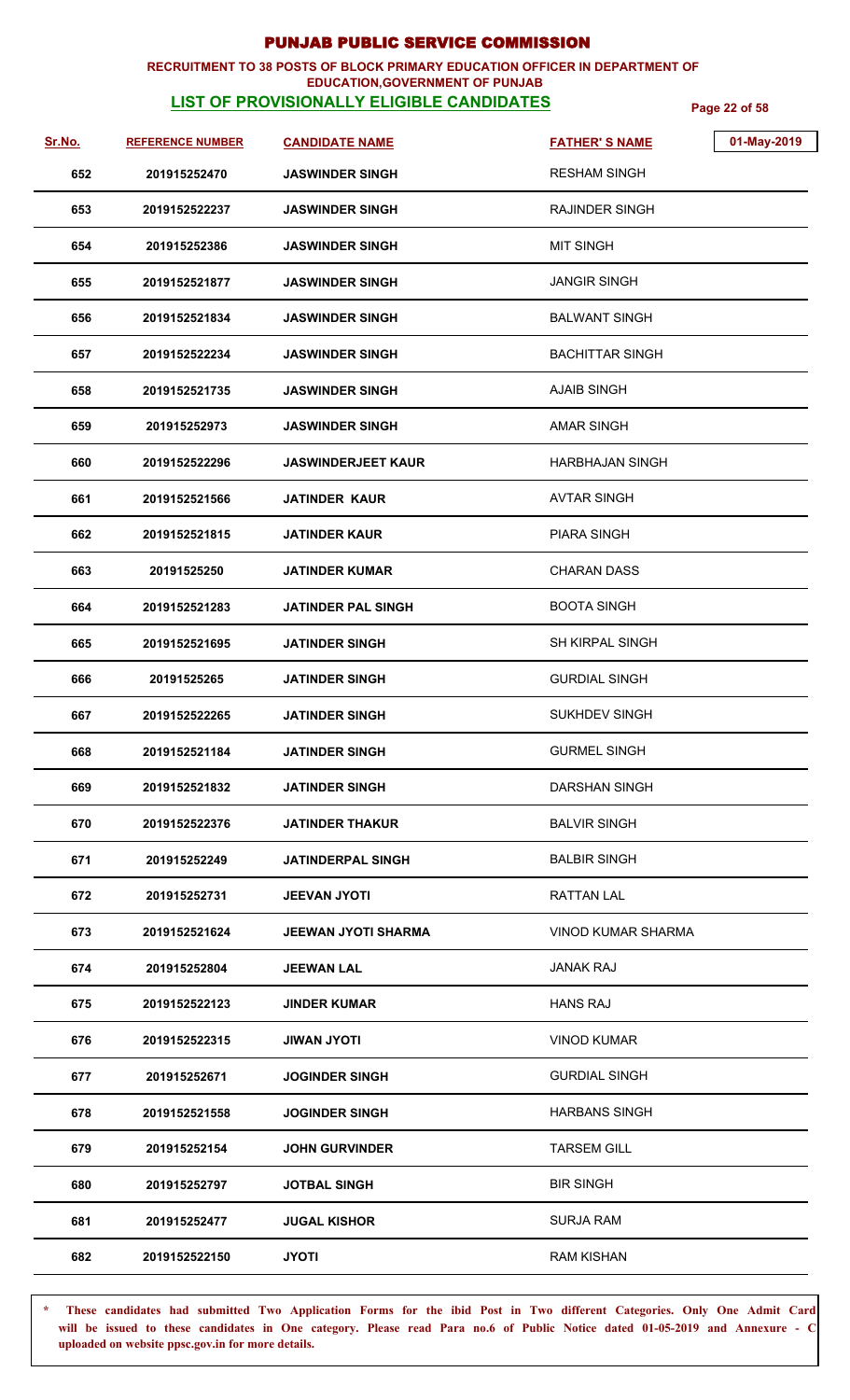### **RECRUITMENT TO 38 POSTS OF BLOCK PRIMARY EDUCATION OFFICER IN DEPARTMENT OF EDUCATION,GOVERNMENT OF PUNJAB**

**LIST OF PROVISIONALLY ELIGIBLE CANDIDATES Page 23 of 58**

| Sr.No. | <b>REFERENCE NUMBER</b> | <b>CANDIDATE NAME</b>      | 01-May-2019<br><b>FATHER'S NAME</b> |
|--------|-------------------------|----------------------------|-------------------------------------|
| 683    | 2019152521228           | JYOTI                      | RAJINDER KUMAR                      |
| 684    | 201915252408            | JYOTI                      | <b>MAHESH PAL</b>                   |
| 685    | 2019152521450           | JYOTI                      | <b>ASHOK KUMAR</b>                  |
| 686    | 201915252775            | <b>JYOTI AGGARWAL</b>      | RAKESH KUMAR                        |
| 687    | 2019152521980           | JYOTI ARORA                | JAGAN NATH ARORA                    |
| 688    | 2019152521550           | <b>JYOTI PASSI</b>         | RAMESH KUMAR PASSI                  |
| 689    | 201915252920            | JYOTI RATTAN               | <b>KAMLESH KUMAR</b>                |
| 690    | 2019152522120           | <b>JYOTI SHARMA</b>        | <b>SHAM SUNDER</b>                  |
| 691    | 2019152522201           | <b>KAMAL DEEP</b>          | <b>MANOHAR LAL</b>                  |
| 692    | 2019152522142           | <b>KAMAL JEET</b>          | ROOP LAL                            |
| 693    | 2019152521646           | <b>KAMALDEEP KAUR</b>      | <b>MAKHAN SINGH BAINS</b>           |
| 694    | 201915252840            | <b>KAMALDEEP SINGH</b>     | <b>BHARPUR SINGH</b>                |
| 695    | 201915252757            | <b>KAMALDEEP SINGH</b>     | <b>HARNEK SINGH</b>                 |
| 696    | 2019152521494           | <b>KAMALJEET KAUR</b>      | <b>BAGHEL SINGH</b>                 |
| 697    | 201915252241            | <b>KAMALJEET KAUR</b>      | <b>JAGTAR SINGH</b>                 |
| 698    | 201915252176            | <b>KAMALJEET KAUR</b>      | <b>HARPAL SINGH</b>                 |
| 699    | 2019152521072           | <b>KAMALJIT KAUR</b>       | <b>CHARANJIT SINGH</b>              |
| 700    | 2019152521842           | <b>KAMALJIT KAUR</b>       | <b>CAPT KABAL SINGH</b>             |
| 701    | 2019152522083           | <b>KAMALJIT KAUR KALER</b> | <b>RANJIT SINGH</b>                 |
| 702    | 2019152521837           | <b>KAMALJIT SINGH</b>      | <b>SHANKAR SINGH</b>                |
| 703    | 2019152521115           | <b>KAMALPREET SINGH</b>    | <b>KARAMJIT SINGH</b>               |
| 704    | 201915252553            | <b>KAMINDER SINGH</b>      | <b>DILBAGJEET SINGH</b>             |
| 705    | 2019152521712           | <b>KAMLA DEVI</b>          | <b>JASMER SINGH</b>                 |
| 706    | 201915252275            | <b>KAMLESH KUMARI</b>      | <b>GURNAM SINGH</b>                 |
| 707    | 201915252139            | <b>KANCHAN CHHABRA</b>     | YOGRAJ CHHABRA                      |
| 708    | 201915252719            | <b>KANWALDEEP KAUR</b>     | SH HARI KRISHAN JAIYA               |
| 709    | 2019152521827           | <b>KANWALJEET KAUR</b>     | <b>GURJANT SINGH</b>                |
| 710    | 201915252839            | <b>KANWALJEET KAUR</b>     | <b>IQBAL SINGH</b>                  |
| 711    | 2019152521934           | <b>KANWALJIT KAUR</b>      | <b>GURDEV SINGH</b>                 |
| 712    | 201915252870            | KANWALJIT KAUR             | <b>BANTA SINGH</b>                  |
| 713    | 201915252335            | <b>KANWALJIT KAUR</b>      | <b>MALKIT SINGH</b>                 |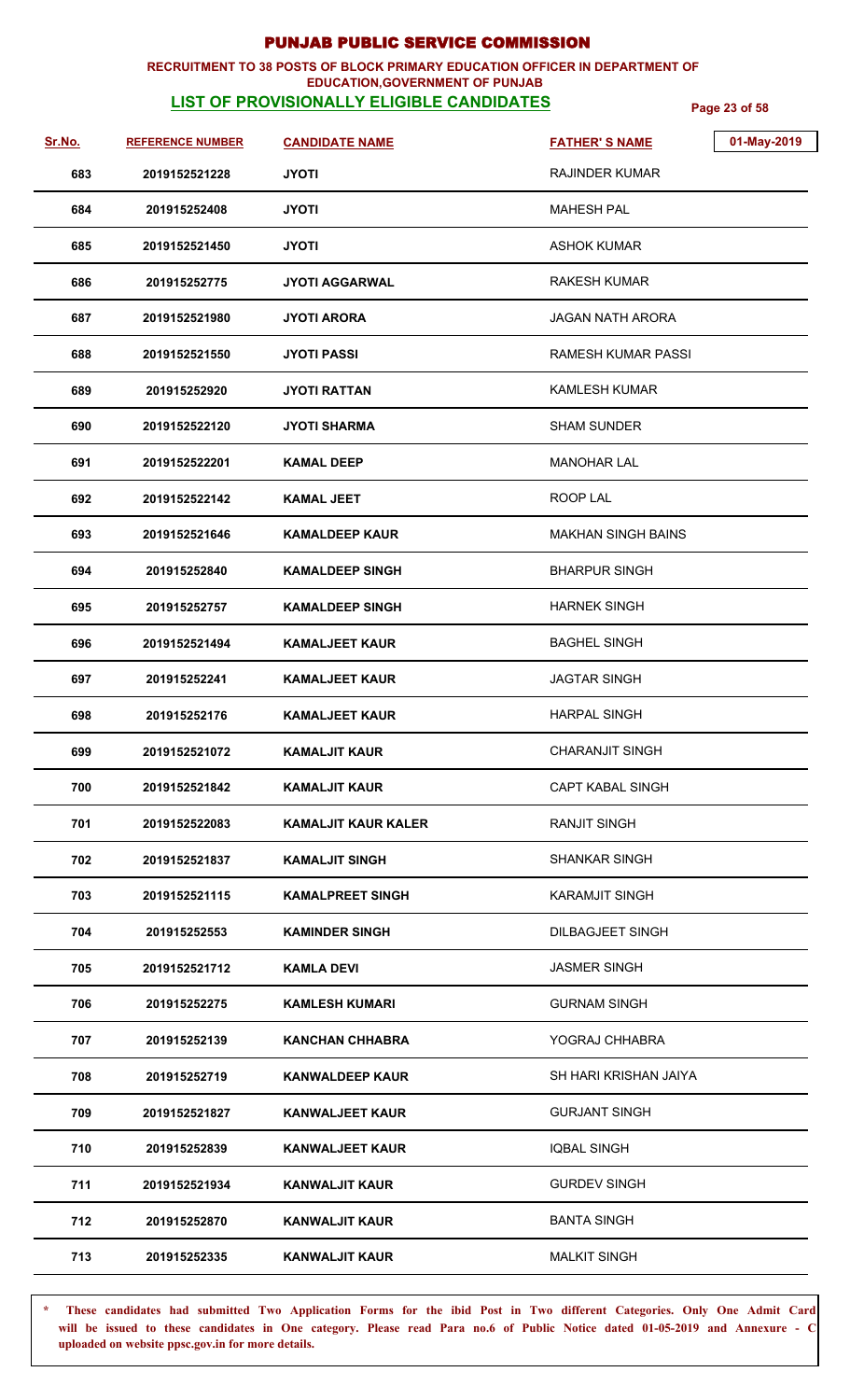### **RECRUITMENT TO 38 POSTS OF BLOCK PRIMARY EDUCATION OFFICER IN DEPARTMENT OF EDUCATION,GOVERNMENT OF PUNJAB**

# **LIST OF PROVISIONALLY ELIGIBLE CANDIDATES Page 24 of 58**

| Sr.No. | <b>REFERENCE NUMBER</b> | <b>CANDIDATE NAME</b>      | 01-May-2019<br><b>FATHER'S NAME</b> |
|--------|-------------------------|----------------------------|-------------------------------------|
| 714    | 2019152522149           | KANWALJIT SINGH            | <b>GANDA SINGH</b>                  |
| 715    | 2019152521522           | <b>KANWALJIT SINGH</b>     | <b>MUKHTIAR SINGH</b>               |
| 716    | 201915252494            | <b>KANWAR SARTAJ SINGH</b> | <b>RAGHBIR SINGH</b>                |
| 717    | 201915252493            | <b>KARAM SINGH</b>         | <b>RAVEL SINGH</b>                  |
| 718    | 2019152521251           | <b>KARAMJEET KAUR</b>      | <b>NARANJAN DAS</b>                 |
| 719    | 2019152521790           | <b>KARAMJEET KAUR</b>      | <b>DIDAR KAUR</b>                   |
| 720    | 2019152521492           | <b>KARAMJIT KAUR</b>       | <b>MELA RAM</b>                     |
| 721    | 201915252273            | <b>KARAMJIT KAUR</b>       | <b>LAKHBIR SINGH</b>                |
| 722    | 201915252933            | KARAMJIT SINGH             | <b>BAGICHA SINGH</b>                |
| 723    | 2019152522343           | <b>KARAMJIT SINGH</b>      | <b>DALIP SINGH</b>                  |
| 724    | 2019152521208           | KARAMJIT SINGH             | <b>MAGHAR SINGH</b>                 |
| 725    | 20191525278             | <b>KARAMJIT SINGH</b>      | <b>MOHINDER SINGH</b>               |
| 726    | 201915252242            | <b>KARAMVEER SINGH</b>     | <b>BHAJAN SINGH</b>                 |
| 727    | 201915252381            | <b>KARANJIT SINGH</b>      | <b>JARNAIL SINGH</b>                |
| 728    | 2019152521913           | <b>KARMJEET KAUR</b>       | <b>BUTA SINGH</b>                   |
| 729    | 201915252258            | <b>KARTAR SINGH</b>        | SUKHDEV SINGH                       |
| 730    | 2019152521956           | <b>KASHMIR SINGH</b>       | <b>JOGINDER SINGH</b>               |
| 731    | 2019152521469           | <b>KASHMIR SINGH</b>       | <b>MITHU SINGH</b>                  |
| 732    | 2019152521320           | <b>KASHMIR SINGH</b>       | <b>MOHAN LAL</b>                    |
| 733    | 201915252772            | <b>KASHMIR SINGH</b>       | SARBJIT SINGH                       |
| 734    | 201915252528            | <b>KASHMIR SINGH</b>       | <b>KARAMJIT SINGH</b>               |
| 735    | 2019152521381           | <b>KAVALJIT SINGH</b>      | <b>PIARA SINGH</b>                  |
| 736    | 2019152522196           | <b>KAVINDER KUMAR</b>      | <b>VIJAY KUMAR</b>                  |
| 737    | 201915252566            | <b>KAWALBIR SINGH</b>      | <b>GULJAR SINGH</b>                 |
| 738    | 20191525262             | KAWALJEET KAUR             | <b>SUKHDEV SINGH</b>                |
| 739    | 2019152522114           | <b>KAWALJEET KAUR</b>      | <b>HARBHAJAN SINGH</b>              |
| 740    | 2019152522337           | <b>KAWALJIT KAUR</b>       | <b>GESH CHAND</b>                   |
| 741    | 2019152521939           | <b>KESAR SINGH</b>         | <b>DIWAN CHAND</b>                  |
| 742    | 201915252419            | <b>KEWAL KRISHAN</b>       | <b>MADAN LAL</b>                    |
| 743    | 201915252947            | <b>KEWAL KRISHAN</b>       | <b>HARBANS LAL</b>                  |
| 744    | 2019152521140           | <b>KEWAL RAM</b>           | <b>RAM KISHAN</b>                   |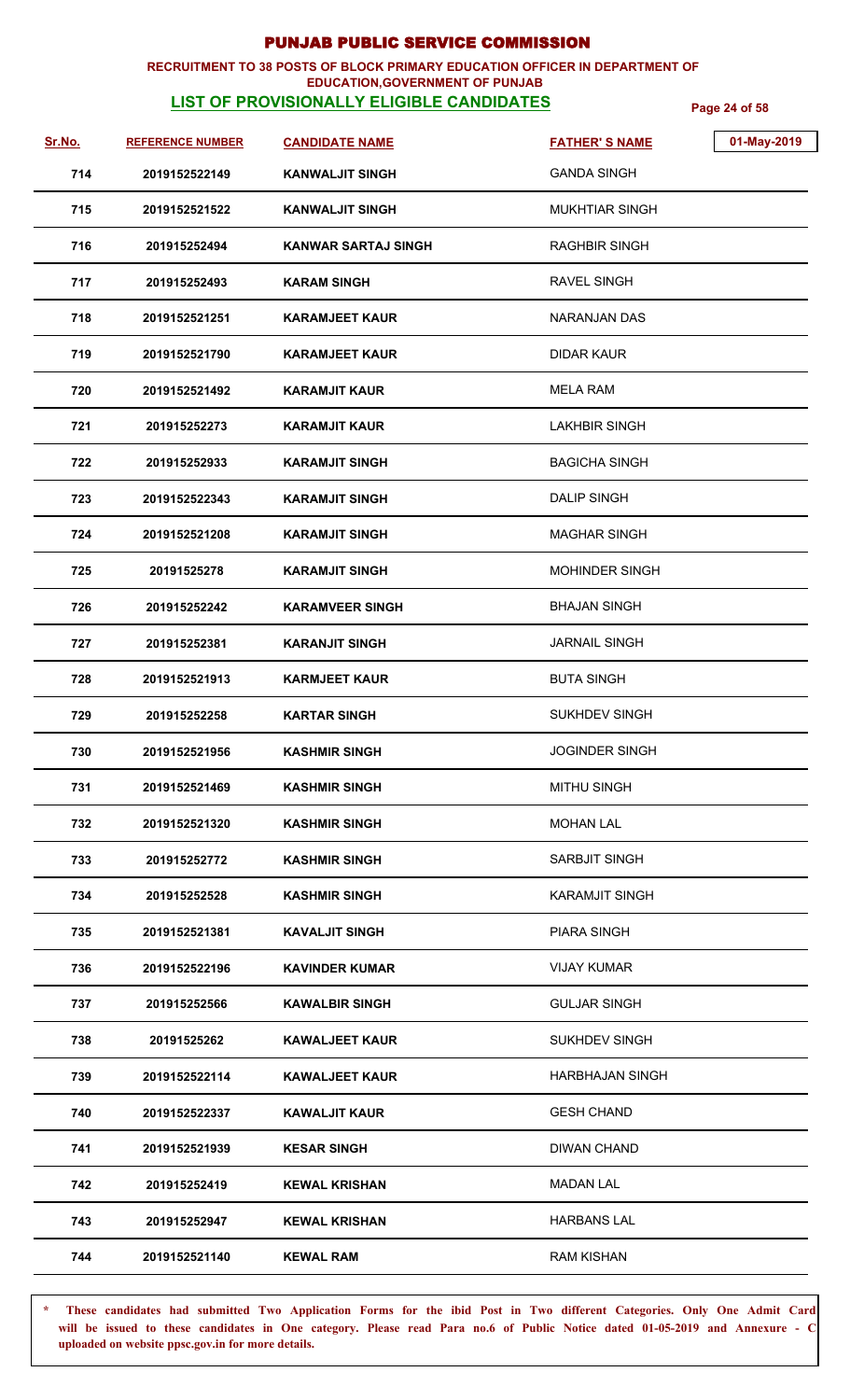### **RECRUITMENT TO 38 POSTS OF BLOCK PRIMARY EDUCATION OFFICER IN DEPARTMENT OF EDUCATION,GOVERNMENT OF PUNJAB**

# **LIST OF PROVISIONALLY ELIGIBLE CANDIDATES Page 25 of 58**

| Sr.No. | <b>REFERENCE NUMBER</b> | <b>CANDIDATE NAME</b>  | 01-May-2019<br><b>FATHER'S NAME</b> |
|--------|-------------------------|------------------------|-------------------------------------|
| 745    | 201915252621            | <b>KHUSHPRIT SINGH</b> | <b>BALWINDER SINGH</b>              |
| 746    | 201915252827            | <b>KIRAN BALA</b>      | <b>VANJAR SINGH</b>                 |
| 747    | 2019152522043           | KIRAN KUMARI           | PREM NATH                           |
| 748    | 2019152522126           | <b>KIRANDEEP KAUR</b>  | <b>JASVIR SINGH</b>                 |
| 749    | 201915252427            | <b>KIRANDEEP KAUR</b>  | <b>JARNAIL SINGH</b>                |
| 750    | 2019152521133           | <b>KIRANDEEP KAUR</b>  | <b>BACHITTAR SINGH</b>              |
| 751    | 201915252574            | <b>KIRANJEET KAUR</b>  | <b>GURPAL SINGH</b>                 |
| 752    | 201915252776            | <b>KIRANJIT KAUR</b>   | <b>BIKKAR SINGH</b>                 |
| 753    | 2019152521121           | <b>KIRANJIT KAUR</b>   | <b>BALDEV SINGH</b>                 |
| 754    | 2019152522107           | <b>KIRANJIT KAUR</b>   | <b>LAL SINGH</b>                    |
| 755    | 2019152521688           | <b>KIRANJOT KAUR</b>   | <b>VISAKHA SINGH</b>                |
| 756    | 201915252962            | <b>KIRPAL SINGH</b>    | <b>NAZAR SINGH</b>                  |
| 757    | 2019152521966           | KIRTI SHARMA           | <b>RAJ KUMAR</b>                    |
| 758    | 2019152521336           | <b>KRANTI KUMAR</b>    | <b>GOBIND RAM</b>                   |
| 759    | 201915252354            | KRISHAN KAUR           | JANGIR SINGH                        |
| 760    | 2019152522319           | <b>KRISHAN KUMAR</b>   | SHYOKARAN                           |
| 761    | 201915252785            | <b>KRISHAN KUMAR</b>   | PAL RAM                             |
| 762    | 201915252701            | <b>KRISHAN KUMAR</b>   | <b>SAT DEV</b>                      |
| 763    | 2019152521050           | <b>KRISHAN LAL</b>     | <b>BHAGWAN DASS</b>                 |
| 764    | 201915252782            | <b>KRISHMA BALI</b>    | <b>MOHINDER PAL</b>                 |
| 765    | 201915252831            | <b>KULBIR SINGH</b>    | <b>GULAB SINGH</b>                  |
| 766    | 2019152521459           | <b>KULDEEP CHHABRA</b> | <b>KASHMIRI LAL</b>                 |
| 767    | 2019152522172           | <b>KULDEEP KAUR</b>    | <b>GULZAR SINGH</b>                 |
| 768    | 2019152521349           | <b>KULDEEP KAUR</b>    | <b>SADHU SINGH</b>                  |
| 769    | 2019152521071           | <b>KULDEEP KAUR</b>    | <b>BUTA SINGH</b>                   |
| 770    | 2019152522200           | <b>KULDEEP KAUR</b>    | <b>BALKAR SINGH</b>                 |
| 771    | 201915252939            | <b>KULDEEP RAJ</b>     | RATTAN CHAND                        |
| 772    | 201915252591            | <b>KULDEEP SINGH</b>   | <b>KASHMIR SINGH</b>                |
| 773    | 201915252507            | <b>KULDEEP SINGH</b>   | <b>SURJIT SINGH</b>                 |
| 774    | 2019152521964           | <b>KULDEEP SINGH</b>   | <b>SURINDER SINGH</b>               |
| 775    | 2019152521951           | <b>KULDEEP SINGH</b>   | SUKHWINDER SINGH                    |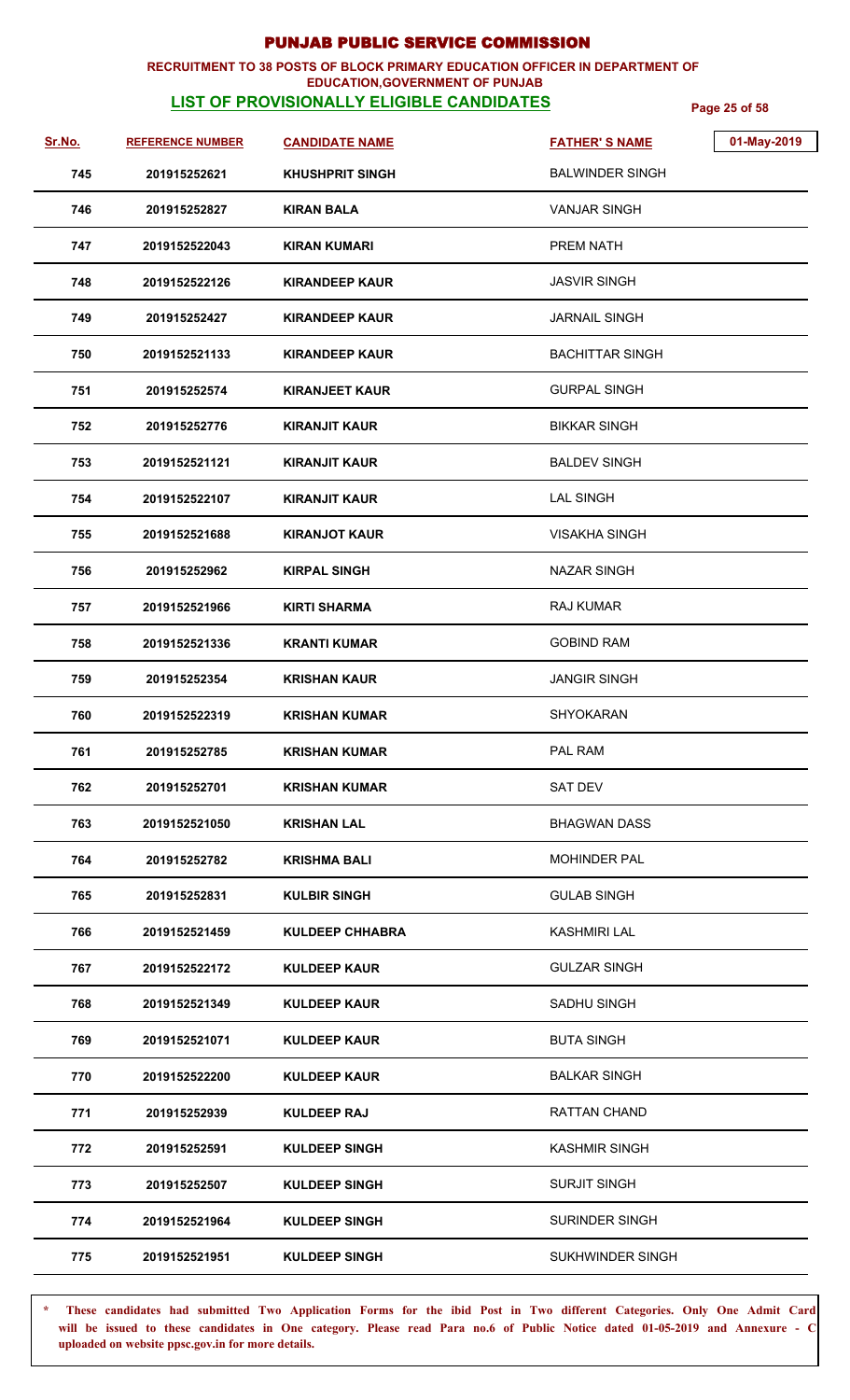### **RECRUITMENT TO 38 POSTS OF BLOCK PRIMARY EDUCATION OFFICER IN DEPARTMENT OF EDUCATION,GOVERNMENT OF PUNJAB**

# **LIST OF PROVISIONALLY ELIGIBLE CANDIDATES Page 26 of 58**

| Sr.No.         | <b>REFERENCE NUMBER</b> | <b>CANDIDATE NAME</b>     | 01-May-2019<br><b>FATHER'S NAME</b> |
|----------------|-------------------------|---------------------------|-------------------------------------|
| 776            | 201915252942            | <b>KULDEEP SINGH</b>      | <b>RAJINDER SINGH</b>               |
| 777            | 201915252318            | <b>KULDEEP SINGH</b>      | <b>KARNAIL SINGH</b>                |
| 778            | 2019152522379           | <b>KULDEEP SINGH</b>      | <b>HAZOORA SINGH</b>                |
| 779            | 201915252360            | <b>KULDEEP SINGH</b>      | <b>GULZAR SINGH</b>                 |
| 780            | 201915252122            | <b>KULDEEP SINGH</b>      | RAMJEETA SINGH                      |
| 781            | 2019152527              | <b>KULDEEP SINGH BRAR</b> | <b>SADHU SINGH BRAR</b>             |
| 782            | 201915252930            | <b>KULDIP CHAND</b>       | <b>BUTA RAM</b>                     |
| 783            | 201915252983            | <b>KULJIT SINGH</b>       | <b>MUKHTAR SINGH</b>                |
| 784            | 2019152521613           | <b>KULJIT SINGH</b>       | <b>PAUL SINGH</b>                   |
| 785            | 2019152522097           | <b>KULVINDER KAUR</b>     | <b>BALDEV SINGH</b>                 |
| 786            | 201915252634            | <b>KULVINDER KUMAR</b>    | <b>RAM BHAJAN</b>                   |
| 787            | 201915252991            | <b>KULVINDER SINGH</b>    | <b>MAJOR SINGH</b>                  |
| 788            | 2019152521107           | <b>KULVINDER SINGH</b>    | <b>JASWANT SINGH</b>                |
| 789<br>$\star$ | 201915252603            | <b>KULVIR KAUR</b>        | <b>LAKHBIR SINGH</b>                |
| 790<br>$\star$ | 201915252607            | <b>KULVIR KAUR</b>        | <b>LAKHBIR SINGH</b>                |
| 791            | 2019152521027           | <b>KULVIR KUMAR</b>       | <b>JOGINDER RAM</b>                 |
| 792            | 201915252616            | <b>KULVIR SINGH</b>       | <b>KESAR SINGH</b>                  |
| 793            | 2019152521171           | <b>KULWANT SINGH</b>      | <b>BAKHSHISH SINGH</b>              |
| 794            | 2019152521845           | <b>KULWANT SINGH</b>      | <b>BHALWAN SINGH</b>                |
| 795            | 201915252428            | <b>KULWINDER KAUR</b>     | <b>AMARJEET SINGH</b>               |
| 796            | 2019152521018           | <b>KULWINDER KAUR</b>     | <b>BAKHTAWAR SINGH</b>              |
| 797            | 201915252505            | <b>KULWINDER KAUR</b>     | <b>HARBANS SINGH</b>                |
| 798            | 20191525242             | <b>KULWINDER KAUR</b>     | <b>GURDAS SINGH</b>                 |
| 799            | 2019152521355           | <b>KULWINDER KAUR</b>     | <b>KULDIP SINGH</b>                 |
| 800            | 2019152522103           | <b>KULWINDER KAUR</b>     | SUKHWINDER SINGH                    |
| 801            | 2019152521218           | <b>KULWINDER SINGH</b>    | PREM SINGH                          |
| 802            | 201915252533            | <b>KULWINDER SINGH</b>    | <b>JAGIR SINGH</b>                  |
| 803            | 2019152522104           | <b>KULWINDER SINGH</b>    | <b>GURPAL SINGH</b>                 |
| 804            | 201915252609            | <b>KULWINDER SINGH</b>    | <b>AJMER SINGH</b>                  |
| 805            | 20191525216             | <b>KULWINDER SINGH</b>    | <b>BALBIR SINGH</b>                 |
| 806            | 2019152521878           | <b>KUSAM LATA</b>         | <b>BALRAM</b>                       |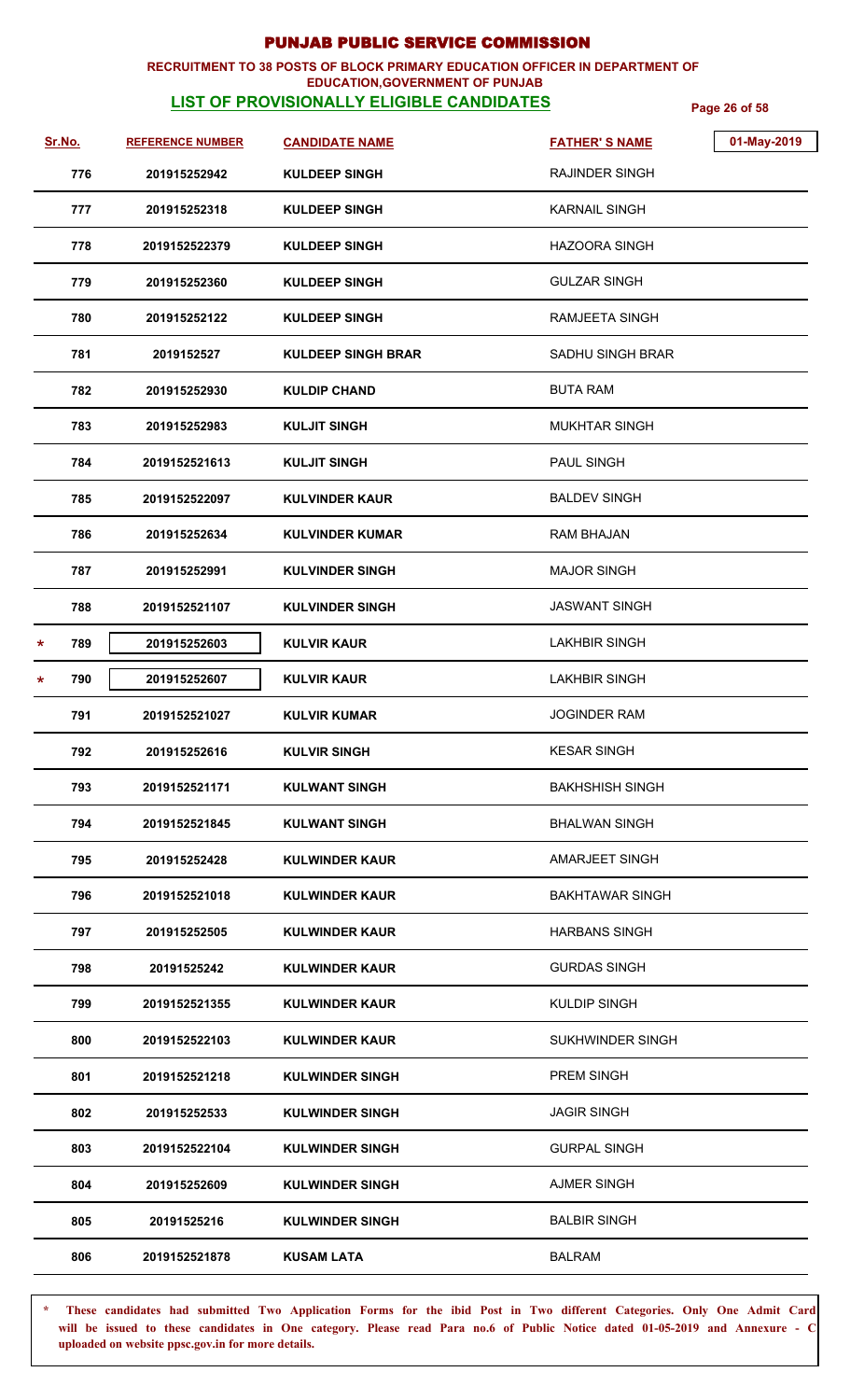## **RECRUITMENT TO 38 POSTS OF BLOCK PRIMARY EDUCATION OFFICER IN DEPARTMENT OF**

## **EDUCATION,GOVERNMENT OF PUNJAB**

**LIST OF PROVISIONALLY ELIGIBLE CANDIDATES Page 27 of 58**

| Sr.No. | <b>REFERENCE NUMBER</b> | <b>CANDIDATE NAME</b>    | 01-May-2019<br><b>FATHER'S NAME</b> |
|--------|-------------------------|--------------------------|-------------------------------------|
| 807    | 2019152521950           | <b>KUSHALDEEP SHARMA</b> | <b>RAJINDER PARSHAD</b>             |
| 808    | 201915252823            | <b>LACHHMAN SINGH</b>    | <b>BHAJAN SINGH</b>                 |
| 809    | 2019152521249           | <b>LADWINDER KAUR</b>    | <b>KULWANT SINGH</b>                |
| 810    | 20191525285             | <b>LAJWINDER SINGH</b>   | <b>NAIB SINGH</b>                   |
| 811    | 2019152521461           | <b>LAKHVINDER SINGH</b>  | <b>HARI KRISHAN</b>                 |
| 812    | 2019152521912           | <b>LAKHVIR CHAND</b>     | <b>AMARJIT SINGH</b>                |
| 813    | 2019152521888           | <b>LAKHVIR KAUR</b>      | <b>RANJIT SINGH</b>                 |
| 814    | 201915252730            | <b>LAKHVIR SINGH</b>     | <b>ZORA SINGH</b>                   |
| 815    | 2019152521052           | <b>LAKHVIR SINGH</b>     | <b>AJMER SINGH</b>                  |
| 816    | 2019152521003           | <b>LAKHVIR SINGH</b>     | <b>JOGINDER SINGH</b>               |
| 817    | 2019152522046           | <b>LAKHVIR SINGH</b>     | <b>MUKHTIAR SINGH</b>               |
| 818    | 2019152521600           | <b>LAKHVIR SINGH</b>     | <b>RAM DASS</b>                     |
| 819    | 2019152521841           | <b>LAKHWIDNER KAUR</b>   | <b>KULVIR SINGH</b>                 |
| 820    | 201915252225            | <b>LAKHWINDER SINGH</b>  | <b>TARSEM SINGH</b>                 |
| 821    | 201915252825            | <b>LAKHWINDER SINGH</b>  | <b>JASKOR SINGH</b>                 |
| 822    | 201915252492            | <b>LAKHWINDER SINGH</b>  | <b>GURJANT SINGH</b>                |
| 823    | 2019152521388           | <b>LAKHWINDER SINGH</b>  | <b>BANT SINGH</b>                   |
| 824    | 2019152521125           | <b>LAL SINGH</b>         | <b>KARTAR SINGH</b>                 |
| 825    | 2019152521994           | <b>LALITA RANI</b>       | PREM NATH                           |
| 826    | 2019152521527           | <b>LAXMAN SINGH</b>      | <b>JASKARAN SINGH</b>               |
| 827    | 2019152521732           | <b>LEKH RAJ</b>          | <b>DIN DAYAL</b>                    |
| 828    | 2019152521230           | <b>LILY SHARMA</b>       | <b>JAGDISH RAI</b>                  |
| 829    | 201915252334            | <b>LOVEPREET SINGH</b>   | <b>AMRIK SINGH</b>                  |
| 830    | 2019152521717           | <b>MADAN GOPAL</b>       | <b>SUBASH CHANDER</b>               |
| 831    | 201915252309            | MADHU BALA               | <b>DHARAM PAL</b>                   |
| 832    | 2019152521879           | <b>MADHU RANI</b>        | <b>NARINDER PAL</b>                 |
| 833    | 201915252673            | <b>MADHURI SUDHIR</b>    | RAKESH SUDHIR                       |
| 834    | 2019152521009           | <b>MAHAVIR</b>           | <b>MANPHOOL</b>                     |
| 835    | 2019152521117           | <b>MAHESHINDER SINGH</b> | KULDEEP SINGH                       |
| 836    | 201915252806            | <b>MAHINDER PAL</b>      | <b>JANAK RAJ</b>                    |
| 837    | 201915252793            | <b>MAIN PAUL</b>         | <b>BHAGA RAM</b>                    |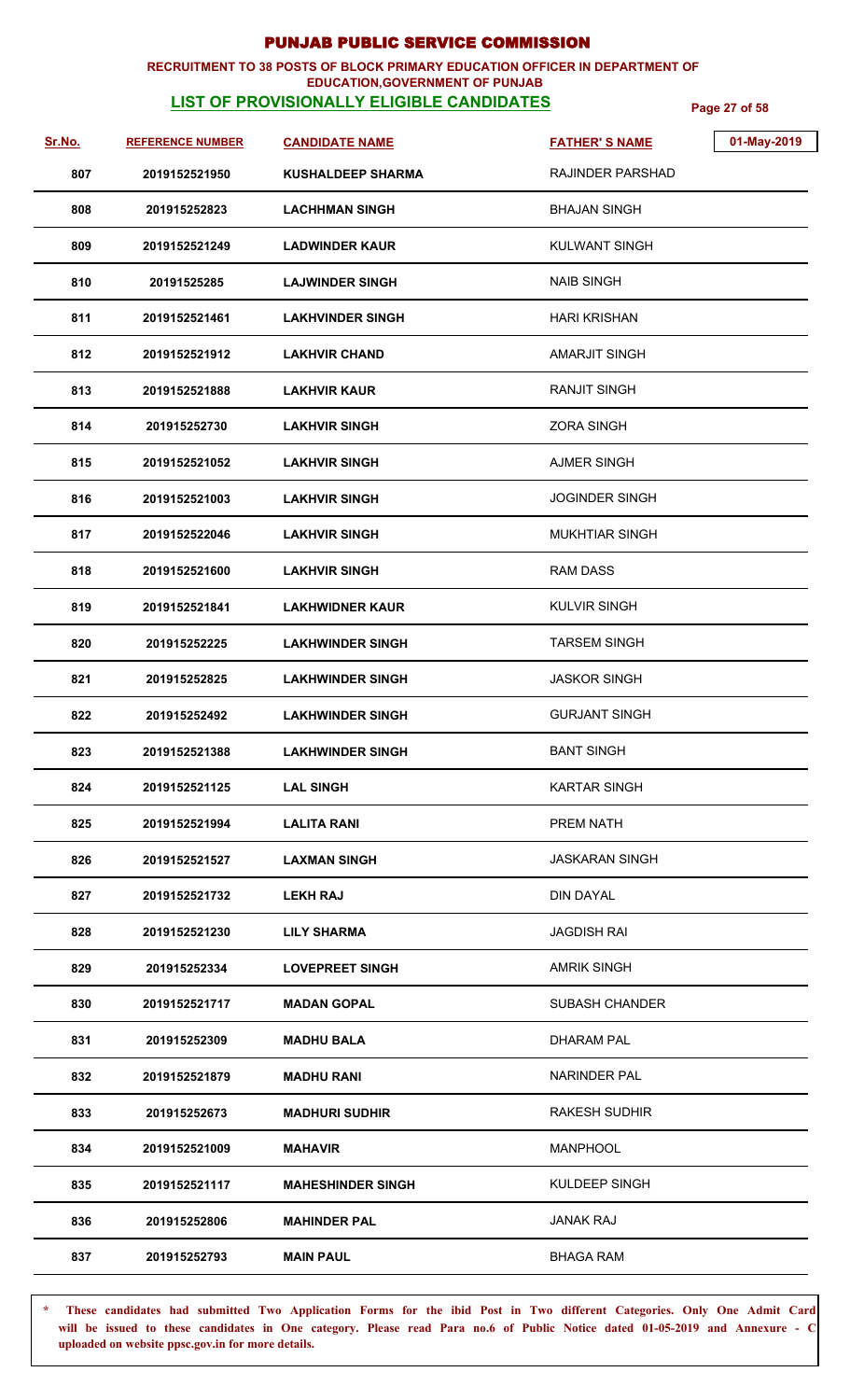### **RECRUITMENT TO 38 POSTS OF BLOCK PRIMARY EDUCATION OFFICER IN DEPARTMENT OF EDUCATION,GOVERNMENT OF PUNJAB**

# **LIST OF PROVISIONALLY ELIGIBLE CANDIDATES Page 28 of 58**

| Sr.No. | <b>REFERENCE NUMBER</b> | <b>CANDIDATE NAME</b>   | 01-May-2019<br><b>FATHER'S NAME</b> |
|--------|-------------------------|-------------------------|-------------------------------------|
| 838    | 201915252100            | <b>MAJOR SINGH</b>      | <b>LABH SINGH</b>                   |
| 839    | 20191525277             | <b>MALKEET KAUR</b>     | <b>ANAND PURI</b>                   |
| 840    | 2019152521711           | <b>MALKEET KAUR</b>     | <b>RULDU SINGH</b>                  |
| 841    | 201915252468            | <b>MALKEET SINGH</b>    | <b>SATNAM SINGH</b>                 |
| 842    | 201915252842            | <b>MALKIT KAUR</b>      | <b>SURJEET SINGH</b>                |
| 843    | 201915252145            | <b>MALKIT SINGH</b>     | <b>SUCHA SINGH</b>                  |
| 844    | 201915252323            | <b>MALKIT SINGH</b>     | <b>UJAGER SINGH</b>                 |
| 845    | 201915252272            | <b>MALKIT SINGH</b>     | <b>NIHAL SINGH</b>                  |
| 846    | 2019152521377           | <b>MALWINDER KAUR</b>   | <b>BALWINDER SINGH</b>              |
| 847    | 2019152521110           | <b>MAMTA</b>            | <b>GUDYAL SINGH</b>                 |
| 848    | 2019152521495           | <b>MAMTA</b>            | <b>THAKUR SINGH RANA</b>            |
| 849    | 201915252336            | <b>MAMTA</b>            | <b>VIJAY KUMAR</b>                  |
| 850    | 2019152522045           | <b>MAMTA DEVI</b>       | SH MADAN LALA SHARMA                |
| 851    | 2019152521870           | <b>MAMTA RANI</b>       | <b>GURDEV RAM</b>                   |
| 852    | 2019152521897           | <b>MAMTA RANI</b>       | <b>RAMESH KUMAR</b>                 |
| 853    | 2019152521453           | <b>MAMTA RANI WATTS</b> | <b>JAI KRISHAN</b>                  |
| 854    | 2019152521396           | <b>MAMTA SHARMA</b>     | <b>BALDEV KUMAR</b>                 |
| 855    | 2019152521794           | <b>MANDEEP KAUR</b>     | <b>MEHNGA SINGH</b>                 |
| 856    | 20191525257             | <b>MANDEEP KAUR</b>     | <b>NAJAR SINGH</b>                  |
| 857    | 201915252556            | <b>MANDEEP KAUR</b>     | <b>RATTAN SINGH</b>                 |
| 858    | 2019152522078           | <b>MANDEEP KAUR</b>     | <b>JAGDISH SINGH</b>                |
| 859    | 2019152521663           | <b>MANDEEP KAUR</b>     | RANJEET SINGH                       |
| 860    | 2019152521257           | <b>MANDEEP KAUR</b>     | <b>TEJPAL SINGH</b>                 |
| 861    | 201915252712            | <b>MANDEEP KAUR</b>     | <b>GOPAL SINGH</b>                  |
| 862    | 201915252431            | <b>MANDEEP KAUR</b>     | <b>TARLOK SINGH</b>                 |
| 863    | 201915252646            | <b>MANDEEP KAUR</b>     | <b>HARDEV SINGH</b>                 |
| 864    | 201915252650            | <b>MANDEEP KUMAR</b>    | <b>MANI RAM</b>                     |
| 865    | 2019152521255           | <b>MANDEEP KUMAR</b>    | RAJ KUMAR                           |
| 866    | 2019152521364           | <b>MANDEEP SINGH</b>    | <b>BALLA SINGH</b>                  |
| 867    | 2019152521674           | <b>MANDEEP SINGH</b>    | <b>SURJIT SINGH</b>                 |
| 868    | 2019152521606           | <b>MANDEEP SINGH</b>    | NIRMAL SINGH                        |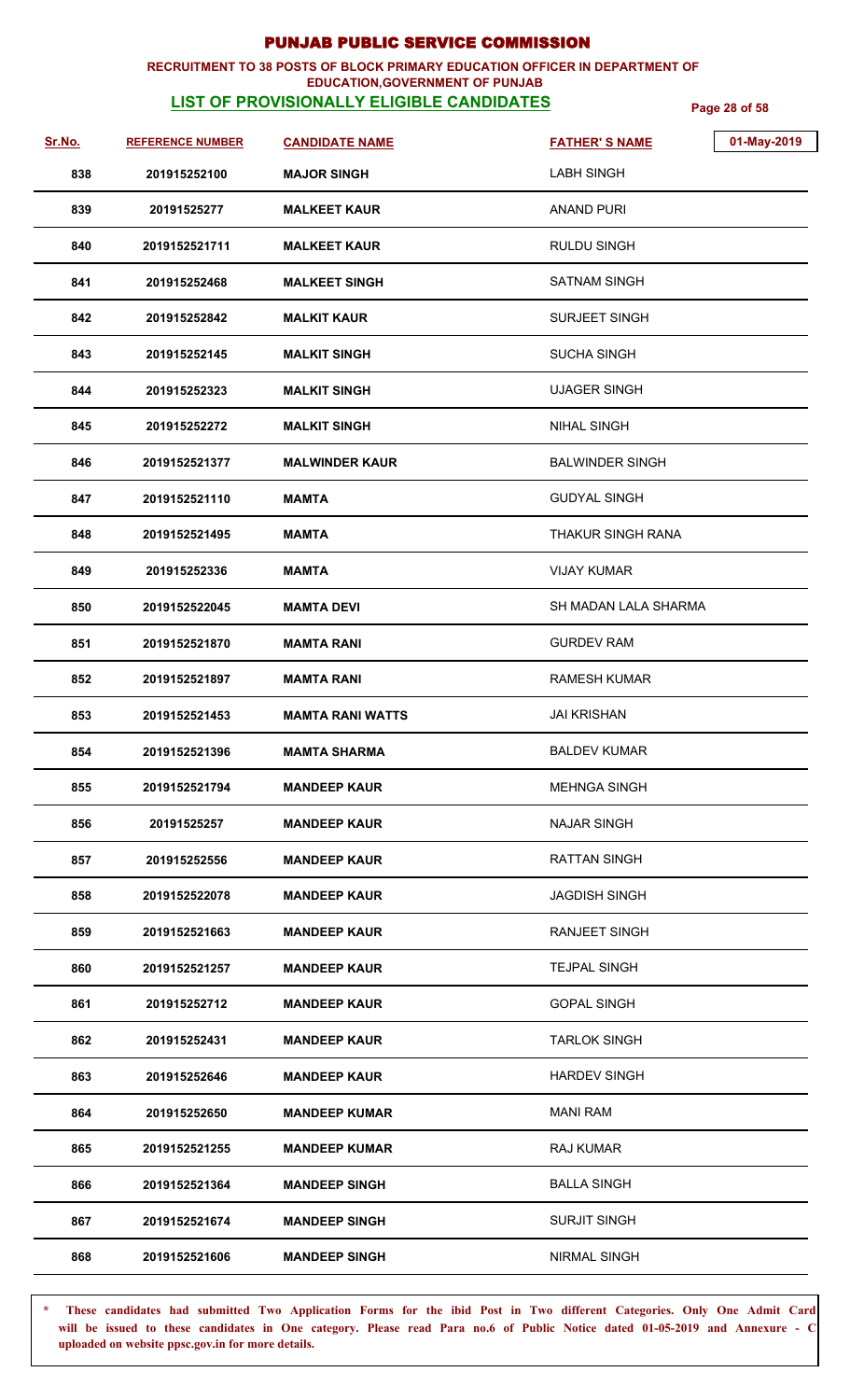### **RECRUITMENT TO 38 POSTS OF BLOCK PRIMARY EDUCATION OFFICER IN DEPARTMENT OF EDUCATION,GOVERNMENT OF PUNJAB**

# **LIST OF PROVISIONALLY ELIGIBLE CANDIDATES Page 29 of 58**

| <u>Sr.No.</u> | <b>REFERENCE NUMBER</b> | <b>CANDIDATE NAME</b>        | 01-May-2019<br><b>FATHER'S NAME</b> |
|---------------|-------------------------|------------------------------|-------------------------------------|
| 869           | 2019152521893           | <b>MANDEEP SINGH</b>         | <b>KULWANT SINGH</b>                |
| 870           | 201915252411            | <b>MANDEEP SINGH</b>         | <b>GURLAL SINGH</b>                 |
| 871           | 2019152521862           | <b>MANDEEP SINGH</b>         | <b>AVTAR SINGH</b>                  |
| 872           | 2019152522171           | <b>MANDEEP SINGH</b>         | AMARJEET SINGH                      |
| 873           | 2019152522280           | <b>MANDEEP SINGH</b>         | <b>JAGIR SINGH</b>                  |
| 874           | 201915252655            | <b>MANDEEP SINGH JANAGAL</b> | <b>RAM SINGH</b>                    |
| 875           | 2019152522277           | <b>MANDHIR SINGH</b>         | <b>AMARJIT SINGH</b>                |
| 876           | 2019152522024           | <b>MANGA SINGH</b>           | <b>SHRI INDER SINGH</b>             |
| 877           | 2019152521668           | <b>MANGAL SINGH</b>          | <b>BAJ SINGH</b>                    |
| 878           | 2019152521670           | <b>MANGALSINGH</b>           | <b>BAGGU SINGH</b>                  |
| 879           | 2019152521620           | <b>MANHAS JYOTI</b>          | <b>RAMESH SINGH</b>                 |
| 880           | 2019152521004           | <b>MANINDER KAUR</b>         | S HARCHARAN SINGH                   |
| 881           | 201915252892            | <b>MANINDER KAUR</b>         | <b>KASHMIR SINGH</b>                |
| 882           | 2019152521153           | <b>MANISH KUMAR</b>          | <b>ASHOK KUMAR</b>                  |
| 883           | 2019152522391           | <b>MANISH KUMAR</b>          | <b>PARLAD KUMAR</b>                 |
| 884           | 201915252999            | <b>MANISHA</b>               | <b>ASHOK KUMAR</b>                  |
| 885           | 2019152522086           | <b>MANISHA GARG</b>          | NIRANJAN GARG                       |
| 886           | 2019152521848           | <b>MANISHA MONGA</b>         | DEV RAJ MAONGA                      |
| 887           | 2019152522096           | <b>MANJEET KAUR</b>          | <b>MAM RAJ</b>                      |
| 888           | 2019152522135           | <b>MANJEET KAUR</b>          | <b>TEJA SINGH</b>                   |
| 889           | 2019152521724           | <b>MANJEET SINGH</b>         | PAKHAR CHAND                        |
| 890           | 201915252571            | <b>MANJEET SINGH</b>         | <b>NAZAR SINGH</b>                  |
| 891           | 2019152521166           | <b>MANJEET SINGH</b>         | <b>KISHAN CHAND</b>                 |
| 892           | 201915252170            | <b>MANJINDER KAUR</b>        | <b>HARDIAL SINGH</b>                |
| 893           | 201915252155            | MANJINDER KUMAR              | PIARA LAL                           |
| 894           | 201915252904            | <b>MANJINDER PAL SINGH</b>   | <b>JALOUR SINGH</b>                 |
| 895           | 2019152521252           | <b>MANJINDER SINGH</b>       | <b>GURBACHAN SINGH</b>              |
| 896           | 2019152522292           | <b>MANJINDER SINGH</b>       | <b>MOHAN SINGH</b>                  |
| 897           | 2019152521057           | <b>MANJINDER SINGH</b>       | <b>TARSEM SINGH</b>                 |
| 898           | 2019152522003           | <b>MANJINDER SINGH</b>       | <b>CHAMKAUR SINGH</b>               |
| 899           | 201915252810            | <b>MANJIT DASS</b>           | <b>BABU RAM</b>                     |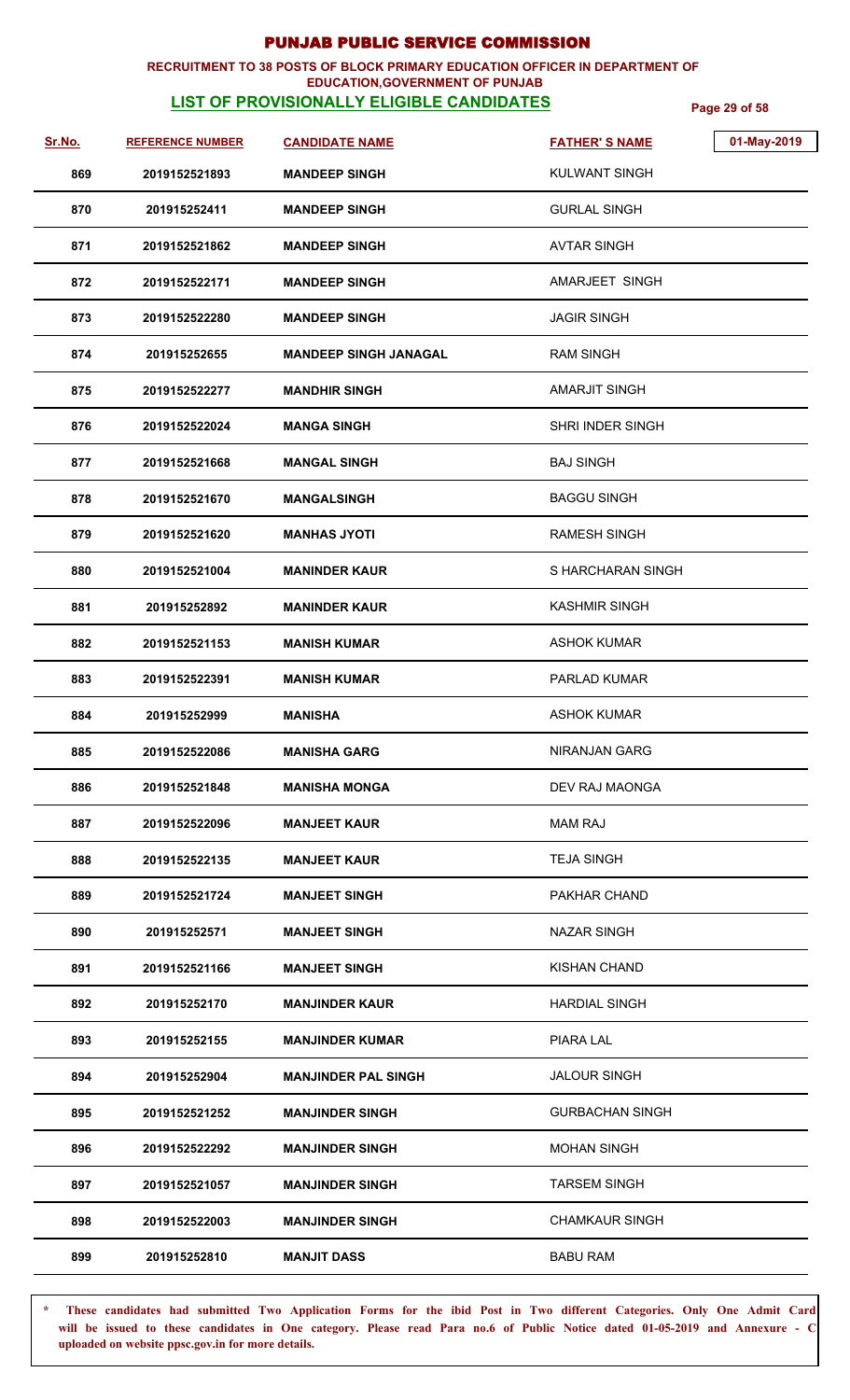### **RECRUITMENT TO 38 POSTS OF BLOCK PRIMARY EDUCATION OFFICER IN DEPARTMENT OF EDUCATION,GOVERNMENT OF PUNJAB**

# **LIST OF PROVISIONALLY ELIGIBLE CANDIDATES Page 30 of 58**

| <u>Sr.No.</u> | <b>REFERENCE NUMBER</b> | <b>CANDIDATE NAME</b>        | 01-May-2019<br><b>FATHER'S NAME</b> |
|---------------|-------------------------|------------------------------|-------------------------------------|
| 900           | 201915252919            | <b>MANJIT KAUR</b>           | <b>GURCHARAN SINGH</b>              |
| 901           | 201915252564            | <b>MANJIT KAUR</b>           | <b>TARLOCHAN SINGH</b>              |
| 902           | 201915252163            | <b>MANJIT KAUR</b>           | <b>PRITAM SINGH</b>                 |
| 903           | 2019152521787           | <b>MANJIT KAUR</b>           | <b>JASWANT SINGH</b>                |
| 904           | 201915252171            | <b>MANJIT KAUR</b>           | <b>MOHINDER SINGH</b>               |
| 905           | 2019152521619           | <b>MANJIT KAUR</b>           | <b>CHAANAN RAM</b>                  |
| 906           | 201915252508            | <b>MANJIT KUMAR</b>          | <b>DARSHAN LAL</b>                  |
| 907           | 201915252960            | <b>MANJIT SINGH</b>          | SUKHWINDER SINGH                    |
| 908           | 2019152521409           | <b>MANJIT SINGH</b>          | DARSHAN SINGH                       |
| 909           | 201915252652            | <b>MANJIT SINGH</b>          | <b>JAGDISH SINGH</b>                |
| 910           | 2019152521051           | <b>MANJIT SINGH</b>          | <b>SUCHA SINGH</b>                  |
| 911           | 2019152522384           | <b>MANJIT SINGH CHAWLA</b>   | <b>GURCHARAN SINGH</b>              |
| 912           | 2019152521629           | <b>MANJIT SINGH SIMAK</b>    | <b>KARNAIL SINGH</b>                |
| 913           | 2019152521470           | <b>ULAAM</b>                 | <b>SAT PAL MAHESHI</b>              |
| 914           | 2019152522168           | <b>MANJU BALA</b>            | <b>ROSHAN LAL</b>                   |
| 915           | 2019152521883           | <b>MANMEET KAUR</b>          | <b>RAJINDER SINGH</b>               |
| 916           | 2019152521152           | <b>MANMOHAN SINGH CHADHA</b> | <b>GURBAKHSH SINGH CHADHA</b>       |
| 917           | 201915252714            | <b>MANOJ KUMAR</b>           | DEEP CHAND                          |
| 918           | 201915252980            | <b>MANOJ KUMAR</b>           | <b>JAGAN NATH</b>                   |
| 919           | 2019152521672           | <b>MANOJ KUMAR</b>           | DEV RAJ                             |
| 920           | 201915252686            | <b>MANOJ KUMAR</b>           | <b>GURDIP SANGRAL</b>               |
| 921           | 2019152522228           | <b>MANOJ KUMAR WATTS</b>     | <b>SUBHASH CHANDER</b>              |
| 922           | 201915252630            | <b>MANPREET KAUR</b>         | <b>BASANT SINGH</b>                 |
| 923           | 2019152522147           | <b>MANPREET KAUR</b>         | <b>GURBACHAN SINGH</b>              |
| 924           | 2019152521611           | <b>MANPREET KAUR</b>         | <b>GURBHEJ SINGH</b>                |
| 925           | 201915252480            | <b>MANPREET KAUR</b>         | <b>GURLAL SINGH</b>                 |
| 926           | 2019152521030           | <b>MANPREET KAUR</b>         | <b>GURMAIL SINGH</b>                |
| 927           | 201915252733            | <b>MANPREET KAUR</b>         | <b>HARBANS SINGH</b>                |
| 928           | 201915252548            | <b>MANPREET KAUR</b>         | <b>RANJEET SINGH</b>                |
| 929           | 2019152521945           | <b>MANPREET KAUR</b>         | SHAMSHER SINGH                      |
| 930           | 201915252266            | <b>MANPREET KAUR</b>         | <b>GURSEV SINGH</b>                 |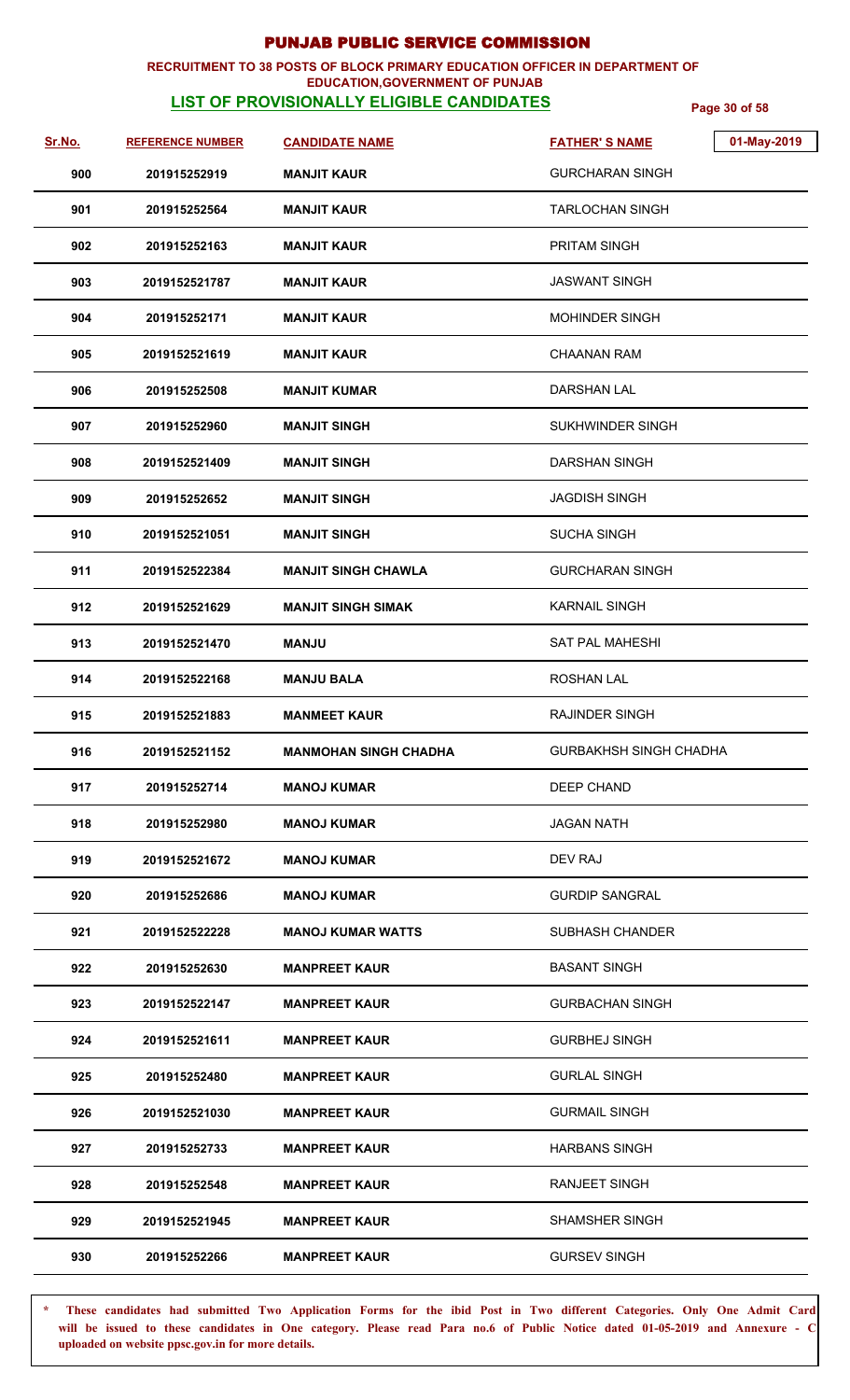### **RECRUITMENT TO 38 POSTS OF BLOCK PRIMARY EDUCATION OFFICER IN DEPARTMENT OF EDUCATION,GOVERNMENT OF PUNJAB**

# **LIST OF PROVISIONALLY ELIGIBLE CANDIDATES Page 31 of 58**

| Sr.No. | <b>REFERENCE NUMBER</b> | <b>CANDIDATE NAME</b>    | <b>FATHER'S NAME</b>   | 01-May-2019 |
|--------|-------------------------|--------------------------|------------------------|-------------|
| 931    | 201915252372            | <b>MANPREET KAUR</b>     | <b>HARBANS SINGH</b>   |             |
| 932    | 201915252142            | <b>MANPREET KAUR</b>     | <b>JASWANT SINGH</b>   |             |
| 933    | 201915252577            | <b>MANPREET SINGH</b>    | <b>DARSHAN SINGH</b>   |             |
| 934    | 2019152521280           | <b>MANPREET SINGH</b>    | <b>GURCHARAN SINGH</b> |             |
| 935    | 201915252773            | <b>MANSIMRAT KAUR</b>    | <b>KULDEEP SINGH</b>   |             |
| 936    | 201915252916            | <b>MANU BALA</b>         | <b>BHIM SAIN</b>       |             |
| 937    | 201915252858            | <b>MANU BALA</b>         | <b>KALAP NATH</b>      |             |
| 938    | 2019152521861           | <b>MANU SHARMA</b>       | <b>SURINDER SHARMA</b> |             |
| 939    | 201915252620            | <b>MANVEER KAUR</b>      | <b>JAGDISH SINGH</b>   |             |
| 940    | 201915252710            | <b>MANVINDER KAUR</b>    | RAM PARTAP SINGH       |             |
| 941    | 201915252278            | <b>MANWINDER RANI</b>    | <b>HARBANS LAL</b>     |             |
| 942    | 201915252721            | <b>MAYANK DAHUJA</b>     | SH RAMESH KUMAR        |             |
| 943    | 201915252829            | <b>MEENA GULHOTRA</b>    | <b>VARINDER KUMAR</b>  |             |
| 944    | 2019152521327           | <b>MEENA KUMARI</b>      | <b>MALKIAT SINGH</b>   |             |
| 945    | 2019152521291           | <b>MEENAKSHI</b>         | <b>DIWAN CHAND</b>     |             |
| 946    | 201915252216            | <b>MEENAKSHI</b>         | H C DHAWAN             |             |
| 947    | 201915252698            | <b>MEENAKSHI SOHAL</b>   | ATMA RAM SOHAL         |             |
| 948    | 201915252561            | <b>MEENU</b>             | <b>RAJ KRISHAN</b>     |             |
| 949    | 2019152521555           | <b>MEHARBAN SINGH</b>    | <b>SUKHDEV SINGH</b>   |             |
| 950    | 201915252223            | <b>MEWA SINGH</b>        | <b>KAUR SINGH</b>      |             |
| 951    | 2019152521755           | <b>MILAN CHOUHAN</b>     | <b>RAM MEHAR</b>       |             |
| 952    | 2019152522388           | <b>MILKHA SINGH</b>      | <b>JARNAIL SINGH</b>   |             |
| 953    | 201915252348            | <b>MINNI</b>             | SUBHASH CAHNDER        |             |
| 954    | 201915252675            | <b>MOHABAT SINGH</b>     | <b>RAJA SINGH</b>      |             |
| 955    | 201915252542            | <b>MOHAMMAD ARIF</b>     | <b>INAM UR REHMAN</b>  |             |
| 956    | 2019152522353           | <b>MOHAMMAD SHAFIQUE</b> | <b>ROSHAN DIN</b>      |             |
| 957    | 201915252928            | <b>MOHAN LAL</b>         | <b>LIKHMI CHAND</b>    |             |
| 958    | 2019152521843           | <b>MOHAN LAL</b>         | <b>SURJA RAM</b>       |             |
| 959    | 2019152521460           | <b>MOHAN LAL</b>         | <b>THAKUR DASS</b>     |             |
| 960    | 2019152522362           | <b>MOHD IQBAL</b>        | <b>MOHD YASEEN</b>     |             |
| 961    | 2019152521269           | <b>MOHD RAMZAN</b>       | NOOR MOHD              |             |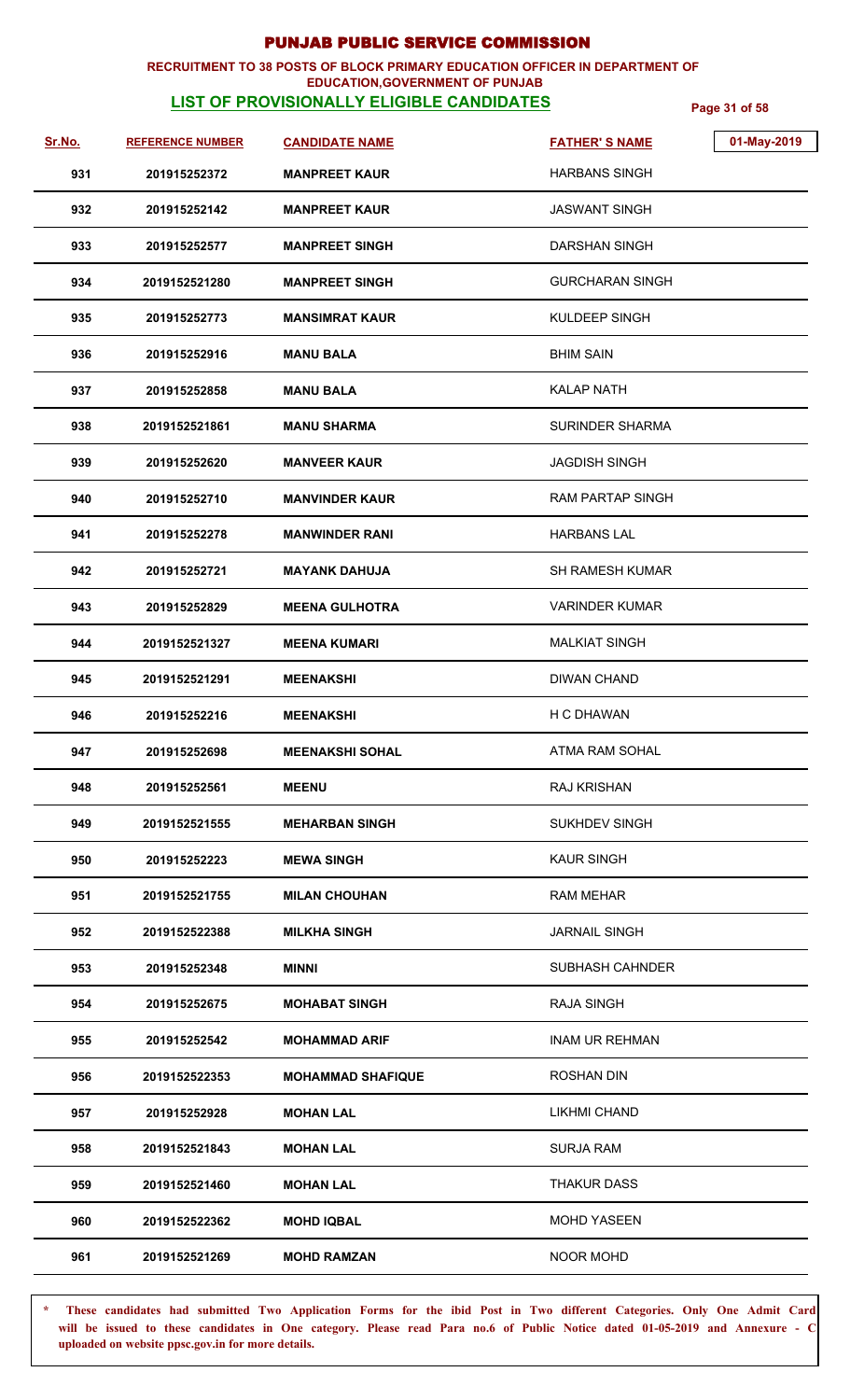### **RECRUITMENT TO 38 POSTS OF BLOCK PRIMARY EDUCATION OFFICER IN DEPARTMENT OF EDUCATION,GOVERNMENT OF PUNJAB**

# **LIST OF PROVISIONALLY ELIGIBLE CANDIDATES Page 32 of 58**

| <u>Sr.No.</u> | <b>REFERENCE NUMBER</b> | <b>CANDIDATE NAME</b>     | 01-May-2019<br><b>FATHER'S NAME</b> |
|---------------|-------------------------|---------------------------|-------------------------------------|
| 962           | 201915252307            | <b>MOHINDER PAL SINGH</b> | <b>JASWANT SINGH</b>                |
| 963           | 2019152522162           | <b>MOHINDER PARTAP</b>    | <b>HAR CHAND</b>                    |
| 964           | 2019152521037           | <b>MOHIT GARG</b>         | NARESH KUMAR                        |
| 965           | 2019152521217           | <b>MOHIT KUMAR</b>        | <b>MADAN LAL</b>                    |
| 966           | 201915252794            | <b>MONA RANI</b>          | <b>BUTA SINGH</b>                   |
| 967           | 201915252167            | <b>MONIKA</b>             | <b>MOHAN LAL</b>                    |
| 968           | 201915252197            | <b>MONIKA GUPTA</b>       | <b>JAGDISH RAI</b>                  |
| 969           | 201915252358            | <b>MONIKA JAIN</b>        | RAMESH KUMAR JAIN                   |
| 970           | 2019152521952           | MONIKA KHURANA            | JAGDISH CHANDER KHURANA             |
| 971           | 2019152523              | MONIKA KUMARI             | <b>JANAK RAJ</b>                    |
| 972           | 2019152521064           | <b>MONIKA RANA</b>        | <b>MANJIT SINGH RANA</b>            |
| 973           | 201915252844            | <b>MONIKA RANI</b>        | <b>RISHI KUMAR</b>                  |
| 974           | 2019152522281           | MONIKA RANI               | <b>SATPAL</b>                       |
| 975           | 2019152521035           | MONIKA RANI               | NACHHATTAR KUMAR                    |
| 976           | 2019152522323           | <b>MR GURMEET SINGH</b>   | SH JOGINDER SINGH                   |
| 977           | 2019152522324           | MR KRISHAN KUMAR GARG     | SH BRIJ MOHAN                       |
| 978           | 2019152522320           | <b>MR MALKEET SINGH</b>   | SH JAGIR SINGH                      |
| 979           | 2019152522321           | <b>MR NAVDEEP KUMAR</b>   | <b>SH YASHPAL PASRICHA</b>          |
| 980           | 2019152522023           | <b>MUKHTIAR SINGH</b>     | SHRI JARNAIL SINGH                  |
| 981           | 2019152521173           | MUNAZZA IRSHAD            | <b>IRSHAD AHMED KHAN</b>            |
| 982           | 2019152521605           | <b>MUNISH KUMAR GARG</b>  | <b>GURDEV RAJ</b>                   |
| 983           | 2019152522116           | NACHHATAR SINGH           | <b>MOHINDER SINGH</b>               |
| 984           | 2019152521972           | <b>NADEEM AHMED HANDA</b> | SAGIR AHMED HANDA                   |
| 985           | 2019152521106           | <b>NAIB SINGH</b>         | <b>JETHU RAM</b>                    |
| 986           | 2019152521362           | <b>NAJAR SINGH</b>        | <b>TEJA SINGH</b>                   |
| 987           | 201915252464            | <b>NAPHE SINGH</b>        | <b>RAM PHAL</b>                     |
| 988           | 2019152521698           | <b>NAPINDER KAUR</b>      | <b>HARGOBIND SINGH</b>              |
| 989           | 201915252592            | <b>NARESH KUMAR</b>       | <b>GOPAL DASS</b>                   |
| 990           | 2019152522191           | <b>NARESH KUMAR</b>       | <b>SOM NATH</b>                     |
| 991           | 2019152521634           | <b>NARESH KUMAR</b>       | <b>RAJ KUMAR</b>                    |
| 992           | 2019152522055           | <b>NARESH KUMAR</b>       | <b>LACHHMAN DASS</b>                |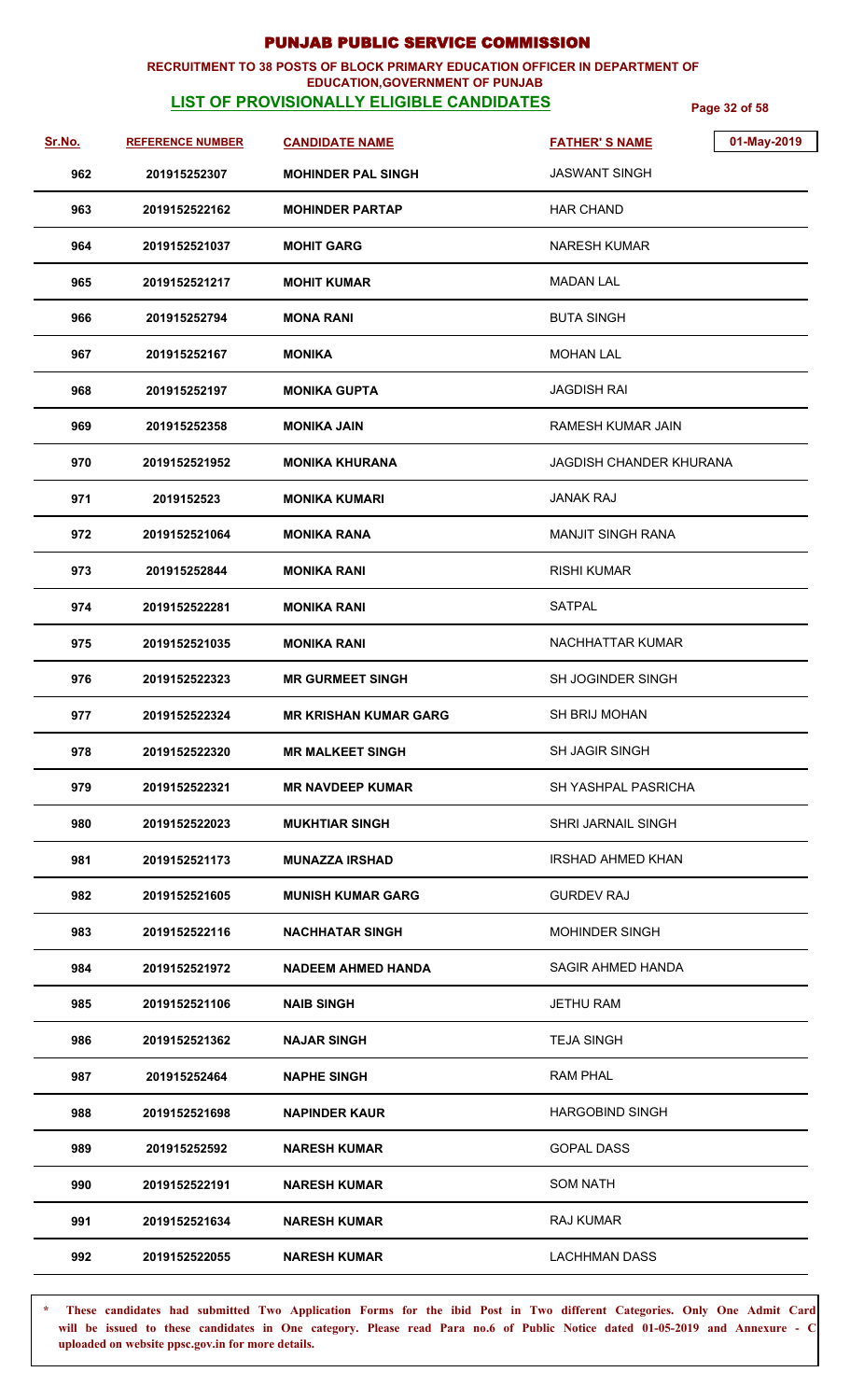### **RECRUITMENT TO 38 POSTS OF BLOCK PRIMARY EDUCATION OFFICER IN DEPARTMENT OF EDUCATION,GOVERNMENT OF PUNJAB**

# **LIST OF PROVISIONALLY ELIGIBLE CANDIDATES Page 33 of 58**

| Sr.No. | <b>REFERENCE NUMBER</b> | <b>CANDIDATE NAME</b>    | <b>FATHER'S NAME</b>      | 01-May-2019 |
|--------|-------------------------|--------------------------|---------------------------|-------------|
| 993    | 201915252306            | <b>NARESH KUMAR</b>      | <b>HANS RAJ</b>           |             |
| 994    | 2019152521652           | <b>NARESH KUMAR</b>      | <b>DULI CHAND</b>         |             |
| 995    | 201915252149            | <b>NARESH KUMAR</b>      | <b>HUSSAN LAL</b>         |             |
| 996    | 2019152521647           | <b>NARINDER KAUR</b>     | <b>DARSHAN SINGH</b>      |             |
| 997    | 2019152521399           | <b>NARINDER KAUR</b>     | <b>GURLAL SINGH</b>       |             |
| 998    | 201915252612            | <b>NARINDER KAUR</b>     | <b>VASDEV</b>             |             |
| 999    | 201915252370            | <b>NARINDER KAUR</b>     | <b>HARDEV SINGH</b>       |             |
| 1000   | 201915252300            | <b>NARINDER KUMAR</b>    | <b>SURJIT SINGH</b>       |             |
| 1001   | 201915252304            | <b>NARINDER PAL</b>      | <b>RAJ KUMAR</b>          |             |
| 1002   | 201915252228            | <b>NARINDER SHARMA</b>   | <b>MANOHAR LAL SHARMA</b> |             |
| 1003   | 201915252908            | <b>NARINDER SINGH</b>    | <b>WARIAM SINGH</b>       |             |
| 1004   | 2019152522041           | <b>NARINDER SINGH</b>    | <b>JAGDISH SINGH</b>      |             |
| 1005   | 2019152521344           | <b>NARINDER SINGH</b>    | <b>PURAN SINGH</b>        |             |
| 1006   | 2019152522312           | <b>NARINDERJIT SINGH</b> | <b>BALJINDER SINGH</b>    |             |
| 1007   | 2019152521307           | <b>NARINDERPAL SINGH</b> | <b>BUTA SINGH</b>         |             |
| 1008   | 2019152521112           | <b>NASIB SINGH</b>       | <b>DALIP SINGH</b>        |             |
| 1009   | 201915252833            | <b>NAVDEEP AHUJA</b>     | PREM AHUJA                |             |
| 1010   | 2019152521267           | <b>NAVDEEP KAUR</b>      | <b>DILBAG SINGH</b>       |             |
| 1011   | 201915252435            | <b>NAVDEEP KAUR</b>      | <b>JASVIR SINGH</b>       |             |
| 1012   | 2019152522260           | <b>NAVDEEP KAUR</b>      | <b>KUNDAN SINGH</b>       |             |
| 1013   | 2019152521250           | <b>NAVDEEP KAUR</b>      | <b>SARWAN SINGH</b>       |             |
| 1014   | 201915252657            | <b>NAVDEEP SINGH</b>     | <b>SUKHDEV SINGH</b>      |             |
| 1015   | 2019152521869           | <b>NAVDEEP SINGH</b>     | <b>DAYA SINGH</b>         |             |
| 1016   | 201915252509            | <b>NAVDEEP SINGH</b>     | <b>MEHANGA SINGH</b>      |             |
| 1017   | 2019152521901           | <b>NAVEEN KUMAR</b>      | <b>GANGA RAM</b>          |             |
| 1018   | 201915252645            | <b>NAVINDERJIT KAUR</b>  | <b>AMARJIT SINGH</b>      |             |
| 1019   | 2019152521523           | <b>NAVITA DUA</b>        | <b>MOHAN LAL DUA</b>      |             |
| 1020   | 2019152521682           | <b>NAVJEET KAUR</b>      | <b>KASHMIR SINGH</b>      |             |
| 1021   | 2019152522187           | <b>NAVJOT KAUR</b>       | <b>LAL SINGH</b>          |             |
| 1022   | 201915252347            | <b>NAVJOT SINGH</b>      | <b>GURDEEP SINGH</b>      |             |
| 1023   | 2019152521802           | <b>NAVJOTKAUR</b>        | <b>GURMAIL SINGH</b>      |             |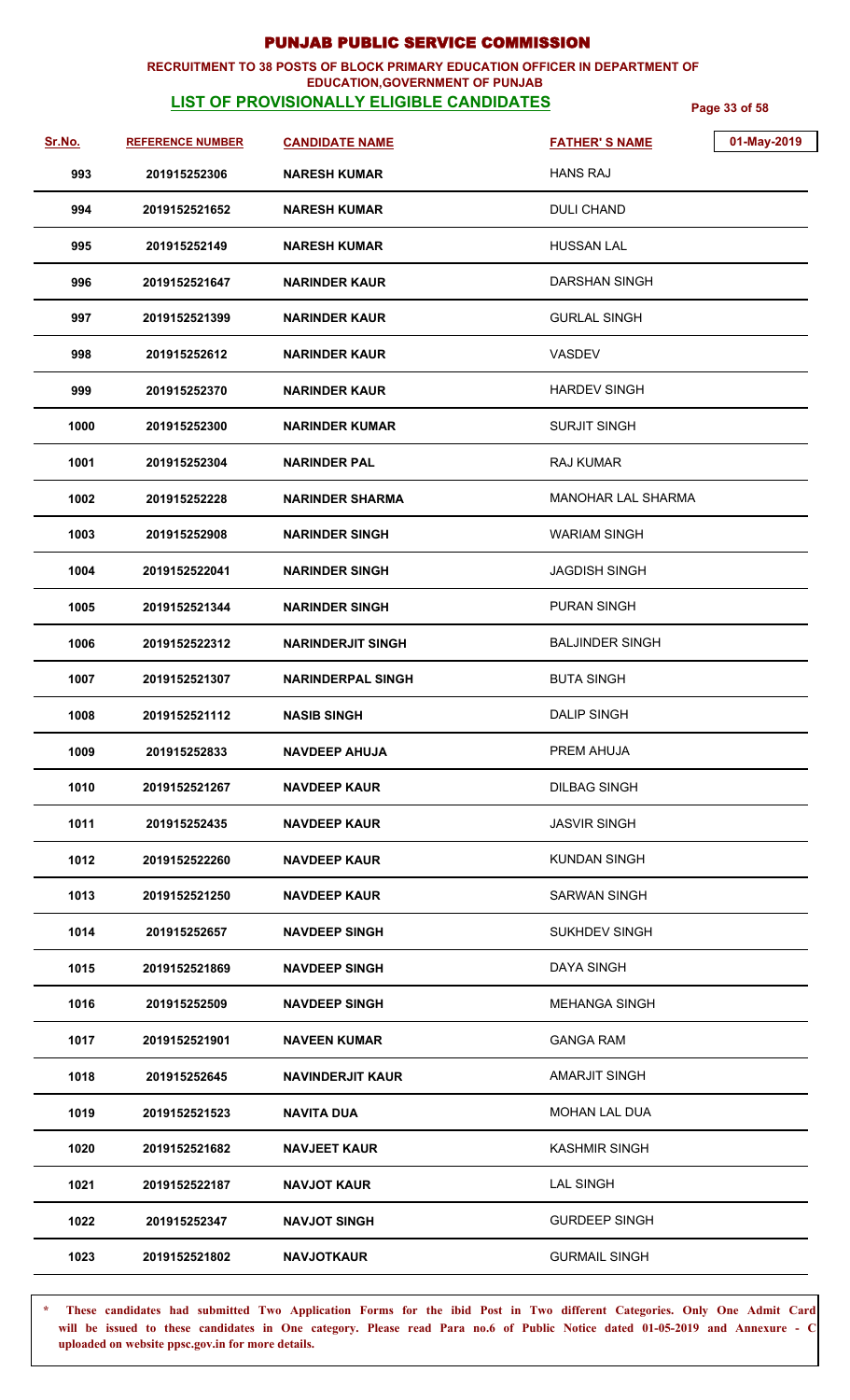### **RECRUITMENT TO 38 POSTS OF BLOCK PRIMARY EDUCATION OFFICER IN DEPARTMENT OF EDUCATION,GOVERNMENT OF PUNJAB**

# **LIST OF PROVISIONALLY ELIGIBLE CANDIDATES Page 34 of 58**

| Sr.No. | <b>REFERENCE NUMBER</b> | <b>CANDIDATE NAME</b> | <b>FATHER'S NAME</b>    | 01-May-2019 |
|--------|-------------------------|-----------------------|-------------------------|-------------|
| 1024   | 2019152521120           | <b>NAVKIRAN</b>       | <b>HANS RAJ SUKHIJA</b> |             |
| 1025   | 201915252288            | <b>NAVNEET KAUR</b>   | <b>MAHIJIT SINGH</b>    |             |
| 1026   | 2019152521279           | <b>NAVNEET KAUR</b>   | <b>DALJIT SINGH</b>     |             |
| 1027   | 2019152521393           | <b>NAVNEET KAUR</b>   | <b>BALWINDER SINGH</b>  |             |
| 1028   | 2019152521394           | <b>NAVNEET KAUR</b>   | <b>BALWINDER SINGH</b>  |             |
| 1029   | 201915252466            | <b>NAVPREET KAUR</b>  | <b>GURSEWAK SINGH</b>   |             |
| 1030   | 2019152522345           | <b>NAVPREET KAUR</b>  | <b>BISHAMBER LAL</b>    |             |
| 1031   | 201915252165            | <b>NAVPREET KAUR</b>  | RANJODHVIR SINGH        |             |
| 1032   | 2019152522332           | <b>NAVREET KAUR</b>   | <b>SHAMSHER SINGH</b>   |             |
| 1033   | 2019152521232           | <b>NAVREET KAUR</b>   | RACHHPAL SINGH          |             |
| 1034   | 201915252805            | <b>NAVREET KAUR</b>   | <b>KULDIP SINGH</b>     |             |
| 1035   | 201915252527            | <b>NEELAM KUMARI</b>  | <b>SITAL RAM</b>        |             |
| 1036   | 201915252936            | <b>NEELAM RANI</b>    | <b>GAJA NAND</b>        |             |
| 1037   | 2019152522129           | <b>NEELAM RANI</b>    | <b>DARSHAN SINGH</b>    |             |
| 1038   | 201915252515            | <b>NEELAM RANI</b>    | <b>RAVINDER KUMAR</b>   |             |
| 1039   | 2019152521859           | <b>NEELAM SHARMA</b>  | AMARNATH SHARMA         |             |
| 1040   | 20191525239             | <b>NEENA RANI</b>     | <b>TILAK RAJ</b>        |             |
| 1041   | 2019152522301           | <b>NEERAJ KUMAR</b>   | <b>SOHAN LAL</b>        |             |
| 1042   | 2019152521122           | <b>NEERAJ KUMAR</b>   | <b>AJIT RAM</b>         |             |
| 1043   | 2019152521348           | <b>NEERAJ KUMAR</b>   | <b>BHOLA RAM</b>        |             |
| 1044   | 2019152521097           | <b>NEERAJ SHARMA</b>  | <b>BISHAMDER DASS</b>   |             |
| 1045   | 201915252550            | <b>NEERU BALA</b>     | <b>SHAM LAL SINGLA</b>  |             |
| 1046   | 2019152521765           | <b>NEETA RANI</b>     | <b>KRISHAN LAL</b>      |             |
| 1047   | 2019152521352           | <b>NEETU</b>          | <b>SHAM LAL</b>         |             |
| 1048   | 2019152521751           | <b>NEETU</b>          | <b>KRISHAN LAL</b>      |             |
| 1049   | 2019152521725           | <b>NEETU BALA</b>     | <b>OM PARKASH</b>       |             |
| 1050   | 2019152521321           | <b>NEETU BALA</b>     | <b>BALDEV RAJ</b>       |             |
| 1051   | 2019152521371           | <b>NEHA</b>           | <b>RAM KUMAR</b>        |             |
| 1052   | 201915252644            | <b>NEHA</b>           | <b>SATISH KUMAR</b>     |             |
| 1053   | 2019152521721           | <b>NEHA KAUSHAL</b>   | <b>NAVEEN KAUSHAL</b>   |             |
| 1054   | 201915252247            | <b>NINDERJIT KAUR</b> | <b>KARNAIL SINGH</b>    |             |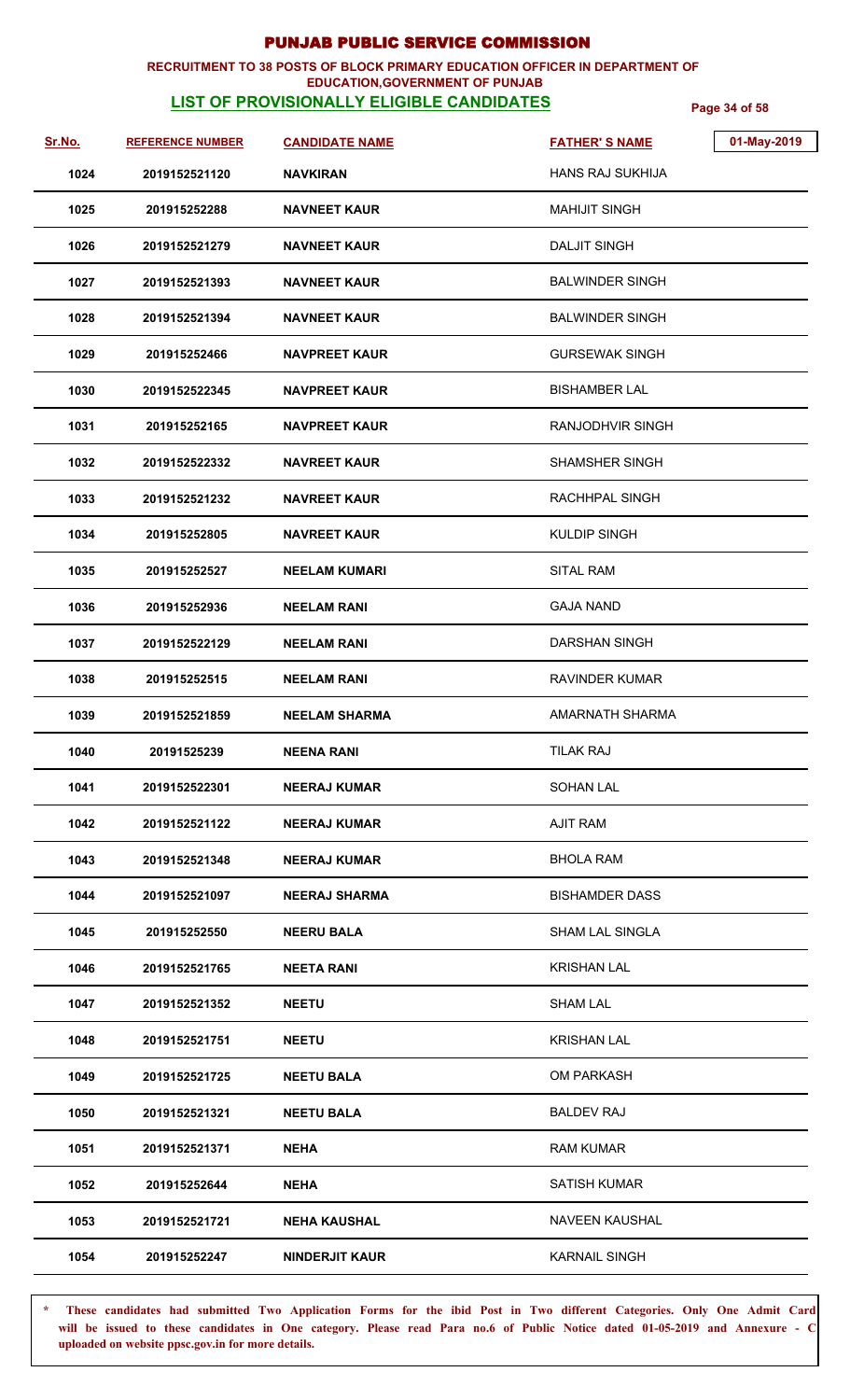### **RECRUITMENT TO 38 POSTS OF BLOCK PRIMARY EDUCATION OFFICER IN DEPARTMENT OF EDUCATION,GOVERNMENT OF PUNJAB**

# **LIST OF PROVISIONALLY ELIGIBLE CANDIDATES Page 35 of 58**

| Sr.No. | <b>REFERENCE NUMBER</b> | <b>CANDIDATE NAME</b>         | <b>FATHER'S NAME</b>      | 01-May-2019 |
|--------|-------------------------|-------------------------------|---------------------------|-------------|
| 1055   | 2019152521621           | NIRAJ KUMAR                   | <b>VIJAY KUMAR</b>        |             |
| 1056   | 2019152521493           | <b>NIRBHAI SINGH</b>          | PARGAT SINGH              |             |
| 1057   | 201915252784            | <b>NIRMAL KAUR</b>            | <b>KESAR SINGH</b>        |             |
| 1058   | 201915252282            | NIRMAL KAUR                   | <b>GURCHARAN SINGH</b>    |             |
| 1059   | 2019152521906           | <b>NIRMAL SINGH</b>           | <b>BAKHSHISH SINGH</b>    |             |
| 1060   | 2019152521386           | <b>NIRMAL SINGH</b>           | <b>MOHINDER SINGH</b>     |             |
| 1061   | 201915252568            | <b>NIRMALJIT SINGH</b>        | <b>SWARAN SINGH</b>       |             |
| 1062   | 20191525287             | <b>NIRVAIL SINGH</b>          | <b>DARSHAN SINGH</b>      |             |
| 1063   | 201915252602            | <b>NISHA RANI</b>             | DHARAM CHAND              |             |
| 1064   | 2019152521297           | <b>NISHA VED</b>              | <b>DULI CHAND</b>         |             |
| 1065   | 2019152522338           | <b>NISHAN SINGH</b>           | <b>AVTAR SINGH</b>        |             |
| 1066   | 201915252739            | <b>NISHCHINT KUMAR</b>        | <b>SATPAL SHARMA</b>      |             |
| 1067   | 2019152522192           | <b>NISHI SHARMA</b>           | <b>VINOD KUMAR SHARMA</b> |             |
| 1068   | 2019152521684           | NITIN GOYAL                   | DES RAJ GOYAL             |             |
| 1069   | 201915252692            | <b>NITIN SODHI</b>            | <b>ASHOK SODHI</b>        |             |
| 1070   | 201915252998            | <b>NITTI GULATI</b>           | <b>ASHOK KUMAR</b>        |             |
| 1071   | 2019152522095           | <b>OM PARKASH</b>             | SHER SINGH                |             |
| 1072   | 2019152521591           | <b>OM PARKASH</b>             | <b>HARDIAL SINGH</b>      |             |
| 1073   | 2019152521505           | <b>OPINDERJIT SINGH AASSI</b> | <b>GHASITA SINGH</b>      |             |
| 1074   | 2019152521284           | <b>PALWINDER KAUR</b>         | <b>AMRIK SINGH</b>        |             |
| 1075   | 2019152521561           | <b>PALWINDER KAUR</b>         | <b>HARBHAJAN SINGH</b>    |             |
| 1076   | 2019152522283           | <b>PALWINDER KAUR</b>         | <b>MANMOHAN SINGH</b>     |             |
| 1077   | 2019152522254           | <b>PALWINDER SINGH</b>        | <b>AJAIB SINGH</b>        |             |
| 1078   | 2019152522412           | <b>PALWINDER SINGH</b>        | <b>MUKHTIAR SINGH</b>     |             |
| 1079   | 2019152521482           | <b>PALWINDER SINGH</b>        | <b>HARBHAJAN SINGH</b>    |             |
| 1080   | 201915252128            | <b>PANKAJ</b>                 | <b>RAM KUMAR</b>          |             |
| 1081   | 2019152521237           | <b>PANKAJ BANSAL</b>          | <b>SAT PAL</b>            |             |
| 1082   | 2019152522365           | <b>PANKAJ KUMAR</b>           | <b>MAST RAM</b>           |             |
| 1083   | 201915252685            | <b>PARAMJEET KAUR</b>         | SWINDER SINGH             |             |
| 1084   | 2019152521589           | <b>PARAMJEET KAUR</b>         | <b>WISAKHA SINGH</b>      |             |
| 1085   | 2019152521536           | <b>PARAMJEET PAL</b>          | <b>MALKHAN SINGH</b>      |             |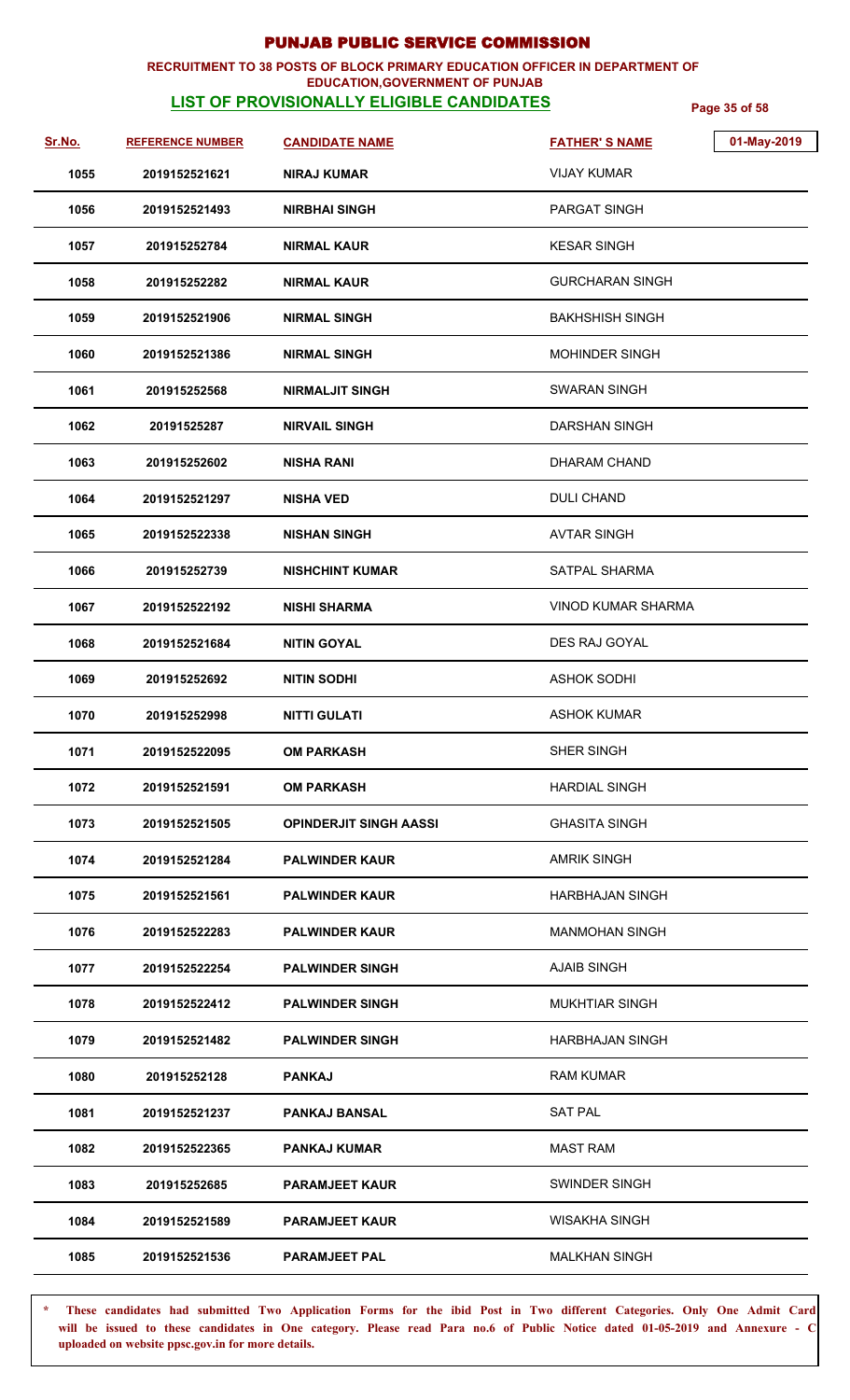### **RECRUITMENT TO 38 POSTS OF BLOCK PRIMARY EDUCATION OFFICER IN DEPARTMENT OF EDUCATION,GOVERNMENT OF PUNJAB**

# **LIST OF PROVISIONALLY ELIGIBLE CANDIDATES Page 36 of 58**

| <u>Sr.No.</u> | <b>REFERENCE NUMBER</b> | <b>CANDIDATE NAME</b>          | 01-May-2019<br><b>FATHER'S NAME</b> |
|---------------|-------------------------|--------------------------------|-------------------------------------|
| 1086          | 2019152521846           | <b>PARAMJEET SINGH</b>         | <b>MAKHAN SINGH</b>                 |
| 1087          | 2019152522229           | <b>PARAMJEET SINGH</b>         | <b>BAGGU SINGH</b>                  |
| 1088          | 2019152521716           | <b>PARAMJEET SINGH</b>         | SURJAN SINGH                        |
| 1089          | 201915252103            | <b>PARAMJEET SUMAN</b>         | <b>PRITAM DASS</b>                  |
| 1090          | 2019152521100           | <b>PARAMJIT KAUR</b>           | <b>SAT PAL</b>                      |
| 1091          | 201915252472            | <b>PARAMJIT KAUR</b>           | NARANJAN DASS                       |
| 1092          | 201915252337            | <b>PARAMJIT KAUR</b>           | <b>JOGINDER SINGH</b>               |
| 1093          | 2019152522175           | <b>PARAMJIT KAUR</b>           | <b>JANGIR SINGH</b>                 |
| 1094          | 20191525233             | <b>PARAMJIT KAUR</b>           | JAGJIT SINGH                        |
| 1095          | 2019152521408           | <b>PARAMJIT KAUR</b>           | <b>HUSHIAR SINGH</b>                |
| 1096          | 201915252749            | <b>PARAMJIT SINGH</b>          | <b>MOHAN SINGH</b>                  |
| 1097          | 2019152521608           | <b>PARAMJIT SINGH</b>          | <b>JARNAIL SINGH</b>                |
| 1098          | 20191525269             | <b>PARAMJIT SINGH</b>          | <b>HARBANS SINGH</b>                |
| 1099          | 201915252979            | <b>PARAMJIT SINGH</b>          | <b>BALWINDER SINGH</b>              |
| 1100          | 2019152522210           | <b>PARAMJITT SINGH</b>         | <b>JAGIR SINGH</b>                  |
| 1101          | 201915252389            | <b>PARAS SHARMA</b>            | KIDAR NATH SHARMA                   |
| 1102          | 2019152522125           | <b>PARDEEP</b>                 | KEWAL KRISHAN CHHABRA               |
| 1103          | 2019152521235           | <b>PARDEEP KAUR</b>            | <b>HAKAM SINGH</b>                  |
| 1104          | 201915252436            | <b>PARDEEP KAUR</b>            | <b>HARMAIL SINGH</b>                |
| 1105          | 201915252210            | <b>PARDEEP SINGH CHAUDHARY</b> | SHISHU PAL SINGH                    |
| 1106          | 2019152521881           | <b>PARDUMAN</b>                | <b>VIJAY PAL</b>                    |
| 1107          | 2019152522181           | <b>PARGAT SINGH</b>            | <b>GOPAL SINGH</b>                  |
| 1108          | 20191525275             | <b>PARGAT SINGH</b>            | RAAM CHAND SINGH                    |
| 1109          | 201915252927            | <b>PARKHJIT SINGH</b>          | <b>MALOOK SINGH</b>                 |
| 1110          | 2019152521236           | <b>PARMILA RANI</b>            | <b>KRISHAN LAL</b>                  |
| 1111          | 201915252626            | <b>PARMINDER KAUR</b>          | <b>GIAN CHAND</b>                   |
| 1112          | 2019152521055           | <b>PARMINDER KAUR</b>          | <b>SWARN SINGH</b>                  |
| 1113          | 201915252955            | <b>PARMINDER KAUR</b>          | SAROOP SINGH                        |
| 1114          | 201915252944            | <b>PARMINDER KAUR</b>          | <b>RESHAM SINGH</b>                 |
| 1115          | 2019152522395           | <b>PARMINDER KAUR</b>          | <b>RAJINDER SINGH</b>               |
| 1116          | 2019152521137           | <b>PARMINDER KAUR</b>          | PARAMJEET SINGH                     |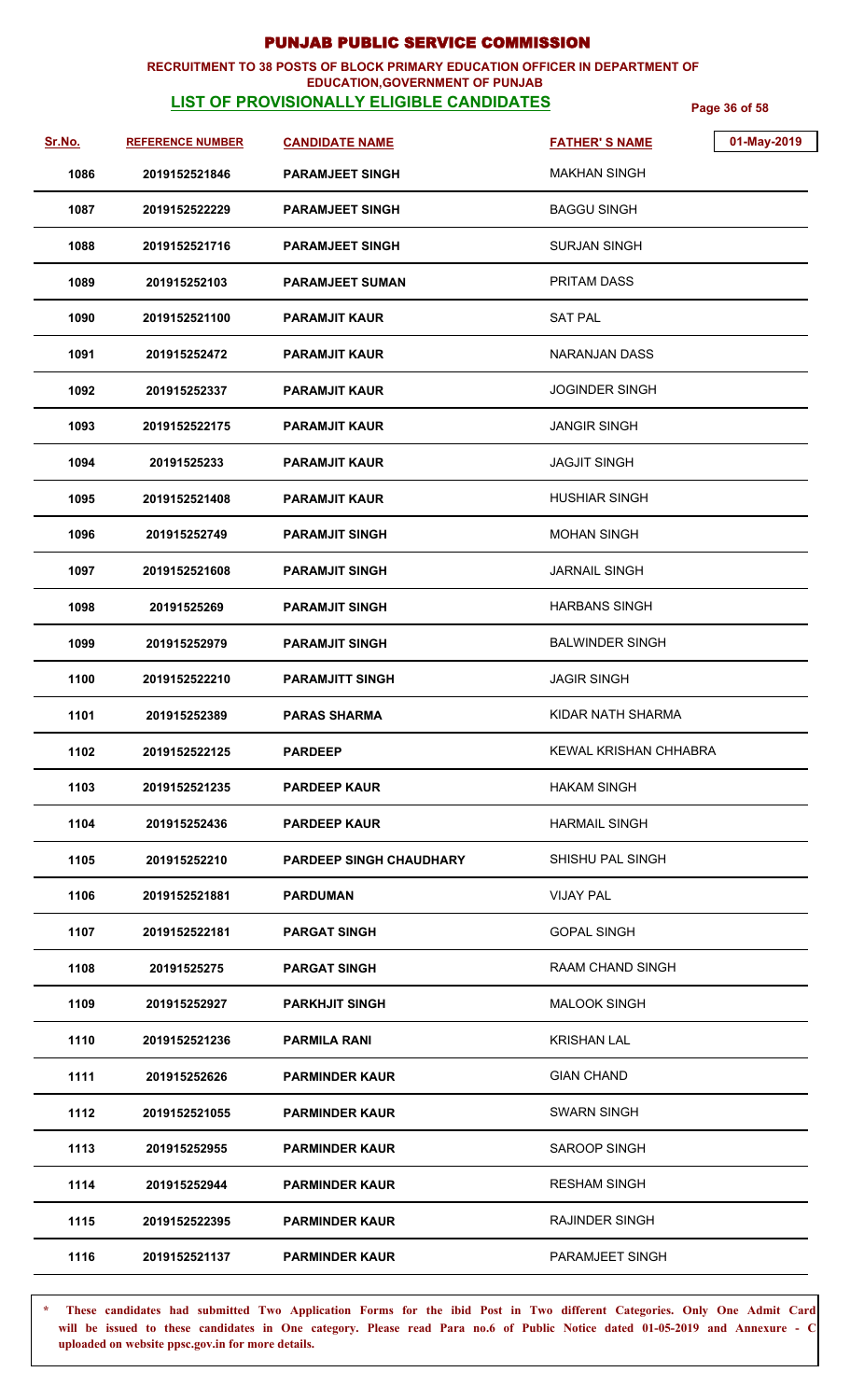## **RECRUITMENT TO 38 POSTS OF BLOCK PRIMARY EDUCATION OFFICER IN DEPARTMENT OF**

## **LIST OF PROVISIONALLY ELIGIBLE CANDIDATES Page 37 of 58 EDUCATION,GOVERNMENT OF PUNJAB**

| <u>Sr.No.</u> | <b>REFERENCE NUMBER</b> | <b>CANDIDATE NAME</b>  | 01-May-2019<br><b>FATHER'S NAME</b> |
|---------------|-------------------------|------------------------|-------------------------------------|
| 1117          | 201915252317            | <b>PARMINDER KAUR</b>  | <b>JASPAL SINGH</b>                 |
| 1118          | 2019152521889           | <b>PARMINDER KAUR</b>  | <b>HARBHAJAN SINGH</b>              |
| 1119          | 201915252563            | <b>PARMINDER SINGH</b> | <b>KASHMIR SINGH</b>                |
| 1120          | 2019152521032           | <b>PARMINDER SINGH</b> | AJAIB SINGH                         |
| 1121          | 201915252444            | <b>PARMINDER SINGH</b> | <b>RAM SINGH</b>                    |
| 1122          | 2019152521224           | <b>PARMINDER SINGH</b> | <b>KULWANT SINGH</b>                |
| 1123          | 2019152521151           | <b>PARMJEET KAUR</b>   | <b>SARDUL SINGH</b>                 |
| 1124          | 2019152521812           | <b>PARMJEET KAUR</b>   | <b>DYAL SINGH</b>                   |
| 1125          | 2019152521441           | <b>PARMJEET KAUR</b>   | <b>KEHAR SINGH</b>                  |
| 1126          | 201915252208            | <b>PARMJIT</b>         | <b>CHAMAN LAL</b>                   |
| 1127          | 201915252526            | <b>PARMJIT KAUR</b>    | <b>BALWINDER SINGH</b>              |
| 1128          | 2019152522025           | <b>PARMJIT SINGH</b>   | <b>SHRI SHAMSHER SINGH</b>          |
| 1129          | 2019152522145           | <b>PARSHANT</b>        | <b>SH PREM PAL</b>                  |
| 1130          | 2019152521286           | <b>PARVAR SINGH</b>    | <b>BHAN SINGH</b>                   |
| 1131          | 2019152521766           | <b>PARVEEN GUPTA</b>   | <b>NARSI RAM</b>                    |
| 1132          | 20191525273             | <b>PARVEEN KAUR</b>    | <b>HARPAL SINGH</b>                 |
| 1133          | 2019152521896           | <b>PARVEEN KAUR</b>    | <b>BALDEV SINGH</b>                 |
| 1134          | 201915252195            | <b>PARVEEN KUMAR</b>   | OM PARKASH SHARMA                   |
| 1135          | 2019152521438           | <b>PARVEEN KUMAR</b>   | ROOP LAL                            |
| 1136          | 2019152521819           | <b>PARVEEN KUMAR</b>   | <b>LACHHMAN DASS</b>                |
| 1137          | 201915252802            | <b>PARVEEN KUMAR</b>   | <b>GURDEV</b>                       |
| 1138          | 2019152521322           | <b>PARVEEN KUMAR</b>   | <b>GULAB CHAND</b>                  |
| 1139          | 201915252903            | <b>PARVEEN KUMAR</b>   | DAULAT RAM                          |
| 1140          | 201915252788            | <b>PARVEEN KUMAR</b>   | <b>BABU RAM</b>                     |
| 1141          | 201915252244            | <b>PARVEEN RANI</b>    | <b>PAWAN KUMAR</b>                  |
| 1142          | 201915252496            | <b>PARVESH KUMAR</b>   | PIARE LAL                           |
| 1143          | 2019152521658           | <b>PARVINDER KAUR</b>  | <b>AVTAR SINGH</b>                  |
| 1144          | 201915252964            | <b>PARVINDER KAUR</b>  | <b>AJAIB SINGH</b>                  |
| 1145          | 2019152521373           | <b>PARVINDER KAUR</b>  | <b>HARBANS SINGH</b>                |
| 1146          | 2019152521997           | <b>PARVINDER SINGH</b> | <b>MALKIT SINGH</b>                 |
| 1147          | 2019152522318           | <b>PARWINDER KAUR</b>  | <b>MEGH RAJ</b>                     |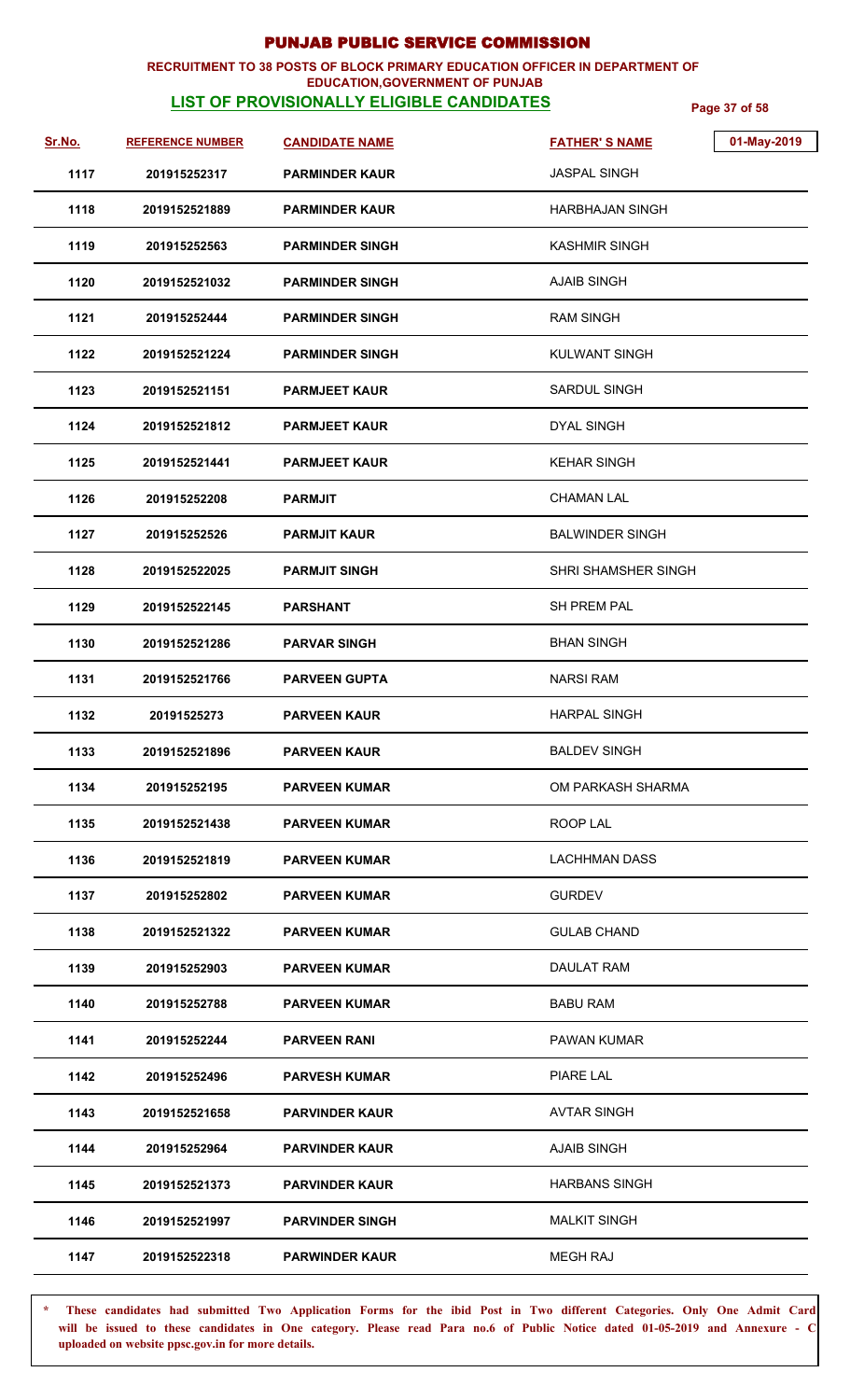### **RECRUITMENT TO 38 POSTS OF BLOCK PRIMARY EDUCATION OFFICER IN DEPARTMENT OF EDUCATION,GOVERNMENT OF PUNJAB**

# **LIST OF PROVISIONALLY ELIGIBLE CANDIDATES Page 38 of 58**

| <u>Sr.No.</u> | <b>REFERENCE NUMBER</b> | <b>CANDIDATE NAME</b>   | 01-May-2019<br><b>FATHER'S NAME</b> |
|---------------|-------------------------|-------------------------|-------------------------------------|
| 1148          | 2019152522313           | <b>PARWINDER KAUR</b>   | <b>PRITAM SINGH</b>                 |
| 1149          | 2019152522305           | <b>PAWAN ATTRI</b>      | <b>CHAMAN LAL</b>                   |
| 1150          | 2019152521930           | <b>PAWAN KUMAR</b>      | <b>ASHOK KUMAR</b>                  |
| 1151          | 2019152521056           | <b>PAWAN KUMAR</b>      | <b>GURDEV</b>                       |
| 1152          | 2019152521728           | <b>PAWANDEEP KAUR</b>   | <b>TARLOCHAN SINGH</b>              |
| 1153          | 201915252632            | <b>PAWANDEEP KAUR</b>   | <b>GURMEL SINGH</b>                 |
| 1154          | 2019152521421           | <b>PAWANDEEP KAUR</b>   | <b>CHAND SINGH</b>                  |
| 1155          | 2019152521498           | <b>PAWANPREET KAUR</b>  | <b>BALWINDER SINGH</b>              |
| 1156          | 20191525255             | PINKI DEVI              | SHIV DEV SINGH                      |
| 1157          | 201915252296            | <b>POHALA SINGH</b>     | <b>SARDARA SINGH</b>                |
| 1158          | 2019152521504           | <b>POOJA</b>            | <b>PARMANAND</b>                    |
| 1159          | 2019152521206           | <b>POOJA</b>            | <b>KHARAIT CHAND</b>                |
| 1160          | 201915252260            | <b>POOJA ARORA</b>      | <b>OM PARKASH</b>                   |
| 1161          | 2019152522170           | <b>POOJA ARORA</b>      | <b>MADAN LAL</b>                    |
| 1162          | 2019152522100           | <b>POOJA BAWA</b>       | CHANDER MOHAN BAWA                  |
| 1163          | 2019152522035           | <b>POOJA GUREJA</b>     | <b>SURESH GUREJA</b>                |
| 1164          | 2019152521312           | <b>POOJA RANI</b>       | <b>OM PARKASH</b>                   |
| 1165          | 20191525274             | <b>POOJA SHARMA</b>     | <b>BHARAT BHUSHAN</b>               |
| 1166          | 2019152522382           | <b>POONAM</b>           | PREM CHAND SAINI                    |
| 1167          | 2019152521023           | <b>POONAM</b>           | YASH PAL                            |
| 1168          | 201915252971            | <b>POONAM</b>           | <b>SATISH KUMAR</b>                 |
| 1169          | 2019152521776           | <b>POONAM</b>           | <b>AMIR CHAND</b>                   |
| 1170          | 201915252394            | <b>POONAM BANGA</b>     | MOHAN LAL BANGA                     |
| 1171          | 2019152522355           | <b>POONAM GANGPARIA</b> | <b>RAM RATTAN</b>                   |
| 1172          | 2019152521537           | <b>POONAM KUMARI</b>    | <b>ASHOK KUMAR</b>                  |
| 1173          | 20191525241             | <b>POONAM SHARMA</b>    | RAJ KANWAL RAI                      |
| 1174          | 2019152521414           | <b>POONAM SHARMA</b>    | M C SHARMA                          |
| 1175          | 201915252599            | <b>POONAMPREET KAUR</b> | <b>GULZAR SINGH</b>                 |
| 1176          | 201915252312            | <b>PRABHDEEP KAUR</b>   | <b>KULWANT SINGH</b>                |
| 1177          | 2019152522014           | <b>PRABHDEEP SINGH</b>  | <b>SANT SINGH</b>                   |
| 1178          | 2019152521982           | <b>PRABHJOT KAUR</b>    | SWINDER SINGH                       |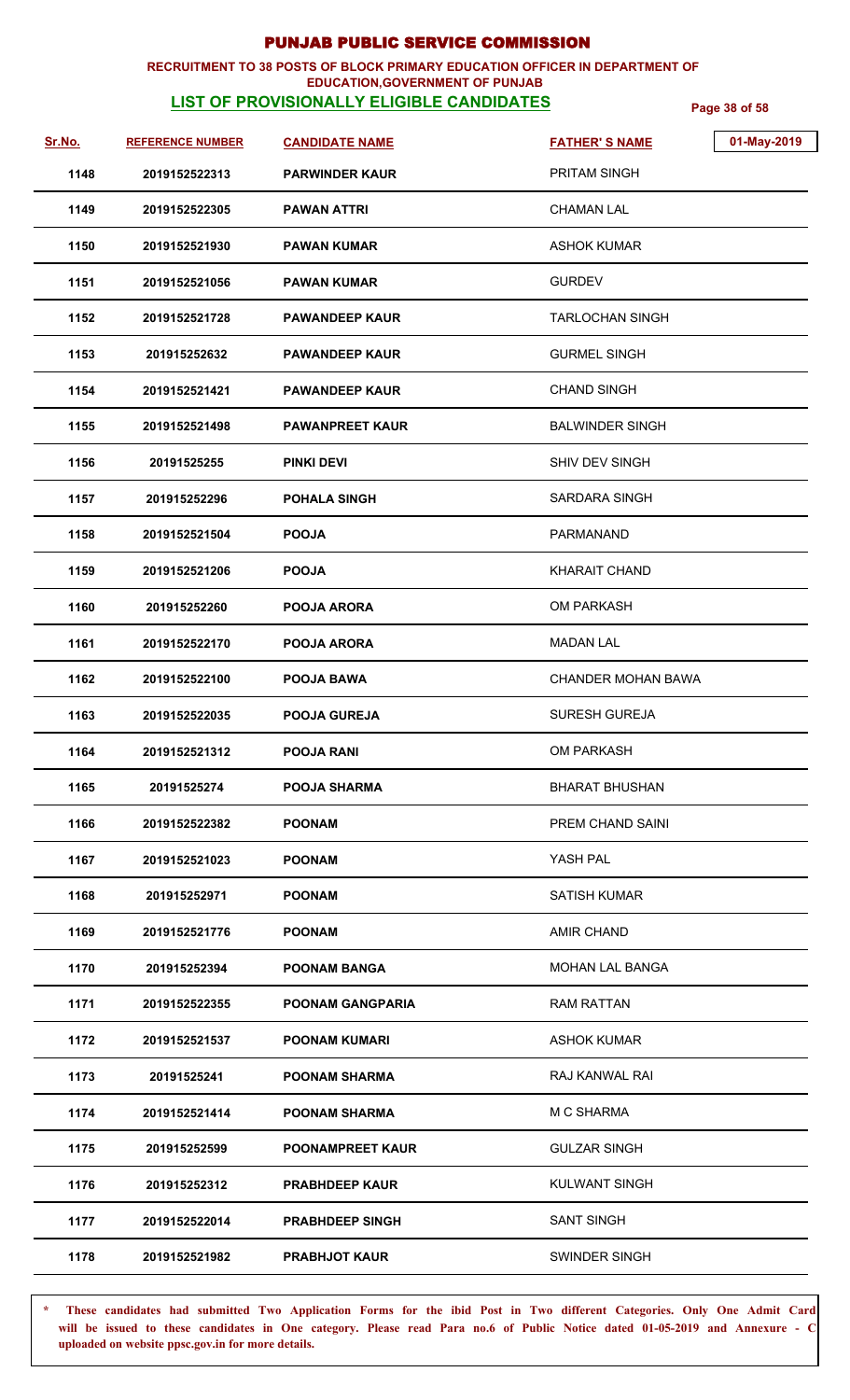### **RECRUITMENT TO 38 POSTS OF BLOCK PRIMARY EDUCATION OFFICER IN DEPARTMENT OF EDUCATION,GOVERNMENT OF PUNJAB**

# **LIST OF PROVISIONALLY ELIGIBLE CANDIDATES Page 39 of 58**

| Sr.No. | <b>REFERENCE NUMBER</b> | <b>CANDIDATE NAME</b>  | 01-May-2019<br><b>FATHER'S NAME</b> |  |
|--------|-------------------------|------------------------|-------------------------------------|--|
| 1179   | 2019152522081           | <b>PRABHJOT KAUR</b>   | <b>SWARAN SINGH</b>                 |  |
| 1180   | 201915252189            | <b>PRABHJOT KAUR</b>   | <b>RAM PARKASH</b>                  |  |
| 1181   | 2019152522366           | <b>PRABHJOT KAUR</b>   | <b>KARMINDER SINGH</b>              |  |
| 1182   | 201915252981            | <b>PRATIBHA</b>        | NIRANJAN LAL                        |  |
| 1183   | 2019152521082           | <b>PRAVEEN KUMARI</b>  | <b>PARS RAM</b>                     |  |
| 1184   | 201915252906            | <b>PREETI</b>          | R S PAUL                            |  |
| 1185   | 2019152521113           | <b>PREM CHAND</b>      | <b>NATHA RAM</b>                    |  |
| 1186   | 201915252311            | <b>PREM KUMAR</b>      | <b>RAM DULAREY</b>                  |  |
| 1187   | 2019152522374           | <b>PREM KUMAR</b>      | <b>NASIB CHAND</b>                  |  |
| 1188   | 2019152521873           | <b>PREM LATA</b>       | RAJA RAM                            |  |
| 1189   | 2019152521830           | <b>PREM SINGH</b>      | <b>MAKHAN SINGH</b>                 |  |
| 1190   | 2019152522194           | <b>PRINCI DHAMIJA</b>  | SUBHASH CHANDER                     |  |
| 1191   | 201915252102            | <b>PRITAM SINGH</b>    | <b>HAMIR SINGH</b>                  |  |
| 1192   | 201915252883            | <b>PRITHI SINGH</b>    | <b>KARNAIL SINGH</b>                |  |
| 1193   | 201915252106            | <b>PRITPAL SINGH</b>   | <b>NAZAR SINGH</b>                  |  |
| 1194   | 201915252366            | <b>PRITPAL SINGH</b>   | SEHIJPAL SINGH                      |  |
| 1195   | 2019152522278           | <b>PRITPAL SINGH</b>   | <b>HARNAM SINGH</b>                 |  |
| 1196   | 2019152521831           | <b>PRIYA SHARMA</b>    | AMAR JIT TEWARI                     |  |
| 1197   | 2019152522021           | <b>PUJA SHARMA</b>     | <b>VED PERKASH</b>                  |  |
| 1198   | 20191525243             | <b>PUNIT SHARMA</b>    | PREM CHAND                          |  |
| 1199   | 2019152521991           | <b>PURAN SINGH</b>     | <b>HARI SINGH</b>                   |  |
| 1200   | 201915252281            | <b>RACHHPAL SINGH</b>  | <b>BALKAR SINGH</b>                 |  |
| 1201   | 201915252252            | <b>RACHHPAL SINGH</b>  | <b>JAGRAJ SINGH</b>                 |  |
| 1202   | 201915252970            | <b>RADHA KRISHAN</b>   | <b>SOHAN LAL</b>                    |  |
| 1203   | 2019152521021           | <b>RADHA RANI</b>      | SHADI LAL                           |  |
| 1204   | 201915252760            | <b>RADHEY SHAM</b>     | <b>SOHAN LAL</b>                    |  |
| 1205   | 201915252359            | <b>RAGWINDER KUMAR</b> | <b>JHANDA RAM</b>                   |  |
| 1206   | 201915252865            | <b>RAHUL SHARMA</b>    | <b>GURDEV LAL</b>                   |  |
| 1207   | 2019152521067           | <b>RAI SAHIB</b>       | <b>SHIRI RAM</b>                    |  |
| 1208   | 2019152521775           | <b>RAJ KUMAR</b>       | <b>KARAM CHAND</b>                  |  |
| 1209   | 201915252254            | <b>RAJ KUMAR</b>       | <b>SOHAN LAL</b>                    |  |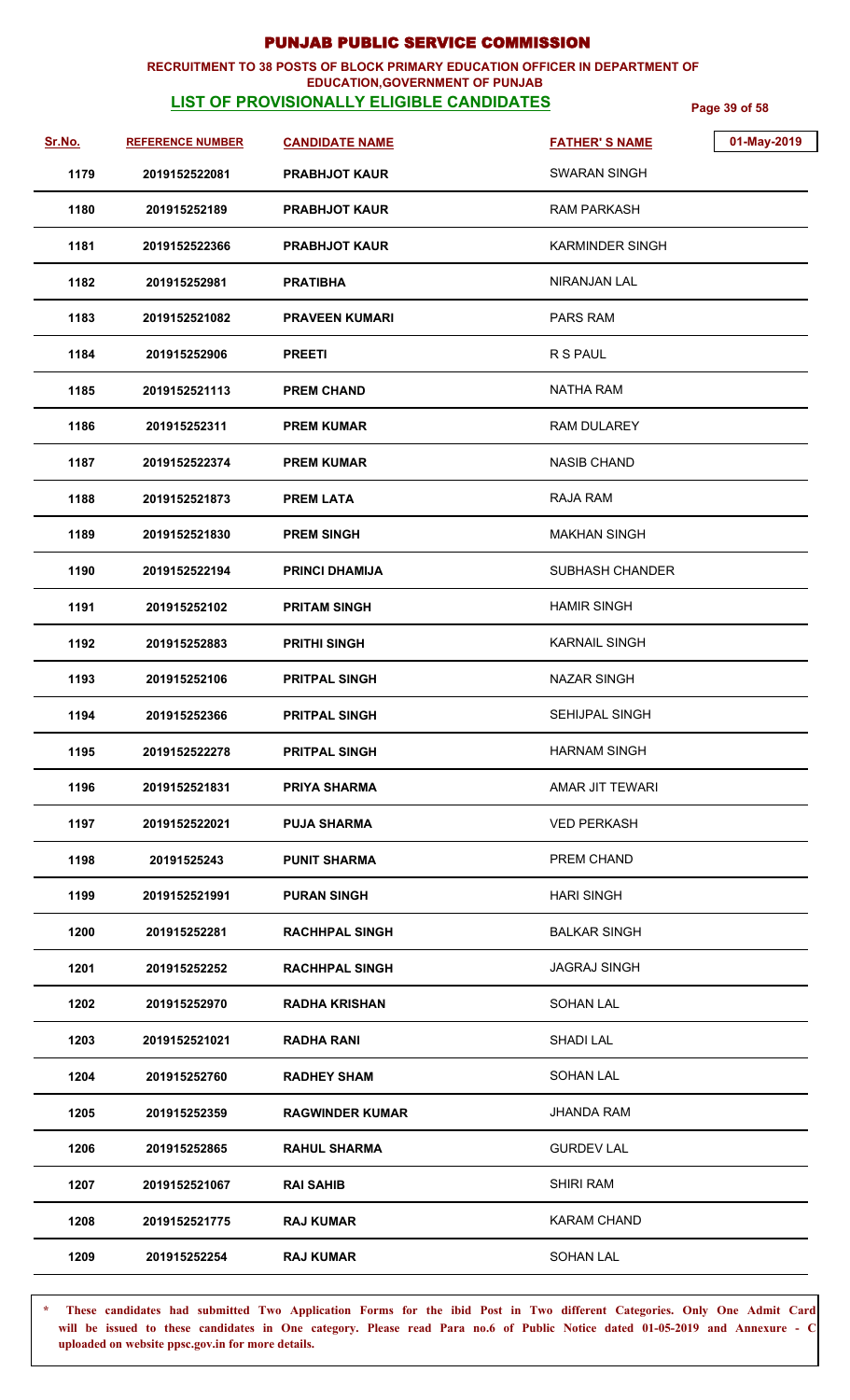### **RECRUITMENT TO 38 POSTS OF BLOCK PRIMARY EDUCATION OFFICER IN DEPARTMENT OF EDUCATION,GOVERNMENT OF PUNJAB**

# **LIST OF PROVISIONALLY ELIGIBLE CANDIDATES Page 40 of 58**

| <u>Sr.No.</u> | <b>REFERENCE NUMBER</b> | <b>CANDIDATE NAME</b>       | <b>FATHER'S NAME</b>  | 01-May-2019 |
|---------------|-------------------------|-----------------------------|-----------------------|-------------|
| 1210          | 201915252696            | <b>RAJ KUMAR</b>            | <b>SHYAM LAL</b>      |             |
| 1211          | 201915252642            | <b>RAJ KUMAR</b>            | <b>SHAM LAL</b>       |             |
| 1212          | 20191525282             | <b>RAJ KUMAR</b>            | <b>RAM LAL</b>        |             |
| 1213          | 201915252262            | <b>RAJ PAL</b>              | PHOOL CHAND           |             |
| 1214          | 201915252619            | <b>RAJ PAL</b>              | <b>DEV NAND</b>       |             |
| 1215          | 2019152521788           | <b>RAJAN</b>                | SUKHWINDER KUMAR      |             |
| 1216          | 20191525291             | <b>RAJAN SHARMA</b>         | <b>SANSAR CHAND</b>   |             |
| 1217          | 2019152522051           | <b>RAJBEER KAUR</b>         | <b>SURINDER SINGH</b> |             |
| 1218          | 2019152522034           | <b>RAJBINDER KAUR</b>       | <b>GHUK SINGH</b>     |             |
| 1219          | 2019152521135           | <b>RAJBIR KAUR</b>          | <b>GURDIP SINGH</b>   |             |
| 1220          | 2019152522062           | <b>RAJEEV CHAGTI</b>        | OM PARKASH CHAGTI     |             |
| 1221          | 201915252905            | <b>RAJEEV KUMAR</b>         | <b>CHAMAN LAL</b>     |             |
| 1222          | 2019152522244           | <b>RAJEEV KUMAR</b>         | <b>NARESH KUMAR</b>   |             |
| 1223          | 2019152522038           | <b>RAJESH KUMAR</b>         | <b>VIJAY KUMAR</b>    |             |
| 1224          | 201915252658            | <b>RAJESH KUMAR</b>         | <b>DAULAT SINGH</b>   |             |
| 1225          | 201915252559            | <b>RAJESH KUMAR</b>         | <b>MADAN LAL</b>      |             |
| 1226          | 2019152521976           | <b>RAJESH KUMAR</b>         | RAM JI DAS            |             |
| 1227          | 2019152522386           | <b>RAJESH KUMAR</b>         | <b>RAM NATH</b>       |             |
| 1228          | 201915252490            | <b>RAJESH KUMAR</b>         | <b>RAM PARKASH</b>    |             |
| 1229          | 2019152521047           | <b>RAJESH KUMAR</b>         | <b>RAM NATH</b>       |             |
| 1230          | 2019152522105           | <b>RAJESH VERMA</b>         | PURAN CHAND VERMA     |             |
| 1231          | 201915252301            | <b>RAJINDER KAUR</b>        | <b>GURDIAL SINGH</b>  |             |
| 1232          | 20191525231             | <b>RAJINDER KAUR</b>        | <b>BALBIR SINGH</b>   |             |
| 1233          | 2019152521706           | <b>RAJINDER KAUR</b>        | <b>RAM SINGH</b>      |             |
| 1234          | 2019152521574           | <b>RAJINDER KAUR</b>        | <b>JANGIR SINGH</b>   |             |
| 1235          | 201915252179            | <b>RAJINDER KAUR</b>        | <b>GURDIP SINGH</b>   |             |
| 1236          | 2019152522040           | <b>RAJINDER KUMAR</b>       | SUBHASH CHANDER       |             |
| 1237          | 201915252948            | <b>RAJINDER KUMAR</b>       | SH ROOP CHAND         |             |
| 1238          | 201915252209            | <b>RAJINDER KUMAR</b>       | <b>GOPAL DASS</b>     |             |
| 1239          | 2019152521210           | <b>RAJINDER KUMAR</b>       | DAYA RAM              |             |
| 1240          | 2019152521147           | <b>RAJINDER KUMAR MEELU</b> | <b>SHANKAR DASS</b>   |             |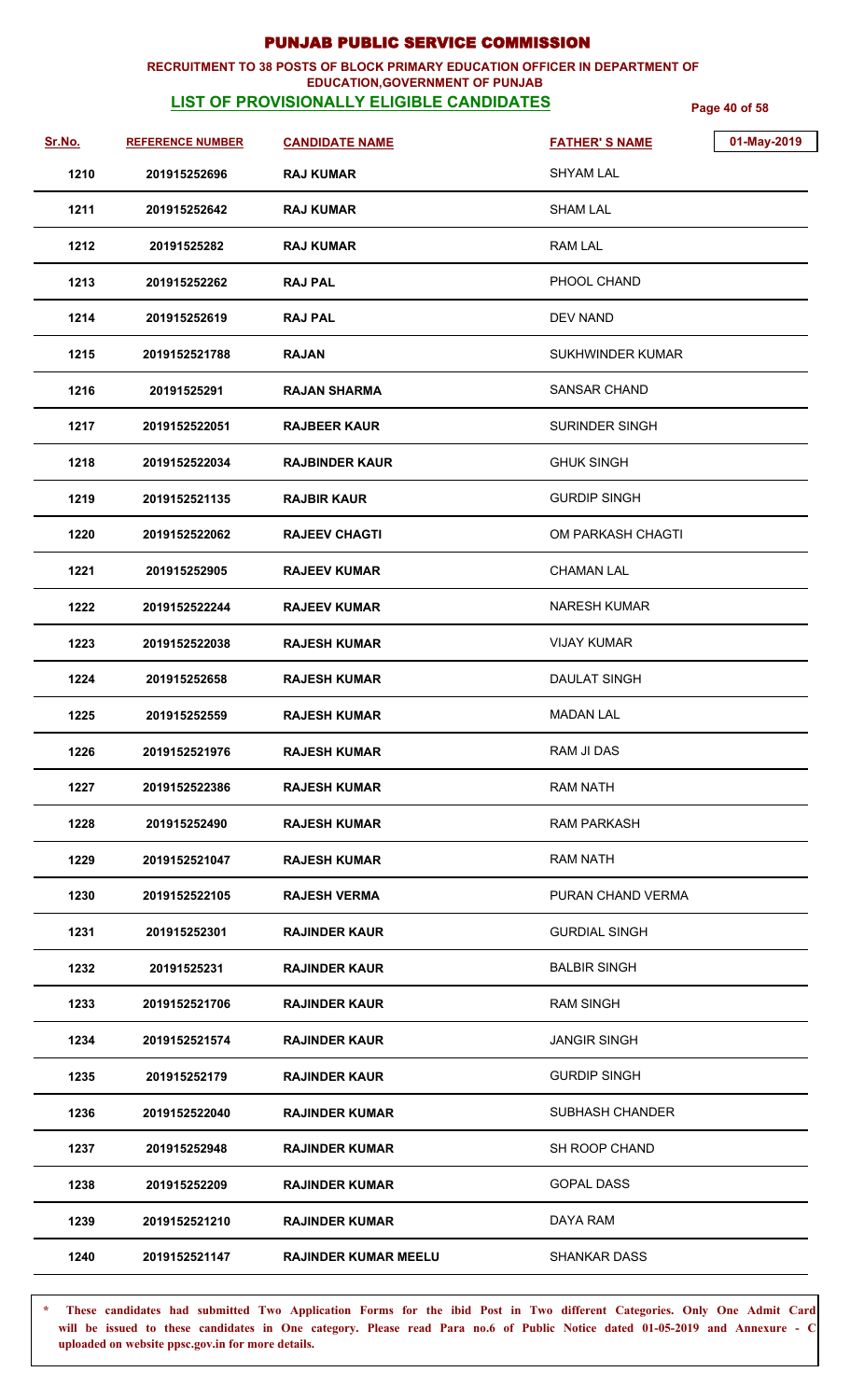### **RECRUITMENT TO 38 POSTS OF BLOCK PRIMARY EDUCATION OFFICER IN DEPARTMENT OF EDUCATION,GOVERNMENT OF PUNJAB**

# **LIST OF PROVISIONALLY ELIGIBLE CANDIDATES Page 41 of 58**

| Sr.No. | <b>REFERENCE NUMBER</b> | <b>CANDIDATE NAME</b>     | 01-May-2019<br><b>FATHER'S NAME</b> |
|--------|-------------------------|---------------------------|-------------------------------------|
| 1241   | 2019152521022           | <b>RAJINDER SINGH</b>     | <b>BALDEV SINGH</b>                 |
| 1242   | 2019152521833           | <b>RAJINDER SINGH</b>     | <b>AMAR SINGH</b>                   |
| 1243   | 201915252539            | <b>RAJINDER SINGH</b>     | <b>AMRIK SINGH</b>                  |
| 1244   | 2019152522091           | <b>RAJINDER SINGH</b>     | <b>JASWANT SINGH</b>                |
| 1245   | 2019152521667           | <b>RAJINDER SINGH</b>     | <b>BENKA SINGH</b>                  |
| 1246   | 201915252330            | <b>RAJINDER SINGH</b>     | <b>BALVIR SINGH</b>                 |
| 1247   | 201915252112            | <b>RAJMINDERPAL SINGH</b> | <b>NIRMAL SINGH</b>                 |
| 1248   | 201915252854            | <b>RAJNA</b>              | <b>RAM KISHAN</b>                   |
| 1249   | 2019152521070           | <b>RAJNEESH KAUR</b>      | <b>JAGDISH SINGH</b>                |
| 1250   | 201915252319            | <b>RAJNEESH KUMAR</b>     | <b>LOONA RAM</b>                    |
| 1251   | 201915252586            | <b>RAJNEET KAUR</b>       | <b>BEANT SINGH</b>                  |
| 1252   | 2019152521169           | <b>RAJNI</b>              | <b>BHIM SAIN</b>                    |
| 1253   | 201915252629            | <b>RAJNI</b>              | <b>NIRMAL PAL</b>                   |
| 1254   | 2019152521578           | <b>RAJNI</b>              | <b>RAM SINGH</b>                    |
| 1255   | 2019152521168           | <b>RAJNI BALA</b>         | <b>RAM PARTAP</b>                   |
| 1256   | 2019152521176           | <b>RAJNI BALA</b>         | <b>TARSEM LAL</b>                   |
| 1257   | 201915252107            | <b>RAJNI BALA</b>         | PAL RAM                             |
| 1258   | 201915252481            | <b>RAJNI DEVI</b>         | KISHOR SINGH                        |
| 1259   | 20191525253             | <b>RAJNI RANI</b>         | <b>AVTAR SINGH</b>                  |
| 1260   | 2019152522075           | <b>RAJNI SETHI</b>        | SATISH RAJ NARANG                   |
| 1261   | 201915252130            | <b>RAJNI SHARMA</b>       | <b>MOOL RAJ SHARMA</b>              |
| 1262   | 2019152529              | <b>RAJNISH KUMAR</b>      | <b>DHARM PAL</b>                    |
| 1263   | 201915252245            | <b>RAJPAL KAUR</b>        | <b>NATH SINGH</b>                   |
| 1264   | 2019152521503           | <b>RAJPAL SINGH</b>       | <b>LABH SINGH</b>                   |
| 1265   | 20191525221             | <b>RAJU CHAUDHRY</b>      | <b>SHRI DILBAG SINGH</b>            |
| 1266   | 2019152521105           | <b>RAJVEER NAIN</b>       | <b>RAMPAL NAIN</b>                  |
| 1267   | 201915252667            | <b>RAJVINDER KAUR</b>     | <b>BALWANT SINGH</b>                |
| 1268   | 2019152521697           | <b>RAJVINDER PAL KAUR</b> | <b>GURDEV SINGH</b>                 |
| 1269   | 2019152521500           | <b>RAJVINDER SINGH</b>    | <b>HARINDER SINGH</b>               |
| 1270   | 2019152521968           | <b>RAJVIR KAUR</b>        | <b>JASWANT SINGH</b>                |
| 1271   | 201915252449            | <b>RAJVIR KAUR SAHOTA</b> | <b>SURJIT SINGH SAHOTA</b>          |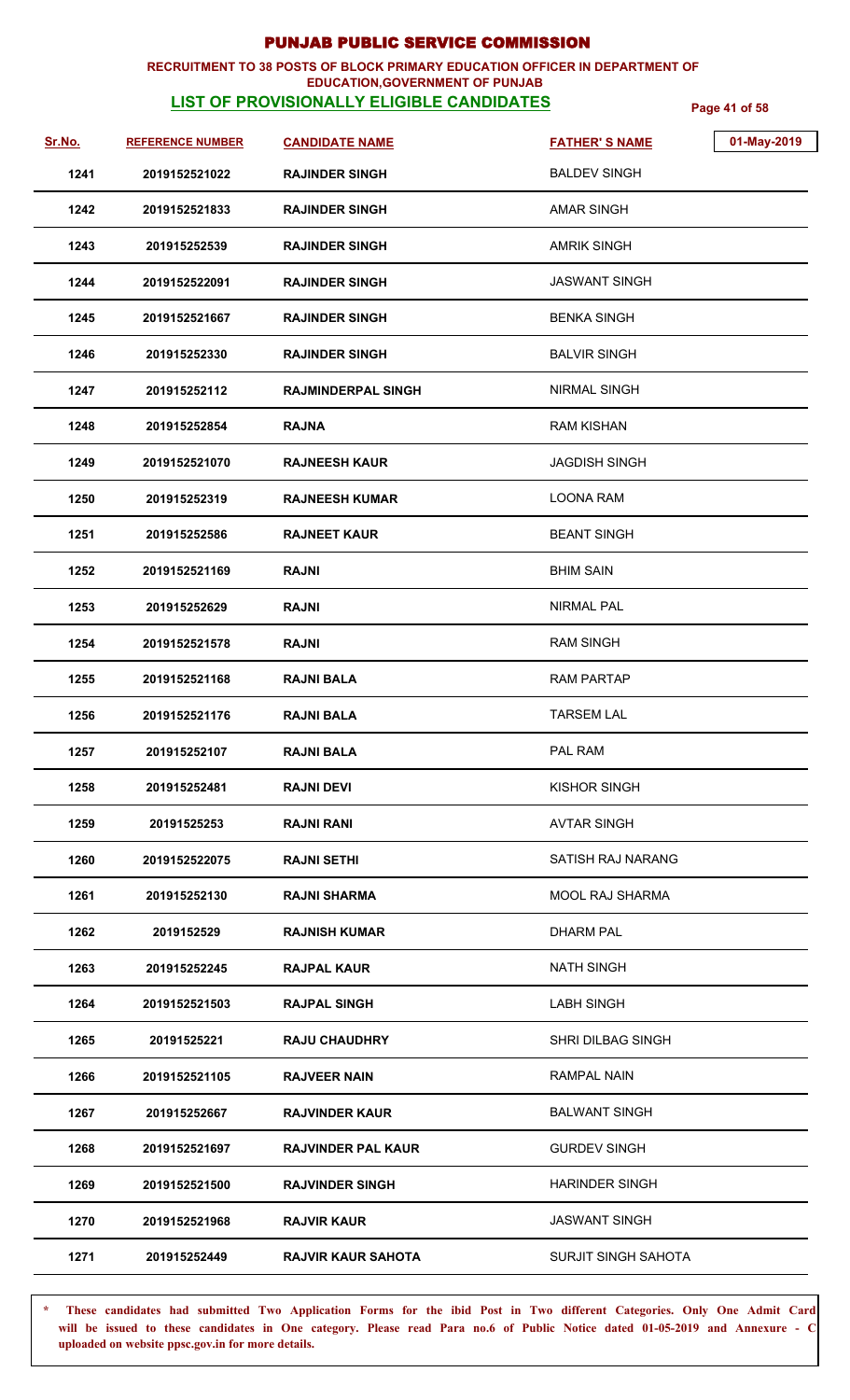### **RECRUITMENT TO 38 POSTS OF BLOCK PRIMARY EDUCATION OFFICER IN DEPARTMENT OF EDUCATION,GOVERNMENT OF PUNJAB**

# **LIST OF PROVISIONALLY ELIGIBLE CANDIDATES Page 42 of 58**

| Sr.No. | <b>REFERENCE NUMBER</b> | <b>CANDIDATE NAME</b>        | <b>FATHER'S NAME</b>      | 01-May-2019 |
|--------|-------------------------|------------------------------|---------------------------|-------------|
| 1272   | 2019152521468           | <b>RAJVIR SINGH</b>          | <b>SUKHDEV SINGH</b>      |             |
| 1273   | 2019152521131           | <b>RAJWANT KAUR</b>          | <b>BALWANT SINGH</b>      |             |
| 1274   | 2019152522163           | <b>RAJWANT KAUR</b>          | <b>BALBIR SINGH</b>       |             |
| 1275   | 201915252707            | <b>RAJWANT KAUR</b>          | THAKER SINGH              |             |
| 1276   | 2019152522354           | <b>RAJWINDER KAUR</b>        | <b>GULZAR SINGH</b>       |             |
| 1277   | 2019152522243           | <b>RAJWINDER KAUR</b>        | <b>BALBIR SINGH</b>       |             |
| 1278   | 2019152521983           | <b>RAJWINDER KAUR</b>        | <b>GURNAM SINGH</b>       |             |
| 1279   | 2019152521884           | <b>RAJWINDER KAUR</b>        | <b>KULWANT SINGH</b>      |             |
| 1280   | 2019152521666           | <b>RAJWINDER KAUR</b>        | <b>JAGRUP SINGH</b>       |             |
| 1281   | 201915252413            | <b>RAJWINDER SINGH</b>       | <b>MOHINDER SINGH</b>     |             |
| 1282   | 2019152521467           | <b>RAJWINDER SINGH</b>       | <b>JARNAIL SINGH</b>      |             |
| 1283   | 201915252168            | <b>RAJWINDER SINGH</b>       | <b>KARAM SINGH</b>        |             |
| 1284   | 2019152521063           | <b>RAJWINDER SINGH RATTU</b> | <b>HIMMAT SINGH RATTU</b> |             |
| 1285   | 2019152521513           | <b>RAKESH KUMAR</b>          | <b>SAT PAL</b>            |             |
| 1286   | 2019152521221           | <b>RAKESH KUMAR</b>          | PREM CHAND                |             |
| 1287   | 201915252572            | <b>RAKESH KUMAR</b>          | <b>HARBHAJAN SINGH</b>    |             |
| 1288   | 2019152521353           | <b>RAKESH KUMAR</b>          | DEV RAJ                   |             |
| 1289   | 2019152521054           | <b>RAKESH KUMAR</b>          | <b>SWARAN SINGH</b>       |             |
| 1290   | 201915252895            | RAKESH KUMAR                 | <b>FAQIR CHAND</b>        |             |
| 1291   | 201915252137            | <b>RAKESH KUMAR</b>          | LAL CHAND JAKHAR          |             |
| 1292   | 2019152521722           | <b>RAKESH KUMAR</b>          | <b>SHANKAR LAL</b>        |             |
| 1293   | 20191525256             | <b>RAKESH KUMAR GULATI</b>   | <b>AJIT KUMAR GULATI</b>  |             |
| 1294   | 201915252200            | <b>RAKESH KUMAR THAKUR</b>   | <b>JAGDEV SINGH</b>       |             |
| 1295   | 2019152522037           | <b>RAKHI RANI</b>            | <b>LAKSHMAN DEV</b>       |             |
| 1296   | 2019152522158           | RAKSHA RANI                  | <b>SUKHDEV KUMAR</b>      |             |
| 1297   | 2019152522174           | <b>RAM KUMAR</b>             | <b>JAGAT PAL</b>          |             |
| 1298   | 201915252172            | <b>RAM LUBHAYA</b>           | SITAL DASS                |             |
| 1299   | 201915252763            | <b>RAM LUBHIAIA</b>          | <b>JAGDISH</b>            |             |
| 1300   | 2019152521429           | <b>RAM PAL</b>               | <b>SURINDER SINGH</b>     |             |
| 1301   | 2019152521124           | <b>RAM PAL</b>               | <b>HANS RAJ</b>           |             |
| 1302   | 2019152522241           | <b>RAM SINGH</b>             | <b>BASANT SINGH</b>       |             |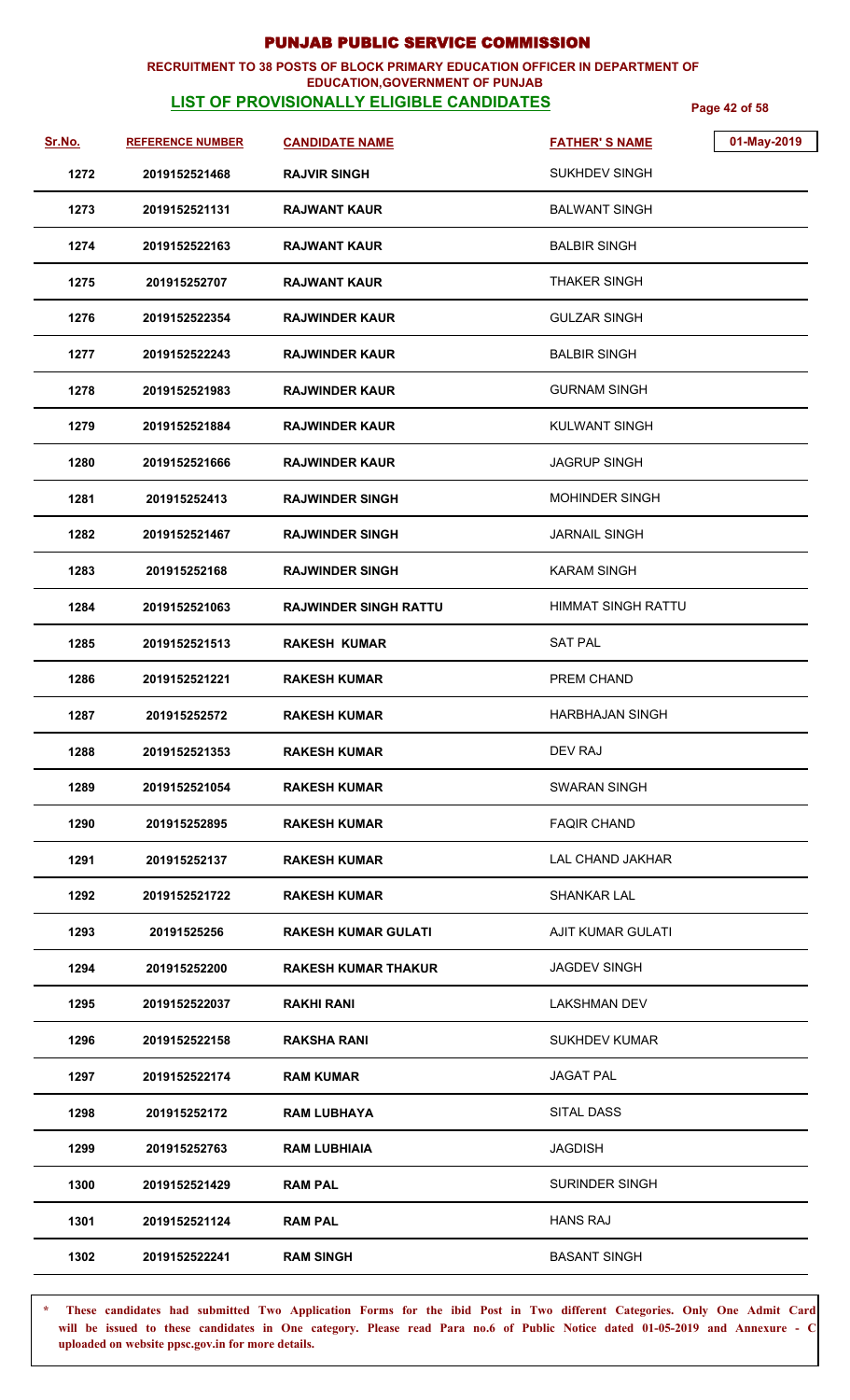### **RECRUITMENT TO 38 POSTS OF BLOCK PRIMARY EDUCATION OFFICER IN DEPARTMENT OF EDUCATION,GOVERNMENT OF PUNJAB**

## **LIST OF PROVISIONALLY ELIGIBLE CANDIDATES Page 43 of 58**

| Sr.No. | <b>REFERENCE NUMBER</b> | <b>CANDIDATE NAME</b>       | 01-May-2019<br><b>FATHER'S NAME</b> |  |
|--------|-------------------------|-----------------------------|-------------------------------------|--|
| 1303   | 2019152521657           | <b>RAM SINGH</b>            | ARJAN SINGH                         |  |
| 1304   | 2019152521709           | <b>RAMAN DEEP</b>           | <b>PREM SAGAR</b>                   |  |
| 1305   | 201915252346            | <b>RAMAN DEEP KAUR</b>      | SHAMINDER SINGH                     |  |
| 1306   | 2019152521119           | <b>RAMAN KUMAR</b>          | GURCHARAN DASS                      |  |
| 1307   | 2019152521378           | <b>RAMAN KUMAR</b>          | <b>KASTURI LAL</b>                  |  |
| 1308   | 2019152522137           | <b>RAMANDEEP KAUR</b>       | SHAMSHER SINGH                      |  |
| 1309   | 201915252405            | <b>RAMANDEEP KAUR</b>       | <b>BEANT SINGH</b>                  |  |
| 1310   | 2019152521916           | <b>RAMANDEEP KAUR</b>       | <b>BALWINDER SINGH</b>              |  |
| 1311   | 201915252152            | <b>RAMANDEEP KAUR</b>       | NIRMALJIT SINGH                     |  |
| 1312   | 201915252327            | <b>RAMANDEEP KAUR</b>       | <b>SURINDER KUMAR</b>               |  |
| 1313   | 2019152521187           | <b>RAMANDEEP KAUR</b>       | <b>SWARN SINGH</b>                  |  |
| 1314   | 20191525222             | <b>RAMANDEEP KAUR</b>       | <b>KAKA SINGH</b>                   |  |
| 1315   | 201915252995            | <b>RAMANDEEP KAUR BAJWA</b> | SUKHWINDER SINGH BAJWA              |  |
| 1316   | 201915252975            | <b>RAMANDEEP SIDHU</b>      | <b>GURCHARAN SINGH SIDHU</b>        |  |
| 1317   | 2019152521473           | <b>RAMANDEEP SINGH</b>      | <b>LAKHWINDER SINGH</b>             |  |
| 1318   | 2019152521823           | <b>RAMANDEEP SINGH</b>      | <b>KEHAR SINGH</b>                  |  |
| 1319   | 2019152521779           | <b>RAMANDEEP SINGH</b>      | <b>JARNAIL SINGH</b>                |  |
| 1320   | 201915252126            | RAMANISH SHARMA             | <b>KESHP RAM SHARMA</b>             |  |
| 1321   | 201915252697            | <b>RAMANJEET KAUR</b>       | <b>MALKIAT SINGH</b>                |  |
| 1322   | 2019152521738           | <b>RAMANJIT SINGH</b>       | <b>NIRANJAN SINGH</b>               |  |
| 1323   | 201915252691            | <b>RAMESH KUMAR</b>         | <b>INDERJEET KUMAR</b>              |  |
| 1324   | 2019152521015           | <b>RAMESH KUMAR</b>         | ATMA RAM                            |  |
| 1325   | 2019152521196           | <b>RAMESH SINGH</b>         | <b>MANGAT SINGH</b>                 |  |
| 1326   | 201915252161            | RAMESHWARI BHATTI           | <b>LAL CHAND BHATTI</b>             |  |
| 1327   | 2019152521867           | <b>RAMINDER KAUR</b>        | <b>GURMIT SINGH</b>                 |  |
| 1328   | 2019152522236           | <b>RAMINDERJEET PAL</b>     | <b>JAGDISH LAL</b>                  |  |
| 1329   | 2019152522092           | <b>RAMNIT KAUR</b>          | <b>GAMDUR SINGH</b>                 |  |
| 1330   | 2019152521693           | <b>RAMO BAI</b>             | <b>HARI CHAND</b>                   |  |
| 1331   | 2019152521931           | <b>RANDEEP KAUR</b>         | <b>JASWINDER SINGH</b>              |  |
| 1332   | 201915252910            | <b>RANDEEP KAUR</b>         | <b>JOGINDER SINGH</b>               |  |
| 1333   | 2019152521675           | <b>RANDEEP SINGH</b>        | NACHHATTER SINGH                    |  |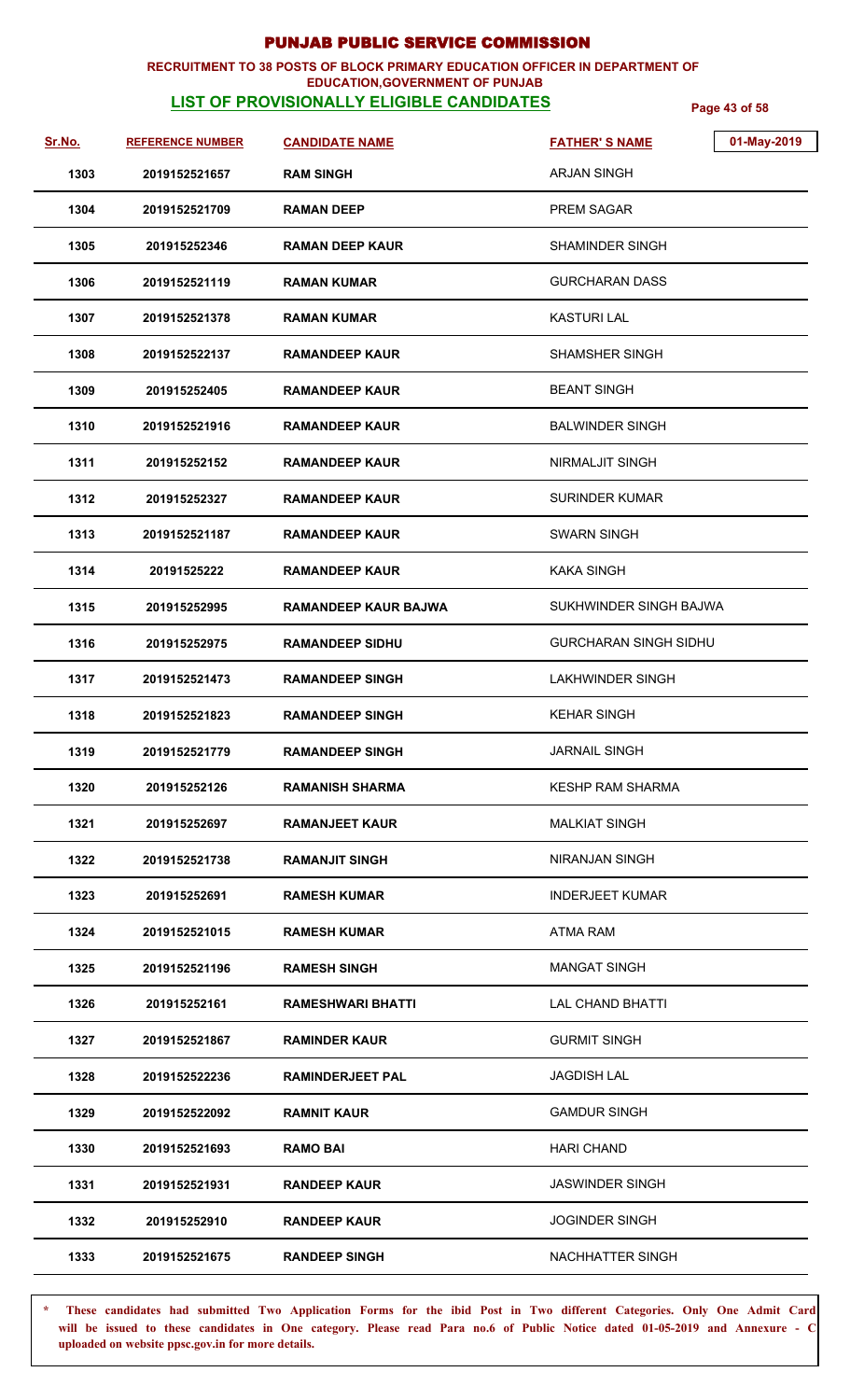### **RECRUITMENT TO 38 POSTS OF BLOCK PRIMARY EDUCATION OFFICER IN DEPARTMENT OF EDUCATION,GOVERNMENT OF PUNJAB**

## **LIST OF PROVISIONALLY ELIGIBLE CANDIDATES Page 44 of 58**

| Sr.No. | <b>REFERENCE NUMBER</b> | <b>CANDIDATE NAME</b>        | <b>FATHER'S NAME</b>    | 01-May-2019 |
|--------|-------------------------|------------------------------|-------------------------|-------------|
| 1334   | 2019152521190           | RANJANA RANI                 | <b>SADHU RAM</b>        |             |
| 1335   | 201915252547            | <b>RANJEET KAUR</b>          | <b>GURMAIL SINGH</b>    |             |
| 1336   | 2019152522127           | <b>RANJEET SINGH</b>         | <b>TIRLOK SINGH</b>     |             |
| 1337   | 201915252963            | <b>RANJEEV</b>               | <b>RAJ KUMAR</b>        |             |
| 1338   | 2019152521585           | <b>RANJIT KAUR</b>           | <b>JAGJIT SINGH</b>     |             |
| 1339   | 201915252570            | RANJIT KAUR                  | <b>SAWARN SINGH</b>     |             |
| 1340   | 201915252576            | <b>RANJIT KAUR</b>           | <b>MOHAN SINGH</b>      |             |
| 1341   | 201915252520            | <b>RANJIT KAUR</b>           | <b>RAGHBIR SINGH</b>    |             |
| 1342   | 2019152521758           | <b>RANJIT SINGH</b>          | <b>MAKHAN SINGH</b>     |             |
| 1343   | 2019152521278           | <b>RANJIT SINGH</b>          | <b>KASHMIR SINGH</b>    |             |
| 1344   | 2019152521159           | <b>RANJIT SINGH</b>          | <b>HARDEV SINGH</b>     |             |
| 1345   | 20191525290             | <b>RANJIT SINGH</b>          | <b>HARBANS SINGH</b>    |             |
| 1346   | 2019152521491           | <b>RANJIT SINGH</b>          | <b>GIAN SINGH</b>       |             |
| 1347   | 2019152522401           | <b>RANJNA</b>                | <b>PREM NATH</b>        |             |
| 1348   | 2019152521731           | <b>RANVINDER KAUR SANDHU</b> | <b>RANJIT SINGH</b>     |             |
| 1349   | 2019152521960           | <b>RANVIR KAUR</b>           | <b>RANJIT SINGH</b>     |             |
| 1350   | 2019152522140           | <b>RASHMI DAHUJA</b>         | ASHOK DAHUJA            |             |
| 1351   | 2019152521511           | <b>RASHPAL SINGH</b>         | <b>RAGHBIR SINGH</b>    |             |
| 1352   | 201915252641            | <b>RATTAN BHUSHAN</b>        | <b>RAVI PARKASH</b>     |             |
| 1353   | 2019152521024           | RAVI BEHL                    | <b>JAGDISH BEHL</b>     |             |
| 1354   | 2019152522389           | RAVI KUMAR                   | <b>SUBASH CHAND</b>     |             |
| 1355   | 2019152521840           | <b>RAVI SACHDEVA</b>         | <b>BOOTA RAM</b>        |             |
| 1356   | 2019152521261           | <b>RAVINDER KAUR</b>         | <b>CHHANGA RAM</b>      |             |
| 1357   | 201915252356            | <b>RAVINDER KAUR</b>         | <b>RAM KISHAN SINGH</b> |             |
| 1358   | 201915252418            | RAVINDER KUMAR               | DEV RAJ                 |             |
| 1359   | 201915252814            | RAVINDER KUMAR               | <b>DIWAN CHAND</b>      |             |
| 1360   | 201915252437            | RAVINDER KUMAR               | <b>PYARA LAL</b>        |             |
| 1361   | 2019152521412           | <b>RAVINDER PAL</b>          | <b>CHUNI LAL</b>        |             |
| 1362   | 201915252129            | <b>RAVINDER SINGH</b>        | <b>PIARA SINGH</b>      |             |
| 1363   | 2019152522269           | <b>RAVINDER SINGH</b>        | <b>BHAGWANT SINGH</b>   |             |
| 1364   | 2019152521825           | <b>RAVINDER SINGH</b>        | <b>GURBACHAN SINGH</b>  |             |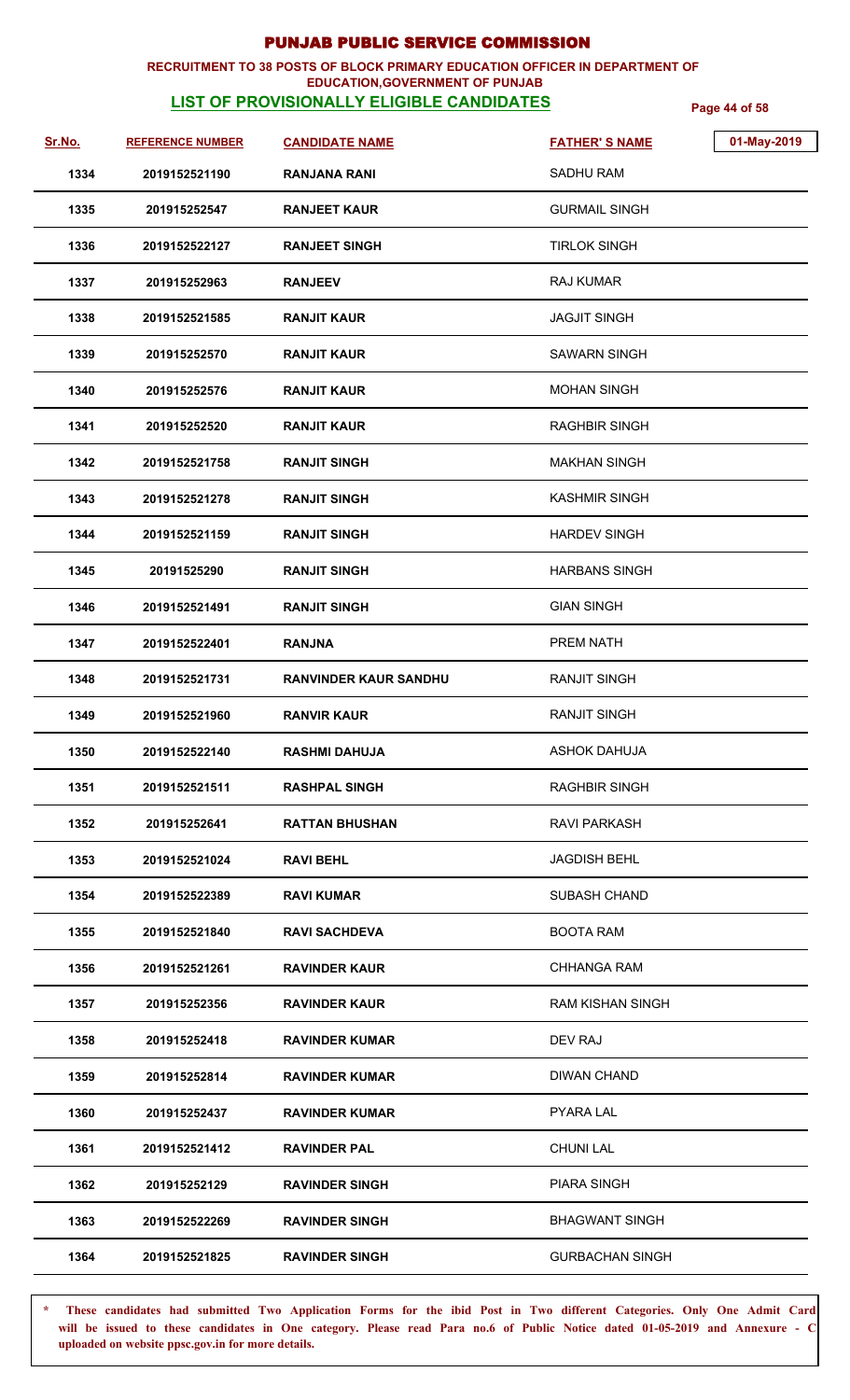### **RECRUITMENT TO 38 POSTS OF BLOCK PRIMARY EDUCATION OFFICER IN DEPARTMENT OF EDUCATION,GOVERNMENT OF PUNJAB**

# **LIST OF PROVISIONALLY ELIGIBLE CANDIDATES Page 45 of 58**

| Sr.No. | <b>REFERENCE NUMBER</b> | <b>CANDIDATE NAME</b>    | 01-May-2019<br><b>FATHER'S NAME</b> |
|--------|-------------------------|--------------------------|-------------------------------------|
| 1365   | 2019152521246           | <b>RAVINDER SINGH</b>    | <b>HARBANS SINGH</b>                |
| 1366   | 201915252558            | <b>RAVINDER SINGH</b>    | <b>NAIB SINGH</b>                   |
| 1367   | 20191525280             | <b>RAVINDER SINGH</b>    | <b>JAGAN NATH</b>                   |
| 1368   | 2019152522064           | <b>RAVINDERJIT SINGH</b> | <b>RANJIT SINGH</b>                 |
| 1369   | 2019152521517           | <b>REENA HANS</b>        | TIRATH RAM HANS                     |
| 1370   | 201915252368            | <b>REENA KUMARI</b>      | <b>HARBANS LAL</b>                  |
| 1371   | 201915252536            | <b>REENA RANI</b>        | <b>RAMESH KUMAR</b>                 |
| 1372   | 2019152521259           | <b>REETA GILL</b>        | <b>WALTER GILL</b>                  |
| 1373   | 20191525292             | <b>REKHA PATHANIA</b>    | P S PATHANIA                        |
| 1374   | 2019152522088           | <b>REKHA RANI</b>        | <b>AMAR CHAND</b>                   |
| 1375   | 201915252382            | <b>REKHA RANI</b>        | <b>JAGDISH RAJ</b>                  |
| 1376   | 2019152521565           | <b>RENU BALA</b>         | <b>GORI SHANKER</b>                 |
| 1377   | 2019152521433           | <b>RENU BALA</b>         | <b>AMAR NATH</b>                    |
| 1378   | 201915252992            | <b>RENU BHATTI</b>       | <b>BHAJAN SINGH BHATTI</b>          |
| 1379   | 2019152521234           | <b>RENU GOYAL</b>        | <b>JAGDISH RAI GOYAL</b>            |
| 1380   | 201915252479            | <b>RENU GUPTA</b>        | <b>MEGH NATH</b>                    |
| 1381   | 201915252647            | <b>RENUKA DEVI</b>       | <b>JAGDEV SINGH</b>                 |
| 1382   | 2019152521554           | <b>RESHAM SINGH</b>      | <b>NIRMAL SINGH</b>                 |
| 1383   | 201915252740            | <b>RESHAM SINGH</b>      | <b>BALWANT SINGH</b>                |
| 1384   | 2019152521761           | <b>RICHAPREET</b>        | <b>JASWINDER SINGH</b>              |
| 1385   | 2019152522047           | <b>RIFFI SHIVALI</b>     | RAMESH KUMAR BATRA                  |
| 1386   | 2019152521374           | <b>RINKU CHOPRA</b>      | <b>MADAN LAL CHOPRA</b>             |
| 1387   | 201915252800            | <b>RISHI KUMAR</b>       | <b>SUKHI RAM</b>                    |
| 1388   | 201915252205            | <b>RITA RANI</b>         | <b>DHARAM PAUL</b>                  |
| 1389   | 201915252838            | <b>RITA TACK</b>         | SH RATTAN LAL TACK                  |
| 1390   | 2019152522371           | <b>RITU</b>              | <b>RAJINDER KUMAR</b>               |
| 1391   | 201915252790            | <b>RITU BALA</b>         | <b>NATH RAM</b>                     |
| 1392   | 2019152521807           | <b>RITU BALA</b>         | <b>JUGMANDER DASS</b>               |
| 1393   | 2019152521372           | <b>RITU GAGAN</b>        | AMARJIT SHARMA                      |
| 1394   | 201915252399            | <b>RITU GUPTA</b>        | <b>NARESH GUPTA</b>                 |
| 1395   | 2019152521089           | <b>ROOP KAUR</b>         | <b>BHAJAN SINGH</b>                 |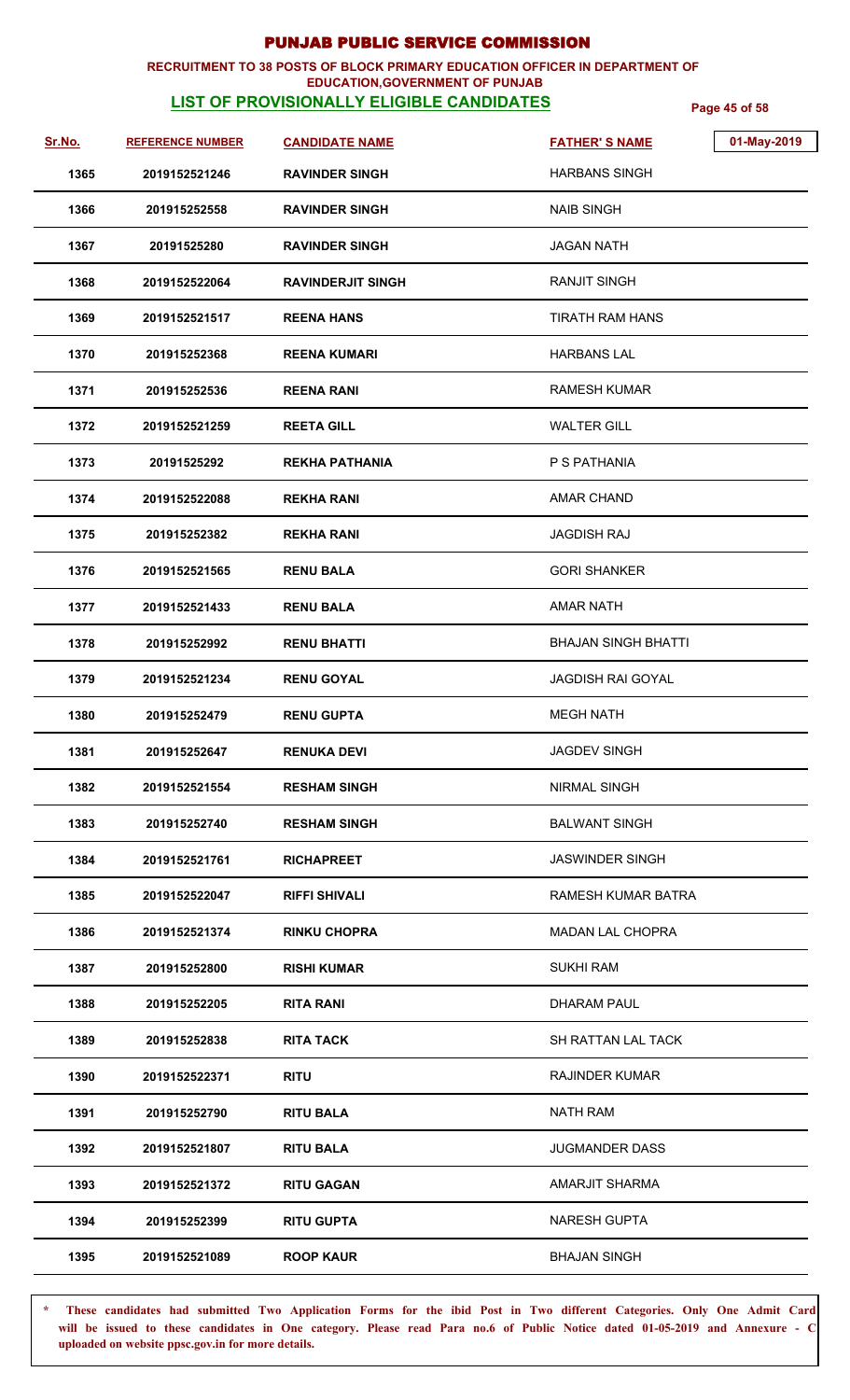### **RECRUITMENT TO 38 POSTS OF BLOCK PRIMARY EDUCATION OFFICER IN DEPARTMENT OF EDUCATION,GOVERNMENT OF PUNJAB**

# **LIST OF PROVISIONALLY ELIGIBLE CANDIDATES Page 46 of 58**

| Sr.No. | <b>REFERENCE NUMBER</b> | <b>CANDIDATE NAME</b>    | 01-May-2019<br><b>FATHER'S NAME</b> |  |
|--------|-------------------------|--------------------------|-------------------------------------|--|
| 1396   | 201915252778            | <b>ROSHAN</b>            | DES RAJ KAMBOJ                      |  |
| 1397   | 201915252986            | <b>ROSHAN LAL</b>        | <b>GURDIAL RAM</b>                  |  |
| 1398   | 201915252723            | <b>RUCHIKA RANI</b>      | <b>SH RAMESH KUMAR</b>              |  |
| 1399   | 2019152521914           | <b>RUPALI SHARMA</b>     | SATISH KUMAR SHARMA                 |  |
| 1400   | 201915252874            | <b>RUPINDER KAUR</b>     | <b>SWARAN SINGH</b>                 |  |
| 1401   | 2019152521288           | <b>RUPINDER KAUR</b>     | <b>NATHA SINGH</b>                  |  |
| 1402   | 2019152521570           | <b>RUPINDER KAUR</b>     | <b>GURNAM SINGH</b>                 |  |
| 1403   | 2019152521343           | <b>RUPINDER KUMAR</b>    | <b>JAGDISH SHARMA</b>               |  |
| 1404   | 2019152522079           | <b>RUPINDER PAL</b>      | <b>BALBINDER KUMR</b>               |  |
| 1405   | 201915252873            | <b>RUPINDER PAL KAUR</b> | <b>PREM SINGH</b>                   |  |
| 1406   | 2019152521860           | <b>RUPINDER SINGH</b>    | <b>JARNAIL SINGH</b>                |  |
| 1407   | 201915252442            | <b>RUPINDERJIT KAUR</b>  | <b>BACHITTAR SINGH</b>              |  |
| 1408   | 2019152522358           | <b>RUPINDERJIT SINGH</b> | SURINDERPAL SINGH                   |  |
| 1409   | 2019152521685           | <b>RUPWINDER KAUR</b>    | <b>GOPAL SINGH</b>                  |  |
| 1410   | 2019152521002           | <b>SAKSHI</b>            | <b>SHAM LAL SETHI</b>               |  |
| 1411   | 2019152521749           | <b>SAKSHI</b>            | <b>GIAN CHAND</b>                   |  |
| 1412   | 201915252851            | <b>SAMTA SHARMA</b>      | OM PARKASH SHARMA                   |  |
| 1413   | 201915252683            | <b>SANDEEP KAUR</b>      | <b>SUKHDEV SINGH</b>                |  |
| 1414   | 20191525293             | <b>SANDEEP KAUR</b>      | <b>BALWINDER SINGH</b>              |  |
| 1415   | 2019152522094           | <b>SANDEEP KAUR</b>      | <b>GURDIAL SINGH</b>                |  |
| 1416   | 2019152521886           | <b>SANDEEP KAUR</b>      | <b>HARDEV SINGH</b>                 |  |
| 1417   | 2019152521342           | <b>SANDEEP KAUR</b>      | <b>JANG SINGH</b>                   |  |
| 1418   | 201915252133            | <b>SANDEEP KAUR</b>      | KULDEEP SINGH                       |  |
| 1419   | 2019152521774           | <b>SANDEEP KAUR</b>      | <b>MILAKH SINGH</b>                 |  |
| 1420   | 2019152522414           | <b>SANDEEP KAUR</b>      | YADWINDER SINGH                     |  |
| 1421   | 201915252945            | <b>SANDEEP KAUR</b>      | PARAMJIT SINGH                      |  |
| 1422   | 2019152522369           | <b>SANDEEP KAUR</b>      | SANTOKH SINGH                       |  |
| 1423   | 201915252589            | <b>SANDEEP KUMAR</b>     | <b>KRISHAN LAL</b>                  |  |
| 1424   | 2019152521340           | <b>SANDEEP KUMAR</b>     | <b>SURINDER KUMAR</b>               |  |
| 1425   | 2019152521432           | <b>SANDEEP KUMAR</b>     | TARSEM RAJ                          |  |
| 1426   | 2019152521907           | <b>SANDEEP KUMAR</b>     | RAM ANGREZ                          |  |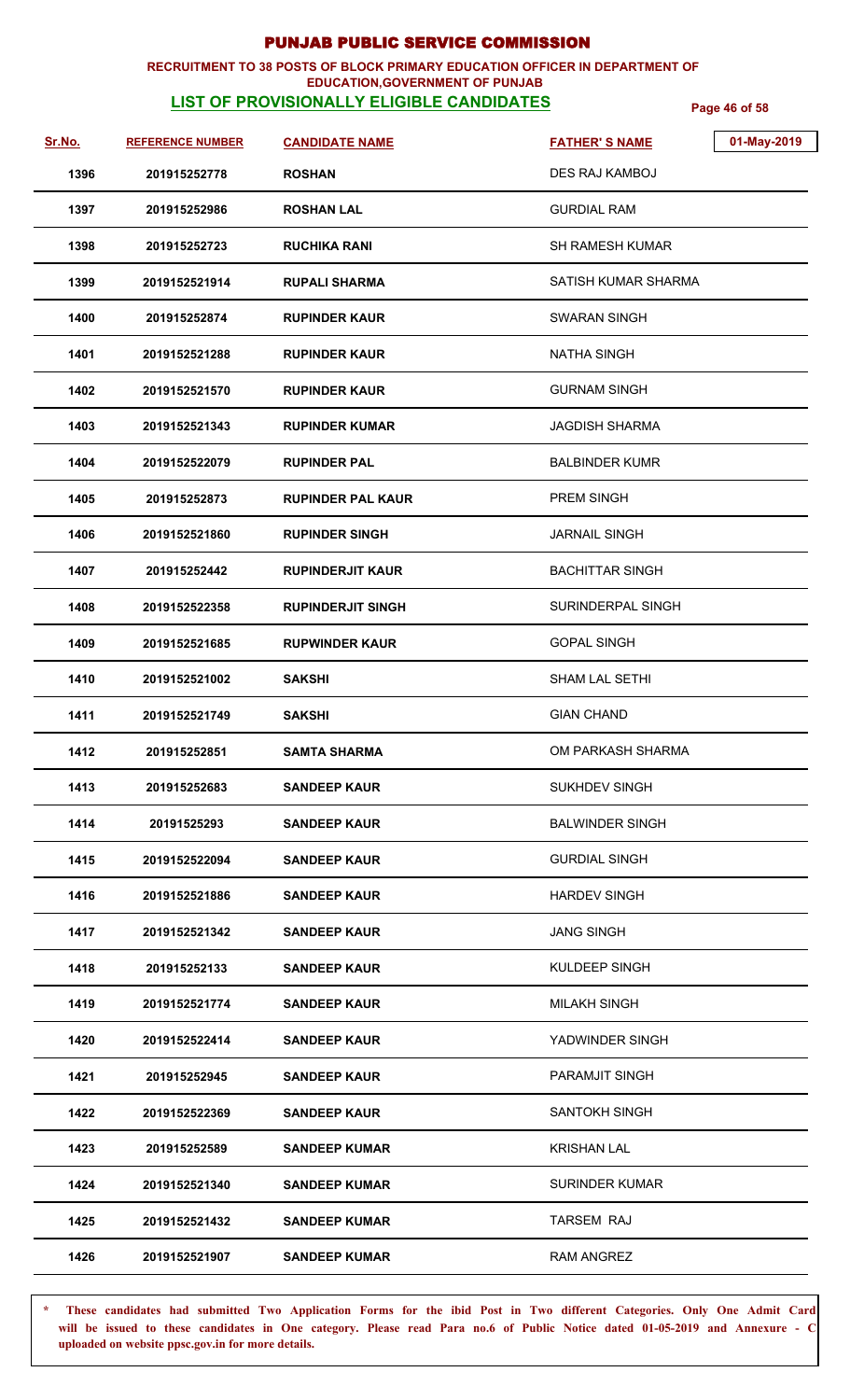### **RECRUITMENT TO 38 POSTS OF BLOCK PRIMARY EDUCATION OFFICER IN DEPARTMENT OF EDUCATION,GOVERNMENT OF PUNJAB**

# **LIST OF PROVISIONALLY ELIGIBLE CANDIDATES Page 47 of 58**

| Sr.No. | <b>REFERENCE NUMBER</b> | <b>CANDIDATE NAME</b>       | 01-May-2019<br><b>FATHER'S NAME</b> |
|--------|-------------------------|-----------------------------|-------------------------------------|
| 1427   | 201915252759            | <b>SANDEEP KUMAR</b>        | <b>PARAS RAM</b>                    |
| 1428   | 201915252706            | <b>SANDEEP KUMAR</b>        | MILKH RAJ                           |
| 1429   | 2019152522311           | <b>SANDEEP KUMAR</b>        | <b>LACHHMAN DASS</b>                |
| 1430   | 201915252952            | <b>SANDEEP KUMAR</b>        | <b>KASHMIR LAL</b>                  |
| 1431   | 201915252843            | <b>SANDEEP KUMAR</b>        | <b>JAGDISH RAI</b>                  |
| 1432   | 201915252108            | <b>SANDEEP MASIH</b>        | <b>SAMUEL</b>                       |
| 1433   | 2019152521597           | <b>SANDEEP RANA</b>         | <b>ACHHAR SINGH</b>                 |
| 1434   | 201915252677            | <b>SANDEEP SINGH</b>        | <b>BALDEV SINGH</b>                 |
| 1435   | 2019152521637           | <b>SANDEEP SINGH</b>        | <b>BALDEV SINGH</b>                 |
| 1436   | 201915252234            | <b>SANDEEP SINGH</b>        | <b>MALKIT SINGH</b>                 |
| 1437   | 201915252665            | <b>SANDEEP SINGLA</b>       | SUDARSHAN KUMAR SINGLA              |
| 1438   | 2019152522373           | <b>SANDHYA KIRAN</b>        | <b>TIRATH RAM</b>                   |
| 1439   | 2019152522084           | <b>SANDHYA KUMARI</b>       | <b>SANTA SINGH</b>                  |
| 1440   | 201915252305            | <b>SANGEETA</b>             | <b>BALDEV RAJ</b>                   |
| 1441   | 201915252104            | <b>SANGEETA CHHABRA</b>     | <b>RAJ KUMAR</b>                    |
| 1442   | 2019152521876           | <b>SANGEETA KAPOOR</b>      | <b>BALDEV RAJ KAPOOR</b>            |
| 1443   | 201915252777            | <b>SANGITA SUNEJA</b>       | JAGAT RAM SUNEJA                    |
| 1444   | 20191525260             | <b>SANGRAM SINGH</b>        | RACHHPAL SINGH                      |
| 1445   | 2019152522117           | <b>SANJAY KUMAR</b>         | <b>RAMESH CHANDER</b>               |
| 1446   | 201915252220            | <b>SANJAY KUMAR JOSHI</b>   | PREM KUMAR JOSHI                    |
| 1447   | 201915252941            | <b>SANJEEV KUMAR</b>        | <b>VED PARKASH</b>                  |
| 1448   | 201915252912            | <b>SANJEEV KUMAR</b>        | <b>SHAMBHU NATH</b>                 |
| 1449   | 2019152521777           | <b>SANJEEV KUMAR</b>        | PARSHOTAM LAL                       |
| 1450   | 201915252631            | <b>SANJEEV KUMAR</b>        | <b>PARAS RAM</b>                    |
| 1451   | 201915252362            | <b>SANJEEV KUMAR</b>        | MOHAN LAL                           |
| 1452   | 2019152521660           | <b>SANJEEV KUMAR</b>        | <b>GURDAS RAM</b>                   |
| 1453   | 2019152521607           | <b>SANJEEV KUMAR GROVER</b> | <b>HARBANS LAL GROVER</b>           |
| 1454   | 201915252495            | <b>SANJEEV SINGH</b>        | <b>ROOP SINGH</b>                   |
| 1455   | 2019152522128           | <b>SANJEEV SINGH</b>        | <b>DASHRATH SINGH</b>               |
| 1456   | 201915252321            | <b>SANJIV KUMAR</b>         | <b>LEHAMBER SINGH</b>               |
| 1457   | 2019152521678           | <b>SANJU SUNDRIYAL</b>      | CHANDRA SHEKHAR SUNDRIYAL           |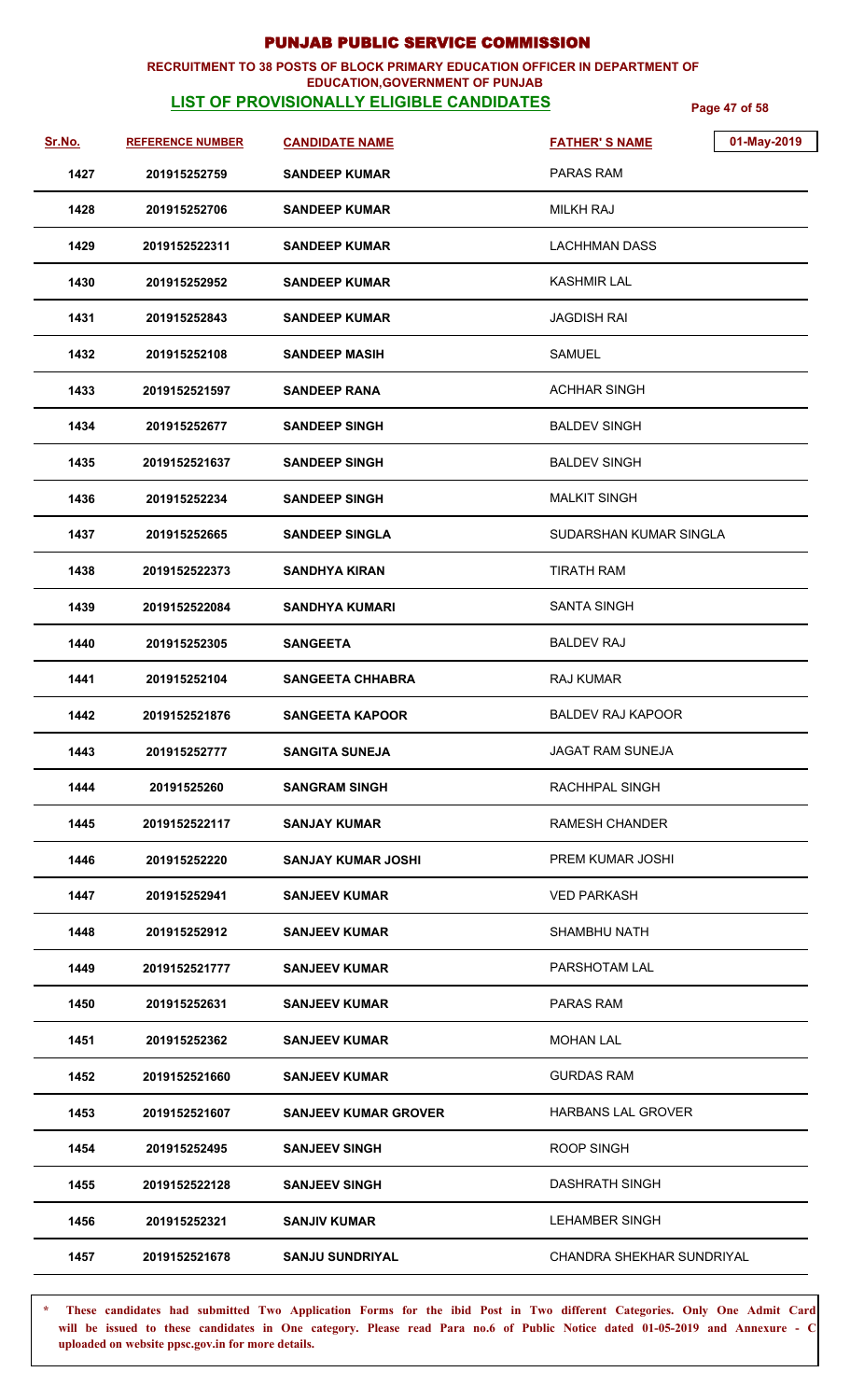### **RECRUITMENT TO 38 POSTS OF BLOCK PRIMARY EDUCATION OFFICER IN DEPARTMENT OF EDUCATION,GOVERNMENT OF PUNJAB**

# **LIST OF PROVISIONALLY ELIGIBLE CANDIDATES Page 48 of 58**

| Sr.No. | <b>REFERENCE NUMBER</b> | <b>CANDIDATE NAME</b>   | 01-May-2019<br><b>FATHER'S NAME</b> |
|--------|-------------------------|-------------------------|-------------------------------------|
| 1458   | 201915252918            | <b>SANTOKH SINGH</b>    | NACHHATAR SINGH                     |
| 1459   | 2019152522392           | <b>SANTOKH SINGH</b>    | <b>JAGJIT SINGH</b>                 |
| 1460   | 2019152521271           | <b>SANTOSH KAUR</b>     | <b>SWINDER SINGH</b>                |
| 1461   | 201915252822            | <b>SANTOSH KUMARI</b>   | <b>PARMA NAND</b>                   |
| 1462   | 2019152521955           | <b>SANTOSH RANI</b>     | <b>KEHAR SINGH</b>                  |
| 1463   | 2019152522285           | <b>SANTSEWAK SINGH</b>  | <b>IQBAL SINGH</b>                  |
| 1464   | 2019152521763           | <b>SAPNA DEVI</b>       | <b>PREM SINGH</b>                   |
| 1465   | 2019152522402           | <b>SAPNA TANDON</b>     | RAMESH KUMAR TANDON                 |
| 1466   | 201915252455            | <b>SARABJEET KAUR</b>   | <b>SURINDER SINGH</b>               |
| 1467   | 2019152521294           | <b>SARABJEET KAUR</b>   | <b>DALBIR SINGH</b>                 |
| 1468   | 2019152521293           | <b>SARABJEET KAUR</b>   | <b>BALWINDER SINGH</b>              |
| 1469   | 201915252789            | <b>SARABJEET SINGH</b>  | <b>GURMAIL SINGH</b>                |
| 1470   | 2019152521222           | <b>SARAVJEET KAUR</b>   | <b>MAHENDER SINGH</b>               |
| 1471   | 20191525226             | <b>SARBJEET KAUR</b>    | <b>NIRANJAN SINGH</b>               |
| 1472   | 20191525223             | <b>SARBJEET KAUR</b>    | PAL SINGH                           |
| 1473   | 2019152521676           | <b>SARBJEET SINGH</b>   | <b>PIARA SINGH</b>                  |
| 1474   | 201915252625            | <b>SARBJIT KAUR</b>     | SWARAN SINGH                        |
| 1475   | 2019152521301           | <b>SARBJIT KAUR</b>     | <b>BALDEV SINGH</b>                 |
| 1476   | 2019152521707           | <b>SARBJIT KAUR</b>     | <b>DILBAG SINGH</b>                 |
| 1477   | 2019152521655           | <b>SARBJIT KAUR</b>     | <b>MIT SINGH</b>                    |
| 1478   | 2019152522157           | <b>SARBJIT KAUR</b>     | <b>NAZAR SINGH</b>                  |
| 1479   | 2019152521949           | <b>SARBJIT KAUR</b>     | PAL SINGH                           |
| 1480   | 201915252878            | <b>SARBJIT SINGH</b>    | <b>CHANAN SINGH</b>                 |
| 1481   | 201915252186            | <b>SARBJIT SINGH</b>    | <b>HARBHAJAN SINGH</b>              |
| 1482   | 2019152521247           | <b>SARBJIT SINGH</b>    | <b>MALKIT SINGH</b>                 |
| 1483   | 2019152521397           | <b>SARBJITSINGH</b>     | <b>DHANNA SINGH</b>                 |
| 1484   | 2019152521109           | <b>SARBRINDER SINGH</b> | <b>MOHAN SINGH</b>                  |
| 1485   | 201915252769            | <b>SARDOOL SINGH</b>    | <b>SURJIT SINGH</b>                 |
| 1486   | 2019152521361           | <b>SARVDEEP</b>         | <b>MEGH RAJ</b>                     |
| 1487   | 2019152521148           | <b>SARVJEET SINGH</b>   | <b>GURDEV SINGH</b>                 |
| 1488   | 2019152521496           | <b>SAT PAL</b>          | DHARAM CHAND                        |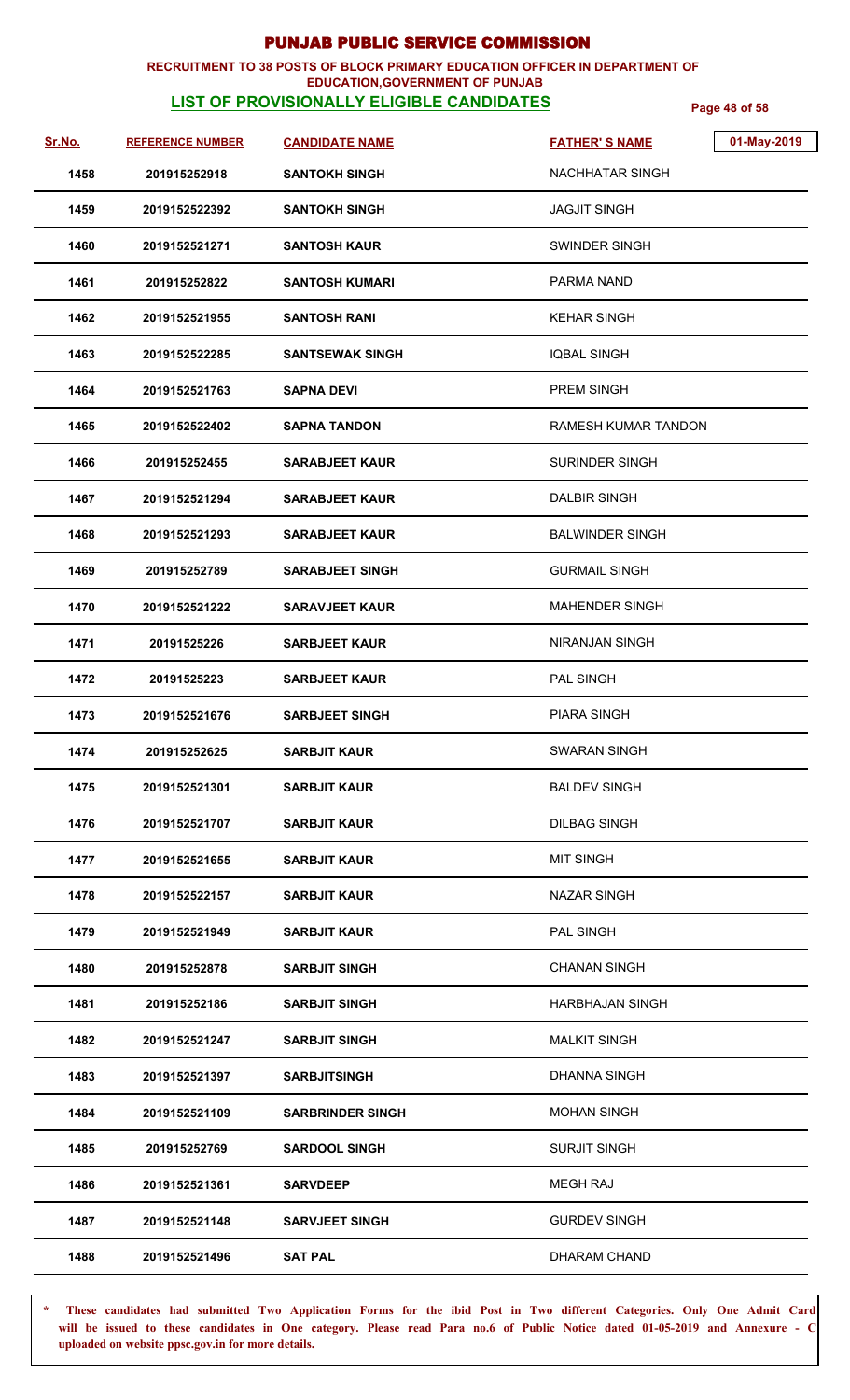### **RECRUITMENT TO 38 POSTS OF BLOCK PRIMARY EDUCATION OFFICER IN DEPARTMENT OF EDUCATION,GOVERNMENT OF PUNJAB**

# **LIST OF PROVISIONALLY ELIGIBLE CANDIDATES Page 49 of 58**

| Sr.No. | <b>REFERENCE NUMBER</b> | <b>CANDIDATE NAME</b>   | <b>FATHER'S NAME</b>   | 01-May-2019 |
|--------|-------------------------|-------------------------|------------------------|-------------|
| 1489   | 201915252415            | <b>SATGUR SINGH</b>     | <b>SUKHDEV SINGH</b>   |             |
| 1490   | 201915252598            | <b>SATINDER KUMAR</b>   | <b>SABU RAM</b>        |             |
| 1491   | 2019152521345           | <b>SATINDER SINGH</b>   | <b>TARSEM LAL</b>      |             |
| 1492   | 2019152521635           | <b>SATINDER SINGH</b>   | <b>BALDEV SINGH</b>    |             |
| 1493   | 2019152521588           | <b>SATINDER SINGH</b>   | <b>GURMEJ SINGH</b>    |             |
| 1494   | 2019152521471           | <b>SATISH KUMAR</b>     | ASHOK KUMAR            |             |
| 1495   | 201915252219            | <b>SATISH KUMAR</b>     | RAJINDER LAL           |             |
| 1496   | 2019152521515           | <b>SATISH KUMAR</b>     | <b>TULSI RAM</b>       |             |
| 1497   | 2019152521595           | <b>SATISH MIGLANI</b>   | <b>RAM RAKHA</b>       |             |
| 1498   | 2019152522273           | <b>SATNAM KAUR</b>      | <b>RAM PAL SINGH</b>   |             |
| 1499   | 201915252913            | <b>SATNAM SINGH</b>     | <b>BALWINDER SINGH</b> |             |
| 1500   | 201915252429            | <b>SATNAM SINGH</b>     | <b>AMRIK SINGH</b>     |             |
| 1501   | 201915252752            | <b>SATNAM SINGH</b>     | <b>DARBARA SINGH</b>   |             |
| 1502   | 2019152522399           | <b>SATNAM SINGH</b>     | KULDEEP SINGH          |             |
| 1503   | 2019152522121           | <b>SATNAM SINGH</b>     | <b>SWARN SINGH</b>     |             |
| 1504   | 2019152521444           | <b>SATNAM SINGH</b>     | <b>HARBHAJAN SINGH</b> |             |
| 1505   | 2019152522001           | <b>SATPAL</b>           | <b>GANPAT RAI</b>      |             |
| 1506   | 2019152522221           | <b>SATPAL</b>           | <b>JAGDISH RAJ</b>     |             |
| 1507   | 201915252497            | <b>SATPAL SINGH</b>     | <b>KISHAN CHAND</b>    |             |
| 1508   | 201915252923            | <b>SATPAL SINGH</b>     | <b>DES SINGH</b>       |             |
| 1509   | 201915252342            | <b>SATVIR KAUR</b>      | <b>GURCHARN SINGH</b>  |             |
| 1510   | 2019152521490           | <b>SATWINDER KAUR</b>   | <b>DARSHAN SINGH</b>   |             |
| 1511   | 201915252191            | <b>SATWINDER KAUR</b>   | SAWINDER SINGH         |             |
| 1512   | 2019152522180           | <b>SATWINDER SINGH</b>  | <b>SUKHDEV SINGH</b>   |             |
| 1513   | 201915252881            | <b>SATWINDER SINGH</b>  | <b>PARMINDER SINGH</b> |             |
| 1514   | 201915252853            | <b>SAVITA MAHLA</b>     | <b>KISHORI LAL</b>     |             |
| 1515   | 2019152521127           | <b>SAVITA RANI</b>      | <b>NISHA RAM</b>       |             |
| 1516   | 2019152522308           | <b>SAVITA SOOD</b>      | SH DIGAMBER PAL SOOD   |             |
| 1517   | 201915252871            | <b>SAWARANJEET KAUR</b> | <b>JAGTAR SINGH</b>    |             |
| 1518   | 201915252755            | <b>SEEMA</b>            | <b>ROSHAN LAL</b>      |             |
| 1519   | 201915252229            | <b>SEEMA</b>            | <b>GURDEV CHAND</b>    |             |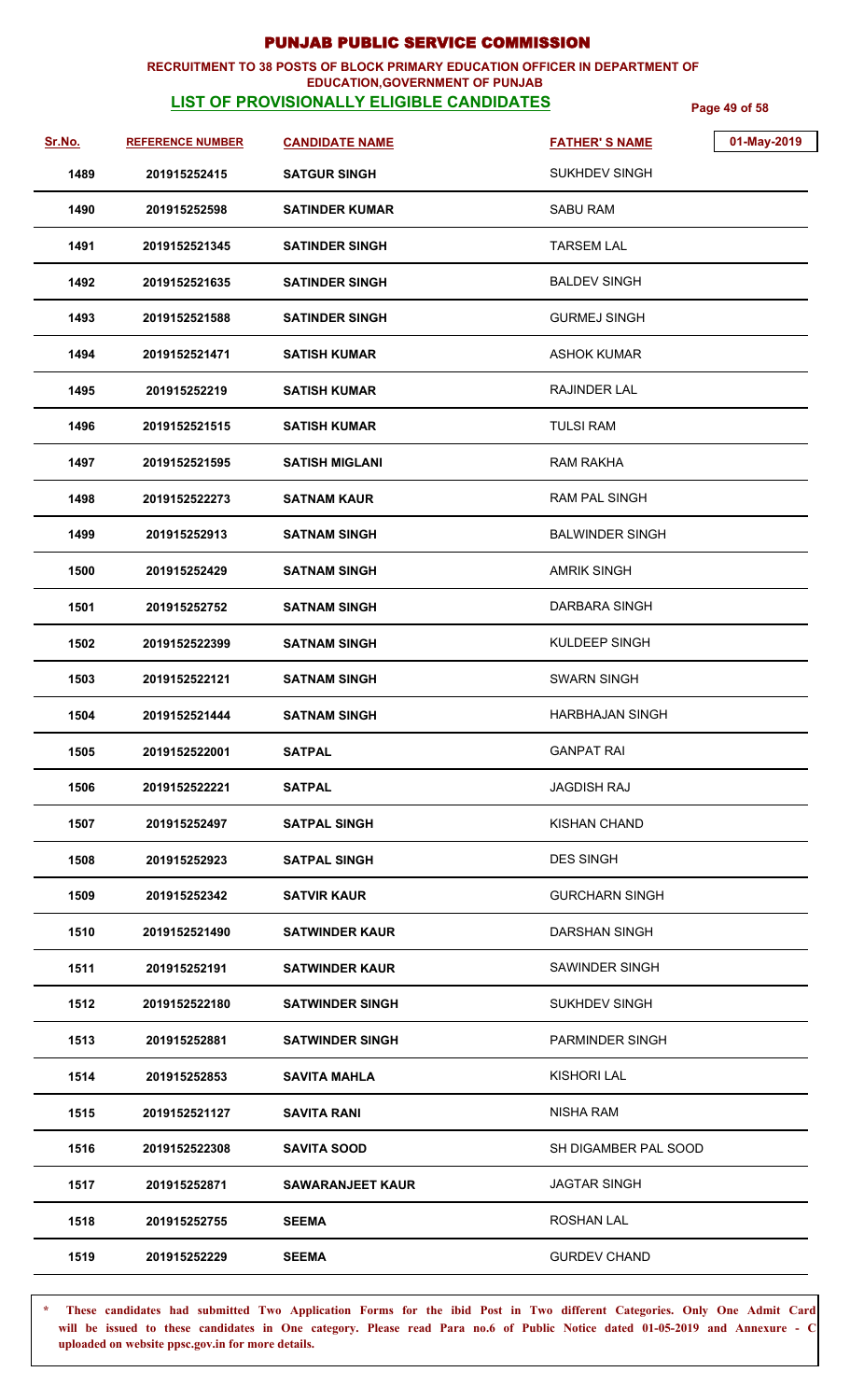### **RECRUITMENT TO 38 POSTS OF BLOCK PRIMARY EDUCATION OFFICER IN DEPARTMENT OF EDUCATION,GOVERNMENT OF PUNJAB**

# **LIST OF PROVISIONALLY ELIGIBLE CANDIDATES Page 50 of 58**

| Sr.No. | <b>REFERENCE NUMBER</b> | <b>CANDIDATE NAME</b>     | 01-May-2019<br><b>FATHER'S NAME</b> |
|--------|-------------------------|---------------------------|-------------------------------------|
| 1520   | 2019152521270           | <b>SEEMA CHAWLA</b>       | <b>CHAMAN LAL</b>                   |
| 1521   | 2019152521049           | <b>SEEMA DEVI</b>         | RAM LAL                             |
| 1522   | 201915252786            | <b>SEEMA RANI</b>         | <b>BALDEV SINGH</b>                 |
| 1523   | 2019152521385           | <b>SEEMA RANI</b>         | <b>JOGINDER PAL</b>                 |
| 1524   | 2019152522132           | <b>SEEMA RANI</b>         | OM PARKASH                          |
| 1525   | 2019152521563           | <b>SEEMA SHARMA</b>       | <b>SURINDER SHARMA</b>              |
| 1526   | 201915252521            | <b>SEEMA VASUDEV</b>      | <b>BHABHISHAN CHAND</b>             |
| 1527   | 201915252524            | <b>SHAFI KUMAR NARANG</b> | <b>NOOR CHAND</b>                   |
| 1528   | 201915252708            | <b>SHAGAN LAL</b>         | <b>JAI LAL</b>                      |
| 1529   | 2019152522183           | <b>SHALU RANI</b>         | <b>SOM NATH</b>                     |
| 1530   | 201915252877            | <b>SHAM SUNDAR</b>        | <b>NARINDER KUMAR</b>               |
| 1531   | 2019152522195           | <b>SHAMA RANI</b>         | <b>BALDEV RAJ SHARMA</b>            |
| 1532   | 201915252545            | <b>SHAMBU PARSHAD</b>     | <b>GOBIND RAM</b>                   |
| 1533   | 2019152522261           | <b>SHAMINDER SINGH</b>    | <b>BALTEJ SINGH</b>                 |
| 1534   | 2019152521944           | <b>SHAMMI MANKOTIA</b>    | <b>MAHESH KUMAR</b>                 |
| 1535   | 201915252734            | <b>SHAMSHER SINGH</b>     | <b>BALDEV SINGH</b>                 |
| 1536   | 2019152521116           | <b>SHANKER LAL</b>        | <b>KISHORI LAL</b>                  |
| 1537   | 2019152521213           | <b>SHANKER LAL</b>        | <b>OM PARKASH</b>                   |
| 1538   | 2019152522063           | <b>SHARANJEET KAUR</b>    | <b>BALWANT SINGH</b>                |
| 1539   | 2019152522290           | <b>SHARANJIT KAUR</b>     | DARSHAN SINGH                       |
| 1540   | 20191525224             | <b>SHARANJIT KAUR</b>     | <b>SURJIT SINGH</b>                 |
| 1541   | 201915252501            | <b>SHARDA RANI</b>        | KULDEEP SINGH                       |
| 1542   | 201915252774            | <b>SHASHI BALA</b>        | PARKASH RAM                         |
| 1543   | 2019152522000           | SHASHI KIRAN              | <b>TEK CHAND</b>                    |
| 1544   | 2019152521422           | <b>SHAVETA JUNEJA</b>     | PREM NATH                           |
| 1545   | 2019152521069           | <b>SHEENAM</b>            | <b>KHARAITI LAL</b>                 |
| 1546   | 2019152522070           | <b>SHELLKA BHATIA</b>     | <b>B R BHATIA</b>                   |
| 1547   | 2019152522077           | <b>SHELLY</b>             | <b>VINOD KAPILA</b>                 |
| 1548   | 2019152521391           | <b>SHELLY KUMARI</b>      | SHANTI DEV                          |
| 1549   | 2019152521324           | SHIKHA GROVER             | <b>SURINDER KUMAR</b>               |
| 1550   | 2019152521415           | <b>SHIKHA SHARMA</b>      | <b>SUBHASH CHANDER</b>              |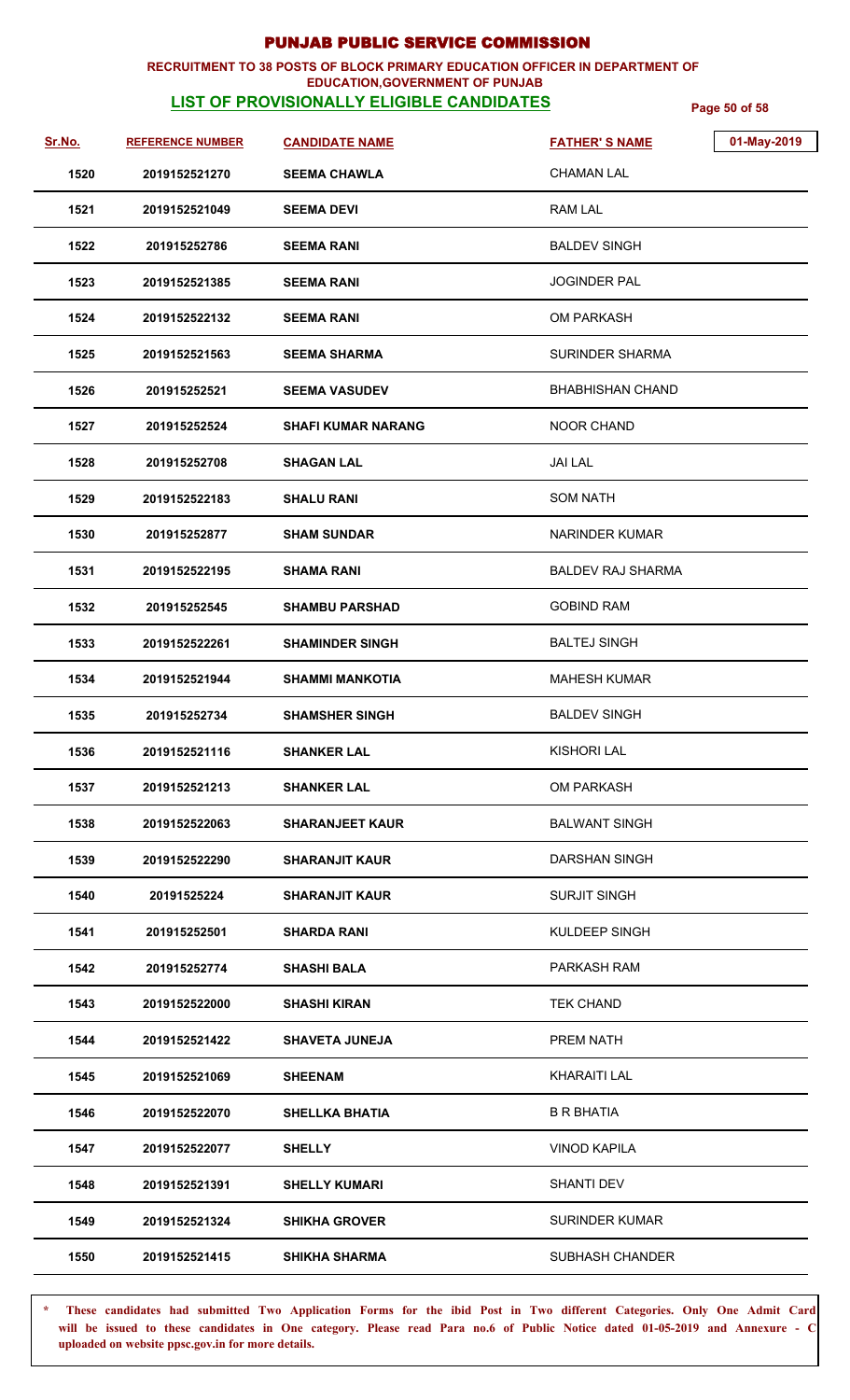### **RECRUITMENT TO 38 POSTS OF BLOCK PRIMARY EDUCATION OFFICER IN DEPARTMENT OF EDUCATION,GOVERNMENT OF PUNJAB**

## **LIST OF PROVISIONALLY ELIGIBLE CANDIDATES Page 51 of 58**

| Sr.No. | <b>REFERENCE NUMBER</b> | <b>CANDIDATE NAME</b>    | 01-May-2019<br><b>FATHER'S NAME</b> |
|--------|-------------------------|--------------------------|-------------------------------------|
| 1551   | 201915252207            | <b>SHILPI GARG</b>       | <b>KULWANT RAI</b>                  |
| 1552   | 2019152521216           | <b>SHINDER PAL SINGH</b> | <b>JAGIR SINGH</b>                  |
| 1553   | 201915252663            | <b>SHINDERPAL SINGH</b>  | <b>MALKIT SINGH</b>                 |
| 1554   | 2019152522381           | <b>SHIV KUMAR</b>        | DERVRAJ RANA                        |
| 1555   | 2019152521690           | <b>SHIV PARSHAD</b>      | <b>OM PARKASH</b>                   |
| 1556   | 2019152521465           | <b>SHIVANI SHARMA</b>    | KULDEEP CHAND SHARMA                |
| 1557   | 201915252546            | <b>SHYAM SUNDER</b>      | JAMNA PARSHAD                       |
| 1558   | 2019152521146           | <b>SILKY</b>             | TILAKRAJ VERMA                      |
| 1559   | 2019152522357           | <b>SIMA RANI</b>         | <b>RAJINDER KUMAR</b>               |
| 1560   | 201915252770            | <b>SIMARANDEEP SINGH</b> | <b>AJAIB SINGH</b>                  |
| 1561   | 201915252925            | <b>SIMARJEET KAUR</b>    | <b>SADHU SINGH</b>                  |
| 1562   | 2019152521918           | <b>SIMARJEET KAUR</b>    | <b>HARBANS SINGH</b>                |
| 1563   | 2019152522304           | <b>SIMARJEET KAUR</b>    | <b>KARAM SINGH</b>                  |
| 1564   | 201915252687            | <b>SIMARJIT KAUR</b>     | <b>AJMER SINGH</b>                  |
| 1565   | 2019152521811           | <b>SIMARPREET KAUR</b>   | <b>BALWINDER SINGH</b>              |
| 1566   | 201915252902            | <b>SIMERJEET KAUR</b>    | <b>BAWA SINGH</b>                   |
| 1567   | 2019152521227           | <b>SIMERPEET KAUR</b>    | SATPAL SINGH                        |
| 1568   | 201915252322            | <b>SIMERPREET KAUR</b>   | PRITPAL SINGH                       |
| 1569   | 2019152521903           | <b>SIMMI DHAWAN</b>      | <b>SHAM SUNDER MALHAN</b>           |
| 1570   | 2019152522239           | SIMMI RANI               | RATTAN LAL                          |
| 1571   | 2019152521868           | <b>SIMRANDEEP SINGH</b>  | SAWARANJIT SINGH                    |
| 1572   | 201915252158            | <b>SIMRANPAL SINGH</b>   | <b>HARDEEP SINGH</b>                |
| 1573   | 2019152521209           | <b>SITA RAM</b>          | <b>MADAN LAL</b>                    |
| 1574   | 2019152521478           | <b>SITA RANI</b>         | <b>CHARAN SINGH</b>                 |
| 1575   | 2019152521136           | <b>SNEH LATA</b>         | <b>BALDEV SINGH</b>                 |
| 1576   | 201915252830            | <b>SOHAN SINGH</b>       | <b>SANT RAM</b>                     |
| 1577   | 2019152521691           | <b>SONA DEVI</b>         | <b>HANS RAJ</b>                     |
| 1578   | 2019152521683           | <b>SONA RANI</b>         | <b>CHARANJI LAL</b>                 |
| 1579   | 2019152521958           | <b>SONIA</b>             | SOHAN LAL                           |
| 1580   | 2019152521947           | <b>SONIA</b>             | <b>UJJAGAR SINGH</b>                |
| 1581   | 201915252144            | <b>SONIA GUPTA</b>       | DHARAM PAL GUPTA                    |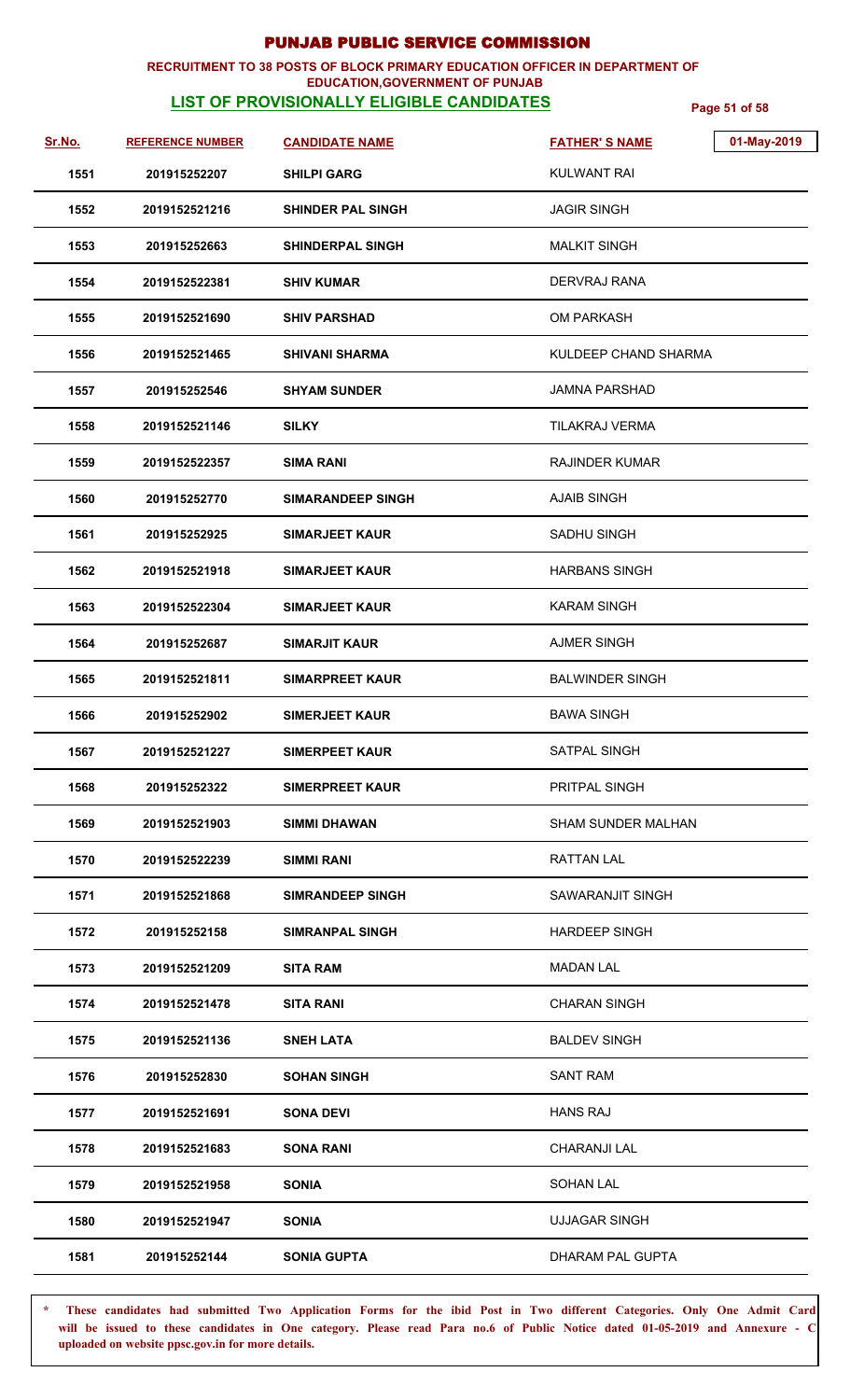### **RECRUITMENT TO 38 POSTS OF BLOCK PRIMARY EDUCATION OFFICER IN DEPARTMENT OF EDUCATION,GOVERNMENT OF PUNJAB**

## **LIST OF PROVISIONALLY ELIGIBLE CANDIDATES Page 52 of 58**

| <u>Sr.No.</u> | <b>REFERENCE NUMBER</b> | <b>CANDIDATE NAME</b>    | 01-May-2019<br><b>FATHER'S NAME</b> |
|---------------|-------------------------|--------------------------|-------------------------------------|
| 1582          | 2019152521599           | <b>SONIA JAIDKA</b>      | <b>GURCHARAN DASS JAIDKA</b>        |
| 1583          | 2019152521452           | <b>SONIA NANDA</b>       | <b>VED BHUSHAN NANDA</b>            |
| 1584          | 201915252976            | <b>SONIA RANI</b>        | SOM NATH                            |
| 1585          | 2019152521985           | <b>SONIA RANI</b>        | SATPAL KATTRI                       |
| 1586          | 2019152521448           | SONIA SHARMA             | PREM LAL SHARMA                     |
| 1587          | 2019152521437           | SONIA SHARMA             | DHARAM PAL SHARMA                   |
| 1588          | 2019152521455           | <b>SONIA SOOD</b>        | <b>VARINDER MOHAN SOOD</b>          |
| 1589          | 2019152521854           | SONIKA SHARMA            | NARINDER PAL SHARMA                 |
| 1590          | 201915252446            | <b>SONU KUMAR</b>        | <b>TARSEM LAL</b>                   |
| 1591          | 2019152521713           | <b>SONU SHARMA</b>       | <b>KULDIP RAJ SHARMA</b>            |
| 1592          | 201915252978            | <b>SUBHASH CHANDER</b>   | <b>KRISHAN LAL</b>                  |
| 1593          | 2019152521174           | <b>SUBHASH CHANDER</b>   | SHER SINGH                          |
| 1594          | 2019152522246           | <b>SUBHASH CHANDER</b>   | <b>KHARAIT LAL</b>                  |
| 1595          | 201915252924            | <b>SUCHITRA</b>          | <b>TILAK RAJ</b>                    |
| 1596          | 2019152522231           | <b>SUDESH RANI</b>       | <b>SHIV DAYAL</b>                   |
| 1597          | 201915252745            | <b>SUDHIR KUMAR</b>      | <b>CHAMAN LAL</b>                   |
| 1598          | 2019152522031           | <b>SUKEEL MOHAMAD</b>    | SULEMAN MOHAMAD                     |
| 1599          | 2019152521927           | <b>SUKHBIR SINGH</b>     | <b>GURDEV SINGH</b>                 |
| 1600          | 201915252212            | <b>SUKHDARSHAN SINGH</b> | <b>MALKIAT SINGH</b>                |
| 1601          | 201915252891            | <b>SUKHDEEP KAUR</b>     | <b>DARSHAN SINGH</b>                |
| 1602          | 201915252115            | <b>SUKHDEEP SINGH</b>    | <b>KULWANT SINGH</b>                |
| 1603          | 2019152521212           | <b>SUKHDEEP SINGH</b>    | <b>DILBAG SINGH</b>                 |
| 1604          | 2019152522367           | <b>SUKHDEV SINGH</b>     | LAKHWINDER SINGH                    |
| 1605          | 201915252554            | <b>SUKHDEV SINGH</b>     | <b>BALWANT SINGH</b>                |
| 1606          | 2019152522044           | <b>SUKHDEVA</b>          | <b>BILLU RAM</b>                    |
| 1607          | 201915252414            | <b>SUKHJEET KAUR</b>     | <b>RAJ SINGH</b>                    |
| 1608          | 2019152521562           | <b>SUKHJEET KAUR</b>     | <b>MOHINDER SINGH</b>               |
| 1609          | 201915252164            | <b>SUKHJEET KAUR</b>     | <b>JOGINDER SINGH</b>               |
| 1610          | 2019152522257           | <b>SUKHJIT KAUR</b>      | <b>SUKHDEV SINGH</b>                |
| 1611          | 201915252597            | <b>SUKHJIT KAUR</b>      | <b>GURTEJ SINGH</b>                 |
| 1612          | 2019152522415           | <b>SUKHJIT SINGH</b>     | SUKHWINDER SINGH                    |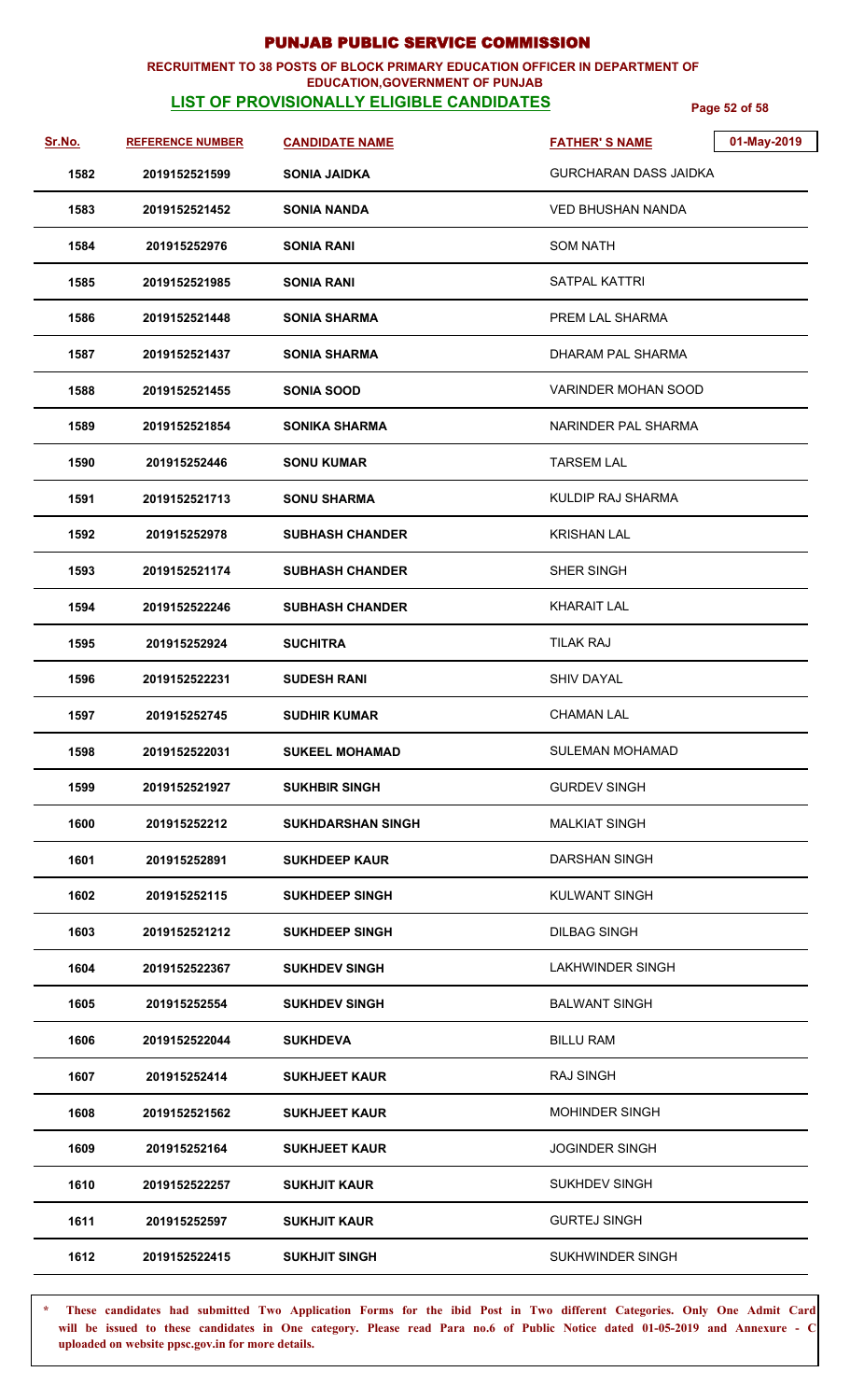### **RECRUITMENT TO 38 POSTS OF BLOCK PRIMARY EDUCATION OFFICER IN DEPARTMENT OF EDUCATION,GOVERNMENT OF PUNJAB**

# **LIST OF PROVISIONALLY ELIGIBLE CANDIDATES Page 53 of 58**

| <u>Sr.No.</u> | <b>REFERENCE NUMBER</b> | <b>CANDIDATE NAME</b>       | <b>FATHER'S NAME</b>  | 01-May-2019 |
|---------------|-------------------------|-----------------------------|-----------------------|-------------|
| 1613          | 201915252221            | <b>SUKHJIT SINGH</b>        | <b>MAKHAN SINGH</b>   |             |
| 1614          | 2019152521628           | <b>SUKHJIT SINGH</b>        | <b>BALTEJ SINGH</b>   |             |
| 1615          | 2019152522390           | <b>SUKHMANDER SINGH</b>     | <b>GURDEV SINGH</b>   |             |
| 1616          | 2019152521215           | <b>SUKHMANDER SINGH</b>     | <b>TARSEM SINGH</b>   |             |
| 1617          | 2019152521007           | <b>SUKHMINDER SINGH</b>     | <b>NARINDER SINGH</b> |             |
| 1618          | 2019152521692           | <b>SUKHPAL KAUR</b>         | <b>GURDEEP SINGH</b>  |             |
| 1619          | 201915252541            | <b>SUKHPAL KAUR</b>         | <b>LAKHVIR SINGH</b>  |             |
| 1620          | 201915252593            | <b>SUKHPAL KAUR</b>         | <b>MAST SINGH</b>     |             |
| 1621          | 2019152522215           | <b>SUKHPAUL SINGH</b>       | SOHAN SINGH           |             |
| 1622          | 2019152521045           | <b>SUKHPREET KAUR</b>       | <b>BOOTA SINGH</b>    |             |
| 1623          | 2019152521093           | <b>SUKHRAJJINDER KAUR</b>   | <b>TARLOK SINGH</b>   |             |
| 1624          | 201915252569            | <b>SUKHVIR SINGH</b>        | <b>BALWANT SINGH</b>  |             |
| 1625          | 201915252465            | <b>SUKHVIR SINGH</b>        | <b>HARI RAM</b>       |             |
| 1626          | 201915252352            | <b>SUKHVIR SINGH</b>        | <b>JANG SINGH</b>     |             |
| 1627          | 2019152521281           | <b>SUKHVIR SINGH</b>        | <b>SURJIT SINGH</b>   |             |
| 1628          | 2019152521081           | <b>SUKHWANS KAUR</b>        | <b>MEHANGA SINGH</b>  |             |
| 1629          | 2019152521610           | <b>SUKHWANT KAUR</b>        | <b>GURDIAL SINGH</b>  |             |
| 1630          | 2019152522270           | <b>SUKHWANT SINGH</b>       | <b>DULLA SINGH</b>    |             |
| 1631          | 201915252345            | SUKHWINDER KAUR             | <b>DESA SINGH</b>     |             |
| 1632          | 201915252656            | <b>SUKHWINDER PAL SINGH</b> | <b>MANMOHAN SINGH</b> |             |
| 1633          | 201915252811            | <b>SUKHWINDER SINGH</b>     | <b>GURDAS SINGH</b>   |             |
| 1634          | 2019152522184           | <b>SUKHWINDER SINGH</b>     | <b>SURJIT SINGH</b>   |             |
| 1635          | 201915252532            | <b>SUKHWINDER SINGH</b>     | <b>GURBAX SINGH</b>   |             |
| 1636          | 2019152521965           | <b>SUKHWINDER SINGH</b>     | <b>MAJOR SINGH</b>    |             |
| 1637          | 2019152521346           | <b>SULTANA BEGUM</b>        | <b>RAMZAN KHAN</b>    |             |
| 1638          | 2019152521618           | <b>SUMAN BALA</b>           | <b>SHAMER LAL</b>     |             |
| 1639          | 201915252907            | <b>SUMAN BALA</b>           | PREM NATH             |             |
| 1640          | 2019152521043           | <b>SUMAN DEVI</b>           | <b>KRISHAN KUMAR</b>  |             |
| 1641          | 201915252489            | <b>SUMAN LATA</b>           | <b>MADAN LAL</b>      |             |
| 1642          | 201915252882            | <b>SUMAN LATA</b>           | <b>SHIV SHANKER</b>   |             |
| 1643          | 2019152521507           | <b>SUMAN PRIYA</b>          | <b>SURESH KUMAR</b>   |             |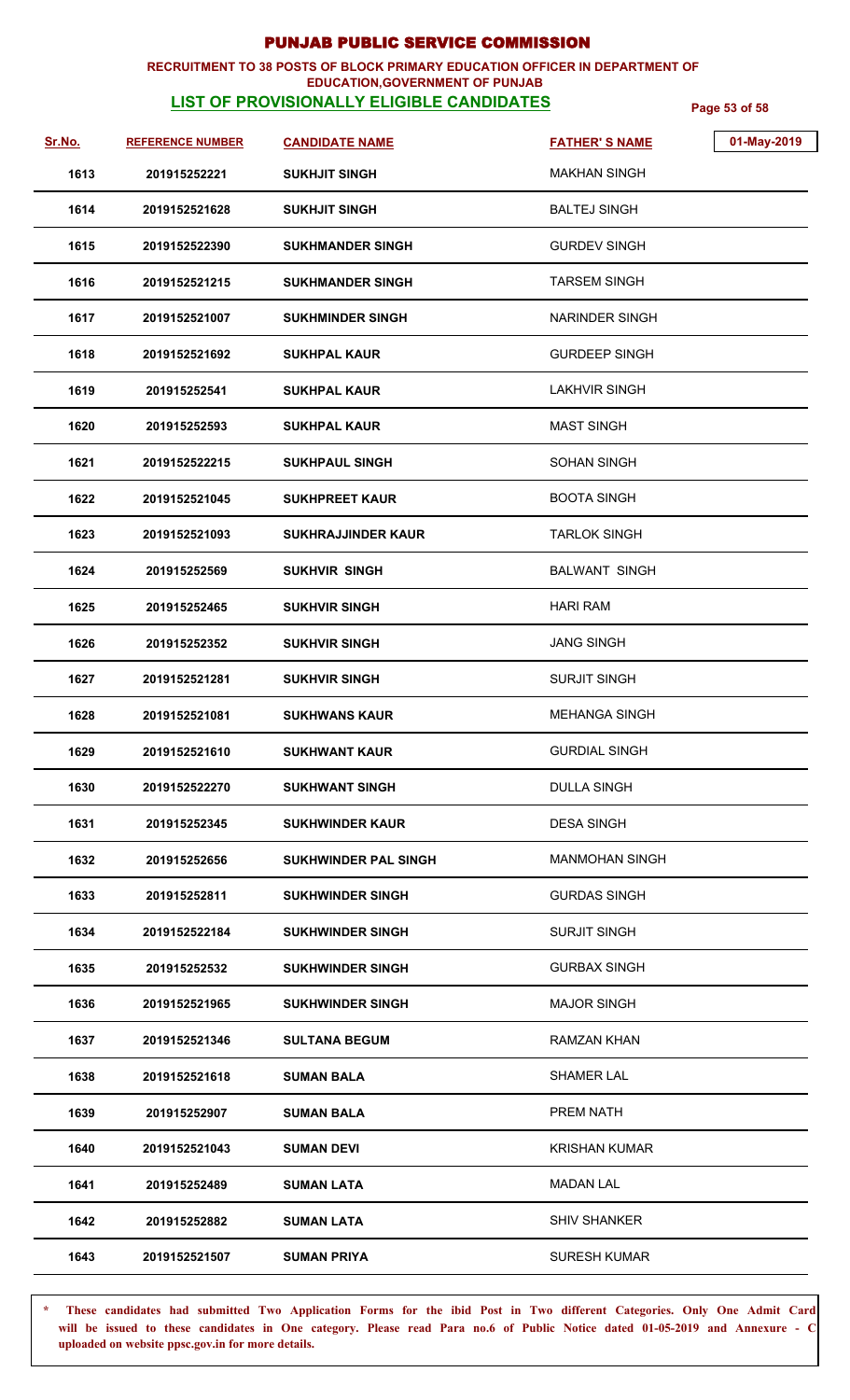### **RECRUITMENT TO 38 POSTS OF BLOCK PRIMARY EDUCATION OFFICER IN DEPARTMENT OF EDUCATION,GOVERNMENT OF PUNJAB**

# **LIST OF PROVISIONALLY ELIGIBLE CANDIDATES Page 54 of 58**

| Sr.No. | <b>REFERENCE NUMBER</b> | <b>CANDIDATE NAME</b>  | 01-May-2019<br><b>FATHER'S NAME</b> |
|--------|-------------------------|------------------------|-------------------------------------|
| 1644   | 201915252628            | <b>SUMANDEEP</b>       | <b>MILKH RAJ</b>                    |
| 1645   | 2019152522109           | <b>SUMANDEEP KAUR</b>  | SITAL SINGH                         |
| 1646   | 2019152521351           | <b>SUMANDEEP KAUR</b>  | <b>GURDEV SINGH</b>                 |
| 1647   | 201915252377            | <b>SUMANDEEP KAUR</b>  | <b>KARNAIL SINGH</b>                |
| 1648   | 201915252888            | <b>SUMATI</b>          | RAJINDER SHARMA                     |
| 1649   | 2019152521767           | <b>SUMIT JUNEJA</b>    | <b>BABU LAL JUNEJA</b>              |
| 1650   | 2019152521820           | <b>SUMITA</b>          | <b>DHARAM PAL</b>                   |
| 1651   | 2019152521360           | <b>SUNIL BHARDWAJ</b>  | SARWAN BHARDWAJ                     |
| 1652   | 201915252684            | <b>SUNIL KUMAR</b>     | ROOP LAL                            |
| 1653   | 2019152521298           | <b>SUNIL KUMAR</b>     | <b>RAMESH CHANDER</b>               |
| 1654   | 2019152521041           | <b>SUNIL KUMAR</b>     | <b>RAM PARTAP</b>                   |
| 1655   | 2019152522306           | <b>SUNIL KUMAR</b>     | <b>KRISHAN LAL</b>                  |
| 1656   | 201915252441            | <b>SUNIL KUMAR</b>     | <b>KEWAL KRISHAN</b>                |
| 1657   | 2019152522098           | <b>SUNIL KUMAR</b>     | <b>HARBHAJAN LAL</b>                |
| 1658   | 2019152521772           | <b>SUNIL KUMAR</b>     | <b>BAGICHA RAM</b>                  |
| 1659   | 2019152521175           | <b>SUNIL KUMAR</b>     | <b>TARA CHAND</b>                   |
| 1660   | 201915252640            | <b>SUNIL KUMAR</b>     | <b>GOPI RAM</b>                     |
| 1661   | 201915252796            | <b>SUNIL KUMAR</b>     | <b>SURJEET KUMAR</b>                |
| 1662   | 201915252636            | <b>SUNITA BALA</b>     | <b>LAL CHAND</b>                    |
| 1663   | 2019152522360           | SUNITA RANI            | <b>BALWINDER SINGH</b>              |
| 1664   | 2019152521178           | <b>SUNITA RANI</b>     | <b>GURANDITTA BAWA</b>              |
| 1665   | 2019152522054           | <b>SUNITA RANI</b>     | MULAKH RAJ VIJ                      |
| 1666   | 2019152521238           | <b>SUNITA RANI</b>     | POORAN CHAND                        |
| 1667   | 2019152521130           | <b>SUNITA RANI</b>     | RAM JI DASS                         |
| 1668   | 201915252313            | <b>SURAJ</b>           | RAJA RAM SAHOTA                     |
| 1669   | 201915252879            | <b>SURAJ GURUNG</b>    | LATE SH DS GURUNG                   |
| 1670   | 2019152521793           | <b>SUREKHA KAUSHAL</b> | OPINDER SINGH                       |
| 1671   | 201915252314            | <b>SURESH KAMBOJ</b>   | <b>KANSHI RAM</b>                   |
| 1672   | 201915252192            | <b>SURESH KUMAR</b>    | <b>NET RAM</b>                      |
| 1673   | 2019152522060           | <b>SURINDER KAUR</b>   | <b>BRIJ LAL SAMA</b>                |
| 1674   | 20191525220             | <b>SURINDER KAUR</b>   | PARAMJIT SINGH                      |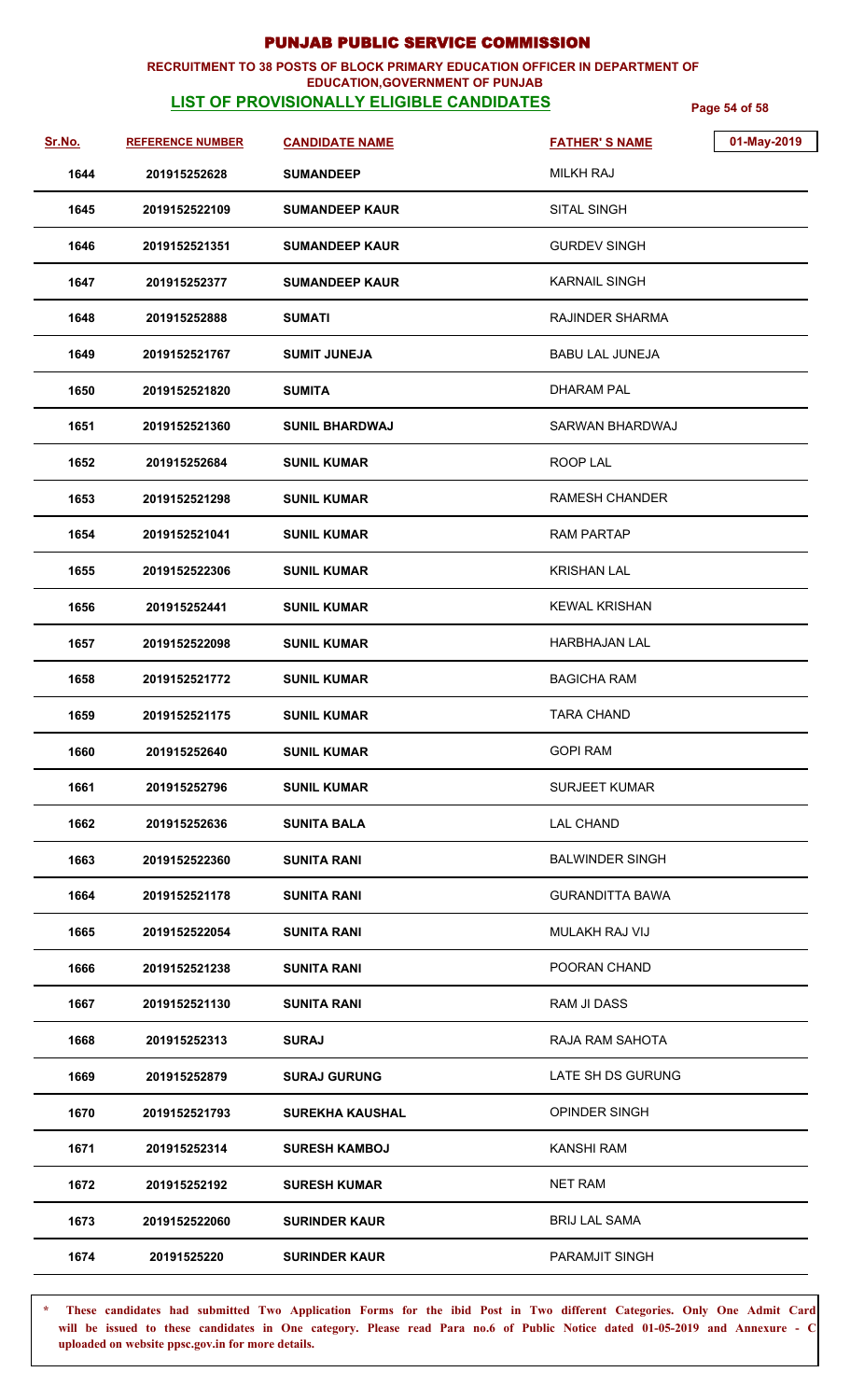## **RECRUITMENT TO 38 POSTS OF BLOCK PRIMARY EDUCATION OFFICER IN DEPARTMENT OF**

## **LIST OF PROVISIONALLY ELIGIBLE CANDIDATES Page 55 of 58 EDUCATION,GOVERNMENT OF PUNJAB**

| <u>Sr.No.</u> | <b>REFERENCE NUMBER</b> | <b>CANDIDATE NAME</b>     | <b>FATHER'S NAME</b>    | 01-May-2019 |
|---------------|-------------------------|---------------------------|-------------------------|-------------|
| 1675          | 2019152521509           | <b>SURINDER KUMAR</b>     | AMRU                    |             |
| 1676          | 2019152521871           | <b>SURINDER KUMAR</b>     | <b>BHAGWAN DASS</b>     |             |
| 1677          | 2019152521734           | <b>SURINDER NAGPAL</b>    | RAM NATH                |             |
| 1678          | 2019152521681           | <b>SURINDER SINGH</b>     | <b>JASWANT SINGH</b>    |             |
| 1679          | 2019152521719           | <b>SURINDER SINGH</b>     | <b>JAGJIT SINGH</b>     |             |
| 1680          | 201915252968            | <b>SURINDER SINGH</b>     | <b>GURNAIB SINGH</b>    |             |
| 1681          | 201915252787            | <b>SURINDER SINGH</b>     | <b>GURBAKHSH SINGH</b>  |             |
| 1682          | 201915252253            | <b>SURINDER SINGH</b>     | <b>GAMDOOR SINGH</b>    |             |
| 1683          | 201915252817            | <b>SURINDER SINGH</b>     | DALWARA SINGH           |             |
| 1684          | 201915252743            | <b>SURINDER SINGH</b>     | <b>ARJAN SINGH</b>      |             |
| 1685          | 2019152521066           | <b>SURINDERJIT KAUR</b>   | <b>KARNAIL SINGH</b>    |             |
| 1686          | 201915252500            | <b>SURINDERPAL SINGH</b>  | <b>BABU SINGH</b>       |             |
| 1687          | 2019152521231           | <b>SURJEET SINGH</b>      | <b>MAKHAN SINGH</b>     |             |
| 1688          | 2019152521857           | <b>SURJEET SINGH</b>      | <b>DALBIR SINGH</b>     |             |
| 1689          | 2019152521303           | <b>SURJEET SINGH</b>      | <b>SATNAM SINGH</b>     |             |
| 1690          | 2019152521315           | <b>SURJEET SINGH</b>      | <b>KEHAR SINGH</b>      |             |
| 1691          | 2019152521363           | <b>SURJIT KAUR</b>        | <b>BALWINDER SINGH</b>  |             |
| 1692          | 2019152521318           | <b>SURJIT SINGH</b>       | <b>SANT SINGH</b>       |             |
| 1693          | 2019152521144           | <b>SURJIT SINGH</b>       | <b>RAM KISHAN</b>       |             |
| 1694          | 2019152521401           | <b>SURJIT SINGH</b>       | <b>AMAR SINGH</b>       |             |
| 1695          | 2019152522101           | <b>SUSHIL KUMAR</b>       | <b>SAT PAL</b>          |             |
| 1696          | 2019152522030           | <b>SUSHMA SHARMA</b>      | <b>SHIV KUMAR</b>       |             |
| 1697          | 2019152522              | <b>SUSHMA SIDHU</b>       | RAM LUBHAYA             |             |
| 1698          | 2019152522217           | <b>SWARAN SINGH</b>       | <b>HANSA SINGH</b>      |             |
| 1699          | 201915252121            | <b>SWARANJEET KAUR</b>    | <b>MUKAND SINGH</b>     |             |
| 1700          | 2019152521484           | <b>SWARN SINGH</b>        | <b>SUKHMANDER SINGH</b> |             |
| 1701          | 201915252279            | <b>TAJINDER PAL SINGH</b> | <b>HARJINDER SINGH</b>  |             |
| 1702          | 2019152521101           | <b>TAJINDER SINGH</b>     | <b>SAJJAN SINGH</b>     |             |
| 1703          | 2019152521581           | <b>TALVINDER SINGH</b>    | <b>GURDEV SINGH</b>     |             |
| 1704          | 201915252729            | <b>TALWINDER SINGH</b>    | <b>SHAM SINGH</b>       |             |
| 1705          | 2019152521850           | <b>TARANJEET KAUR</b>     | <b>JOGINDER SINGH</b>   |             |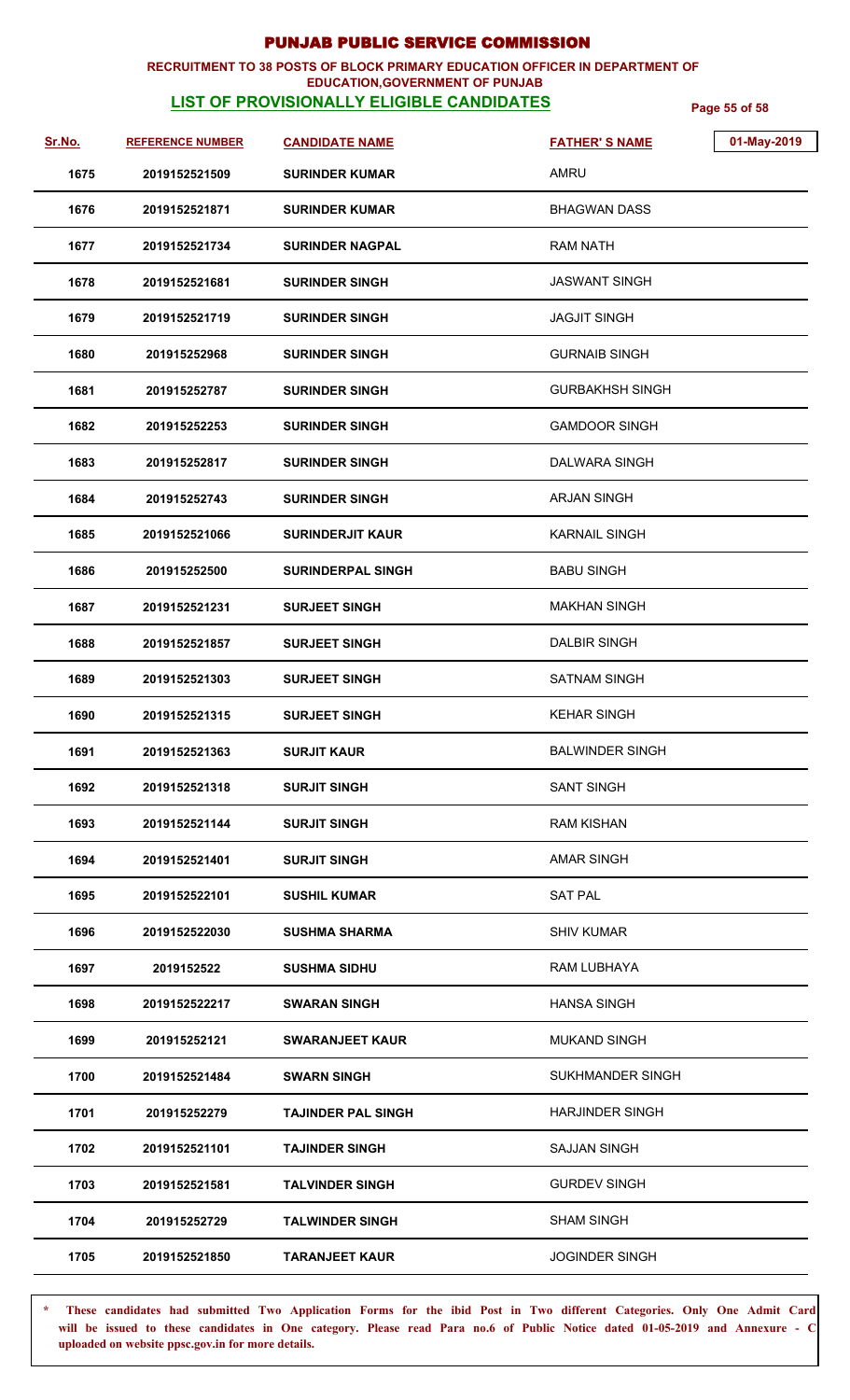### **RECRUITMENT TO 38 POSTS OF BLOCK PRIMARY EDUCATION OFFICER IN DEPARTMENT OF EDUCATION,GOVERNMENT OF PUNJAB**

# **LIST OF PROVISIONALLY ELIGIBLE CANDIDATES Page 56 of 58**

| Sr.No. |      | <b>REFERENCE NUMBER</b> | <b>CANDIDATE NAME</b>     | <b>FATHER'S NAME</b>    | 01-May-2019 |
|--------|------|-------------------------|---------------------------|-------------------------|-------------|
|        | 1706 | 2019152522417           | <b>TARSEM LAL</b>         | <b>RATTAN LAL</b>       |             |
|        | 1707 | 20191525252             | <b>TARSEM SINGH</b>       | <b>BIR SINGH</b>        |             |
|        | 1708 | 201915252248            | <b>TARSEM SINGH</b>       | <b>AVTAR SINGH</b>      |             |
|        | 1709 | 201915252972            | <b>TARVEEN KAUR</b>       | SUKHWINDER SINGH        |             |
|        | 1710 | 2019152521474           | <b>TARVINDER SINGH</b>    | SURINDERPAL SINGH       |             |
|        | 1711 | 2019152522247           | <b>TEJINDER PAL KAUR</b>  | SATPAL SINGH            |             |
|        | 1712 | 2019152521926           | <b>TEJINDER SINGH</b>     | <b>GIAN SINGH</b>       |             |
|        | 1713 | 2019152521898           | <b>TILAK RAJ</b>          | <b>RAM CHAD</b>         |             |
|        | 1714 | 2019152521977           | <b>TRIPTA DEVI</b>        | <b>HANS RAJ</b>         |             |
|        | 1715 | 201915252896            | <b>UDHAM SINGH</b>        | <b>FAQIR CHAND</b>      |             |
|        | 1716 | 201915252768            | <b>UDHAY RAJ</b>          | <b>DITTA RAM</b>        |             |
|        | 1717 | 2019152521380           | <b>UMA BHARTI</b>         | <b>BRIJ MOHAN</b>       |             |
|        | 1718 | 2019152521911           | <b>UMA SHANKAR</b>        | <b>BISHAMBER DASS</b>   |             |
|        | 1719 | 2019152521961           | <b>USHA DEVI</b>          | <b>BALWAN SINGH</b>     |             |
|        | 1720 | 2019152521768           | <b>USHA RANI</b>          | <b>HARBANS SINGH</b>    |             |
|        | 1721 | 2019152521769           | <b>USHANT KUMAR</b>       | <b>HARBANS SINGH</b>    |             |
|        | 1722 | 201915252339            | <b>VAKEEL SINGH</b>       | PRITAM SINGH            |             |
|        | 1723 | 2019152521762           | <b>VANDANA</b>            | <b>LAL BAHADUR</b>      |             |
|        | 1724 | 2019152521430           | <b>VANDANA PARHI</b>      | LATE SH DHARMVIR SHARMA |             |
|        | 1725 | 201915252269            | VANDNA GUPTA              | <b>SUBASH CHAND</b>     |             |
|        | 1726 | 2019152522069           | <b>VANITA CHHABRA</b>     | RAMJI DASS CHHABRA      |             |
|        | 1727 | 201915252618            | <b>VARINDER KAUR</b>      | <b>SWARAN SINGH</b>     |             |
| *      | 1728 | 201915252611            | <b>VARINDER KAUR</b>      | <b>HARI RAM</b>         |             |
| *      | 1729 | 201915252610            | <b>VARINDER KAUR</b>      | <b>HARI RAM</b>         |             |
|        | 1730 | 201915252392            | Varinder Kumar            | Harbans Lal             |             |
|        | 1731 | 2019152521990           | <b>VARINDER PAL KAUR</b>  | <b>CHANAN SINGH</b>     |             |
|        | 1732 | 20191525225             | <b>VARINDER SINGH</b>     | <b>PIARA SINGH</b>      |             |
|        | 1733 | 2019152521419           | <b>VARINDER VIR SINGH</b> | <b>BALBIR SINGH</b>     |             |
|        | 1734 | 201915252926            | <b>VARKHA SINGH</b>       | NACHHATAR SINGH         |             |
|        | 1735 | 2019152521084           | <b>VARUN KUMAR</b>        | SIKANDER LAL            |             |
|        | 1736 | 2019152521290           | <b>VED PARKASH</b>        | <b>BIRBAL RAM</b>       |             |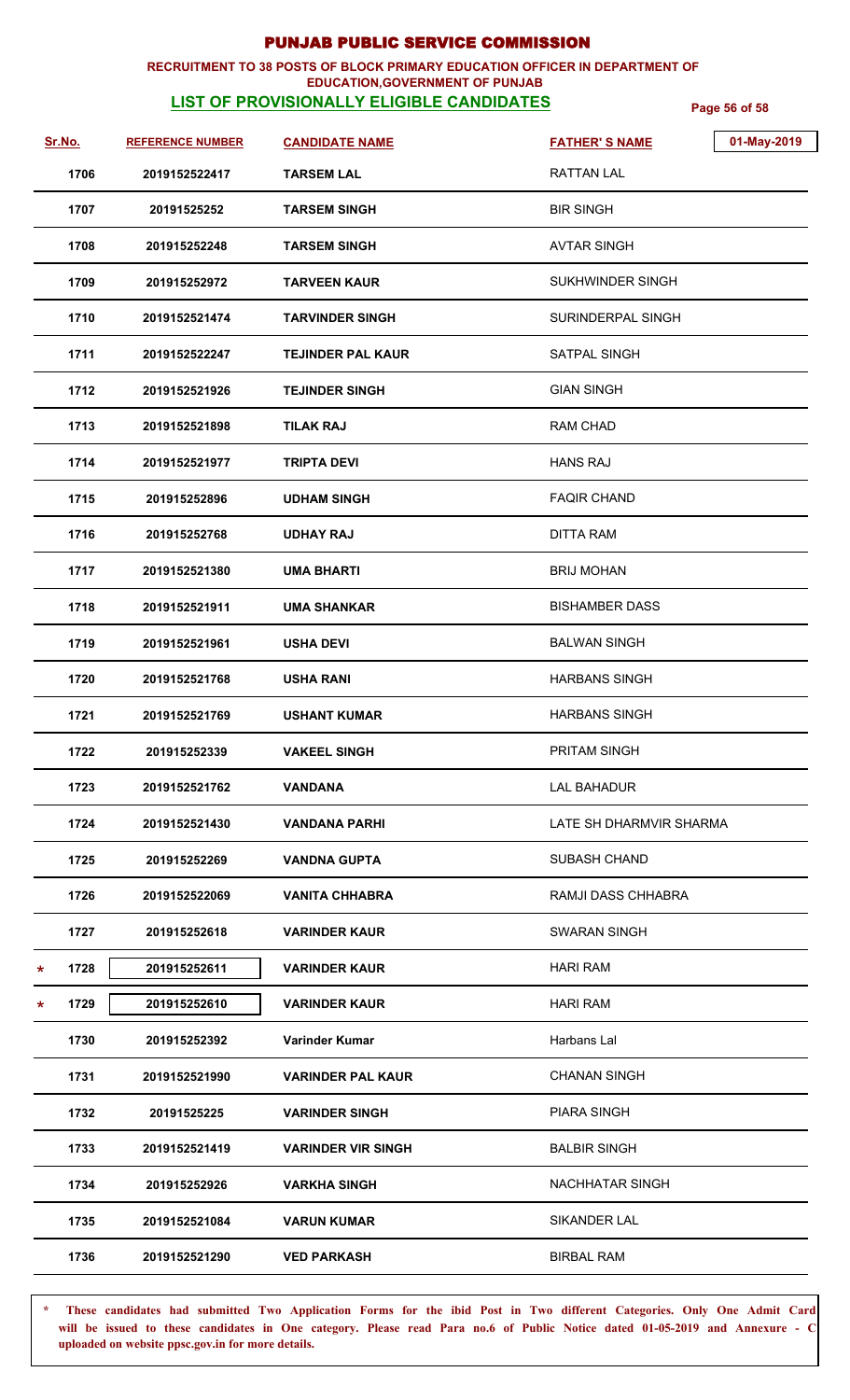### **RECRUITMENT TO 38 POSTS OF BLOCK PRIMARY EDUCATION OFFICER IN DEPARTMENT OF EDUCATION,GOVERNMENT OF PUNJAB**

## **LIST OF PROVISIONALLY ELIGIBLE CANDIDATES Page 57 of 58**

| Sr.No. | <b>REFERENCE NUMBER</b> | <b>CANDIDATE NAME</b> | 01-May-2019<br><b>FATHER'S NAME</b> |
|--------|-------------------------|-----------------------|-------------------------------------|
| 1737   | 201915252961            | <b>VED PARKASH</b>    | <b>NAND LAL</b>                     |
| 1738   | 2019152521773           | <b>VEENA KAMBOJ</b>   | <b>GURMUKH RAM</b>                  |
| 1739   | 2019152521347           | <b>VEENA RANI</b>     | <b>HARI CHAND</b>                   |
| 1740   | 201915252661            | <b>VEENU</b>          | OM PARKASH GARG                     |
| 1741   | 201915252996            | <b>VEER ASHA</b>      | <b>MADAN LAL KHERA</b>              |
| 1742   | 2019152521986           | <b>VEERPAL KAUR</b>   | <b>GURBACHAN SINGH</b>              |
| 1743   | 2019152522378           | <b>VEERPAL KAUR</b>   | <b>BALWINDER SINGH</b>              |
| 1744   | 201915252937            | <b>VEERPAL KAUR</b>   | <b>TEJA SINGH</b>                   |
| 1745   | 2019152521521           | <b>VEERPREET KAUR</b> | <b>BALJIT SINGH</b>                 |
| 1746   | 201915252118            | <b>VIAJY KUMAR</b>    | <b>JAGAN NATH</b>                   |
| 1747   | 201915252595            | <b>VIJAY KUMAR</b>    | <b>AMAR NATH</b>                    |
| 1748   | 2019152521547           | <b>VIJAY KUMAR</b>    | <b>LADHA RAM</b>                    |
| 1749   | 2019152521185           | <b>VIJAY KUMAR</b>    | <b>MITHU RAM</b>                    |
| 1750   | 2019152521902           | <b>VIJAY KUMAR</b>    | <b>SURINDER PAL</b>                 |
| 1751   | 2019152521746           | <b>VIJAY SINGH</b>    | <b>SARDAR SINGH</b>                 |
| 1752   | 201915252478            | <b>VIJETA</b>         | PARMANAND                           |
| 1753   | 201915252679            | <b>VIKAS ARORA</b>    | <b>ASHOK ARORA</b>                  |
| 1754   | 2019152521801           | <b>VIKAS KAMBOJ</b>   | <b>BHAGWAN DASS</b>                 |
| 1755   | 2019152521659           | <b>VIKAS KUMAR</b>    | <b>JAWAHAR LAL</b>                  |
| 1756   | 201915252385            | <b>VIKAS MAHAJAN</b>  | <b>TILAK RAJ</b>                    |
| 1757   | 2019152521328           | <b>VIKAS SEHGAL</b>   | SUDARSHAN SEHGAL                    |
| 1758   | 20191525294             | <b>VIKAS SHARMA</b>   | TILAK RAJ SHARMA                    |
| 1759   | 2019152521427           | <b>VIKRAM KUNDAL</b>  | <b>BUTA RAM</b>                     |
| 1760   | 201915252355            | <b>VIKRANT GUPTA</b>  | <b>JAGDISH KUMAR</b>                |
| 1761   | 2019152522102           | <b>VINAY KUMAR</b>    | <b>DIN DAYAL</b>                    |
| 1762   | 2019152522295           | <b>VINAY KUMAR</b>    | <b>HIRA LAL</b>                     |
| 1763   | 201915252101            | <b>VINEET SHARMA</b>  | RAMJI DASS SHARMA                   |
| 1764   | 201915252180            | <b>VINEY SHARMA</b>   | DEV RAJ                             |
| 1765   | 2019152521756           | <b>VINOD BHUSHAN</b>  | <b>INDERJIT</b>                     |
| 1766   | 2019152521789           | <b>VINOD KUMAR</b>    | NARANJAN DASS                       |
| 1767   | 201915252841            | <b>VINOD KUMAR</b>    | <b>RAMESH LAL</b>                   |